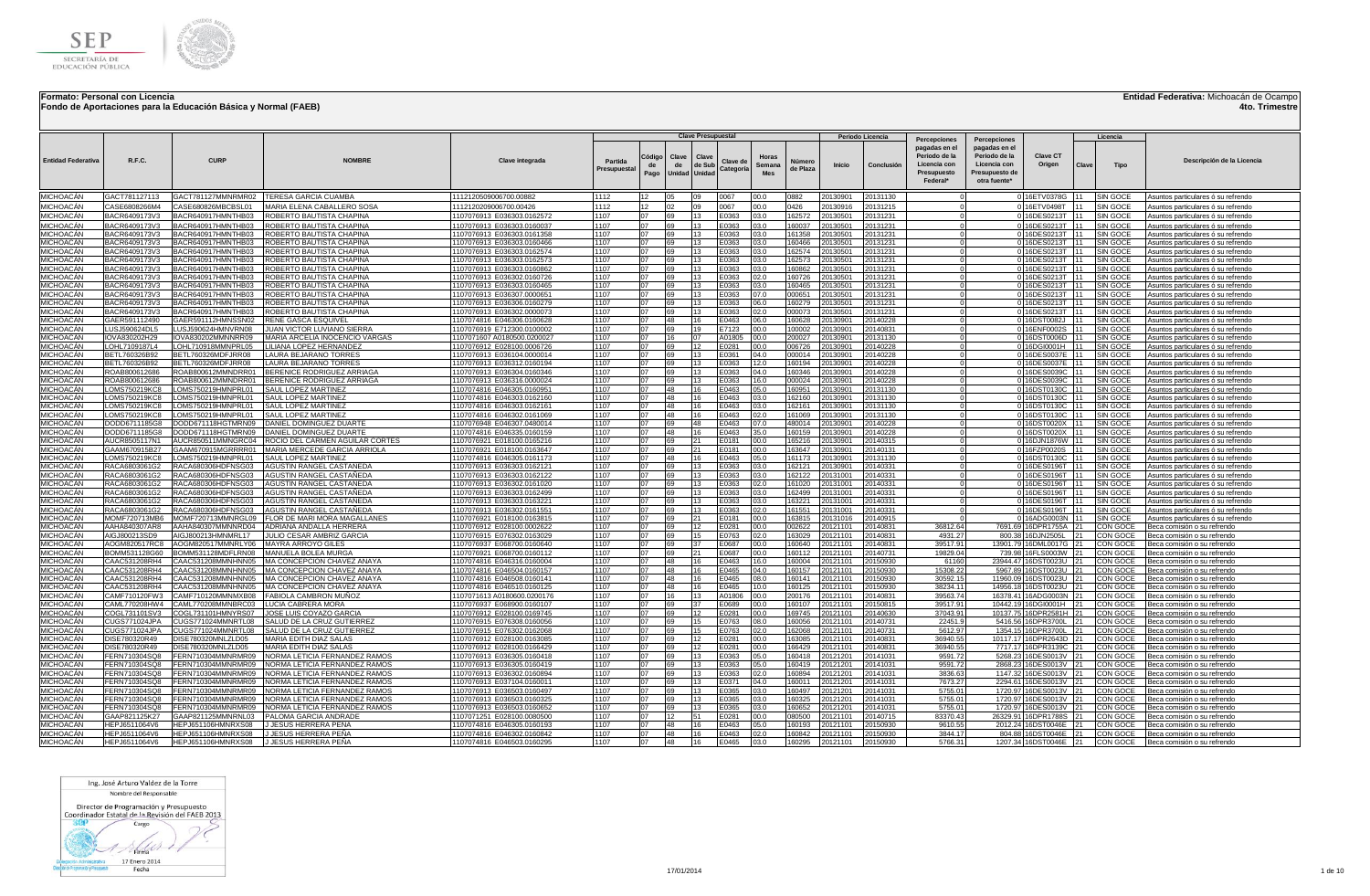

**Fondo de Aportaciones para la Educación Básica y Normal (FAEB)**

### **Entidad Federativa:** Michoacán de Ocampo

**4to. Trimestre**

|                                      |                                |                                          |                                                                    |                                                          |                        |                      |                              | <b>Clave Presupuestal</b> |                       |                               |                    |                      |                                |                                                                                           |                                                                                                  |                                                |       |                         |                                                            |
|--------------------------------------|--------------------------------|------------------------------------------|--------------------------------------------------------------------|----------------------------------------------------------|------------------------|----------------------|------------------------------|---------------------------|-----------------------|-------------------------------|--------------------|----------------------|--------------------------------|-------------------------------------------------------------------------------------------|--------------------------------------------------------------------------------------------------|------------------------------------------------|-------|-------------------------|------------------------------------------------------------|
| <b>Entidad Federativa</b>            | R.F.C.                         | CURF                                     | <b>NOMBRE</b>                                                      | Clave integrada                                          | Partida<br>Presupuesta | Código<br>de<br>Pago | Clave<br>de<br>Unidad Unidad | Clave<br>de Sub           | Clave de<br>Categoría | Horas<br>Semana<br><b>Mes</b> | Número<br>de Plaza | <b>Inicio</b>        | Periodo Licencia<br>Conclusión | Percepciones<br>pagadas en el<br>Periodo de la<br>Licencia con<br>Presupuesto<br>Federal* | Percepciones<br>pagadas en el<br>Periodo de la<br>Licencia con<br>Presupuesto de<br>otra fuente* | <b>Clave CT</b><br>Origen                      | Clave | Licencia<br><b>Tipo</b> | Descripción de la Licencia                                 |
| MICHOACÁN                            | HEPJ6511064V6                  | HEPJ651106HMNRXS08 JJ JESUS HERRERA PEÑA |                                                                    | 1107074816 E046312.0160202                               | 1107                   | 07                   | 48                           |                           | E0463                 | 12.0                          | 160202             | 20121101             | 20150930                       | 28810.35                                                                                  |                                                                                                  | 6255.55 16DST0046E 21                          |       | CON GOCE                | Beca comisión o su refrendo                                |
| MICHOACÁN                            | HEPJ6511064V6                  | HEPJ651106HMNRXS08                       | J JESUS HERRERA PEÑA                                               | 1107074816 E046306.0160253                               | 1107                   | 07                   | 48                           | 16.                       | E0463                 | 06.0                          | 160253             | 20121101             | 20150930                       | 14415.41                                                                                  |                                                                                                  | 3127.77 16DST0046E 21                          |       | CON GOCE                | Beca comisión o su refrendo                                |
| MICHOACÁN                            | HEPJ6511064V6                  | HEPJ651106HMNRXS08                       | J JESUS HERRERA PEÑA                                               | 1107074816 E046305.0160290                               | 1107                   | 07                   | 48                           |                           | E0463                 | 05.0                          | 160290             | 20121101             | 20150930                       | 12016.98                                                                                  |                                                                                                  | 2606.48 16DST0046E                             |       | CON GOCE                | Beca comisión o su refrendo                                |
| MICHOACÁN                            | HEP.I6511064V6                 | HEPJ651106HMNRXS08                       | I JESUS HERRERA PEÑA                                               | 1107074816 E046302.0160820                               | 1107                   | 07                   | 48                           |                           | E0463                 | 02.0                          | 160820             | 20121101             | 20150930                       | 4821.33                                                                                   | 1042.59                                                                                          | I6DST0046E                                     | 21    | CON GOCE                | Beca comisión o su refrendo                                |
| MICHOACÁN                            | HERR691103H17                  | HERR691103HMNRMF06                       | <b>RAFAEL HERNANDEZ RAMIREZ</b>                                    | 1107076915 E076301.0160052                               | 1107                   | 07                   | 169                          | 15                        | E0763                 | 01.0                          | 160052             | 20121101             | 20140415                       | 2422.25                                                                                   |                                                                                                  | 2920.64 16DEF0121Z 21                          |       | CON GOCE                | Beca comisión o su refrendo                                |
| <b>MICHOACÁN</b><br><b>MICHOACÁN</b> | HERR691103H17<br>HERR691103H17 | HERR691103HMNRMF06<br>HERR691103HMNRMF06 | RAFAEL HERNANDEZ RAMIREZ<br>RAFAEL HERNANDEZ RAMIRE                | 1107076915 E076302.0160476<br>1107076915 E076302.0160479 | 1107<br>1107           | 07<br>07             | 69<br>69                     |                           | E0763                 | 02.0<br>02.0                  | 160476<br>160479   | 20121101             | 20140415<br>20140415           | 4820<br>4820                                                                              | 1041.25<br>1041.25                                                                               | 16DEF0121Z 21<br>6DEF0121Z 21                  |       | CON GOCE                | Beca comisión o su refrendo                                |
| <b>MICHOACÁN</b>                     | HERR691103H17                  | HERR691103HMNRMF06                       | RAFAEL HERNANDEZ RAMIREZ                                           | 1107076915 E076303.0160132                               | 1107                   | 07                   | 69                           |                           | E0763<br>E0763        | 03.0                          | 160132             | 20121101<br>20121101 | 20140415                       | 7217.95                                                                                   | 1561.89                                                                                          | 16DEF0121Z 21                                  |       | CON GOCE<br>CON GOCE    | Beca comisión o su refrendo<br>Beca comisión o su refrendo |
| MICHOACÁN                            | HERR691103H17                  | HERR691103HMNRMF06                       | RAFAEL HERNANDEZ RAMIRE                                            | 1107076915 E076304.0160327                               | 1107                   | 07                   | <b>A</b>                     |                           | E0763                 | 04.0                          | 160327             | 20121101             | 0140415                        | 9615.7                                                                                    | 2082.53                                                                                          | 16DEF0121Z 21                                  |       | CON GOCE                | Beca comisión o su refrendo                                |
| MICHOACÁN                            | HFRR691103H17                  | HERR691103HMNRMF06                       | RAFAEL HERNANDEZ RAMIREZ                                           | 1107076915 E076306.0160296                               | 1107                   | 07                   | 69                           |                           | E0763                 | 06.0                          | 160296             | 20121101             | 0140415                        | 14411.41                                                                                  | 3123.77                                                                                          | 16DEF0121Z                                     |       | CON GOCE                | Beca comisión o su refrendo                                |
| MICHOACÁN                            | HERR691103H17                  | HERR691103HMNRMF06                       | RAFAEL HERNANDEZ RAMIREZ                                           | 1107076915 E076306.0160295                               | 1107                   | 07                   | 69                           |                           | E0763                 | 06.0                          | 160295             | 20121101             | 20140415                       | 14411.41                                                                                  |                                                                                                  | 3123.77 16DEF0121Z 21                          |       | CON GOCE                | Beca comisión o su refrendo                                |
| MICHOACÁN                            | HERR691103H17                  | HERR691103HMNRMF06                       | RAFAEL HERNANDEZ RAMIREZ                                           | 1107076915 E076306.0160345                               | 1107                   | 07                   | 69                           |                           | E0763                 | 06.0                          | 160345             | 20121101             | 20140415                       | 11509.9                                                                                   | 2410.17                                                                                          | 16DEF0121Z                                     | 21    | CON GOCE                | Beca comisión o su refrendo                                |
| MICHOACÁN                            | HERR691103H17                  | HERR691103HMNRMF06                       | RAFAEL HERNANDEZ RAMIREZ                                           | 1107076915 E076302.0161400                               | 1107                   | 07                   | 69                           |                           | E0763                 | 02.0                          | 161400             | 20121101             | 0140415                        | 4820                                                                                      | 1041.25                                                                                          | 6DEF0121Z                                      | 121   | CON GOCE                | Beca comisión o su refrendo                                |
| MICHOACÁN                            | HFRR691103H17                  | HERR691103HMNRMF06                       | RAFAEL HERNANDEZ RAMIREZ                                           | 1107076915 E076302.0161853                               | 1107                   | 07                   | 69                           |                           | E0763                 | 02.0                          | 161853             | 20121101             | 0140415                        | 4820                                                                                      | 1041.25                                                                                          | 16DEF0121Z 121                                 |       | CON GOCE                | Beca comisión o su refrendo                                |
| MICHOACÁN                            | HERR691103H17                  | HERR691103HMNRMF06                       | RAFAEL HERNANDEZ RAMIREZ                                           | 1107076915 E076308.0160085                               | 1107                   | 07                   | 69                           |                           | E0763                 | 08.0                          | 160085             | 20121101             | 0140415                        | 19207.11                                                                                  | 4165.02                                                                                          | 16DEF0121Z 21                                  |       | CON GOCE                | Beca comisión o su refrendo                                |
| MICHOACÁN                            | LELA760220LG1                  | LELA760220MMNYNR01                       | ARMIDA LEYVA LUNA                                                  | 107076929 E148900.0160371                                | 1107                   |                      | 69                           |                           | E1489                 | 00.0                          | 160371             | 0121101              | 0140731                        | 43006.65                                                                                  | 12465.09                                                                                         | 6DCC0083R                                      | 21    | CON GOCE                | Beca comisión o su refrendo                                |
| MICHOACÁN                            | LODE630418PV7                  | LODE630418MMNPZS01                       | ESTELA LOPEZ DIAZ                                                  | 1107076913 E036302.0160742                               | 1107                   |                      | 69                           |                           | E0363                 | 02.0                          | 160742             | 20121101             | 0141031                        | 3824.2                                                                                    | 3200.92                                                                                          | 16DBA0101T 21                                  |       | CON GOCE                | Beca comisión o su refrendo                                |
| MICHOACÁN                            | ODE630418PV7_                  | LODE630418MMNPZS01                       | ESTELA LOPEZ DIAZ                                                  | 107076913 E036302.0160743                                | 1107                   |                      | 69                           |                           | E0363                 | 02.0                          | 160743             | 20121101             | 0141031                        | 3824.2                                                                                    | 800.92                                                                                           | 16DBA0101T 21                                  |       | CON GOCE                | Beca comisión o su refrendo                                |
| MICHOACÁN                            | LODE630418PV7                  | LODE630418MMNPZS01                       | <b>ESTELA LOPEZ DIAZ</b>                                           | 1107076913 E036306.0160250                               | 1107                   | በ7<br>07             | 69                           |                           | E0363                 | 06.0                          | 160250             | 20121101             | 0141031                        | 11472.61                                                                                  |                                                                                                  | 2402.74 16DBA0101T 21                          |       | CON GOCE                | Beca comisión o su refrendo                                |
| <b>MICHOACÁN</b><br>MICHOACÁN        | LODE630418PV7<br>LODE630418PV7 | LODE630418MMNPZS01<br>LODE630418MMNPZS01 | <b>ESTELA LOPEZ DIAZ</b><br><b>ESTELA LOPEZ DIAZ</b>               | 1107076913 E036306.0160251<br>1107076913 E036303.0162916 | 1107<br>1107           | 07                   | 69<br>69                     | 13<br>13                  | E0363<br>E0363        | 06.0<br>03.0                  | 160251<br>162916   | 20121101<br>20121101 | 20141031<br>20141031           | 11472.61<br>5736.33                                                                       |                                                                                                  | 2402.74 16DBA0101T 21<br>1201.37 16DES0176F 21 |       | CON GOCE<br>CON GOCE    | Beca comisión o su refrendo<br>Beca comisión o su refrendo |
| MICHOACÁN                            | ODE630418PV7                   | LODE630418MMNPZS01                       | ESTELA LOPEZ DIAZ                                                  | 1107076913 E036303.0162917                               | 1107                   | 07                   | 69                           | 13                        | E0363                 | 03.0                          | 162917             | 20121101             | 0141031                        | 5736.33                                                                                   |                                                                                                  | 1201.37 16DES0176F 21                          |       | CON GOCE                | Beca comisión o su refrendo                                |
| <b>MICHOACÁN</b>                     | ODE630418PV7                   | LODE630418MMNPZS01                       | ESTELA LOPEZ DIAZ                                                  | 1107076913 E036303.0162918                               | 1107                   | 07                   | 69                           |                           | E0363                 | 03.0                          | 162918             | 20121101             | 0141031                        | 5736.33                                                                                   | 1201.37                                                                                          | 16DES0176F                                     | 121   | CON GOCE                | Beca comisión o su refrendo                                |
| <b>MICHOACÁN</b>                     | LODE630418PV7                  | LODE630418MMNPZS01                       | ESTELA LOPEZ DIAZ                                                  | 1107076913 E036303.0163044                               | 1107                   | 07                   | 69                           | 13                        | E0363                 | 03.0                          | 163044             | 20121101             | 20141031                       | 5736.33                                                                                   |                                                                                                  | 1201.37 16DES0176F 21                          |       | CON GOCE                | Beca comisión o su refrendo                                |
| MICHOACÁN                            | LODE630418PV7                  | LODE630418MMNPZS01                       | ESTELA LOPEZ DIAZ                                                  | 107076913 E036303.0163045                                | 1107                   | 07                   | 69                           |                           | E0363                 | 03.0                          | 163045             | 20121101             | 0141031                        | 5736.33                                                                                   | 1201.37                                                                                          | 16DES0176F                                     |       | CON GOCE                | Beca comisión o su refrendo                                |
| MICHOACÁN                            | ODE630418PV7                   | LODE630418MMNPZS01                       | ESTELA LOPEZ DIAZ                                                  | 1107076913 E036303.0163281                               | 1107                   | 07                   | 69                           |                           | E0363                 | 03.0                          | 163281             | 20121101             | 20141031                       | 5736.33                                                                                   |                                                                                                  | 1201.37 16DES0176F                             | 21    | CON GOCE                | Beca comisión o su refrendo                                |
| <b>MICHOACAN</b>                     | LODE630418PV7                  | LODE630418MMNPZS01                       | ESTELA LOPEZ DIAZ                                                  | 1107076913 E036303.0163282                               | 1107                   | 07                   | 69                           | 13                        | E0363                 | 03.0                          | 163282             | 20121101             | 20141031                       | 5736.33                                                                                   |                                                                                                  | 1201.37 16DES0176F 21                          |       | CON GOCE                | Beca comisión o su refrendo                                |
| <b>MICHOACÁN</b>                     | LODE630418PV7                  | LODE630418MMNPZS01                       | ESTELA LOPEZ DIAZ                                                  | 1107076913 E036303.0163283                               | 1107                   | 07                   | 69                           |                           | E0363                 | 03.0                          | 163283             | 20121101             | 20141031                       | 5736.33                                                                                   |                                                                                                  | 1201.37 16DES0176F                             | 21    | CON GOCE                | 3eca comisión o su refrendo                                |
| MICHOACÁN                            | LUAK7801086I3                  | LUAK780108MGRNVN02                       | KENIA LUNA AVENDAÑO                                                | 1107071251 E028100.0052837                               | 1107                   | 07                   | 12                           |                           | E0281                 | 00.0                          | 052837             | 20121101             | 0140831                        | 54418.4                                                                                   | 15488.94                                                                                         | 16DPR4849J                                     | 21    | CON GOCE                | Beca comisión o su refrendo                                |
| MICHOACÁN                            | MAOR640127P67                  | MAOR640127MMNRRS07                       | <b>ROSALBA MARTINEZ ORTIZ</b>                                      | 1107076912 E028100.0169800                               | 1107                   | 07                   | 69                           |                           | E0281                 | 00.0                          | 169800             | 20121101             | 20150930                       | 60782.26                                                                                  | 15440.87                                                                                         | 16DPR4641T                                     | 21    | CON GOCE                | Beca comisión o su refrendo                                |
| MICHOACÁN                            | MECE851029GB7                  | MECE851029MMNNRV03                       | EVA ISABEL MENDOZA CERVANTES                                       | 1107071613 A0180700.0100054                              | 1107                   | 07<br>07             | 16                           |                           | A01807                | 00.0                          | 100054             | 20121101             | 0140515                        | 47531.41                                                                                  | 15533.87                                                                                         | 16ADG0036E                                     | 121   | CON GOCE                | Beca comisión o su refrendo                                |
| MICHOACÁN<br><b>MICHOACÁN</b>        | MONA610901UC1<br>MOOA5702124Q2 | MONA610901HDFCVR07<br>MOOA570212MDFRRN00 | ARTURO MOCTEZUMA NAVA<br>ANA ROSA DE JESUS MORA ORTEGA             | 107076919 E722700.0100040<br>1107076921 E018100.0000028  | 1107<br>1107           | 07                   | 69<br>69                     | 21                        | E7227<br>E0181        | 00.0                          | 100040<br>000028   | 20121101<br>20121101 | 0150131<br>20140831            | 47102.73                                                                                  |                                                                                                  | 6DNE0002U<br>13150.17 16ADG0047K 21            | 21    | CON GOCE<br>CON GOCE    | Beca comisión o su refrendo                                |
| MICHOACÁN                            | MORL730209D5A                  | MORL730209MMNRSL09                       | LILIANA MORALES RIOS                                               | 1107076915 E076322.0160101                               | 1107                   | 07                   | 69                           |                           | E0763                 | 00.0<br>22.0                  | 160101             | 20121101             | 20150831                       | 148041.08                                                                                 |                                                                                                  | 23389.04 16DCC0136F 21                         |       | CON GOCE                | Beca comisión o su refrendo<br>Beca comisión o su refrendo |
| MICHOACÁN                            | MORL730209D5A                  | MORL730209MMNRSL09                       | LILIANA MORALES RIOS                                               | 1107076915 E076302.0161025                               | 1107                   | 07                   | 69                           |                           | E0763                 | 02.0                          | 161025             | 20121101             | 20150831                       | 3830.23                                                                                   |                                                                                                  | 3202.12 16DCC0182R 21                          |       | CON GOCE                | Beca comisión o su refrendo                                |
| MICHOACÁN                            | MORL730209D5A                  | MORL730209MMNRSL09                       | LILIANA MORALES RIOS                                               | 1107076915 E076302.016206                                | 1107                   | 07                   | 69                           |                           | E0763                 | 02.0                          | 162061             | 20121101             | 20150831                       | 3830.23                                                                                   | 802.12                                                                                           | 16DPB0225D 21                                  |       | CON GOCE                | Beca comisión o su refrendo                                |
| <b>MICHOACAN</b>                     | MORL730209D5A                  | MORL730209MMNRSL09                       | LILIANA MORALES RIOS                                               | 1107076915 E076303.0160268                               | 1107                   | 07                   | 69                           |                           | E0763                 | 03.0                          | 160268             | 20121101             | 20150831                       | 20208.59                                                                                  |                                                                                                  | 3189.42 16DPB0225D 21                          |       | CON GOCE                | Beca comisión o su refrendo                                |
| MICHOACÁN                            | MORL730209D5A                  | MORL730209MMNRSL09                       | LILIANA MORALES RIOS                                               | 1107076915 E076303.0160264                               | 1107                   | 07                   | 69                           |                           | E0763                 | 03.0                          | 160264             | 20121101             | 20150831                       | 20208.59                                                                                  | 3189.42                                                                                          | 16DPB0225D 21                                  |       | CON GOCE                | Beca comisión o su refrendo                                |
| MICHOACÁN                            | MORL730209D5A                  | MORL730209MMNRSL09                       | LILIANA MORALES RIOS                                               | 1107076915 E076303.0160464                               | 1107                   | ሰ7                   | <b>I</b> 69                  |                           | E0763                 | 03.0                          | 160464             | 20121101             | 20150831                       | 20208.59                                                                                  | 3189.42                                                                                          | 6DPB0225D 21                                   |       | CON GOCE                | Beca comisión o su refrendo                                |
| MICHOACÁN                            | NASC700402RC6                  | NASC700402MMNVNR08                       | MARIA DEL CARMEN NAVARRO SANCHEZ                                   | 1107076921 E018100.0164170                               | 1107                   | 07                   | 69                           |                           | E0181                 | 00.0                          | 164170             | 20121101             | 20150131                       | 46945.05                                                                                  | 12468.78                                                                                         | 16DJN0170B 21                                  |       | CON GOCE                | Beca comisión o su refrendo                                |
| <b>MICHOACÁN</b>                     | NASC700402RC6                  | NASC700402MMNVNR08                       | MARIA DEL CARMEN NAVARRO SANCHEZ                                   | 107076937 E068700.0160289                                | 1107                   | 07                   | 69                           | 37                        | E0687                 | 00.0                          | 160289             | 20121101             | 20150131                       | 49964.23                                                                                  | 10495.78                                                                                         | 16FPP0005T                                     | 21    | CON GOCE                | Beca comisión o su refrendo                                |
| <b>MICHOACÁN</b>                     | OAEC630125S55                  | OAEC630125MMNRSR09                       | MARIA DEL CARMEN ORTA ESTRADA                                      | 1107076913 E036306.0160018                               | 1107                   | 07                   | 69                           |                           | E0363                 | 06.0                          | 160018             | 20121101             | 20140131                       | 11531.37                                                                                  | 5846.21                                                                                          | 16DES0035G 21                                  |       | CON GOCE                | Beca comisión o su refrendo                                |
| <b>MICHOACÁN</b>                     | OAEC630125S55                  | OAEC630125MMNRSR09                       | MARIA DEL CARMEN ORTA ESTRADA                                      | 1107076913 E036303.0160095                               | 1107<br>1107           | 07<br>07             | 69                           | 13                        | E0363                 | 03.0                          | 160095             | 20121101             | 20140131                       | 5765.93                                                                                   | 1723.15                                                                                          | 16DES0035G 21                                  |       | CON GOCE                | Beca comisión o su refrendo                                |
| <b>MICHOACAN</b><br>MICHOACÁN        | OAEC630125S55<br>OAEC630125S55 | OAEC630125MMNRSR09<br>OAEC630125MMNRSR09 | MARIA DEL CARMEN ORTA ESTRADA<br>MARIA DEL CARMEN ORTA ESTRADA     | 1107076913 E036303.0160113<br>107071354 E036303.0003316  | 1107                   | 07                   | 69<br>113                    | 54                        | E0363<br>E0363        | 03.0<br>03.0                  | 160113<br>003316   | 20121101<br>20121101 | 20140131<br>20140131           | 5765.93<br>5765.18                                                                        | 1723.15<br>1722.99                                                                               | 16DES0035G 21<br>6DES0035G                     |       | CON GOCE<br>CON GOCE    | Beca comisión o su refrendo<br>Beca comisión o su refrendo |
| MICHOACÁN                            | OAEC630125S55                  | OAEC630125MMNRSR09                       | MARIA DEL CARMEN ORTA ESTRADA                                      | 1107076913 E036303.0160515                               | 1107                   | 07                   | 69                           | 13                        | E0363                 | 03.0                          | 160515             | 20121101             | 20140131                       | 5765.18                                                                                   | 1722.99                                                                                          | 16DES0035G                                     | 21    | CON GOCE                | Beca comisión o su refrendo                                |
| MICHOACÁN                            | OAEC630125S55                  | OAEC630125MMNRSR09                       | MARIA DEL CARMEN ORTA ESTRADA                                      | 1107076913 E036303.0162374                               | 1107                   | 07                   | 69                           |                           | E0363                 | 03.0                          | 162374             | 20121101             | 0140131                        | 5765.18                                                                                   | 1722.99                                                                                          | 6DES0035G                                      | 21    | CON GOCE                | Beca comisión o su refrendo                                |
| <b>MICHOACÁN</b>                     | PEMB811024KG4                  | PEMB811024MDFRRL02                       | BLANCA XOCHITL PEREZ MORALES Y MONTOYA                             | 1107076937 E068900.0160082                               | 1107                   | 07                   | 69                           |                           | E0689                 | 00.0                          | 160082             | 0121101              | 0140731                        | 39517.91                                                                                  | 10442 19                                                                                         | 6DLA0001A                                      |       | CON GOCE                | Beca comisión o su refrendo                                |
| MICHOACÁN                            | RAHR700810SH0                  | RAHR700810HMNMRN09                       | RENE LUIS RAMIREZ HUERTA                                           | 107074816 E046307.0160504                                | 1107                   |                      | 48                           |                           | E0463                 | 07.0                          | 160504             | 20121101             | 0140731                        | 24060.87                                                                                  |                                                                                                  | 7212.76 16DST0065T 21                          |       | CON GOCE                | Beca comisión o su refrendo                                |
| MICHOACÁN                            | RAHR700810SH0                  | RAHR700810HMNMRN09                       | <b>RENE LUIS RAMIREZ HUERTA</b>                                    | 107074816 E046304.0160705                                | 1107                   |                      | 48                           |                           | E0463                 | 04.0                          | 160705             | 0121101              | 0140731                        | 13761.15                                                                                  |                                                                                                  | 2750.15 16DST0065T 21                          |       | CON GOCE                | Beca comisión o su refrendo                                |
| MICHOACÁN                            | RAHR700810SH0                  | RAHR700810HMNMRN09                       | RENE LUIS RAMIREZ HUERTA                                           | 107074816 E046303.0160430                                | 1107                   |                      | 48                           |                           | E0463                 | 03.0                          | 160430             | 20121101             | 0140731                        | 10328.07                                                                                  | 2062.61                                                                                          | 16DST0065T                                     |       | CON GOCE                | Beca comisión o su refrendo                                |
| <b>MICHOACÁN</b>                     | RAHR700810SH0                  | RAHR700810HMNMRN09                       | <b>RENE LUIS RAMIREZ HUERTA</b>                                    | 1107074816 E046307.0160219                               | 1107                   | 07                   | 48                           |                           | E0463                 | 07.0                          | 160219             | 20121101             | 20140731                       | 24074.31                                                                                  | 4812.76                                                                                          | 16DST0065T                                     | 121   | CON GOCE                | Beca comisión o su refrendo                                |
| <b>MICHOACÁN</b>                     | RAHR700810SH0                  | RAHR700810HMNMRN09                       | RENE LUIS RAMIREZ HUERTA                                           | 1107076948 E046307.0480033                               | 1107                   | 07                   | 69                           | 48                        | E0463                 | 07.0                          | 480033             | 20121101             | 20140731                       | 24060.87                                                                                  | 4812.76                                                                                          | 16DST0065T                                     | 121   | CON GOCE                | Beca comisión o su refrendo                                |
| <b>MICHOACÁN</b>                     | RAHR700810SH0                  | RAHR700810HMNMRN09                       | <b>RENE LUIS RAMIREZ HUERTA</b>                                    | 1107076913 E036303.0160115                               | 1107                   | 07                   | 69                           | 13                        | E0363                 | 03.0                          | 160115             | 20121101             | 20140731                       | 10328.07                                                                                  |                                                                                                  | 2062.61 16DST0065T 21                          |       | CON GOCE                | Beca comisión o su refrendo                                |
| <b>MICHOACÁN</b><br><b>MICHOACÁN</b> | RAHR700810SH0                  | RAHR700810HMNMRN09                       | <b>RENE LUIS RAMIREZ HUERTA</b><br><b>RENE LUIS RAMIREZ HUERTA</b> | 1107074816 E046304.0161126                               | 1107                   | 07<br>07             | 48<br>48                     | 16                        | E0463                 | 04.0                          | 161126             | 20121101             | 20140731                       | 8741.43                                                                                   |                                                                                                  | 1655.27 16DST0065T 21                          |       | CON GOCE                | Beca comisión o su refrendo                                |
| <b>MICHOACÁN</b>                     | RAHR700810SH0<br>RAHR700810SH0 | RAHR700810HMNMRN09<br>RAHR700810HMNMRN09 | <b>RENE LUIS RAMIREZ HUERTA</b>                                    | 1107074816 E046302.0161453                               | 1107<br>1107           | 07                   | 16                           |                           | E0463<br>E0492        | 02.0<br>05.0                  | 161453<br>160099   | 20121101<br>20121101 | 20140731<br>20140731           | 4370.71<br>17194.46                                                                       |                                                                                                  | 827.65 16DST0065T 21                           |       | CON GOCE                | Beca comisión o su refrendo                                |
| MICHOACÁN                            | RIHK841220RI <sup>.</sup>      | RIHK841220MMNVRR06                       | KARLA SUSANA RIVERA HERNANDEZ                                      | 1107071629 E049205.0160099<br>107076921 E018100.0164829  | 1107                   | 07                   | 69                           |                           | E0181                 | nn n                          | 164829             | 20121101             | 0131215                        | 36940.55                                                                                  | 10117.17                                                                                         | 3437.69 16DST0065T 21<br>16DJN2200T            |       | CON GOCE<br>CON GOCE    | Beca comisión o su refrendo                                |
| <b>MICHOACÁN</b>                     | RIPJ550525SI7                  | RIPJ550525HBCSRN03                       | JUAN RIOS PEREZ                                                    | 1107076919 E712500.0100003                               | 1107                   | 07                   | <b>R</b>                     |                           | E7125                 | nn n                          | 100003             | 20121101             | 20140831                       | 60981.64                                                                                  | 18210.88                                                                                         | 16ENF0002S                                     |       | CON GOCE                | Beca comisión o su refrendo<br>Beca comisión o su refrendo |
| MICHOACÁN                            | RIPJ550525SI7                  | RIPJ550525HBCSRN03                       | JUAN RIOS PEREZ                                                    | 1107076919 E730510.0160001                               | 1107                   | 07                   | 69                           |                           | E7305                 | 10.0                          | 160001             | 20121101             | 0140831                        | 19330.37                                                                                  | 4322.32                                                                                          | 6ENF0002S                                      |       | CON GOCE                | Beca comisión o su refrendo                                |
| <b>MICHOACÁN</b>                     | SACR550611243                  | SACR550611HMNNHL02                       | RAUL SANCHEZ CHAVEZ                                                | 1107076919 E721300.0300004                               | 1107                   | 07                   | 69                           |                           | E7213                 | 00.0                          | 300004             | 20121101             | 20140815                       | 157651.99                                                                                 | 69000.77                                                                                         | 16DNS0002X                                     |       | CON GOCE                | Beca comisión o su refrendo                                |
| <b>MICHOACÁN</b>                     | SACR7108188F3                  | SACR710818HMNNMB01                       | ROBERTO DE LOS SANTOS CAMACHO                                      | 1107074816 E046305.0160783                               | 1107                   | 07                   | 48                           | 16                        | E0463                 | 05.0                          | 160783             | 20121101             | 20140930                       | 12484.4                                                                                   |                                                                                                  | 5017.27 16DST0113M 21                          |       | CON GOCE                | Beca comisión o su refrendo                                |
| MICHOACÁN                            | SACR7108188F3                  | SACR710818HMNNMB01                       | ROBERTO DE LOS SANTOS CAMACHO                                      | 1107074816 E046305.0160793                               | 1107                   | 07                   | 48                           |                           | E0463                 | 05.0                          | 160793             | 20121101             | 0140930                        | 10884.4                                                                                   |                                                                                                  | 2617.27 16DST0113M 21                          |       | CON GOCE                | Beca comisión o su refrendo                                |
| <b>MICHOACÁN</b>                     | SACR7108188E3                  |                                          | SACR710818HMNNMB01 ROBERTO DE LOS SANTOS CAMACHO                   | 1107074816 E046305.0160886                               | 1107                   | 07                   | 48                           |                           | E0463                 | 05.0                          | 160886             | 20121101             | 0140930                        | 108844                                                                                    |                                                                                                  | 2617.27 16DST0113M 21                          |       | CON GOCE                | Beca comisión o su refrendo                                |
| MICHOACÁN                            | SACR7108188F3                  |                                          | SACR710818HMNNMB01 ROBERTO DE LOS SANTOS CAMACHO                   | 1107074816 E046305.0160795                               | 1107                   |                      | 48                           |                           | E0463                 | 05.0                          | 160795             | 20121101             | 20140930                       | 14014.79                                                                                  |                                                                                                  | 3381.81 16DST0113M 21                          |       | CON GOCE                | Beca comisión o su refrendo                                |

Ing. José Arturo Valdez de la Torre Nombre del Responsable

Director de Programación y Presupuesto<br>Coordinador Estatal de la Revisión del FAEB 2013

300 Cargo

 $1 \rightarrow$ **Scholarship School Section**<br>
Supervision Passes Passes Fecha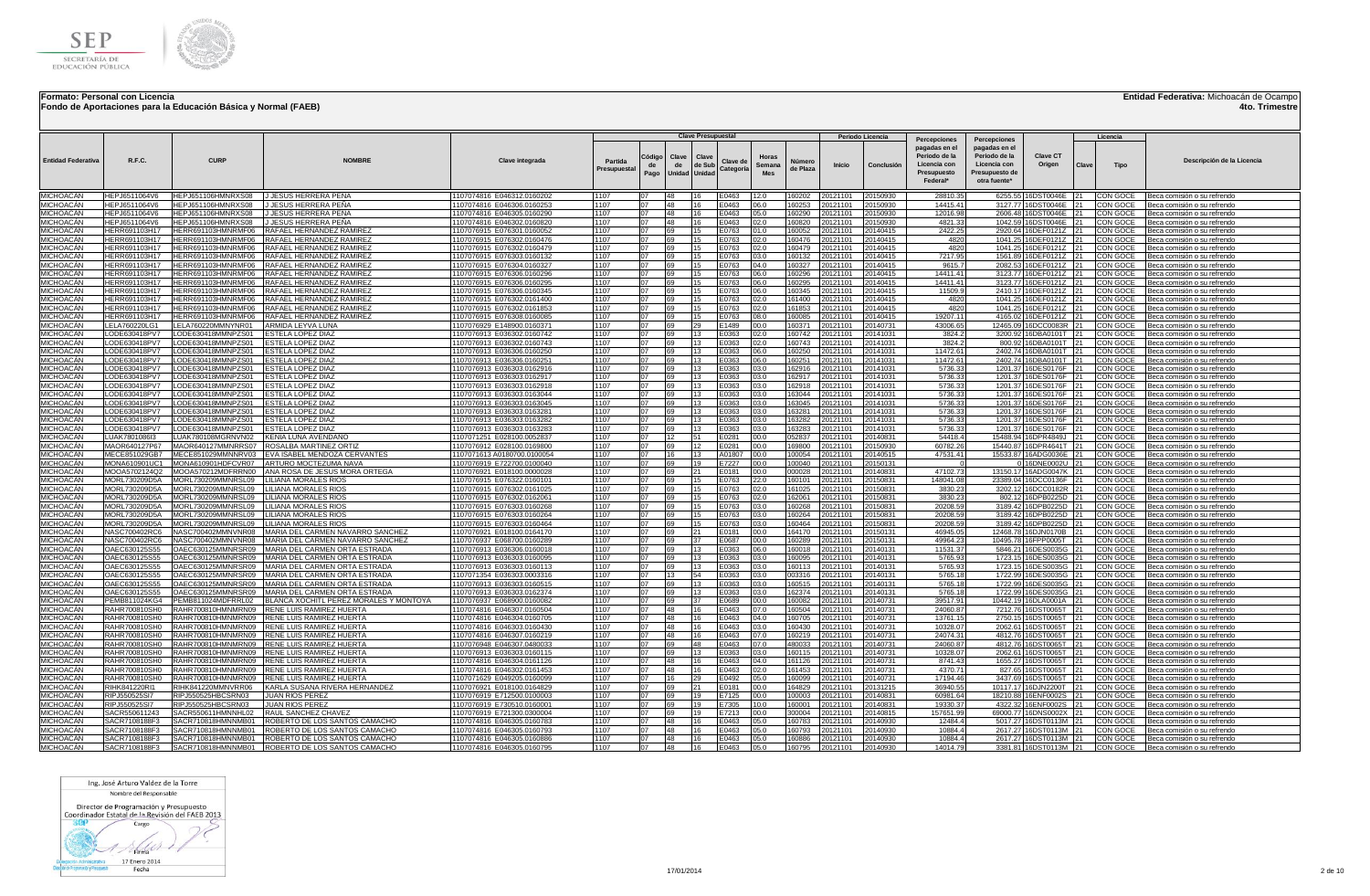

**Fondo de Aportaciones para la Educación Básica y Normal (FAEB)**

## **Entidad Federativa:** Michoacán de Ocampo

**4to. Trimestre**

|                                      |                                |                                          |                                                                  |                                                          |                         |                      |                              | <b>Clave Presupuestal</b> |                       |                        |                    |                      | Periodo Licencia     |                                                                                           |                                                                                                  |                                             |           | Licencia             |                                                                    |
|--------------------------------------|--------------------------------|------------------------------------------|------------------------------------------------------------------|----------------------------------------------------------|-------------------------|----------------------|------------------------------|---------------------------|-----------------------|------------------------|--------------------|----------------------|----------------------|-------------------------------------------------------------------------------------------|--------------------------------------------------------------------------------------------------|---------------------------------------------|-----------|----------------------|--------------------------------------------------------------------|
| <b>Entidad Federativa</b>            | R.F.C.                         | CURP                                     | <b>NOMRRF</b>                                                    | <b>Clave integrada</b>                                   | Partida<br>Presupuestal | Código<br>de<br>Pago | Clave<br>de<br>Unidad Unidad | Clave<br>de Sub           | Clave de<br>Categoría | Horas<br>Semana<br>Mes | Númerc<br>de Plaza | Inicio               | Conclusión           | Percepciones<br>pagadas en el<br>Periodo de la<br>Licencia con<br>Presupuesto<br>Federal* | Percepciones<br>pagadas en el<br>Periodo de la<br>Licencia con<br>Presunuesto de<br>otra fuente* | <b>Clave CT</b><br>Origen                   | Clave     | Tipo                 | Descripción de la Licencia                                         |
| MICHOACÁN                            | SACR7108188F3                  | SACR710818HMNNMB01                       | ROBERTO DE LOS SANTOS CAMACHO                                    | 1107074816 E046305.0160884                               | 1107                    |                      | 48                           |                           | E0463                 | 05.0                   | 160884             | 20121101             | 20140930             | 14014.79                                                                                  |                                                                                                  | 3381.81 16DST0113M 21                       |           | <b>CON GOCE</b>      | Beca comisión o su refrendo                                        |
| <b>MICHOACÁN</b>                     | SACR7108188F3                  | SACR710818HMNNMB01                       | OBERTO DE LOS SANTOS CAMACHO                                     | 1107074816 E046305.0160794                               | 1107                    | 07                   | 48                           | 16                        | E0463                 | 05.0                   | 160794             | 20121101             | 20140930             | 14014.79                                                                                  |                                                                                                  | 3381.8116DST0113M 21                        |           | CON GOCE             | Beca comisión o su refrendo                                        |
| <b>MICHOACÁN</b><br><b>MICHOACÁN</b> | SACR7108188F3<br>SACR7108188F3 | SACR710818HMNNMB01<br>SACR710818HMNNMB01 | OBERTO DE LOS SANTOS CAMACHO                                     | 1107074816 E046305.0160796                               | 1107<br>1107            | 07<br>07             | 48<br>48                     | 16                        | E0463<br>E0463        | 05.0                   | 160796<br>160797   | 20121101<br>20121101 | 20140930<br>20140930 | 14014.79<br>14014.79                                                                      |                                                                                                  | 3381.81 16DST0113M<br>3381.81 16DST0113M 21 | 21        | CON GOCE<br>CON GOCE | Beca comisión o su refrendo                                        |
| <b>MICHOACÁN</b>                     | SAGP610725KM6                  | SAGP610725HMNLTB07                       | ROBERTO DE LOS SANTOS CAMACHO<br>PABLO ANTONIO SALAZAR GUTIERREZ | 1107074816 E046305.0160797<br>1107074816 E046304.0160346 | 1107                    | 07                   | 48                           | 16<br>16                  | E0463                 | 05.0<br>04.0           | 160346             | 20121101             | 20150930             | 12102.38                                                                                  |                                                                                                  | 6841.72 16DST0023U 21                       |           | CON GOCE             | Beca comisión o su refrendo<br>Beca comisión o su refrendo         |
| <b>MICHOACÁN</b>                     | SAGP610725KM6                  | SAGP610725HMNLTB07                       | PABLO ANTONIO SALAZAR GUTIERREZ                                  | 1107074816 E046332.0160106                               | 1107                    | 07                   | 48                           | 16                        | E0463                 | 32.0                   | 160106             | 20121101             | 20150930             | 96648.94                                                                                  |                                                                                                  | 35703.86 16DST0023U 21                      |           | CON GOCE             | Beca comisión o su refrendo                                        |
| <b>MICHOACÁN</b>                     | SEBE760317PA1                  | CEBE760317HMNRTD01                       | DVARD DANTE CERANO BAUTISTA                                      | 1107076929 E148500.0165241                               | 1107                    | 07                   | 69                           | 29                        | E1485                 | 00.0                   | 165241             | 20121101             | 20150731             | 38011.68                                                                                  |                                                                                                  | 10122.86 16FAV0001F                         |           | CON GOCE             | Beca comisión o su refrendo                                        |
| <b>MICHOACÁN</b>                     | TOHL630406R28                  | TOHL630406MMNLRZ04                       | UZ VERONICA TOLEDO HUERTA                                        | 1107076921 E010100.0160066                               | 1107                    | 07                   | 69                           | 21                        | E0101                 | 00.0                   | 160066             | 20121101             | 20140831             | 137039.55                                                                                 |                                                                                                  | 29841.69 16FZP0009W 21                      |           | CON GOCE             | Beca comisión o su refrendo                                        |
| MICHOACÁN                            | AACG790415116                  | AACG790415HMNVRL01                       | SUILLERMO WILLEHADO AVALOS CORIA                                 | 1112120509006700.00415                                   | 1112                    | 12                   | 05                           | 09                        | 0067                  | 00.0                   | 0415               | 20121101             | 20141031             | 41682.6                                                                                   |                                                                                                  | 2400 16ETV0108N 21                          |           | CON GOCE             | Beca comisión o su refrendo                                        |
| <b>MICHOACAN</b><br>MICHOACÁN        | AAMA810324115<br>AETV741126115 | AAMA810324MMNLRL06<br>AETV741126HMNNRC04 | ALMA ARACELI ALCALA MIRELES<br>/ICTOR GABRIEL ANGELES TIRADO     | 1112120509006700.00502<br>1112120509006700.00589         | 1112<br>1112            | 12<br>12             | 05<br>05                     | 09<br>09                  | 0067<br>0067          | 00.0<br>00.0           | 0502<br>0589       | 20121101<br>20121101 | 20140831<br>20140731 | 41682.6<br>36972.6                                                                        |                                                                                                  | 2400 16ETV0404O 21<br>2400 16ETV0924X 21    |           | CON GOCE<br>CON GOCE | Beca comisión o su refrendo<br>Beca comisión o su refrendo         |
| <b>MICHOACÁN</b>                     | COPA780119112                  | COPA780119HVZTCN06                       | ANDRES EDUARDO COUTIÑO PUCHULI                                   | 1112120509006700.00791                                   | 1112                    | 12                   | 05                           | 09                        | 0067                  | 00.0                   | 0791               | 20121101             | 20140930             | 41682.6                                                                                   |                                                                                                  | 2400 16ETV0694V 21                          |           | CON GOCE             | Beca comisión o su refrendo                                        |
| <b>MICHOACÁN</b>                     | COSM620802HI2                  | COSM620802HMNLTG08                       | MIGUEL ANGEL COLIN SOTO                                          | 1112123305006700.00090                                   | 1112                    | 12                   | 33                           | 05                        | 0067                  | 00.0                   | 0090               | 20121101             | 20140930             | 41730.6                                                                                   |                                                                                                  | 2400 16FTV0016W 21                          |           | CON GOCE             | Beca comisión o su refrendo                                        |
| <b>MICHOACAN</b>                     | GUSM590612HF9                  | GUSM590612HMNTNG02                       | MIGUEL ANGEL GUTIERREZ SANCHEZ                                   | 1112020102035800.00221                                   | 1112                    | 02                   | 01                           | 02                        | 0358                  | 00.0                   | 0221               | 20121101             | 20140731             | 49114.08                                                                                  |                                                                                                  | 2400 16ETV0449K 21                          |           | CON GOCE             | Beca comisión o su refrendo                                        |
| <b>MICHOACÁN</b>                     | ONS751230117                   | LONS751230MMCPVL04                       | SILVIA LOPEZ NAVA                                                | 1112120509006700.00388                                   | 1112                    | 12 <sup>1</sup>      | 0 <sub>5</sub>               | 09                        | 0067                  | 00.0                   | 0388               | 20121101             | 20150228             | 36972.6                                                                                   |                                                                                                  | 2400 16ETV0837B 21                          |           | CON GOCE             | Beca comisión o su refrendo                                        |
| <b>MICHOACÁN</b>                     | SEOR601224DY                   | SEOR601224HMNRRN07                       | RENE AL <u>FONSO SERENO ORTEGA</u>                               | 1112020102035800.00651                                   | 1112                    | 02                   | $^{\circ}$                   | 02                        | 0358                  | 00.0                   | 0651               | 20121101             | 20150831             | 49178.88                                                                                  |                                                                                                  | 2400 16ETV0627X                             | 21        | CON GOCE             | Beca comisión o su refrendo                                        |
| MICHOACÁN<br><b>MICHOACÁN</b>        | SERN660603PF1                  | SERN660603HMNBZT05                       | NETZAHUALCOYOTL SEBASTIAN RUI                                    | 1112120209006700.00271                                   | 1112<br>1112            | 12<br>12             | 02                           | nq<br>09                  | 0067<br>0067          | 00.0<br>00.0           | 0271<br>0574       | 20121101<br>20121101 | 20140831             | 36993                                                                                     |                                                                                                  | 2400 16ETV0114Y                             | 21        | CON GOCE             | Beca comisión o su refrendo                                        |
| MICHOACÁN                            | FORR841004119<br>VASA810914117 | TORR841004HCSRJC09<br>VASA810914MDFLRN07 | RICARDO ERNESTO TORREBLANCA ROJAS<br>ANA RUTH VALERIO SORIANO    | 1112120509006700.00574<br>1112120509006700.00597         | 1112                    | 12                   | 05<br>05                     | 09                        | 0067                  | 00.0                   | 0597               | 20121101             | 20150930<br>20140731 | 36972.6                                                                                   |                                                                                                  | 2400 16ETV0346O<br>0 16ETV0660E             | 21<br> 21 | CON GOCE<br>CON GOCE | 3eca comisión o su refrendo<br>3eca comisión o su refrendo         |
| <b>MICHOACÁN</b>                     | ZOGF620324118                  | ZOGF620324HVZRMD04                       | FEDERICO MANUEL ZORNOZA GOMEZ                                    | 1112120509006700.00833                                   | 1112                    | 12                   | 05                           | 09                        | 0067                  | 00.0                   | 0833               | 20121101             | 20140715             | 41682.6                                                                                   |                                                                                                  | 2400 16ETV0627X                             | 21        | CON GOCE             | 3eca comisión o su refrendo                                        |
| <b>MICHOACÁN</b>                     | EUZJ611115DQ9                  | FUZJ611115HMNSLM02                       | JAIME ESQUIVEL ZALPA                                             | 1107076912 E028100.0005716                               | 1107                    | 07                   | 69                           | 12                        | E0281                 | 00.0                   | 005716             | 20130101             | 20131231             |                                                                                           |                                                                                                  | 0 16DPR1571U 12                             |           | SIN GOCE             | Comisión sindical o su refrendo                                    |
| <b>MICHOACÁN</b>                     | EUZJ611115DQ9                  | EUZJ611115HMNSLM02                       | <b>IAIME ESQUIVEL ZALPA</b>                                      | 1107076912 E028100.0005176                               | 1107                    | 07                   | 69                           | 12                        | F0281                 | 00.0                   | 005176             | 20130101             | 20131231             |                                                                                           |                                                                                                  | 0 16DPR1571U 12                             |           | SIN GOCE             | Comisión sindical o su refrendo                                    |
| MICHOACÁN                            | HEOR630322KQ5                  | HEOR630322HMNRRM06                       | RAMON HERNANDEZ OROZCO                                           | 1107074816 E046332.0160021                               | 1107                    | 07                   | 48                           | 16                        | E0463                 | 32.0                   | 160021             | 20130101             | 20131231             |                                                                                           |                                                                                                  | 0 16DST0030D 12                             |           | SIN GOCE             | Comisión sindical o su refrendo                                    |
| <b>MICHOACAN</b>                     | NUCE6105143IA                  | NUCE610514HMNXHS06                       | <b>ESEQUIEL NUNEZ CHAVEZ</b>                                     | 1107076912 E028100.0006544                               | 1107                    | 07                   | 69                           | 12                        | E0281                 | 00.0                   | 006544             | 20130101             | 20131231             | $\Omega$                                                                                  |                                                                                                  | 0 16DPR2598H 12                             |           | SIN GOCE             | Comisión sindical o su refrendo                                    |
| MICHOACÁN<br><b>MICHOACÁN</b>        | NAMN8004235Z4                  | NAMN800423MMNVRH05                       | NOHEMY NAVARRO MORALES<br>EONCIO FIGUEROA SALGADO                | 1107071251 E028100.0171445                               | 1107<br>1107            | 07<br>07             | 12                           | 51                        | E0281                 | 00.0                   | 171445<br>164774   | 20130901<br>20130816 | 0140831<br>0140715   |                                                                                           |                                                                                                  | 0 16DBA0187P 12<br>0 16DUP0001K 12          |           | SIN GOCE             | Comisión sindical o su refrendo                                    |
| <b>MICHOACÁN</b>                     | FISL640801QU0<br>CIGN591206717 | FISL640801HGRGLN03<br>CIGN591206HNTBNC02 | NICOLAS CIBRIAN GONZALEZ                                         | 1107076912 E028100.0164774<br>1107076912 E028100.0164503 | 1107                    | 07                   | 69<br>69                     | 12                        | E0281<br>E0281        | 00.0<br>00.0           | 164503             | 20111201             | 20131231             |                                                                                           |                                                                                                  | 0 16DPR2201I 12                             |           | SIN GOCE<br>SIN GOCE | Comisión sindical o su refrendo<br>Comisión sindical o su refrendo |
| <b>MICHOACÁN</b>                     | CIGN591206717                  | CIGN591206HNTBNC02                       | NICOLAS CIBRIAN GONZALEZ                                         | 1107071251 E028100.0162324                               | 1107                    | 07                   | 12                           | 51                        | E0281                 | 00.0                   | 162324             | 20111201             | 20131231             | - 0                                                                                       |                                                                                                  | 0 16DPR2040M 12                             |           | SIN GOCE             | Comisión sindical o su refrendo                                    |
| <b>MICHOACAN</b>                     | LOLR7104069V4                  | LOLR710406MMNPPS03                       | ROSARIO LOPEZ LOPEZ                                              | 1107071607 T2680300.0100089                              | 1107                    | 07                   | 16                           | 07                        | T26803                | 00.0                   | 100089             | 20130901             | 20140831             |                                                                                           |                                                                                                  | 0 16DST0027Q 12                             |           | SIN GOCE             | Comisión sindical o su refrendo                                    |
| <b>MICHOACÁN</b>                     | LOSJ7709203V4                  | LOSJ770920MMNPNV04                       | JAVLENA HANANI LOPEZ SANCHEZ                                     | 1107071607 A0180300.0100296                              | 1107                    | 07                   | 16                           | 07                        | A01803 00.0           |                        | 100296             | 20130901             | 20140831             | $\Omega$                                                                                  |                                                                                                  | 0 16DST0013N 12                             |           | SIN GOCE             | Comisión sindical o su refrendo                                    |
| <b>MICHOACÁN</b>                     | AAAC670817NZ2                  | AAAC670817MMNLLR03                       | MARIA CRISTIN ALFARO ALVAREZ                                     | 1107071607 T0380300.0200094                              | 1107                    | 07                   | 16                           | 07                        | Г03803                | 00.0                   | 200094             | 20130901             | 20140831             |                                                                                           |                                                                                                  | 0 16DST0097L 12                             |           | SIN GOCE             | Comisión sindical o su refrendo                                    |
| <b>MICHOACÁN</b>                     | MOOR581025P34<br>SENA661004S28 | MOOR581025HMNRRL05                       | RAUL MORON OROZCO<br>AGUSTIN DEME SERRANO NAVARRO                | 1107076912 E022100.0000695                               | 1107<br>1107            | 07<br>07             | 69<br>69                     | 12                        | E0221<br>E0281        | 00.0<br>00.0           | 000695<br>167440   | 20130101             | 20131231             |                                                                                           |                                                                                                  | 0 16DPR2764P 12                             |           | SIN GOCE             | Comisión sindical o su refrendo                                    |
| <b>MICHOACÁN</b><br>MICHOACÁN        | SENA661004S28                  | SENA661004HDFRVG09<br>SENA661004HDFRVG09 | AGUSTIN DEME SERRANO NAVARRO                                     | 1107076912 E028100.0167440<br>1107071251 E018100.0005965 | 1107                    | 07                   | 12                           | 51                        | E0181                 | 00.0                   | 005965             | 2013090<br>20130901  | 20140831<br>20140831 |                                                                                           |                                                                                                  | 0 16ADG0032I<br>0 16ADG0032I 12             |           | SIN GOCE<br>SIN GOCE | Comisión sindical o su refrendo<br>Comisión sindical o su refrendo |
| MICHOACÁN                            | JEZE7512122S5                  | JEZE751212MMNRXR01                       | ERICKA JERONIMO ZUÑIGA                                           | 1107076921 E018100.0164292                               | 1107                    | 07                   | 69                           | 21                        | E0181                 | 00.0                   | 164292             | 20130901             | 20140831             |                                                                                           |                                                                                                  | 0 16DJN1623T                                | 12        | SIN GOCE             | Comisión sindical o su refrendo                                    |
| MICHOACÁN                            | MAAL7301047P5                  | MAAL730104HMNGRS08                       | UIS DARIO MAGANA ARCEC                                           | 1107076913 E036506.0000769                               | 1107                    | 07                   | 69                           | 13                        | E0365                 | 06.0                   | 000769             | 20130901             | 20140831             |                                                                                           |                                                                                                  | 0 16DES0046M 12                             |           | SIN GOCE             | Comisión sindical o su refrendo                                    |
| MICHOACÁN                            | MAAL7301047P5                  | MAAL730104HMNGRS08                       | LUIS DARIO MAGANA ARCEO                                          | 1107076913 E036501.0160008                               | 1107                    | 07                   | 69                           | 13                        | E0365                 | 01.0                   | 160008             | 20130901             | 20140831             |                                                                                           |                                                                                                  | 0 16DES0046M 12                             |           | SIN GOCE             | Comisión sindical o su refrendo                                    |
| MICHOACÁN                            | SEGI741021BC4                  | SEGI741021MMNRRL00                       | LIANA SERRANO GARCIA                                             | 1107071621 E018100.0200071                               | 1107                    | 07                   | 16                           | 21                        | E0181                 | 00.0                   | 200071             | 20130901             | 20140831             |                                                                                           |                                                                                                  | 0 16DJN3002Z                                | 12        | SIN GOCE             | Comisión sindical o su refrendo                                    |
| <b>MICHOACÁN</b>                     | MAAL7301047P5                  | MAAL730104HMNGRS08                       | LUIS DARIO MAGANA ARCEC                                          | 1107071354 E036102.0000687                               | 1107<br>1107            | 07<br>07             | 13                           | 54<br>21                  | E0361                 | 02.0                   | 000687             | 2013090              | 20140831             |                                                                                           |                                                                                                  | 0 16DES0046M                                |           | SIN GOCE             | Comisión sindical o su refrendo                                    |
| MICHOACÁN<br>MICHOACÁN               | SAPM671229CD3<br>CASJ750814973 | SAPM671229MMNNRR03<br>CASJ750814HMNRNS01 | MIRIAM SANTANA PEREZ<br>JESUS AURELIO CARRANZA SANTIBAÑEZ        | 1107076921 E018100.0162932<br>1107074816 E046330.0160007 | 1107                    | 07                   | 69<br>48                     | 16                        | E0181<br>E0463        | 00.0<br>30.0           | 162932<br>160007   | 20130901<br>20130901 | 20140831<br>20140831 |                                                                                           |                                                                                                  | 0 16DJN2867V 12<br>0 16DST0001I             | 12        | SIN GOCE<br>SIN GOCE | Comisión sindical o su refrendo<br>Comisión sindical o su refrendo |
| MICHOACÁN                            | COCV7207269H9                  | COCV720726HMNRNC06                       | <b>ICTOR CORDOVA CANO</b>                                        | 1107076912 E028100.0008039                               | 1107                    | 07                   | 69                           | 12                        | E0281                 | 00.0                   | 008039             | 20130901             | 20140831             |                                                                                           |                                                                                                  | 0 16DPR5136T 12                             |           | SIN GOCE             | Comisión sindical o su refrendo                                    |
| <b>MICHOACÁN</b>                     | BUOF850813JB0                  | BUOF850813MMNCRB05                       | ABIOLA JOSSELYN BUCIO ORTEGA                                     | 1107076921 E018100.0165156                               | 1107                    | 07                   | 69                           | 21                        | E0181                 | 00.0                   | 165156             | 20130901             | 20140831             | $\Omega$                                                                                  |                                                                                                  | 016DJN0159F 12                              |           | SIN GOCE             | Comisión sindical o su refrendo                                    |
| <b>MICHOACÁN</b>                     | AMD830418MX7                   | CAMD830418MMNNRL02                       | DELIA CANALES MORENO                                             | 1107071606 A0180300.0100353                              | 1107                    | 07                   | 16                           | 06                        | A01803                | 00.0                   | 100353             | 20130901             | 20140831             |                                                                                           |                                                                                                  | 0 16DES0017R 12                             |           | SIN GOCE             | Comisión sindical o su refrendo                                    |
| <b>MICHOACÁN</b>                     | MENJ700924MI2                  | MENJ700924HMNJVS02                       | JESUS IVAN MEJIA NAVARRO                                         | 1107076913 E036305.0160266                               | 1107                    | 07                   | 69                           | 13                        | :0363                 | 05.0                   | 160266             | 20130901             | 20140831             |                                                                                           |                                                                                                  | 0 16DES0213T 12                             |           | SIN GOCE             | Comisión sindical o su refrendo                                    |
| <b>MICHOACÁN</b><br>MICHOACÁN        | MENJ700924MI2                  | MENJ700924HMNJVS02                       | JESUS IVAN MEJIA NAVARRO                                         | 1107076913 E036303.0161728                               | 1107<br>1107            | 07<br>07             | 69                           | 13<br>13                  | E0363                 | 03.0                   | 161728             | 20130901             | 20140831             | - 0                                                                                       |                                                                                                  | 0 16DES0213T 12                             |           | SIN GOCE             | Comisión sindical o su refrendo                                    |
| <b>MICHOACAN</b>                     | MENJ700924MI2<br>MENJ700924MI2 | MENJ700924HMNJVS02<br>MENJ700924HMNJVS02 | JESUS IVAN MEJIA NAVARRO<br>JESUS IVAN MEJIA NAVARRO             | 1107076913 E036303.0161729<br>1107076913 E036303.0161730 | 1107                    | 07                   | 69<br>69                     | 13                        | E0363<br>E0363        | 03.0<br>03.0           | 161729<br>161730   | 20130901<br>20130901 | 20140831<br>20140831 |                                                                                           |                                                                                                  | 0 16DES0213T 12<br>016DES0213T 12           |           | SIN GOCE<br>SIN GOCE | Comisión sindical o su refrendo<br>Comisión sindical o su refrendo |
| <b>MICHOACÁN</b>                     | MENJ700924MI2                  | MENJ700924HMNJVS02                       | JESUS IVAN MEJIA NAVARRO                                         | 1107076913 E036302.0160992                               | 1107                    | 07                   | 69                           | 13                        | E0363                 | 02.0                   | 160992             | 20130901             | 20140831             |                                                                                           |                                                                                                  | 0 16DES0213T 12                             |           | SIN GOCE             | Comisión sindical o su refrendo                                    |
| <b>MICHOACÁN</b>                     | AOBC7507156P2                  | AOBM750715MTLLTR11                       | MARY CARMEN ALCOCER BAUTISTA                                     | 1107074816 E046302.0160702                               | 1107                    | 07                   | 48                           | 16                        | E0463                 | 02.0                   | 160702             | 20130901             | 20140831             |                                                                                           |                                                                                                  | 0 16DST0003G 12                             |           | SIN GOCE             | Comisión sindical o su refrendo                                    |
| <b>MICHOACÁN</b>                     | MENJ700924MI2                  | MENJ700924HMNJVS02                       | <b>JESUS IVAN MEJIA NAVARRO</b>                                  | 1107076913 E036309.0160011                               | 1107                    | 07                   | 69                           | 13                        | E0363                 | 09.0                   | 160011             | 20130901             | 20140831             |                                                                                           |                                                                                                  | 016DES0213T 12                              |           | SIN GOCE             | Comisión sindical o su refrendo                                    |
| MICHOACÁN                            | MENJ700924MI2                  | MENJ700924HMNJVS02                       | JESUS IVAN MEJIA NAVARRO                                         | 1107076913 E036305.0160667                               | 1107                    | 07                   | 69                           |                           | E0363                 | 05.0                   | 160667             | 2013090              | 20140831             |                                                                                           |                                                                                                  | 0 16DES0213T                                |           | SIN GOCE             | Comisión sindical o su refrendo                                    |
| <b>MICHOACÁN</b><br>MICHOACÁN        | AOBC7507156P2                  | AOBM750715MTLLTR11<br>EIPV670819MNTSNL05 | MARY CARMEN ALCOCER BAUTISTA                                     | 1107074816 E046307.0160395                               | 1107<br>1107            | 07<br>07             | 48<br>69                     | 16<br>21                  | E0463<br>E0181        | 07.0<br>00.0           | 160395             | 2013090              | 20140831             |                                                                                           |                                                                                                  | 016DST0003G 12<br>0 16DJN1874Y              | 12        | SIN GOCE             | Comisión sindical o su refrendo                                    |
| MICHOACÁN                            | EIPV670819BE1<br>AOBC7507156P2 | AOBM750715MTLLTR11                       | VELIA ESPINOSA PONCE<br>MARY CARMEN ALCOCER BAUTISTA             | 1107076921 E018100.0163626<br>1107074816 E046306.0160507 | 1107                    | 07                   | 48                           | 16                        | E0463                 | 06.0                   | 163626<br>160507   | 20130901<br>20130901 | 20140831<br>20140831 |                                                                                           |                                                                                                  | 0 16DST0003G 12                             |           | SIN GOCE<br>SIN GOCE | Comisión sindical o su refrendo<br>Comisión sindical o su refrendo |
| MICHOACÁN                            | EIMS811222NC4                  | EIMS811222MSLSGR00                       | SARA LUISA ESPINOZA MAGAÑA                                       | 1107076921 E018100.0164888                               | 1107                    | 07                   | 69                           | 21                        | E0181                 | 00.0                   | 164888             | 20130901             | 20140831             |                                                                                           |                                                                                                  | 0 16DJN2162G 12                             |           | SIN GOCE             | Comisión sindical o su refrendo                                    |
| <b>MICHOACÁN</b>                     | VEVC741122CB3                  | VEVC741122MMNLZC00                       | CECILIA VELAZQUEZ VAZQUEZ                                        | 1107071613 A0180600.020000                               | 1107                    | 07                   | 16                           | 13                        | A01806                | 00.0                   | 200004             | 20130901             | 20140831             |                                                                                           |                                                                                                  | 0 16DES0178D 12                             |           | SIN GOCE             | Comisión sindical o su refrendo                                    |
| <b>MICHOACÁN</b>                     | BICV730716PW9                  | BICV730716HMNRZC08                       | <b>ICTOR BIRRUETA CAZARE</b>                                     | 1107076913 E076302.0160624                               | 1107                    | 07                   | 69                           | 13                        | F0763                 | 02.0                   | 160624             | 20130901             | 20140831             |                                                                                           |                                                                                                  | 0 16DES0060F                                | 112       | SIN GOCE             | Comisión sindical o su refrendo                                    |
| <b>MICHOACÁN</b>                     | BICV730716PW9                  | BICV730716HMNRZC08                       | /ICTOR BIRRUETA CAZARE.                                          | 1107076913 E076302.0160281                               | 1107                    | 07                   | 69                           | 13                        | :0763                 | 02.0                   | 160281             | 20130901             | 20140831             |                                                                                           |                                                                                                  | 0 16DES0060F 12                             |           | SIN GOCE             | Comisión sindical o su refrendo                                    |
| <b>MICHOACÁN</b><br>MICHOACÁN        | CAOR561227EK4<br>BICV730716PW9 | CAOR561227HMNZLG09<br>BICV730716HMNRZC08 | RIGOBERTO CAZAREZ OLIVARES<br><b>ICTOR BIRRUETA CAZAREZ</b>      | 1107076948 E106702.0480012<br>1107076913 E076302.0160282 | 1107<br>1107            | 07<br>07             | 69<br>69                     | 48<br>13                  | E1067<br>E0763        | 02.0<br>02.0           | 480012<br>160282   | 20131016<br>20130901 | 20140915<br>20140831 |                                                                                           |                                                                                                  | 0 16DST0070E<br>0 16DES0060F                | 12<br>12  | SIN GOCE<br>SIN GOCE | Comisión sindical o su refrendo<br>Comisión sindical o su refrendo |
| <b>MICHOACAN</b>                     | BICV730716PW9                  | BICV730716HMNRZC08                       | <b>ICTOR BIRRUETA CAZAREZ</b>                                    | 1107076913 E076306.0160051                               | 1107                    | 07                   | 69                           | 13                        | E0763                 | 06.0                   | 160051             | 20130901             | 20140831             | $\Omega$                                                                                  |                                                                                                  | 016DES0060F 12                              |           | SIN GOCE             | Comisión sindical o su refrendo                                    |
| MICHOACÁN                            | CAOR561227EK4                  | CAOR561227HMNZLG09                       | RIGOBERTO CAZAREZ OLIVARES                                       | 1107076948 E046304.0480054                               | 1107                    | 07                   | 69                           | 48                        | E0463                 | 04.0                   | 480054             | 20131016             | 0140915              |                                                                                           |                                                                                                  | 016DST0070E 12                              |           | SIN GOCE             | Comisión sindical o su refrendo                                    |
| <b>MICHOACÁN</b>                     |                                | CAOR561227EK4 CAOR561227HMNZLG09         | RIGOBERTO CAZAREZ OLIVARES                                       | 1107074816 E106702.0160448                               | 1107                    | 07                   | 48                           | 16                        | E1067                 | 02.0                   | 160448             | 20131016             | 0140915              |                                                                                           |                                                                                                  | 0 16DST0070E 12                             |           | SIN GOCE             | Comisión sindical o su refrendo                                    |
| <b>MICHOACÁN</b>                     |                                | CAOR561227EK4 CAOR561227HMNZLG09         | RIGOBERTO CAZAREZ OLIVARES                                       | 1107074816 E046305.0160295                               | 1107                    | 07                   | 48                           | 16                        | E0463                 | 05.0                   | 160295             | 20131016             | 20140915             |                                                                                           |                                                                                                  | 0 16DST0070E 12 SIN GOCE                    |           |                      | Comisión sindical o su refrendo                                    |

Ing. José Arturo Valdez de la Torre Nombre del Responsable

Director de Programación y Presupuesto<br>Coordinador Estatal de la Revisión del FAEB 2013

 $800$ Cargo

 $1 \rightarrow$ **Excession Control Control Control Control Control Control Control Control Control Control Control Control Control Control Control Control Control Control Control Control Control Control Control Control Control Control Con**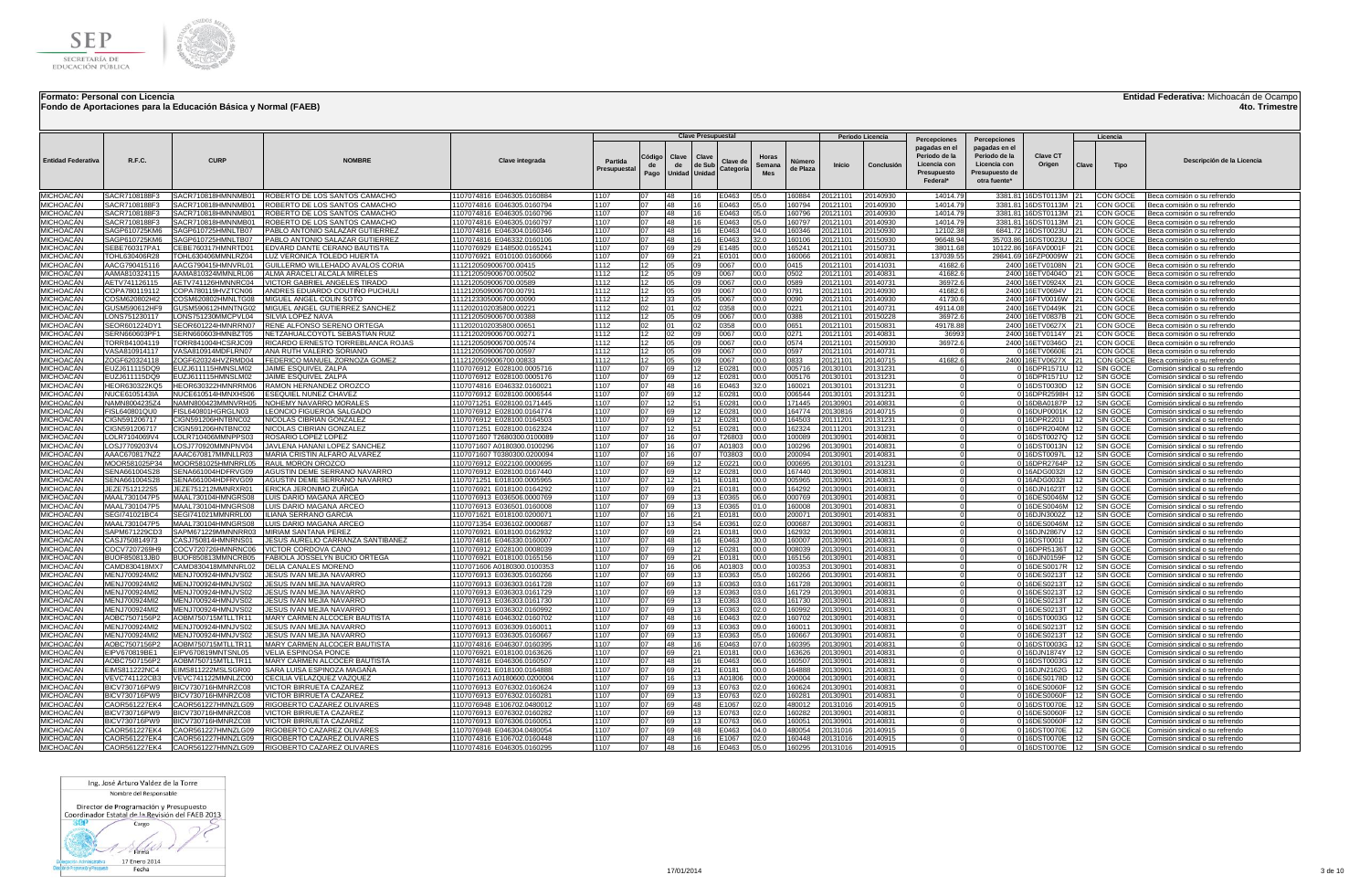

**Fondo de Aportaciones para la Educación Básica y Normal (FAEB)**

### **Entidad Federativa:** Michoacán de Ocampo

**4to. Trimestre**

|                                      |                                |                                          |                                                                                                 |                                                            |                        |                      |                              | <b>Clave Presupuestal</b> |                      |                               |                  |                      | Periodo Licencia     |                                                                                           |                                                                                                  |                                         |       | Licencia                    |                                                                                                                        |
|--------------------------------------|--------------------------------|------------------------------------------|-------------------------------------------------------------------------------------------------|------------------------------------------------------------|------------------------|----------------------|------------------------------|---------------------------|----------------------|-------------------------------|------------------|----------------------|----------------------|-------------------------------------------------------------------------------------------|--------------------------------------------------------------------------------------------------|-----------------------------------------|-------|-----------------------------|------------------------------------------------------------------------------------------------------------------------|
| <b>Entidad Federativa</b>            | <b>R.F.C.</b>                  | <b>CURF</b>                              | <b>NOMBRE</b>                                                                                   | Clave integrada                                            | Partida<br>Presupuesta | `ódigo<br>de<br>Pago | Clave<br>de<br>Unidad Unidad | Clave<br>de Sub           | Clave d<br>Categoria | Horas<br>Semana<br><b>Mes</b> | de Plaza         | Inicio               | Conclusió            | Percepciones<br>pagadas en el<br>Periodo de la<br>Licencia con<br>Presupuesto<br>Federal* | Percepciones<br>pagadas en el<br>Periodo de la<br>Licencia con<br>Presupuesto de<br>otra fuente* | <b>Clave CT</b><br>Origen               | Clave | Tipo                        | Descripción de la Licencia                                                                                             |
| MICHOACÁN                            |                                |                                          | CAOR561227EK4 CAOR561227HMNZLG09 RIGOBERTO CAZAREZ OLIVARES                                     | 1107074816 E046324.0160016                                 | 1107                   |                      | 48                           | 16                        | E0463                | 24.0                          | 60016            | 20131016             | 20140915             |                                                                                           |                                                                                                  | 0 16DST0070E                            |       | <b>SIN GOCE</b>             | Comisión sindical o su refrendo                                                                                        |
| MICHOACÁN                            | CAOR561227EK4                  |                                          | CAOR561227HMNZLG09  RIGOBERTO CAZAREZ OLIVARES                                                  | 1107071629 E049205.0160084                                 | 1107                   | 07                   |                              | 29                        | E0492                | 05.0                          | 60084            | 20131016             | 20140915             |                                                                                           |                                                                                                  | 0 16DST0070E                            | 12    | SIN GOCE                    | Comisión sindical o su refrendo                                                                                        |
| MICHOACÁN                            | AEAP620624TR0                  | AEAP620624HMNNNB02                       | PABLO ANGEL ANGEI                                                                               | 1107076912 E028100.0164014                                 | 1107                   | 07                   |                              | 12                        | E0281                | 00.0                          | 64014            | 20130901             | 0140831              |                                                                                           |                                                                                                  | 016DPR1347W                             |       | <b>SIN GOCE</b>             | Comisión sindical o su refrendo                                                                                        |
| MICHOACÁN                            | SOSJ7011304T4<br>DUCR640817PJ7 | SOSJ701130MGTTRS06                       | MA DE JESUS SOTO SUAREZ                                                                         | 1107076912 E028100.0162694                                 | 1107<br>1107           | 07<br>07             | 69<br>69                     | 12                        | 0281<br>F0281        | 00.0<br>00.0                  | 62694<br>64662   | 20130901             | 0140831              |                                                                                           |                                                                                                  | 0 16DPR0849I                            |       | <b>SIN GOCE</b><br>SIN GOCE | Comisión sindical o su refrendo                                                                                        |
| MICHOACÁN<br>MICHOACÁN               | COCD731218TUA                  | COCD731218MMNLLL09                       | DUCR640817HMNRRM04 J. REMEDIOS DURAN CARMONA<br><b>IDELIA COLIN CALDERON</b>                    | 1107076912 E028100.0164662<br>1107076912 E028100.0004396   | 1107                   | 07                   | 69                           | 12<br>12                  | E0281                | 00.0                          | 004396           | 20130901<br>20130901 | 20140228<br>0140831  |                                                                                           |                                                                                                  | 0 16DPR0897S<br>0 16ETV0575H            |       | SIN GOCI                    | Comisión sindical o su refrendo<br>Comisión sindical o su refrendo                                                     |
| MICHOACÁN                            | VIRN711028TA8                  | VIRN711028MCMLMN06                       | NANCY REFUGIO VILLASEÑOR RAMIREZ                                                                | 1107076921 E018100.0163512                                 | 1107                   | 07                   | 69                           | 21                        | E0181                | 00.0                          | 63512            | 2013090              | 0140831              |                                                                                           |                                                                                                  | 0 16EJN0056I                            |       | SIN GOCI                    | Comisión sindical o su refrendo                                                                                        |
| MICHOACÁN                            | DUCR640817PJ7                  |                                          | DUCR640817HMNRRM04  J. REMEDIOS DURAN CARMONA                                                   | 1107071251 E028100.0078246                                 | 1107                   | 07                   | 12                           | 51                        | E0281                | 00.0                          | 178246           | 20130901             | 20140228             |                                                                                           |                                                                                                  | 0 16DBA0199U                            | 12    | SIN GOCE                    | Comisión sindical o su refrendo                                                                                        |
| MICHOACÁN                            | DIGF6304187LA                  | DIGE630418MMNZTS00                       | ESPERANZA DIAZ GUTIERREZ                                                                        | 1107076912 E028100.0164633                                 | 1107                   | 07                   | 69                           | 12                        | E0281                | 00.0                          | 64633            | 20130901             | 0140228              |                                                                                           |                                                                                                  | 0 16DUP0001K 12                         |       | <b>SIN GOCE</b>             | Comisión sindical o su refrendo                                                                                        |
| MICHOACÁN                            | PARD690916AG4                  | PABD690916MMNRSL00                       | MARIA DOLOR PARRA BUSTAMANT                                                                     | 1107076921 E018100.0162960                                 | 1107                   | 07                   | 69                           | 21                        | E0181                | 00.0                          | 62960            | 20130901             | 20140831             |                                                                                           |                                                                                                  | 0 16ADG0038C                            |       | <b>SIN GOCE</b>             | Comisión sindical o su refrendo                                                                                        |
| MICHOACÁN                            | SESA6312162Q5                  | SEJS631216HMNRML01                       | SAUL SERRANO JAIMEZ                                                                             | 1107074816 E046307.0160003                                 | 1107                   | 07                   | 48                           | 16                        | E0463                | 07.0                          | 60003            | 20130901             | 20140831             |                                                                                           |                                                                                                  | 0 16DST0052P                            |       | SIN GOCE                    | Comisión sindical o su refrendo                                                                                        |
| MICHOACÁN                            | SESA6312162Q5                  | SEJS631216HMNRML01                       | SAUL SERRANO JAIMEZ                                                                             | 1107074816 E046314.0160053                                 | 1107                   | 07                   | 48                           | 16                        | E0463                | 14.0                          | 60053            | 20130901             | 0140831              |                                                                                           |                                                                                                  | 0 16DST0052P                            |       | SIN GOCE                    | Comisión sindical o su refrendo                                                                                        |
| MICHOACÁN<br>MICHOACÁN               | CADE690218EZA<br>AECE630404PJA | CADE690218MMNHLL01<br>AECE630404HMNLRV06 | ELOIZA CHAVEZ DELGADO<br>EVERARDO JOSE ALBERTO CORTES                                           | 1107076929 E148900.0160099<br>1107076912 E028100.0164021   | 1107<br>1107           | 07<br>07             | 69<br>69                     | 29<br>12                  | F1489<br>E0281       | 00.0<br>00.0                  | 60099<br>64021   | 2013090<br>20130101  | 20140831<br>20131231 |                                                                                           |                                                                                                  | 0 16DCC0053X<br>0 16FIZ0169Z            |       | SIN GOCE<br>SIN GOCE        | Comisión sindical o su refrendo                                                                                        |
| MICHOACÁN                            | CATV640323LT2                  | CATV640323MMNRPC00                       | VICTORIA CARRASCO TAPIA                                                                         | 1107076921 E018100.0002294                                 | 1107                   | 07                   | 69                           | 21                        | E0181                | 00.0                          | 02294            | 0130101              | 20131231             |                                                                                           |                                                                                                  | 0 16DJN2430L                            |       | SIN GOCI                    | Desempeño de cargos de elección popular ó su refrendo<br><u>Desempeño de cargos de elección popular ó su re</u> frendo |
| MICHOACÁN                            | CIGN591206717                  | CIGN591206HNTBNC02                       | NICOLAS CIBRIAN GONZALE                                                                         | 1107076912 E028100.0164503                                 | 1107                   | 07                   | 6Q                           | 12                        | 0281                 | 00.0                          | 64503            | 20130101             | 20131231             |                                                                                           |                                                                                                  | 0 16DPR2040M                            |       | SIN GOCE                    | Desempeño de cargos de elección popular ó su refrendo                                                                  |
| MICHOACÁN                            | CIGN591206717                  | CIGN591206HNTBNC02                       | NICOLAS CIBRIAN GONZALE                                                                         | 1107071251 E028100.0162324                                 | 1107                   | 07                   |                              | 51                        | E0281                | 00.0                          | 62324            | 2013010              | 20131231             |                                                                                           |                                                                                                  | 0 16DPR2040M                            |       | SIN GOCE                    | Desempeño de cargos de elección popular ó su refrendo                                                                  |
| MICHOACÁN                            | COGT701129IB3                  | COGT701129HMNLRM00                       | TOMAS COLIN GARCIA                                                                              | 1107076913 E036302.0161189                                 | 1107                   | 07                   | 6Q                           | 13                        | E0363                | 02.0                          | 161189           | 2013010              | 20131231             |                                                                                           |                                                                                                  | 0 16DES0002P                            |       | SIN GOCE                    | Desempeño de cargos de elección popular ó su refrendo                                                                  |
| MICHOACÁN                            | COGT701129IB3                  | COGT701129HMNLRM00                       | TOMAS COLIN GARCIA                                                                              | 1107076913 E036304.0000237                                 | 1107                   | 07                   | 6Q                           | 13                        | E0363                | 04.0                          | 000237           | 2013010              | 20131231             |                                                                                           |                                                                                                  | 0 16DES0002P                            |       | SIN GOCE                    | Desempeño de cargos de elección popular ó su refrendo                                                                  |
| MICHOACÁN                            | COGT701129IB3                  | COGT701129HMNLRM00                       | <b>TOMAS COLIN GARCIA</b>                                                                       | 1107076913 E036304.0160386                                 | 1107                   | 07                   | 69                           | 13                        | E0363                | 04.0                          | 160386           | 20130101             | 20131231             |                                                                                           |                                                                                                  | 0 16DES0002P                            |       | <b>SIN GOCE</b>             | Desempeño de cargos de elección popular ó su refrendo                                                                  |
| MICHOACÁN                            | COGT701129IB3                  | COGT701129HMNLRM00                       | OMAS COLIN GARCIA                                                                               | 1107076913 E036303.0162706                                 | 1107                   | 07                   | 69                           | 13                        | E0363                | 03.0                          | 162706           | 20130101             | 20131231             |                                                                                           |                                                                                                  | 0 16DES0002P                            |       | SIN GOCE                    | Desempeño de cargos de elección popular ó su refrendo                                                                  |
| MICHOACÁN                            | COGT701129IB3                  | COGT701129HMNLRM00                       | TOMAS COLIN GARCIA<br><b>TOMAS COLIN GARCIA</b>                                                 | 1107076913 E036303.0162824                                 | 1107<br>1107           |                      | 69<br>69                     | 13<br>13                  | :0363                | 03.0                          | 62824            | 20130101             | 0131231              |                                                                                           |                                                                                                  | 0 16DES0002P                            |       | <b>SIN GOCE</b>             | Desempeño de cargos de elección popular ó su refrendo                                                                  |
| <i><b>MICHOACÁN</b></i><br>MICHOACÁN | COGT701129IB3<br>EOCR640823DBO | COGT701129HMNLRM00<br>EOCR648223MMNSRS08 | ROSALIA ESCOBEDO CARDENAS                                                                       | 1107076913 E036303.0162823<br>1107071606 A0180300.0100507  | 1107                   |                      |                              | 06                        | 0363<br>A01803       | 03.0<br>00.0                  | 62823<br>00507   | 20130101<br>20130101 | 0131231<br>0131231   |                                                                                           |                                                                                                  | 0 16DES0002P<br>0 16DES0027Y            |       | SIN GOCE<br>SIN GOCE        | Desempeño de cargos de elección popular ó su refrendo<br>Desempeño de cargos de elección popular ó su refrendo         |
| MICHOACÁN                            | HESE630516UZ5                  | HESE630516MMNRSM00                       | <b>EMMA HERNANDEZ SOSA</b>                                                                      | 1107076912 E028100.0168358                                 | 1107                   | 07                   | 69                           | 112                       | 0281                 | 00.0                          | 68358            | 20130101             | 0131231              |                                                                                           |                                                                                                  | 0 16FIZ0024E                            |       | SIN GOCE                    | Desempeño de cargos de elección popular ó su refrendo                                                                  |
| MICHOACÁN                            | HIMI590808U81                  | HIMI590808MMNNNR00                       | IRMA HINOJOSA MENDOZA                                                                           | 1107076912 E028100.0007351                                 | 1107                   | 07                   | 69                           | 12                        | 0281                 | 00.0                          | 07351            | 20130101             | 0131231              |                                                                                           |                                                                                                  | 0 16DPR5288Y                            |       | SIN GOCE                    | Desempeño de cargos de elección popular ó su refrendo                                                                  |
| MICHOACÁN                            | MARJ620712RB9                  | MARJ620712HMNRYM02 JAIME MARTINEZ REYES  |                                                                                                 | 1107074816 E046508.0160449                                 | 1107                   | 07                   | 48                           | 16                        | E0465                | 08.0                          | 60449            | 20130101             | 0131231              |                                                                                           |                                                                                                  | 0 16DST0002H                            |       | SIN GOCE                    | Desempeño de cargos de elección popular ó su refrendo                                                                  |
| MICHOACÁN                            | MARJ620712RB9                  | MARJ620712HMNRYM02                       | <b>JAIME MARTINEZ REYE</b>                                                                      | 1107074816 E046508.0160530                                 | 1107                   | 07                   | 48                           | 16                        | E0465                | 08.0                          | 160530           | 2013010              | 0131231              |                                                                                           |                                                                                                  | 0 16DST0002H                            |       | SIN GOCE                    | Desempeño de cargos de elección popular ó su refrendo                                                                  |
| MICHOACÁN                            | MARJ620712RB9                  | MARJ620712HMNRYM02                       | JAIME MARTINEZ REYES                                                                            | 1107074816 E046508.0160561                                 | 1107                   | 07                   | 48                           | 16                        | E0465                | 08.0                          | 60561            | 2013010              | 20131231             |                                                                                           |                                                                                                  | 0 16DST0002H                            |       | SIN GOCI                    | Desempeño de cargos de elección popular ó su refrendo                                                                  |
| MICHOACÁN                            | NUCE6105433IA                  |                                          | NUCE610514HMNXHS06 ESEQUIEL NUÑEZ CHAVEZ                                                        | 1107076912 E028100.0006544                                 | 1107                   | 07                   | 69                           | 12                        | E0281                | 00.0                          | 006544           | 20130101             | 20131231             |                                                                                           |                                                                                                  | 0 16ZPR0040K                            |       | SIN GOCE                    | Desempeño de cargos de elección popular ó su refrendo                                                                  |
| <i><b>IICHOACÁN</b></i><br>MICHOACÁN | SIFJ840903FS6<br>VAAC831116QN3 | SIFJ840907MMNLRN07<br>VAAC831116MMNRGL01 | <b>JANIN SILVA FARIAS</b><br><b>ICELIA VARGAS AGUILAR</b>                                       | 1107076003 E158700.0000293<br>1107071607 A0180300.0100178  | 1107<br>1107           | 07<br>07             | 60<br>16                     | 03<br>07                  | E1587<br>A01803      | 00.0<br>00.0                  | 000293<br>100178 | 20130101<br>20130101 | 0131231<br>20131231  |                                                                                           |                                                                                                  | 0 16DBA0120H<br>0 16DST0002H            |       | SIN GOCE<br>SIN GOCE        | Desempeño de cargos de elección popular ó su refrendo                                                                  |
| MICHOACÁN                            | PAME740312NT5                  |                                          | PAME740312MMNZNR05 MARIA ERICA PAZ MENDOZA                                                      | 1112120509006700.00110                                     | 1112                   |                      | 05                           | na                        | 0067                 | 00.0                          | 110              | 2013081              | 20131115             | 31277.25                                                                                  |                                                                                                  | 0 16ETV0354X                            |       | CON GOCE                    | Desempeño de cargos de elección popular ó su refrendo<br>Por gravidez ó su refrendo                                    |
| MICHOACÁN                            | LORA780427LC8                  | LORA780427MGRZDR08                       | ARACELY PERLA LOEZA RODRIGUEZ                                                                   | 1107076913 E036303.0160186                                 | 1107                   | 07                   | 69                           | 13                        | E0363                | 03.0                          | 60186            | 2013090              | 20131130             | 3147.48                                                                                   |                                                                                                  | 653.88 16DES0022C                       |       | CON GOCI                    | Por gravidez ó su retrendo                                                                                             |
| MICHOACÁN                            | SISS811124FS6                  | SISS811124MMNXTL08                       | SILVIA ERANDI SIXTOS SOTO                                                                       | 1107076913 E036307.0160204                                 | 1107                   | 07                   | 69                           | 13                        | E0363                | 07.0                          | 60204            | 2013080              | 20131031             | 3670.84                                                                                   |                                                                                                  | 160.3 16DES0024A                        |       | CON GOCE                    | Por gravidez ó su refrendo                                                                                             |
| MICHOACÁN                            | HEPV790518754                  | HEPV790518MMNRRN09                       | VANESSA HERNANDEZ PERE                                                                          | 1107076915 E076302.016330                                  | 1107                   | 07                   |                              | 15                        | E0763                | 02.0                          | 63305            | 2013081              | 20131115             | 1743.9                                                                                    |                                                                                                  | 68.7 16DPR0060M                         |       | CON GOCE                    | Por gravidez ó su refrend                                                                                              |
| MICHOACÁN                            | CULL731213NR4                  | CULL731213MMNRCC06                       | LUCIA DE LA CRUZ LUCAS                                                                          | 1107076929 E148500.0165309                                 | 1107                   | 07                   | 69                           | 29                        | E1485                | 00.0                          | 65309            | 20130816             | 20131115             | 32700.93                                                                                  |                                                                                                  | 861.78 16DPB0118V                       |       | CON GOCE                    | Por gravidez ó su refrendo                                                                                             |
| MICHOACÁN                            | VABL790512KC4                  | VABL790512MMNLTR08                       | LORENA VALLADARES BAUTISTA                                                                      | 1107076929 E146100.0160137                                 | 1107                   | 07                   | 6Q                           | 29                        | 1461                 | 00.0                          | 160137           | 20130816             | 0131115              | 16697.85                                                                                  |                                                                                                  | 861.78 16FEI0131A                       |       | CON GOCE                    | Por gravidez ó su refrendo                                                                                             |
| MICHOACÁN<br>MICHOACÁN               | REMR720721Q49<br>JIJR750824U93 | REMR720721MMNYTS06<br>JIJR750824MMNMCS08 | <b>ROSA REYES MATEO</b><br>ROSA JIMENEZ JACOBO                                                  | 1107076929 E148500.0000075                                 | 1107<br>1107           | 07<br>07             | 6Q                           | 29<br>06                  | E1485<br>S01807      | 00.0<br>00.0                  | 000075<br>100271 | 20130901             | 20131130<br>20131115 | 21327.02<br>13333.65                                                                      |                                                                                                  | 4196.84 16DPB0163H<br>1138.8 16DES0043P |       | CON GOCE<br>CON GOC         | Por gravidez ó su refrendo                                                                                             |
| MICHOACÁN                            | HUMA890712JE2                  |                                          | HUMA890712MMNRRL08 ALEJANDRA HURTADO MARTINEZ                                                   | 1107071606 S0180700.0100271<br>1107071606 A0180300.0100237 | 1107                   | 07                   |                              | 06                        | A01803               | 00.0                          | 100237           | 20130816<br>20130801 | 20131031             | 8679.08                                                                                   |                                                                                                  | 410.02 16DES0028X                       |       | CON GOCE                    | Por gravidez ó su refrendo<br>Por gravidez ó su refrendo                                                               |
| MICHOACÁN                            | HEZA8506235LA                  |                                          | HEZA850623MGTRML01   ALICIA HERNANDEZ ZAMUDIO                                                   | 1107071606 A0180300.0100085                                | 1107                   | 07                   |                              | 06                        | A01803               | 00.0                          | 00085            | 20130801             | 0131031              | 8679.08                                                                                   |                                                                                                  | 410.02 16DES0224Z                       |       | CON GOCE                    | Por gravidez ó su refrendo                                                                                             |
| MICHOACÁN                            | CAME840516S48                  |                                          | CAME840516MMNSRL01   ELIZABETH CASAREZ MARTINEZ                                                 | 1107076921 E018100.0001170                                 | 1107                   | 07                   | 69                           | 21                        | E0181                | 00.0                          | 001170           | 20130716             | 20131015             | 5054.15                                                                                   |                                                                                                  | 772.81 16DJN0129L                       |       | CON GOCE                    | Por gravidez ó su refrendo                                                                                             |
| <b>MICHOACÁN</b>                     | MAMC7605147S3                  |                                          | MAMC760514MMNCLL00 CLAUDIA JANET MACIEL MOLINA                                                  | 1107071621 E018100.0200111                                 | 1107                   | 07                   |                              | 21                        | E0181                | 00.0                          | 200111           | 20130716             | 0131015              | 5084.85                                                                                   |                                                                                                  | 772.81 16DJN1073G                       |       | CON GOCE                    | Por gravidez ó su refrendo                                                                                             |
| MICHOACÁN                            | CONR750330PM7                  |                                          | CONR750330MMNNXS09 MARIA DEL ROSARIO CONTRERAS NUÑEZ                                            | 1107076921 E018100.0164107                                 | 1107                   |                      | 69                           |                           | E0181                | 00.0                          | 64107            | 20130801             | 0131031              | 10193.6                                                                                   |                                                                                                  | 440.32 16DJN1478Y                       |       | CON GOCE                    | Por gravidez ó su refrendo                                                                                             |
| <b>MICHOACÁN</b>                     | FOZL830502115                  |                                          | EOZL830502MMNSLL16 LILIANA ESCOBAR ZALAPA                                                       | 1107076921 E018100.0164645                                 | 1107                   |                      |                              | 21                        | E0181                | 00.0                          | 64645            | 20130901             | 20131130             | 62026.19                                                                                  |                                                                                                  | 16981.75 16DJN0394J                     |       | CON GOCE                    | Por gravidez ó su refrendo                                                                                             |
| MICHOACÁN<br>MICHOACÁN               | CACX700818CZ8<br>VAFN851008TEA |                                          | CXCA700818MMNRRR02 AURORA CARDENAS CARDENAS<br>VAFN851008MMNZRN09 NANCY VAZQUEZ FRANCO          | 1107076913 E036512.0000373                                 | 1107<br>1107           | በ7<br>07             | 69<br>69                     | 13<br>21                  | E0365                | 12.0                          | 000373<br>65184  | 20130901<br>20130716 | 0131031              | 6292.8<br>5071.13                                                                         |                                                                                                  | 962.64 16DES0006L                       |       | CON GOCE                    | Por gravidez ó su refrendo                                                                                             |
| <b>MICHOACÁN</b>                     | CUGR670218RN3                  |                                          | CUGR670218MDFRRY08  REYNA CONSUELO CRUZ GARCIA                                                  | 1107076921 E018100.0165184<br>1107076929 E148900.0160404   | 1107                   | 07                   | 69                           | 29                        | E0181<br>-1489       | 00.0<br>00.0                  | 60404            | 20130816             | 0131015<br>20131115  | 15224.79                                                                                  |                                                                                                  | 772.81 16DJN2267A<br>660.48 16DCC0055V  |       | CON GOCE<br>CON GOCE        | Por gravidez ó su refrendo<br>Por gravidez ó su refrendo                                                               |
| <b>MICHOACÁN</b>                     | BASP770430M95                  |                                          |                                                                                                 | 1107072933 E148500.0005619                                 | 1107                   | 07                   | 29                           | 33                        | E1485                | 00.0                          | 005619           | 20130816             | 0131115              | 15162.45                                                                                  |                                                                                                  | 2318.43 16DPB0223F                      |       | CON GOCE                    | Por gravidez ó su refrendo                                                                                             |
| MICHOACÁN                            | ROCE770729DH5                  | ROCE770729MMNDHL08                       | <b>ELIZABETH RODRIGUEZ CHAVEZ</b>                                                               | 1107076913 E036303.0161399                                 | 1107                   | 07                   | 69                           | 13                        | E0363                | 03.0                          | 61399            | 20130716             | 0131015              | 786.61                                                                                    |                                                                                                  | 34.35 16DES0026Z                        |       | CON GOCE                    | Por gravidez ó su refrendo                                                                                             |
| MICHOACÁN                            | GAJE750510379                  | GAJE750510MMNLML06                       | <b>ELISA GALVAN JIMENEZ</b>                                                                     | 1107076929 E148900.0160410                                 | 1107                   |                      |                              | 29                        | E1489                | 00.0                          | 60410            | 20130816             | 20131115             | 15224.79                                                                                  |                                                                                                  | 660.48 16DCC0016T                       |       | CON GOCE                    | Por gravidez ó su refrendo                                                                                             |
| MICHOACÁN                            | TOAG8008241J8                  |                                          | TOAG800824MMNRLD08 GUADALUPE TORRES ALMANZA                                                     | 1107076921 E018100.0165037                                 | 1107                   | 07                   | 69                           | 21                        | E0181                | 00.0                          | 65037            | 2013090              | 20131130             | 20216.6                                                                                   |                                                                                                  | 1986.24 16DJN0443B                      |       | CON GOCE                    | Por gravidez ó su refrendo                                                                                             |
| MICHOACÁN                            | MABI801211R86                  | MABI801211MMNRRT03                       | <b>ITZIA YUNUEN MARCOS BRAVO</b>                                                                | 1107076913 E036503.0160619                                 | 1107                   | 07                   | 69                           | 13                        | E0365                | 03.0                          | 60619            | 20130916             | 20131215             | 5732.41                                                                                   |                                                                                                  | 3600.58 16DES0122B                      |       | CON GOCE                    | Por gravidez ó su retrendo                                                                                             |
| MICHOACÁN<br>MICHOACÁN               | JUJL761006644<br>EAVN790813LU  | JUJL761006MMNNCR05<br>EAVN790813MMNSLC08 | JACOBO LORENA JUAN DE DIOS<br><b>INEICY ESTRADA VILLALOBOS</b>                                  | 1107076929 E148900.0160489<br>1107071606 S0180700.0100162  | 1107<br>1107           | 07<br>07             |                              | 29<br>06                  | E1489<br>S01807      | 00.0<br>00.0                  | 60489<br>00162   | 2013080<br>2013081   | 20131031<br>20131115 | 10142.26<br>13293.15                                                                      |                                                                                                  | 440.32 16DCC0013W<br>1138.8 16DES0034H  |       | CON GOCE<br>CON GOCI        | Por gravidez ó su refrendo<br>Por gravidez ó su refrend                                                                |
| MICHOACÁN                            | EICN781118J74                  | EICN781118MMNNSR05                       | NORMA ENRIQUEZ CASTILLO                                                                         | 1107076921 E018100.0164265                                 | 1107                   | 07                   | 69                           |                           | E0181                | 00.0                          | 64265            | 2013081              | 20131115             | 15224.79                                                                                  |                                                                                                  | 3851.13 16EDI0018J                      |       | CON GOCE                    | Por gravidez ó su refrend                                                                                              |
| MICHOACÁN                            | GAMN790921RU                   | GAMN790921MMNRRR08                       | NORMA ANGELICA GARCIA MORA                                                                      | 1107076948 E046307.048000                                  | 1107                   |                      |                              | 48                        | E0463                | 07.0                          | 480001           | 2013071              | 20131015             | 1835.42                                                                                   | 80.15                                                                                            | 16DST0046E                              |       | CON GOCE                    | Por gravidez ó su refrend                                                                                              |
| MICHOACÁN                            | COJL850124MD0                  | COJL850124MMNRMR06                       | LAURA YASMIN CORTES JIMENEZ                                                                     | 1107074816 E046516.0160032                                 | 1107                   | 07                   | 48                           | 16                        | E0465                | 16.0                          | 160032           | 20130716             | 20131015             | 4184.4                                                                                    |                                                                                                  | 183.2 16DST0046E                        |       | CON GOCI                    | Por gravidez ó su refrendo                                                                                             |
| MICHOACÁN                            | CAOE7702148A4                  | CAOE770214MMNHNV06                       | EVANGELINA CHAVEZ ONTIVEROS                                                                     | 1107076929 E148900.0160267                                 | 1107                   | 07                   | 6Q.                          | 29                        | E1489                | 00.0                          | 160267           | 20130816             | 20131115             | 23696.13                                                                                  |                                                                                                  | 772.62 16DCC0149J                       |       | CON GOCE                    | Por gravidez ó su refrendo                                                                                             |
| MICHOACÁN                            | DIUO700726BK0                  | DIUO700726MMNZRT00                       | OTILIA DIAZ URCINO                                                                              | 1107072933 E148500.0004218                                 | 1107                   | 07                   |                              | 33                        | E1485                | 00.0                          | 004218           | 2013081              | 20131115             | 32751.78                                                                                  |                                                                                                  | 861.78 16DPB0291C                       |       | CON GOCE                    | Por gravidez ó su refrendo                                                                                             |
| MICHOACÁN                            | MOPN790507PV4                  | MOPN790507MMNRDN06                       | NANCY ELIZABETH MORALES PADILLA                                                                 | 1107074816 E046516.0160059                                 | 1107                   | 07                   | 48                           | 16                        | E0465                | 16.0                          | 160059           | 20130801             | 20131031             | 8396                                                                                      | 366.4                                                                                            | 16DST0020X                              |       | CON GOCE                    | Por gravidez ó su refrendo                                                                                             |
| MICHOACÁN<br>MICHOACÁN               | CAMG801205MC1                  |                                          | CAMG801205MTSMLD08 GUADALUPE DE LA LU CAMACHO MELENDEZ                                          | 1107071607 A0180300.0100186                                | 1107<br>1112           | 07                   | 16                           | 07<br>02                  | A01803               | 00.0                          | 100186           | 20130916             | 0131215              | 31715.87                                                                                  |                                                                                                  | 14917.73 16DST0048C                     |       | CON GOCE                    | Por gravidez ó su refrendo                                                                                             |
| MICHOACÁN                            | MASJ7101276VA<br>OETS7612113G5 |                                          | MASJ710127HMNRNR06 JORGE MARTINEZ SANTILLAN<br>OETS761211MMNRRN09 SANDRA VERENICE OREGEL TORRES | 1112020102006700.00759<br>1112120509006700.00165           | 1112                   | 12                   | 05                           | 09                        | 0067<br>0067         | 00.0<br>00.0                  | )759<br>0165     | 20130901<br>20130901 | 0140831<br>20140831  |                                                                                           |                                                                                                  | 0 16ETV0223E<br>0 16FTV0248N            | 13    | SIN GOCE<br>SIN GOCE        | Por pasar a otro empleo ó su refrendo<br>Por pasar a otro empleo ó su refrendo                                         |
|                                      |                                |                                          |                                                                                                 |                                                            |                        |                      |                              |                           |                      |                               |                  |                      |                      |                                                                                           |                                                                                                  |                                         |       |                             |                                                                                                                        |

Ing. José Arturo Valdez de la Torre

Nombre del Responsable

Director de Programación y Presupuesto<br>Coordinador Estatal de la Revisión del FAEB 2013

300 Cargo  $1 \rightarrow$ 

tin Administrativa 17 Enero 2014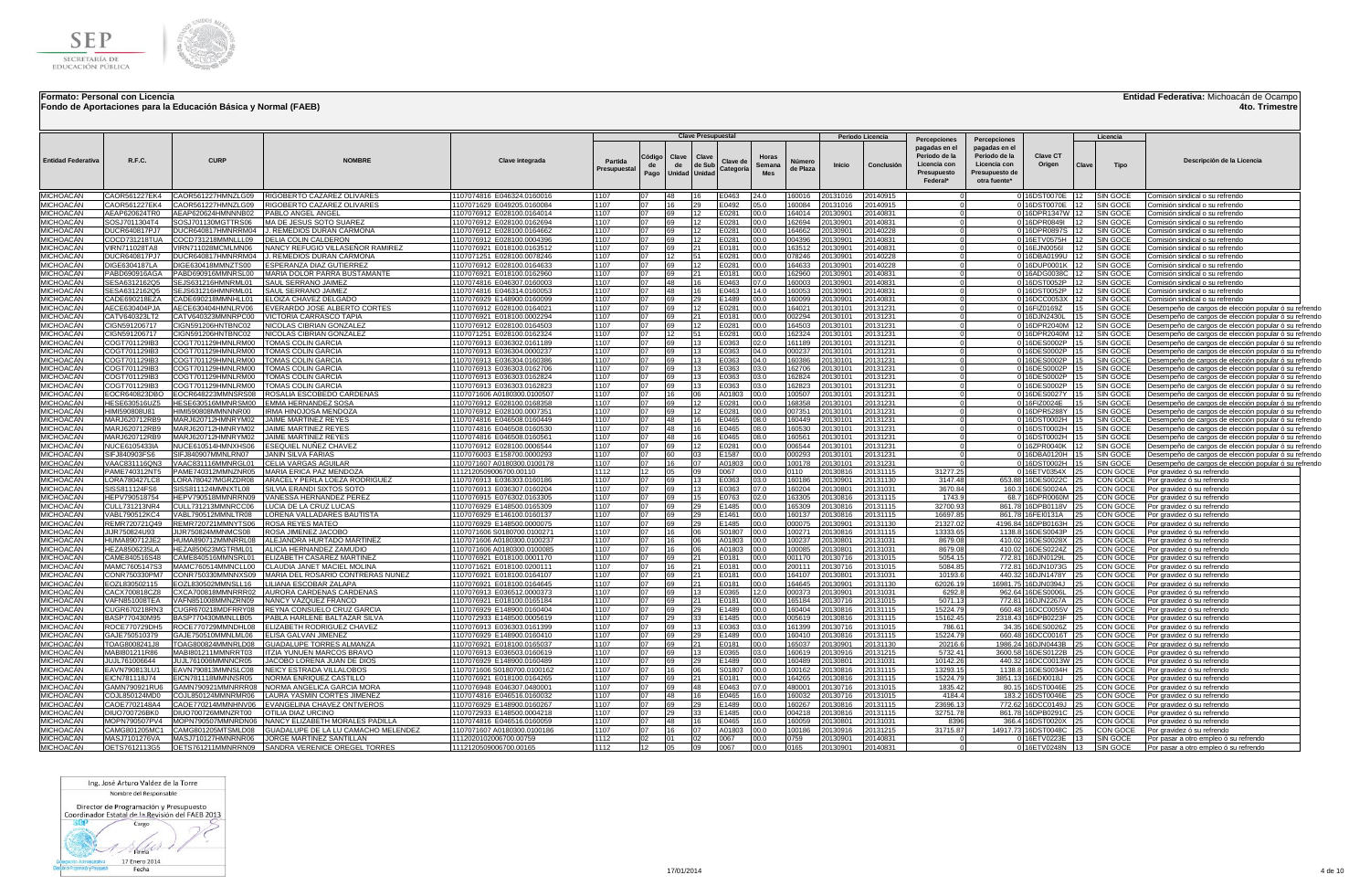

### **Fondo de Aportaciones para la Educación Básica y Normal (FAEB)**

**Entidad Federativa:** Michoacán de Ocampo

**4to. Trimestre**

| pagadas en el<br>pagadas en el<br>Periodo de la<br>Periodo de la<br><b>Clave CT</b><br>Clave<br>Clave<br>Códiac<br>Horas<br>CURE<br><b>R.F.C.</b><br><b>Entidad Federativa</b><br><b>NOMRRF</b><br><b>Clave integrada</b><br>Descripción de la Licencia<br>Partida<br>Clave de<br>Númerc<br>de Sub<br>Licencia con<br>Licencia con<br>Origen<br>de<br>Semana<br>Inicio<br>Conclusió<br>Clave<br>Tipo<br>de<br>Categoria<br>de Plaza<br>Presupuesta<br>Presupuesto de<br>Unidad Unidad<br>Mes<br>Presupuesto<br>Pago<br>Federal*<br>otra fuente*<br><b>MICHOACÁN</b><br>HEFL660614HMNRRC01<br>LUCIO DAVID HERRERA FERNANDEZ<br>1112<br>05<br>09<br>0067<br>00.0<br>0449<br>20130901<br>20140228<br>0 16ETV0738B<br><b>SIN GOCE</b><br>HEFL6606147E7<br>1112120509006700.00449<br>12<br>13 <sup>2</sup><br>Por pasar a otro empleo ó su refrendo<br><b>MICHOACÁN</b><br>CARLOS VILLEGAS SANCHEZ<br>1112<br>12<br>02<br>09<br>0357<br>00.0<br>0063<br>/ISC740902GM0<br>VISC740902HVZLNR18<br>1112120209035700.00063<br>20130901<br>20140831<br>0 16ETV0325B<br>13 <sup>1</sup><br><b>SIN GOCE</b><br>Por pasar a otro empleo ó su refrendo<br><b>MICHOACÁN</b><br><b>ISO5906304A7</b><br>AISO590630HMNRLR06<br>ORLANDO ARIAS SOLIS<br>107071606 A0182000.0200004<br>1107<br>07<br>16<br>06<br>A01820<br>00.0<br>200004<br>20130316<br>99999999<br>0 16ADG0001P<br><b>SIN GOCE</b><br>Por pasar a otro empleo ó su refrendo<br>MICHOACÁN<br>AISO590630HMNRLR06<br>ORLANDO ARIAS SOLIS<br>1107<br>07<br>E0763<br>12.0<br>000040<br>20130316<br>0 16ADG0001P<br>SIN GOCE<br><b>ISO5906304A7</b><br>107076015 E076312.0000040<br>60<br>15<br>99999999<br>13<br>Por pasar a otro empleo ó su refrendo<br><b>MICHOACÁN</b><br>COCM620222HMNNRG04 MIGUEL CONTRERAS CARRILLO<br>1107<br>07<br>13<br>54<br>E0363<br>03.0<br>000718<br>20130301<br>99999999<br>0 16DES0013V<br>SIN GOCE<br>COCM620222KU4<br>107071354 E036303.0000718<br>13<br>Por pasar a otro empleo ó su refrendo<br><b>MICHOACÁN</b><br>COCM620222KU4<br>COCM620222HMNNRG04 MIGUEL CONTRERAS CARRILLO<br>1107076913 E036301.0160811<br>1107<br>07<br>69<br>13<br>E0363<br>01.0<br>160811<br>20130301<br>0 16DES0013V<br><b>SIN GOCE</b><br>99999999<br>113<br>Por pasar a otro empleo ó su refrendo<br><b>MICHOACÁN</b><br>COCM620222HMNNRG04   MIGUEL CONTRERAS CARRILLO<br>1107<br>SIN GOCI<br>COCM620222KU4<br>1107076913 E036308.0000348<br>07<br>69<br>13<br>E0363<br>08.0<br>000348<br>20130301<br>99999999<br>0 16DES0013V<br>Por pasar a otro empleo ó su refrendo<br><b>MICHOACAN</b><br>1107<br>160450<br>)IVM730521R11<br>OIVM730521HMNRZR05<br>MARCOS ORTIZ VAZOUEZ<br>1107076913 E036503.0160450<br><b>07</b><br>69<br>13<br>E0365<br>03.0<br>20130301<br>99999999<br>0 16DES0207I<br><b>SIN GOCE</b><br>Por pasar a otro empleo ó su refrendo<br>13.<br><b>MICHOACÁN</b><br>RUGO701003AV4<br>RUGO701003HMNBRM00<br>OMAR HERIBERTO RUBIO GARIBAY<br>1107071613 A0180600.0100034<br>1107<br>07<br>A01806 00.0<br>100034<br>20130701<br>99999999<br>0 16ADG0045M<br><b>SIN GOCE</b><br><b>116</b><br>13<br>Por pasar a otro empleo ó su refrendo<br><b>MICHOACÁN</b><br>ROSA EUGENIA DAVALOS ABUCHARD<br>1107<br>0 16DPR2800D<br>DAAR68020941A<br>DAAR680209MMNVBS06<br>1107076912 E028100.0166333<br>07<br>69<br>12<br>E0281<br>00.0<br>166333<br>20130901<br>99999999<br>SIN GOCE<br>Por pasar a otro empleo ó su refrendo<br><b>MICHOACÁN</b><br>1107<br>0 16DES0015T<br>MEER670206GU0<br>MEER670206HMNDLM08<br>RAMON MEDINA FLIAS<br>1107076913 E076306.0000078<br>07<br>69<br>13<br>E0763<br>06.0<br>000078<br>20130901<br>99999999<br>SIN GOCE<br>Por pasar a otro empleo ó su refrendo<br><b>MICHOACAN</b><br>MEER670206GU0<br>MEER670206HMNDLM08<br><b>RAMON MEDINA ELIAS</b><br>1107076913 E076304.000009<br>1107<br>07<br>69<br>13<br>E0763<br>04.0<br>000091<br>20130901<br>99999999<br>0 16DES0015T<br><b>SIN GOCE</b><br>Por pasar a otro empleo ó su refrendo<br><b>MICHOACÁN</b><br>MEER670206HMNDLM08<br>RAMON MEDINA FLIAS<br>1107076913 E037102.0160110<br>1107<br>07<br>69<br>13<br>F0371<br>02.0<br>160110<br>20130901<br>99999999<br>0 16DES0015T<br>SIN GOCE<br>MEER670206GU0<br>Por pasar a otro empleo ó su refrendo<br><b>MICHOACÁN</b><br>MEER670206HMNDLM08<br>RAMON MEDINA ELIAS<br>1107076913 E036502.0000066<br>1107<br>07<br>69<br>13<br>E0365<br>02.0<br>000066<br>20130901<br>99999999<br>0 16DES0015T<br>SIN GOCE<br>MEER670206GU0<br>Por pasar a otro empleo ó su refrendo<br><b>MICHOACÁN</b><br>CACG610201HDFMMB06<br>GABRIEL CAMPORREDONDO CAMBRON<br>1107<br>07<br>16<br>06<br>T03803<br>00.0<br>300071<br>0 16ADG0003N<br>SIN GOCI<br>CACG6102011.I6<br>1107071606 T0380300.0300071<br>20130901<br>99999999<br>Por pasar a otro empleo ó su refrendo<br>1107<br><b>MICHOACÁN</b><br>16<br>nз<br>S01807<br>00.0<br>100153<br>0 16ADG0015S<br>AUTV8103117H6<br>AUTV810311HMNGPC08<br>MANUEL AGUILAR TAPIA VICTOF<br>1107071603 S0180700.0100153<br>07<br>20131101<br>99999999<br>SIN GOCE<br>Por pasar a otro empleo ó su refrendo<br>1107<br>MICHOACÁN<br>AINE530601LC0<br>AINE530601MMNRVS09<br>ESPERANZA ARRIAGA NAVA<br>1107071606 T0380300.0100052<br>n7<br>16<br>06<br>T03803<br>00.0<br>100052<br>20130101<br>20131231<br>0 16DES0009I<br>SIN GOCE<br>Por pasar a otro empleo ó su refrendo<br>1107<br><b>MICHOACÁN</b><br>CACE7606145R5<br>CACE760614HMNCBM06<br>1107071251 E028100.0114389<br>07<br>12<br>00.0<br>114389<br>20130101<br>20131231<br>0 16DPR2039X<br>EMILIO CACHU CABALLERO<br>51<br>E0281<br>SIN GOCE<br>Por pasar a otro empleo ó su refrendo<br><b>MICHOACÁN</b><br>1107<br>n7<br>69<br>12<br>E0281<br>00.0<br>164403<br>0 16DPR3355S<br>CANE590727KZ3<br>CANE590727HNTSXP03<br>EPIFANIO CASTAÑEDA NUÑEZ<br>1107076912 E028100.0164403<br>20130101<br>20131231<br>SIN GOCE<br>Por pasar a otro empleo ó su refrendo<br>1107<br><b>MICHOACÁN</b><br>CEGR690503114<br>CEGR690503MMNRNC01<br>ROCIO CERVANTES GONZALEZ<br>1107076921 E012100.0000248<br>07<br>69<br>21<br>E0121<br>00.0<br>000248<br>20130101<br>20131231<br>0 16DJN2073N<br>SIN GOCE<br>Por pasar a otro empleo ó su refrendo<br><b>MICHOACÁN</b><br><b>DULE850216LN3</b><br>DULE850216MMNRND01<br>ALEJANDRA EDITH DRUK LEON<br>107076937 E068700.0160708<br>1107<br>69<br>E0687<br>00.0<br>160708<br>20130101<br>20131231<br>0 16DLA0001A<br>SIN GOCE<br>Por pasar a otro empleo ó su refrendo<br>MICHOACÁN<br>1107<br>UHM711023L48<br>GUHM711023HDFZRG06<br>MIGUEL ANGEL GUZMAN HUERTA<br>1107071613 A0180600.0200029<br>A01806<br>00.0<br>200029<br>0130201<br>20131231<br>0 16ADG0006K<br>SIN GOCE<br>16<br>Por pasar a otro empleo ó su refrendo<br>MICHOACÁN<br>1107<br>HEOR630327KQ5<br>HEOR630322HMNRRM06<br>RAMON HERNANDEZ OROZCO<br>1107074816 E046332.0160021<br>48<br>E0463<br>32.0<br>160021<br>20130101<br>20131231<br>0 16DST0030D<br>SIN GOCE<br>07<br>12<br>Por pasar a otro empleo ó su refrendo<br>16<br>MICHOACÁN<br>HESE630516UZ5<br>HESE630516MMNRSM00<br>EMMA HERNANDEZ SOSA<br>1107076912 E022100.0000891<br>1107<br>69<br>E0221<br>00.0<br>20130101<br>0 16FIZ0024E<br><b>SIN GOCE</b><br>07<br>12<br>000891<br>20131231<br>13<br>Por pasar a otro empleo ó su refrendo<br>MICHOACÁN<br>1107<br>19.0<br>0 16DES0044O<br>HISM630823QG6<br>HISM630823HMNGLG06<br>MIGUEL ANGEL HIGAREDA SOLACHE<br>1107076913 E036319.0160058<br>07<br>69<br>13<br>E0363<br>160058<br>20130101<br>20131231<br><b>SIN GOCE</b><br>13<br>Por pasar a otro empleo ó su refrendo<br><b>MICHOACAN</b><br>HISM630823HMNGLG06<br>MIGUEL ANGEL HIGAREDA SOLACHE<br>1107<br>02.0<br>160081<br>20130101<br>20131231<br>0 16DES0044O<br><b>SIN GOCE</b><br>HISM630823OG6<br>1107076913 E036302.0160081<br>07<br>69<br>13<br>E0363<br>13<br>Por pasar a otro empleo ó su refrendo<br><b>MICHOACÁN</b><br>LOGJ710728IJ2<br>LOGJ710728HMNPLS07<br>JOSE LOPEZ GALVAN<br>1107076912 E028100.0167279<br>1107<br>07<br>69<br>00.0<br>167279<br>20130101<br>20131231<br>0 16DPR1081F 13<br><b>SIN GOCE</b><br>$12 \overline{ }$<br>E0281<br>Por pasar a otro empleo ó su refrendo<br><b>MICHOACÁN</b><br>1107<br>10.0<br>MACA790701M30<br>MACA790701MJCDRZ05<br>AZANIA LIZETH MADRIGAL CARDENAS<br>1107076913 E036310.0160123<br>07<br>69<br>13<br>:0363<br>160123<br>20130101<br>20131231<br>0 16DBA0199U 13<br><b>SIN GOCE</b><br>Por pasar a otro empleo ó su refrendo<br><b>MICHOACÁN</b><br>MACA790701M30<br>MACA790701MJCDRZ05<br>AZANIA LIZETH MADRIGAL CARDENAS<br>107076913 E036310.0160124<br>1107<br>07<br>69<br>13<br>E0363<br>10.0<br>160124<br>20130201<br>20131231<br>0 16DBA0199U<br><b>SIN GOCE</b><br>Por pasar a otro empleo ó su refrendo<br><b>MICHOACAN</b><br>MACA820427QM0<br>MACA820427HMNRRR03<br>ARTEMIO MARIN CORONA<br>1107071251 E028100.0168219<br>1107<br>07<br>112<br>51<br>E0281<br>00.0<br>168219<br>20130101<br>20131231<br>0 16DPR0784P<br><b>SIN GOCE</b><br>13<br>Por pasar a otro empleo ó su refrendo<br>MICHOACÁN<br>MAGJ640202N85<br>MAGJ640202HMNRNS00<br>JESUS MARIN GONZALEZ<br>1107<br>$\Omega$<br>16<br>12<br>E0299<br>00.0<br>163867<br>013010<br>20131231<br>0 16ADG0031J<br>SIN GOCE<br>107071612 E029900.0163867<br>Por pasar a otro empleo ó su refrendo<br>MICHOACÁN<br>1107<br>69<br>E2401<br>09.0<br>000065<br>MILL601213680<br>MILL601213MMNRPZ02<br>LUZ GAYNE MIRANDA LOPEZ<br>07<br>13<br>20130101<br>20131231<br>0 16ADG0033H<br>SIN GOCE<br>1107076913 E240109.0000065<br>Por pasar a otro empleo ó su refrendo<br>1107<br>69<br>E2401<br>000064<br>MICHOACÁN<br>MILL601213MMNRPZ02<br>07<br>13<br>09.0<br>20130101<br>20131231<br><b>SIN GOCE</b><br>MILL601213680<br>LUZ GAYNE MIRANDA LOPEZ<br>1107076913 E240109.0000064<br>0 16ADG0033H<br>Por pasar a otro empleo ó su refrendo<br>1107<br>07<br>16<br><b>MICHOACÁN</b><br>GEORGETTE ALEJANDRA POINTELIN GONZALEZ<br>13<br>00.0<br>100014<br>POGG770306UB4<br>POGG770306MMNNNR14<br>1107071613 T0380300.0100014<br>T03803<br>20130101<br>20131231<br>0 16ADG0008I<br>13<br><b>SIN GOCE</b><br>Por pasar a otro empleo ó su refrendo<br>1107<br><b>MICHOACÁN</b><br>RASS680705P96<br>RASS680705MMNMTL06<br>SILVIA LETICIA RAMIREZ SOTO<br>1107076921 E018100.0160700<br>07<br>69<br>21<br>E0181<br>00.0<br>160700<br>20130101<br>20131231<br>0 16EJN0008Z<br>13<br>SIN GOCE<br>Por pasar a otro empleo ó su refrendo<br>MICHOACÁN<br>1107<br>69<br>RECR6806104D4<br>RECR680610HSRYSB01<br>ROBERTO REYES COSAR<br>1107076912 E028100.0008256<br>07<br>12<br>E0281<br>00.0<br>008256<br>20130216<br>20131231<br>0 16DPR1240D<br>13<br>SIN GOCE<br>Por pasar a otro empleo ó su refrendo<br>MICHOACÁN<br>1107<br>RIGM640414IP8<br>RIGM640414MMNSRR09<br>MARIBEL RIOS GRANADOS<br>1107076913 E036307.0160572<br>07<br>69<br>13<br>E0363<br>07.0<br>160572<br>20130101<br>20131231<br>0 16ADG0005L<br>13<br>SIN GOCE<br>Por pasar a otro empleo ó su refrendo<br>MICHOACÁN<br>RIGM640414IP8<br>RIGM640414MMNSRR09<br>MARIBEL RIOS GRANADOS<br>1107076927 E096307.0000504<br>1107<br>07<br>69<br>27<br>E0963<br>07.0<br>000504<br>20130101<br>20131231<br>0 16ADG0005L<br>13<br>SIN GOCE<br>Por pasar a otro empleo ó su refrendo<br><b>MICHOACÁN</b><br>RIGM640414IP8<br>RIGM640414MMNSRR09<br>MARIBEL RIOS GRANADOS<br>1107<br>27<br>E0963<br>0 16ADG0005L<br>SIN GOCE<br>1107076927 E096314.0000106<br>07<br>69<br>140<br>000106<br>20130101<br>20131231<br>Por pasar a otro empleo ó su refrendo<br><b>MICHOACÁN</b><br>1107<br><b>RIGM640414IPR</b><br>RIGM640414MMNSRR09<br>MARIBEL RIOS GRANADOS<br>07<br>69<br>27<br>E0963<br>140<br>000107<br>20130101<br>20131231<br>0 16ADG0005L<br>SIN GOCE<br>1107076927 E096314.0000107<br>Por pasar a otro empleo ó su refrendo<br>MICHOACÁN<br>1107<br>A01820<br>00.0<br>0 16ADG0004M<br>EPP691121KS0<br>TEPP691121MQTLLT09<br>PATRICIA TELLO PLANCART<br>1107071606 A0182000.0200056<br>07<br>16<br>60<br>200056<br>20130101<br>20131231<br>SIN GOCI<br>Por pasar a otro empleo ó su refrendo<br><b>MICHOACÁN</b><br>1107<br>EPP691121KS0<br>TEPP691121MQTLLT09<br>PATRICIA TELLO PLANCARTI<br>1107074861 E046310.0160004<br>07<br>48<br>E0463<br>10.0<br>160004<br>20130101<br>20131231<br>0 16ADG0004M<br><b>SIN GOCE</b><br>Por pasar a otro empleo ó su refrendo<br><b>MICHOACÁN</b><br>VIZW710330ISA<br>VIZW710330HMNLRL18<br>WALDO VILLANUEVA ZARCC<br>1107076912 E028100.0167391<br>1107<br>07<br>69<br>E0281<br>00.0<br>167391<br>20130101<br>20131231<br>0 16DPR1930Q<br><b>SIN GOCE</b><br>12<br>Por pasar a otro empleo ó su refrendo<br><b>MICHOACÁN</b><br>AEPL2801244K2<br>AEPL280124HMNRRS01<br>LUIS ARCEO PRECIADO<br>1112<br>0362<br>00.0<br>20131001<br>20131231<br>016ETV0409J<br>CON GOCE<br>1112020102036200.00030<br>02<br>01<br>02<br>0030<br>Prepensionaria ó su refrendo<br><b>MICHOACÁN</b><br>AOAR430613RD9<br>AOAR430613HMNRRD08<br>RODOLFO ARROYO ARROY<br>1107076913 E035100.0160077<br>1107<br>07<br>69<br>13 <sub>1</sub><br>E0351<br>00.0<br>160077<br>20131001<br>20131231<br>143547.25<br>29767.18 16FIS0022X<br>CON GOCE<br>Prepensionaria ó su refrendo<br><b>MICHOACÁN</b><br>AUAL5201151KO<br>AUAL520115MMNGLD05<br>LIDIA AGUILAR ALCARAZ<br>1107076912 E028100.0008483<br>1107<br>07<br>69<br>12<br>E0281<br>00.0<br>008483<br>20131001<br>20131231<br>0 16DPR0938B<br>CON GOCE<br>Prepensionaria ó su refrendo<br><b>MICHOACÁN</b><br>AUAL5201151KO<br>AUAL520115MMNGLD05<br>LIDIA AGUILAR ALCARAZ<br>1107076912 E028100.0164132<br>1107<br>07<br>69<br>12<br>E0281<br>00.0<br>164132<br>20131001<br>20131231<br>0 16DPR3186N<br>CON GOCE<br>Prepensionaria ó su refrendo<br>MICHOACÁN<br>MARIA MARGARITA DE ALBA GONZALEZ<br>1107<br>69<br>E0181<br>00.0<br>002409<br>20131001<br>20131231<br>CON GOCE<br>AAGM520825S24<br>AAGM520825M.ICLNR03<br>107076921 E018100.0002409<br>21<br>115081.12<br>29025.34 16DJN1691Q<br>Prepensionaria ó su refrendo<br>MICHOACÁN<br>1107<br>00.0<br>20131231<br>AUOC511201MMNGNN08<br>MA, CONCEPCION AGUILERA ONOFRE<br>07<br>69<br>12<br>E0281<br>161467<br>20131001<br>37206.48<br>CON GOCE<br>AUOC511201M14<br>1107076912 E028100.0161467<br>7770.11 16DBA0013Z<br>Prepensionaria ó su refrendo<br>1107<br><b>MICHOACÁN</b><br>07<br>69<br>04.0<br>000012<br>20131231<br>AUOC511201M14<br>AUOC511201MMNGNN08<br>MA. CONCEPCION AGUILERA ONOFRI<br>13<br>E1067<br>20131001<br>7539.05<br>1107076913 E106704.0000012<br>3977.86 16DES0228V<br>CON GOCE<br>Prepensionaria ó su refrendo<br>1107<br>02.0<br>160465<br>MICHOACÁN<br>AUOC511201M14<br>AUOC511201MMNGNN08<br>MA. CONCEPCION AGUILERA ONOFRE<br>1107076913 E106702.0160465<br>07<br>69<br>13<br>E1067<br>20131001<br>20131231<br>3769.15<br>788.86<br>16DES0228V<br>CON GOCE<br>Prepensionaria ó su refrendo<br>1107<br><b>MICHOACÁN</b><br>BASJ521223R93<br>BASJ521223HMNTRR02<br>JOSE PROCOPIO BAUTISTA SERRATO<br>1107076912 E022100.0000885<br>n7<br>69<br>12<br>E0221<br>00.0<br>000885<br>20131001<br>20131231<br>69582.48<br>15338.19 16DPR1519Y<br>CON GOCE<br>Prepensionaria ó su refrendo<br>1107<br><b>MICHOACÁN</b><br>JOSE PROCOPIO BAUTISTA SERRATO<br>07<br>69<br>E0281<br>00.0<br>167456<br>20131001<br>20131231<br>59181.89<br>15440.78 16DPR4748L<br>BAS.1521223R93<br>BASJ521223HMNTRR02<br>1107076912 E028100.0167456<br>12<br>CON GOCE<br>Prepensionaria ó su refrendo<br><b>MICHOACÁN</b><br>1107<br>00.0<br>000579<br>BEMJ460318PW8<br>BEMJ460318HMNDRV07<br>JAVIER BEDOLLA MARTINEZ<br>1107076912 E022100.0000579<br>07<br>69<br>12<br>E0221<br>20131001<br>20131231<br>43725.16<br>15366.38 16FIZ0164E<br>CON GOCE<br>Prepensionaria ó su refrendo<br>MICHOACÁN<br>CAHA590427HMNSRR09<br>AURELIO CASILLAS HERNANDEZ<br>1107<br>69<br>E0281<br>00.0<br>001321<br>20131001<br>20131231<br>74956.57<br>CON GOCE<br>CAHA590427839<br>107076912 E028100.0001321<br>07<br>19257.19 16FIZ0175K<br>Prepensionaria ó su refrendo<br>MICHOACÁN<br>CAHA590427HMNSRR09<br>1107<br>74961.47<br>AHA590427839<br>AURELIO CASILLAS HERNANDEZ<br>00.0<br>20131001<br>20131231<br>16858.16 16FIZ0175K<br>CON GOCE<br>107076912 E028100.0001363<br>69<br>E0281<br>001363<br>Prepensionaria ó su refrendo<br>MICHOACÁN<br>1107<br>CAVR62062093A<br>CAVR620620MMNRGC08<br>MA. DEL ROCIO CARRILLO DE LA VEGA<br>E0181<br>00.0<br>001241<br>20131001<br>20131231<br>47149.8<br>12501.14 16DJN0969E<br>CON GOCE<br>107076921 E018100.0001241<br>07<br>69<br>21<br>Prepensionaria ó su refrendo<br>MICHOACÁN<br>CAPC451208JN1<br>CAPC451208HCSSRR06<br>CARLOS CASTILLO PEREZ<br>1107<br>E0221<br>000173<br>20131231<br>43746.26<br>9147.97 16DPR4976F<br>1107076912 E022100.0000173<br>07<br>69<br>12<br>00.0<br>20131001<br>CON GOCE<br>Prepensionaria ó su refrendo<br>MICHOACÁN<br>COAR590701DE2<br>COAR590701MMNRRM00<br>MA. RAMONA CLOTILDE CORIA ARMENTA<br>1107<br>19727.35 16DPR0944M<br>1107076912 E022100.000028<br>07<br>69<br>E0221<br>00.0<br>000281<br>20131001<br>20131231<br>87629.22<br>CON GOCE<br>12<br>Prepensionaria ó su refrendo<br>MICHOACÁN<br>CORS540418IT3<br>CORS540418HMNRML09<br><b>SAUL CORTES RAMIREZ</b><br>1107076938 E781700.0100010<br>1107<br>07<br>69<br>E7817<br>00.0<br>100010<br>20131001<br>20131231<br>212955.82<br>75307.69 16FMP0015C<br>CON GOCE<br>38<br>Prepensionaria ó su refrendo<br><b>MICHOACÁN</b><br>CUJM620425MGRVRR02<br>MARIA MARTHA CUEVAS JUAREZ<br>1107<br>20140115<br>CUJM620425AX9<br>1107076921 E012100.0160131<br>07<br>69<br>F0121<br>00.0<br>160131<br>20131016<br>55251.67<br>11853.77 16DJN0368L<br>CON GOCE<br>Prepensionaria ó su refrendo<br><b>MICHOACÁN</b><br>MARIA MARTHA CUEVAS JUAREZ<br>1107<br>20140115<br>CLLIM620425AX9<br>CU.IM620425MGRVRR02<br>1107076921 E018100.0160587<br>07<br>69<br>21<br>-0181<br>00.0<br>160587<br>20131016<br>47102.73<br>12500.17 16D.JN0368L<br>CON GOCE<br>Prepensionaria ó su refrendo<br>MICHOACÁN<br>CURJ520123QM3<br>CURJ520123MMNRYS05<br>JOSEFINA CRUZ REYES<br>1107076912 E028100.0167022<br>1107<br>07<br>69<br>12<br>E0281<br>00.0<br>167022<br>20131001<br>20131231<br>74964.86<br>31145.67<br>16DPR1726<br>CON GOCE<br>Prepensionaria ó su refrendo<br>MICHOACÁN<br>AACA5111213Q2<br>AACA511121MMNRRD04<br><b>AIDA ARANA CARLON</b><br>107076921 E018100.0162828<br>1107<br>07<br>69<br>21<br>E0181<br>00.0<br>162828<br>20131001<br>20131231<br>46945.05<br>12468.78 16DJN0189Z<br>26<br>CON GOCE<br>Prepensionaria ó su refrendo<br><b>MICHOACÁN</b><br>EIMJ590917QJZ<br>EIMJ590917HMNSQQ04<br>JOAQUIN ESPINO MAQUEDA<br>1107076912 E028100.0163122<br>1107<br>07<br>69<br>12<br>E0281<br>00.0<br>163122<br>20131001<br>20131231<br>0 16DPR3273I<br>26<br>CON GOCE<br>Prepensionaria ó su refrendo |  |  |  | <b>Clave Presupuestal</b> |  |  | Periodo Licencia |              |              |  | Licencia |  |
|-------------------------------------------------------------------------------------------------------------------------------------------------------------------------------------------------------------------------------------------------------------------------------------------------------------------------------------------------------------------------------------------------------------------------------------------------------------------------------------------------------------------------------------------------------------------------------------------------------------------------------------------------------------------------------------------------------------------------------------------------------------------------------------------------------------------------------------------------------------------------------------------------------------------------------------------------------------------------------------------------------------------------------------------------------------------------------------------------------------------------------------------------------------------------------------------------------------------------------------------------------------------------------------------------------------------------------------------------------------------------------------------------------------------------------------------------------------------------------------------------------------------------------------------------------------------------------------------------------------------------------------------------------------------------------------------------------------------------------------------------------------------------------------------------------------------------------------------------------------------------------------------------------------------------------------------------------------------------------------------------------------------------------------------------------------------------------------------------------------------------------------------------------------------------------------------------------------------------------------------------------------------------------------------------------------------------------------------------------------------------------------------------------------------------------------------------------------------------------------------------------------------------------------------------------------------------------------------------------------------------------------------------------------------------------------------------------------------------------------------------------------------------------------------------------------------------------------------------------------------------------------------------------------------------------------------------------------------------------------------------------------------------------------------------------------------------------------------------------------------------------------------------------------------------------------------------------------------------------------------------------------------------------------------------------------------------------------------------------------------------------------------------------------------------------------------------------------------------------------------------------------------------------------------------------------------------------------------------------------------------------------------------------------------------------------------------------------------------------------------------------------------------------------------------------------------------------------------------------------------------------------------------------------------------------------------------------------------------------------------------------------------------------------------------------------------------------------------------------------------------------------------------------------------------------------------------------------------------------------------------------------------------------------------------------------------------------------------------------------------------------------------------------------------------------------------------------------------------------------------------------------------------------------------------------------------------------------------------------------------------------------------------------------------------------------------------------------------------------------------------------------------------------------------------------------------------------------------------------------------------------------------------------------------------------------------------------------------------------------------------------------------------------------------------------------------------------------------------------------------------------------------------------------------------------------------------------------------------------------------------------------------------------------------------------------------------------------------------------------------------------------------------------------------------------------------------------------------------------------------------------------------------------------------------------------------------------------------------------------------------------------------------------------------------------------------------------------------------------------------------------------------------------------------------------------------------------------------------------------------------------------------------------------------------------------------------------------------------------------------------------------------------------------------------------------------------------------------------------------------------------------------------------------------------------------------------------------------------------------------------------------------------------------------------------------------------------------------------------------------------------------------------------------------------------------------------------------------------------------------------------------------------------------------------------------------------------------------------------------------------------------------------------------------------------------------------------------------------------------------------------------------------------------------------------------------------------------------------------------------------------------------------------------------------------------------------------------------------------------------------------------------------------------------------------------------------------------------------------------------------------------------------------------------------------------------------------------------------------------------------------------------------------------------------------------------------------------------------------------------------------------------------------------------------------------------------------------------------------------------------------------------------------------------------------------------------------------------------------------------------------------------------------------------------------------------------------------------------------------------------------------------------------------------------------------------------------------------------------------------------------------------------------------------------------------------------------------------------------------------------------------------------------------------------------------------------------------------------------------------------------------------------------------------------------------------------------------------------------------------------------------------------------------------------------------------------------------------------------------------------------------------------------------------------------------------------------------------------------------------------------------------------------------------------------------------------------------------------------------------------------------------------------------------------------------------------------------------------------------------------------------------------------------------------------------------------------------------------------------------------------------------------------------------------------------------------------------------------------------------------------------------------------------------------------------------------------------------------------------------------------------------------------------------------------------------------------------------------------------------------------------------------------------------------------------------------------------------------------------------------------------------------------------------------------------------------------------------------------------------------------------------------------------------------------------------------------------------------------------------------------------------------------------------------------------------------------------------------------------------------------------------------------------------------------------------------------------------------------------------------------------------------------------------------------------------------------------------------------------------------------------------------------------------------------------------------------------------------------------------------------------------------------------------------------------------------------------------------------------------------------------------------------------------------------------------------------------------------------------------------------------------------------------------------------------------------------------------------------------------------------------------------------------------------------------------------------------------------------------------------------------------------------------------------------------------------------------------------------------------------------------------------------------------------------------------------------------------------------------------------------------------------------------------------------------------------------------------------------------------------------------------------------------------------------------------------------------------------------------------------------------------------------------------------------------------------------------------------------------------------------------------------------------------------------------------------------------------------------------------------------------------------------------------------------------------------------------------------------------------------------------------------------------------------------------------------------------------------------------------------------------------------------------------------------------------------------------------------------------------------------------------------------------------------------------------------------------------------------------------------------------------------------------------------------------------------------------------------------------------------------------------------------------------------------------------------------------------------------------------------------------------------------------------------------------------------------------------------------------------------------------------------------------------------------------------------------------------------------------------------------------------------------------------------------------------------------------------------------------------------------------------------------------------------------------------------------------------------------------------------------------------------------------------------------------------------------------------------------------------------------------------------------------------------------------------------------------------------------------------------------------------------------------------------------------------------------------------------------------------------------------------------------------------------------------------------------------------------------------------------------------------------------------------------------------------------------------------------------------------------------------------------------------------------------------------------------------------------------------------------------------------------------------------------------------------------------------------------------------------------------------------------------------------------------------------------------------------------------------------------------------------------------------------------------------------------------------------------------------------------------------------------------------------------------------------------------------------------------------------------------------------------------------------------------------------------------------------------------------------------------------------------------------------------------------------------------------------------------------------------------------------------------------------------------------------------------------------------------------------------------------------------------------------------------------------------------------------------------------------------------------------------------------------------------------------------------------------------------------------------------------------------------------------------------------------------------------------------------------------------------------------------------------------------------------------------------------------------------------------------------------------------------------------------------------------------------------------------------------------------------------------------------------------------------------------------------------------------------------------------------------------------------------------------------------------------------------------------------------------------------------------------------------------------------------------------------------------------------------------------------------------------------------------------------------------------------------------------------------------------------------------------------------------------------------------------------------------------------------------------------------------------------------------------------------------------------------------------------------------------------------------------------------------------------------------------------------------------------------------------------------------------------------------------------------------------------------------------------------------------------------------------------------------------------------------------------------------------------------------------------------------------------------------------------------------------------------------------------------------------------------------------------------------------------------------------------------------------------------------------------------------------------------------------------------------------------------------------------------------------------------------------------------------------------------------------------------------------------------------------------------------------------------------------------------------------------------------------------------------------------------------------------------------------------------------------------------------------------------------------------------------------------------------------------------------------------------------------------------------------------------------------------------------------------------------------------------------------------------------------------------------------------------------------------------------------------------------------------------------------------------------------------------------------------------------------------------------------------------------------------------------------------------------------------------------------------------------------------------------------------------------------------------------------------------------------------------------------------------------------------------------------------------------------------------------------------------------------------------------------------------------------------------------------------------------------------------------------------------------------------------------------------------------------------------------------------------------------------------------------------------------------------------------------------------------------------------------------------------------------------------------------------------------------------------------------------------------------------------------------------------------------------------------------------------------------------------------------------------------------------------------------------------------------------------------------------------------------------------------------------------------------------------------------------------------------------------------------------------------------------------------------------------------------------------------------------------------------------------------------|--|--|--|---------------------------|--|--|------------------|--------------|--------------|--|----------|--|
|                                                                                                                                                                                                                                                                                                                                                                                                                                                                                                                                                                                                                                                                                                                                                                                                                                                                                                                                                                                                                                                                                                                                                                                                                                                                                                                                                                                                                                                                                                                                                                                                                                                                                                                                                                                                                                                                                                                                                                                                                                                                                                                                                                                                                                                                                                                                                                                                                                                                                                                                                                                                                                                                                                                                                                                                                                                                                                                                                                                                                                                                                                                                                                                                                                                                                                                                                                                                                                                                                                                                                                                                                                                                                                                                                                                                                                                                                                                                                                                                                                                                                                                                                                                                                                                                                                                                                                                                                                                                                                                                                                                                                                                                                                                                                                                                                                                                                                                                                                                                                                                                                                                                                                                                                                                                                                                                                                                                                                                                                                                                                                                                                                                                                                                                                                                                                                                                                                                                                                                                                                                                                                                                                                                                                                                                                                                                                                                                                                                                                                                                                                                                                                                                                                                                                                                                                                                                                                                                                                                                                                                                                                                                                                                                                                                                                                                                                                                                                                                                                                                                                                                                                                                                                                                                                                                                                                                                                                                                                                                                                                                                                                                                                                                                                                                                                                                                                                                                                                                                                                                                                                                                                                                                                                                                                                                                                                                                                                                                                                                                                                                                                                                                                                                                                                                                                                                                                                                                                                                                                                                                                                                                                                                                                                                                                                                                                                                                                                                                                                                                                                                                                                                                                                                                                                                                                                                                                                                                                                                                                                                                                                                                                                                                                                                                                                                                                                                                                                                                                                                                                                                                                                                                                                                                                                                                                                                                                                                                                                                                                                                                                                                                                                                                                                                                                                                                                                                                                                                                                                                                                                                                                                                                                                                                                                                                                                                                                                                                                                                                                                                                                                                                                                                                                                                                                                                                                                                                                                                                                                                                                                                                                                                                                                                                                                                                                                                                                                                                                                                                                                                                                                                                                                                                                                                                                                                                                                                                                                                                                                                                                                                                                                                                                                                                                                                                                                                                                                                                                                                                                                                                                                                                                                                                                                                                                                                                                                                                                                                                                                                                                                                                                                                                                                                                                                                                                                                                                                                                                                                                                                                                                                                                                                                                                                                                                                                                                                                                                                                                                                                                                                                                                                                                                                                                                                                                                                                                                                                                                                                                                                                                                                                                                                                                                                                                                                                                                                                                                                                                                                                                                                                                                                                                                                                                                                                                                                                                                                                                                                                                                                                                                                                                                                                                                                                                                                                                                                                                                                                                                                                                                                                                                                                                                                                                                                                                                                                                                                                                                                                                                                                                                                                                                         |  |  |  |                           |  |  |                  | Percepciones | Percepciones |  |          |  |
|                                                                                                                                                                                                                                                                                                                                                                                                                                                                                                                                                                                                                                                                                                                                                                                                                                                                                                                                                                                                                                                                                                                                                                                                                                                                                                                                                                                                                                                                                                                                                                                                                                                                                                                                                                                                                                                                                                                                                                                                                                                                                                                                                                                                                                                                                                                                                                                                                                                                                                                                                                                                                                                                                                                                                                                                                                                                                                                                                                                                                                                                                                                                                                                                                                                                                                                                                                                                                                                                                                                                                                                                                                                                                                                                                                                                                                                                                                                                                                                                                                                                                                                                                                                                                                                                                                                                                                                                                                                                                                                                                                                                                                                                                                                                                                                                                                                                                                                                                                                                                                                                                                                                                                                                                                                                                                                                                                                                                                                                                                                                                                                                                                                                                                                                                                                                                                                                                                                                                                                                                                                                                                                                                                                                                                                                                                                                                                                                                                                                                                                                                                                                                                                                                                                                                                                                                                                                                                                                                                                                                                                                                                                                                                                                                                                                                                                                                                                                                                                                                                                                                                                                                                                                                                                                                                                                                                                                                                                                                                                                                                                                                                                                                                                                                                                                                                                                                                                                                                                                                                                                                                                                                                                                                                                                                                                                                                                                                                                                                                                                                                                                                                                                                                                                                                                                                                                                                                                                                                                                                                                                                                                                                                                                                                                                                                                                                                                                                                                                                                                                                                                                                                                                                                                                                                                                                                                                                                                                                                                                                                                                                                                                                                                                                                                                                                                                                                                                                                                                                                                                                                                                                                                                                                                                                                                                                                                                                                                                                                                                                                                                                                                                                                                                                                                                                                                                                                                                                                                                                                                                                                                                                                                                                                                                                                                                                                                                                                                                                                                                                                                                                                                                                                                                                                                                                                                                                                                                                                                                                                                                                                                                                                                                                                                                                                                                                                                                                                                                                                                                                                                                                                                                                                                                                                                                                                                                                                                                                                                                                                                                                                                                                                                                                                                                                                                                                                                                                                                                                                                                                                                                                                                                                                                                                                                                                                                                                                                                                                                                                                                                                                                                                                                                                                                                                                                                                                                                                                                                                                                                                                                                                                                                                                                                                                                                                                                                                                                                                                                                                                                                                                                                                                                                                                                                                                                                                                                                                                                                                                                                                                                                                                                                                                                                                                                                                                                                                                                                                                                                                                                                                                                                                                                                                                                                                                                                                                                                                                                                                                                                                                                                                                                                                                                                                                                                                                                                                                                                                                                                                                                                                                                                                                                                                                                                                                                                                                                                                                                                                                                                                                                                                                                                                         |  |  |  |                           |  |  |                  |              |              |  |          |  |
|                                                                                                                                                                                                                                                                                                                                                                                                                                                                                                                                                                                                                                                                                                                                                                                                                                                                                                                                                                                                                                                                                                                                                                                                                                                                                                                                                                                                                                                                                                                                                                                                                                                                                                                                                                                                                                                                                                                                                                                                                                                                                                                                                                                                                                                                                                                                                                                                                                                                                                                                                                                                                                                                                                                                                                                                                                                                                                                                                                                                                                                                                                                                                                                                                                                                                                                                                                                                                                                                                                                                                                                                                                                                                                                                                                                                                                                                                                                                                                                                                                                                                                                                                                                                                                                                                                                                                                                                                                                                                                                                                                                                                                                                                                                                                                                                                                                                                                                                                                                                                                                                                                                                                                                                                                                                                                                                                                                                                                                                                                                                                                                                                                                                                                                                                                                                                                                                                                                                                                                                                                                                                                                                                                                                                                                                                                                                                                                                                                                                                                                                                                                                                                                                                                                                                                                                                                                                                                                                                                                                                                                                                                                                                                                                                                                                                                                                                                                                                                                                                                                                                                                                                                                                                                                                                                                                                                                                                                                                                                                                                                                                                                                                                                                                                                                                                                                                                                                                                                                                                                                                                                                                                                                                                                                                                                                                                                                                                                                                                                                                                                                                                                                                                                                                                                                                                                                                                                                                                                                                                                                                                                                                                                                                                                                                                                                                                                                                                                                                                                                                                                                                                                                                                                                                                                                                                                                                                                                                                                                                                                                                                                                                                                                                                                                                                                                                                                                                                                                                                                                                                                                                                                                                                                                                                                                                                                                                                                                                                                                                                                                                                                                                                                                                                                                                                                                                                                                                                                                                                                                                                                                                                                                                                                                                                                                                                                                                                                                                                                                                                                                                                                                                                                                                                                                                                                                                                                                                                                                                                                                                                                                                                                                                                                                                                                                                                                                                                                                                                                                                                                                                                                                                                                                                                                                                                                                                                                                                                                                                                                                                                                                                                                                                                                                                                                                                                                                                                                                                                                                                                                                                                                                                                                                                                                                                                                                                                                                                                                                                                                                                                                                                                                                                                                                                                                                                                                                                                                                                                                                                                                                                                                                                                                                                                                                                                                                                                                                                                                                                                                                                                                                                                                                                                                                                                                                                                                                                                                                                                                                                                                                                                                                                                                                                                                                                                                                                                                                                                                                                                                                                                                                                                                                                                                                                                                                                                                                                                                                                                                                                                                                                                                                                                                                                                                                                                                                                                                                                                                                                                                                                                                                                                                                                                                                                                                                                                                                                                                                                                                                                                                                                                                                                                         |  |  |  |                           |  |  |                  |              |              |  |          |  |
|                                                                                                                                                                                                                                                                                                                                                                                                                                                                                                                                                                                                                                                                                                                                                                                                                                                                                                                                                                                                                                                                                                                                                                                                                                                                                                                                                                                                                                                                                                                                                                                                                                                                                                                                                                                                                                                                                                                                                                                                                                                                                                                                                                                                                                                                                                                                                                                                                                                                                                                                                                                                                                                                                                                                                                                                                                                                                                                                                                                                                                                                                                                                                                                                                                                                                                                                                                                                                                                                                                                                                                                                                                                                                                                                                                                                                                                                                                                                                                                                                                                                                                                                                                                                                                                                                                                                                                                                                                                                                                                                                                                                                                                                                                                                                                                                                                                                                                                                                                                                                                                                                                                                                                                                                                                                                                                                                                                                                                                                                                                                                                                                                                                                                                                                                                                                                                                                                                                                                                                                                                                                                                                                                                                                                                                                                                                                                                                                                                                                                                                                                                                                                                                                                                                                                                                                                                                                                                                                                                                                                                                                                                                                                                                                                                                                                                                                                                                                                                                                                                                                                                                                                                                                                                                                                                                                                                                                                                                                                                                                                                                                                                                                                                                                                                                                                                                                                                                                                                                                                                                                                                                                                                                                                                                                                                                                                                                                                                                                                                                                                                                                                                                                                                                                                                                                                                                                                                                                                                                                                                                                                                                                                                                                                                                                                                                                                                                                                                                                                                                                                                                                                                                                                                                                                                                                                                                                                                                                                                                                                                                                                                                                                                                                                                                                                                                                                                                                                                                                                                                                                                                                                                                                                                                                                                                                                                                                                                                                                                                                                                                                                                                                                                                                                                                                                                                                                                                                                                                                                                                                                                                                                                                                                                                                                                                                                                                                                                                                                                                                                                                                                                                                                                                                                                                                                                                                                                                                                                                                                                                                                                                                                                                                                                                                                                                                                                                                                                                                                                                                                                                                                                                                                                                                                                                                                                                                                                                                                                                                                                                                                                                                                                                                                                                                                                                                                                                                                                                                                                                                                                                                                                                                                                                                                                                                                                                                                                                                                                                                                                                                                                                                                                                                                                                                                                                                                                                                                                                                                                                                                                                                                                                                                                                                                                                                                                                                                                                                                                                                                                                                                                                                                                                                                                                                                                                                                                                                                                                                                                                                                                                                                                                                                                                                                                                                                                                                                                                                                                                                                                                                                                                                                                                                                                                                                                                                                                                                                                                                                                                                                                                                                                                                                                                                                                                                                                                                                                                                                                                                                                                                                                                                                                                                                                                                                                                                                                                                                                                                                                                                                                                                                                                                                         |  |  |  |                           |  |  |                  |              |              |  |          |  |
|                                                                                                                                                                                                                                                                                                                                                                                                                                                                                                                                                                                                                                                                                                                                                                                                                                                                                                                                                                                                                                                                                                                                                                                                                                                                                                                                                                                                                                                                                                                                                                                                                                                                                                                                                                                                                                                                                                                                                                                                                                                                                                                                                                                                                                                                                                                                                                                                                                                                                                                                                                                                                                                                                                                                                                                                                                                                                                                                                                                                                                                                                                                                                                                                                                                                                                                                                                                                                                                                                                                                                                                                                                                                                                                                                                                                                                                                                                                                                                                                                                                                                                                                                                                                                                                                                                                                                                                                                                                                                                                                                                                                                                                                                                                                                                                                                                                                                                                                                                                                                                                                                                                                                                                                                                                                                                                                                                                                                                                                                                                                                                                                                                                                                                                                                                                                                                                                                                                                                                                                                                                                                                                                                                                                                                                                                                                                                                                                                                                                                                                                                                                                                                                                                                                                                                                                                                                                                                                                                                                                                                                                                                                                                                                                                                                                                                                                                                                                                                                                                                                                                                                                                                                                                                                                                                                                                                                                                                                                                                                                                                                                                                                                                                                                                                                                                                                                                                                                                                                                                                                                                                                                                                                                                                                                                                                                                                                                                                                                                                                                                                                                                                                                                                                                                                                                                                                                                                                                                                                                                                                                                                                                                                                                                                                                                                                                                                                                                                                                                                                                                                                                                                                                                                                                                                                                                                                                                                                                                                                                                                                                                                                                                                                                                                                                                                                                                                                                                                                                                                                                                                                                                                                                                                                                                                                                                                                                                                                                                                                                                                                                                                                                                                                                                                                                                                                                                                                                                                                                                                                                                                                                                                                                                                                                                                                                                                                                                                                                                                                                                                                                                                                                                                                                                                                                                                                                                                                                                                                                                                                                                                                                                                                                                                                                                                                                                                                                                                                                                                                                                                                                                                                                                                                                                                                                                                                                                                                                                                                                                                                                                                                                                                                                                                                                                                                                                                                                                                                                                                                                                                                                                                                                                                                                                                                                                                                                                                                                                                                                                                                                                                                                                                                                                                                                                                                                                                                                                                                                                                                                                                                                                                                                                                                                                                                                                                                                                                                                                                                                                                                                                                                                                                                                                                                                                                                                                                                                                                                                                                                                                                                                                                                                                                                                                                                                                                                                                                                                                                                                                                                                                                                                                                                                                                                                                                                                                                                                                                                                                                                                                                                                                                                                                                                                                                                                                                                                                                                                                                                                                                                                                                                                                                                                                                                                                                                                                                                                                                                                                                                                                                                                                                                                                         |  |  |  |                           |  |  |                  |              |              |  |          |  |
|                                                                                                                                                                                                                                                                                                                                                                                                                                                                                                                                                                                                                                                                                                                                                                                                                                                                                                                                                                                                                                                                                                                                                                                                                                                                                                                                                                                                                                                                                                                                                                                                                                                                                                                                                                                                                                                                                                                                                                                                                                                                                                                                                                                                                                                                                                                                                                                                                                                                                                                                                                                                                                                                                                                                                                                                                                                                                                                                                                                                                                                                                                                                                                                                                                                                                                                                                                                                                                                                                                                                                                                                                                                                                                                                                                                                                                                                                                                                                                                                                                                                                                                                                                                                                                                                                                                                                                                                                                                                                                                                                                                                                                                                                                                                                                                                                                                                                                                                                                                                                                                                                                                                                                                                                                                                                                                                                                                                                                                                                                                                                                                                                                                                                                                                                                                                                                                                                                                                                                                                                                                                                                                                                                                                                                                                                                                                                                                                                                                                                                                                                                                                                                                                                                                                                                                                                                                                                                                                                                                                                                                                                                                                                                                                                                                                                                                                                                                                                                                                                                                                                                                                                                                                                                                                                                                                                                                                                                                                                                                                                                                                                                                                                                                                                                                                                                                                                                                                                                                                                                                                                                                                                                                                                                                                                                                                                                                                                                                                                                                                                                                                                                                                                                                                                                                                                                                                                                                                                                                                                                                                                                                                                                                                                                                                                                                                                                                                                                                                                                                                                                                                                                                                                                                                                                                                                                                                                                                                                                                                                                                                                                                                                                                                                                                                                                                                                                                                                                                                                                                                                                                                                                                                                                                                                                                                                                                                                                                                                                                                                                                                                                                                                                                                                                                                                                                                                                                                                                                                                                                                                                                                                                                                                                                                                                                                                                                                                                                                                                                                                                                                                                                                                                                                                                                                                                                                                                                                                                                                                                                                                                                                                                                                                                                                                                                                                                                                                                                                                                                                                                                                                                                                                                                                                                                                                                                                                                                                                                                                                                                                                                                                                                                                                                                                                                                                                                                                                                                                                                                                                                                                                                                                                                                                                                                                                                                                                                                                                                                                                                                                                                                                                                                                                                                                                                                                                                                                                                                                                                                                                                                                                                                                                                                                                                                                                                                                                                                                                                                                                                                                                                                                                                                                                                                                                                                                                                                                                                                                                                                                                                                                                                                                                                                                                                                                                                                                                                                                                                                                                                                                                                                                                                                                                                                                                                                                                                                                                                                                                                                                                                                                                                                                                                                                                                                                                                                                                                                                                                                                                                                                                                                                                                                                                                                                                                                                                                                                                                                                                                                                                                                                                                                                                         |  |  |  |                           |  |  |                  |              |              |  |          |  |
|                                                                                                                                                                                                                                                                                                                                                                                                                                                                                                                                                                                                                                                                                                                                                                                                                                                                                                                                                                                                                                                                                                                                                                                                                                                                                                                                                                                                                                                                                                                                                                                                                                                                                                                                                                                                                                                                                                                                                                                                                                                                                                                                                                                                                                                                                                                                                                                                                                                                                                                                                                                                                                                                                                                                                                                                                                                                                                                                                                                                                                                                                                                                                                                                                                                                                                                                                                                                                                                                                                                                                                                                                                                                                                                                                                                                                                                                                                                                                                                                                                                                                                                                                                                                                                                                                                                                                                                                                                                                                                                                                                                                                                                                                                                                                                                                                                                                                                                                                                                                                                                                                                                                                                                                                                                                                                                                                                                                                                                                                                                                                                                                                                                                                                                                                                                                                                                                                                                                                                                                                                                                                                                                                                                                                                                                                                                                                                                                                                                                                                                                                                                                                                                                                                                                                                                                                                                                                                                                                                                                                                                                                                                                                                                                                                                                                                                                                                                                                                                                                                                                                                                                                                                                                                                                                                                                                                                                                                                                                                                                                                                                                                                                                                                                                                                                                                                                                                                                                                                                                                                                                                                                                                                                                                                                                                                                                                                                                                                                                                                                                                                                                                                                                                                                                                                                                                                                                                                                                                                                                                                                                                                                                                                                                                                                                                                                                                                                                                                                                                                                                                                                                                                                                                                                                                                                                                                                                                                                                                                                                                                                                                                                                                                                                                                                                                                                                                                                                                                                                                                                                                                                                                                                                                                                                                                                                                                                                                                                                                                                                                                                                                                                                                                                                                                                                                                                                                                                                                                                                                                                                                                                                                                                                                                                                                                                                                                                                                                                                                                                                                                                                                                                                                                                                                                                                                                                                                                                                                                                                                                                                                                                                                                                                                                                                                                                                                                                                                                                                                                                                                                                                                                                                                                                                                                                                                                                                                                                                                                                                                                                                                                                                                                                                                                                                                                                                                                                                                                                                                                                                                                                                                                                                                                                                                                                                                                                                                                                                                                                                                                                                                                                                                                                                                                                                                                                                                                                                                                                                                                                                                                                                                                                                                                                                                                                                                                                                                                                                                                                                                                                                                                                                                                                                                                                                                                                                                                                                                                                                                                                                                                                                                                                                                                                                                                                                                                                                                                                                                                                                                                                                                                                                                                                                                                                                                                                                                                                                                                                                                                                                                                                                                                                                                                                                                                                                                                                                                                                                                                                                                                                                                                                                                                                                                                                                                                                                                                                                                                                                                                                                                                                                                                                                         |  |  |  |                           |  |  |                  |              |              |  |          |  |
|                                                                                                                                                                                                                                                                                                                                                                                                                                                                                                                                                                                                                                                                                                                                                                                                                                                                                                                                                                                                                                                                                                                                                                                                                                                                                                                                                                                                                                                                                                                                                                                                                                                                                                                                                                                                                                                                                                                                                                                                                                                                                                                                                                                                                                                                                                                                                                                                                                                                                                                                                                                                                                                                                                                                                                                                                                                                                                                                                                                                                                                                                                                                                                                                                                                                                                                                                                                                                                                                                                                                                                                                                                                                                                                                                                                                                                                                                                                                                                                                                                                                                                                                                                                                                                                                                                                                                                                                                                                                                                                                                                                                                                                                                                                                                                                                                                                                                                                                                                                                                                                                                                                                                                                                                                                                                                                                                                                                                                                                                                                                                                                                                                                                                                                                                                                                                                                                                                                                                                                                                                                                                                                                                                                                                                                                                                                                                                                                                                                                                                                                                                                                                                                                                                                                                                                                                                                                                                                                                                                                                                                                                                                                                                                                                                                                                                                                                                                                                                                                                                                                                                                                                                                                                                                                                                                                                                                                                                                                                                                                                                                                                                                                                                                                                                                                                                                                                                                                                                                                                                                                                                                                                                                                                                                                                                                                                                                                                                                                                                                                                                                                                                                                                                                                                                                                                                                                                                                                                                                                                                                                                                                                                                                                                                                                                                                                                                                                                                                                                                                                                                                                                                                                                                                                                                                                                                                                                                                                                                                                                                                                                                                                                                                                                                                                                                                                                                                                                                                                                                                                                                                                                                                                                                                                                                                                                                                                                                                                                                                                                                                                                                                                                                                                                                                                                                                                                                                                                                                                                                                                                                                                                                                                                                                                                                                                                                                                                                                                                                                                                                                                                                                                                                                                                                                                                                                                                                                                                                                                                                                                                                                                                                                                                                                                                                                                                                                                                                                                                                                                                                                                                                                                                                                                                                                                                                                                                                                                                                                                                                                                                                                                                                                                                                                                                                                                                                                                                                                                                                                                                                                                                                                                                                                                                                                                                                                                                                                                                                                                                                                                                                                                                                                                                                                                                                                                                                                                                                                                                                                                                                                                                                                                                                                                                                                                                                                                                                                                                                                                                                                                                                                                                                                                                                                                                                                                                                                                                                                                                                                                                                                                                                                                                                                                                                                                                                                                                                                                                                                                                                                                                                                                                                                                                                                                                                                                                                                                                                                                                                                                                                                                                                                                                                                                                                                                                                                                                                                                                                                                                                                                                                                                                                                                                                                                                                                                                                                                                                                                                                                                                                                                                                                                                         |  |  |  |                           |  |  |                  |              |              |  |          |  |
|                                                                                                                                                                                                                                                                                                                                                                                                                                                                                                                                                                                                                                                                                                                                                                                                                                                                                                                                                                                                                                                                                                                                                                                                                                                                                                                                                                                                                                                                                                                                                                                                                                                                                                                                                                                                                                                                                                                                                                                                                                                                                                                                                                                                                                                                                                                                                                                                                                                                                                                                                                                                                                                                                                                                                                                                                                                                                                                                                                                                                                                                                                                                                                                                                                                                                                                                                                                                                                                                                                                                                                                                                                                                                                                                                                                                                                                                                                                                                                                                                                                                                                                                                                                                                                                                                                                                                                                                                                                                                                                                                                                                                                                                                                                                                                                                                                                                                                                                                                                                                                                                                                                                                                                                                                                                                                                                                                                                                                                                                                                                                                                                                                                                                                                                                                                                                                                                                                                                                                                                                                                                                                                                                                                                                                                                                                                                                                                                                                                                                                                                                                                                                                                                                                                                                                                                                                                                                                                                                                                                                                                                                                                                                                                                                                                                                                                                                                                                                                                                                                                                                                                                                                                                                                                                                                                                                                                                                                                                                                                                                                                                                                                                                                                                                                                                                                                                                                                                                                                                                                                                                                                                                                                                                                                                                                                                                                                                                                                                                                                                                                                                                                                                                                                                                                                                                                                                                                                                                                                                                                                                                                                                                                                                                                                                                                                                                                                                                                                                                                                                                                                                                                                                                                                                                                                                                                                                                                                                                                                                                                                                                                                                                                                                                                                                                                                                                                                                                                                                                                                                                                                                                                                                                                                                                                                                                                                                                                                                                                                                                                                                                                                                                                                                                                                                                                                                                                                                                                                                                                                                                                                                                                                                                                                                                                                                                                                                                                                                                                                                                                                                                                                                                                                                                                                                                                                                                                                                                                                                                                                                                                                                                                                                                                                                                                                                                                                                                                                                                                                                                                                                                                                                                                                                                                                                                                                                                                                                                                                                                                                                                                                                                                                                                                                                                                                                                                                                                                                                                                                                                                                                                                                                                                                                                                                                                                                                                                                                                                                                                                                                                                                                                                                                                                                                                                                                                                                                                                                                                                                                                                                                                                                                                                                                                                                                                                                                                                                                                                                                                                                                                                                                                                                                                                                                                                                                                                                                                                                                                                                                                                                                                                                                                                                                                                                                                                                                                                                                                                                                                                                                                                                                                                                                                                                                                                                                                                                                                                                                                                                                                                                                                                                                                                                                                                                                                                                                                                                                                                                                                                                                                                                                                                                                                                                                                                                                                                                                                                                                                                                                                                                                                                                                                         |  |  |  |                           |  |  |                  |              |              |  |          |  |
|                                                                                                                                                                                                                                                                                                                                                                                                                                                                                                                                                                                                                                                                                                                                                                                                                                                                                                                                                                                                                                                                                                                                                                                                                                                                                                                                                                                                                                                                                                                                                                                                                                                                                                                                                                                                                                                                                                                                                                                                                                                                                                                                                                                                                                                                                                                                                                                                                                                                                                                                                                                                                                                                                                                                                                                                                                                                                                                                                                                                                                                                                                                                                                                                                                                                                                                                                                                                                                                                                                                                                                                                                                                                                                                                                                                                                                                                                                                                                                                                                                                                                                                                                                                                                                                                                                                                                                                                                                                                                                                                                                                                                                                                                                                                                                                                                                                                                                                                                                                                                                                                                                                                                                                                                                                                                                                                                                                                                                                                                                                                                                                                                                                                                                                                                                                                                                                                                                                                                                                                                                                                                                                                                                                                                                                                                                                                                                                                                                                                                                                                                                                                                                                                                                                                                                                                                                                                                                                                                                                                                                                                                                                                                                                                                                                                                                                                                                                                                                                                                                                                                                                                                                                                                                                                                                                                                                                                                                                                                                                                                                                                                                                                                                                                                                                                                                                                                                                                                                                                                                                                                                                                                                                                                                                                                                                                                                                                                                                                                                                                                                                                                                                                                                                                                                                                                                                                                                                                                                                                                                                                                                                                                                                                                                                                                                                                                                                                                                                                                                                                                                                                                                                                                                                                                                                                                                                                                                                                                                                                                                                                                                                                                                                                                                                                                                                                                                                                                                                                                                                                                                                                                                                                                                                                                                                                                                                                                                                                                                                                                                                                                                                                                                                                                                                                                                                                                                                                                                                                                                                                                                                                                                                                                                                                                                                                                                                                                                                                                                                                                                                                                                                                                                                                                                                                                                                                                                                                                                                                                                                                                                                                                                                                                                                                                                                                                                                                                                                                                                                                                                                                                                                                                                                                                                                                                                                                                                                                                                                                                                                                                                                                                                                                                                                                                                                                                                                                                                                                                                                                                                                                                                                                                                                                                                                                                                                                                                                                                                                                                                                                                                                                                                                                                                                                                                                                                                                                                                                                                                                                                                                                                                                                                                                                                                                                                                                                                                                                                                                                                                                                                                                                                                                                                                                                                                                                                                                                                                                                                                                                                                                                                                                                                                                                                                                                                                                                                                                                                                                                                                                                                                                                                                                                                                                                                                                                                                                                                                                                                                                                                                                                                                                                                                                                                                                                                                                                                                                                                                                                                                                                                                                                                                                                                                                                                                                                                                                                                                                                                                                                                                                                                                                                                         |  |  |  |                           |  |  |                  |              |              |  |          |  |
|                                                                                                                                                                                                                                                                                                                                                                                                                                                                                                                                                                                                                                                                                                                                                                                                                                                                                                                                                                                                                                                                                                                                                                                                                                                                                                                                                                                                                                                                                                                                                                                                                                                                                                                                                                                                                                                                                                                                                                                                                                                                                                                                                                                                                                                                                                                                                                                                                                                                                                                                                                                                                                                                                                                                                                                                                                                                                                                                                                                                                                                                                                                                                                                                                                                                                                                                                                                                                                                                                                                                                                                                                                                                                                                                                                                                                                                                                                                                                                                                                                                                                                                                                                                                                                                                                                                                                                                                                                                                                                                                                                                                                                                                                                                                                                                                                                                                                                                                                                                                                                                                                                                                                                                                                                                                                                                                                                                                                                                                                                                                                                                                                                                                                                                                                                                                                                                                                                                                                                                                                                                                                                                                                                                                                                                                                                                                                                                                                                                                                                                                                                                                                                                                                                                                                                                                                                                                                                                                                                                                                                                                                                                                                                                                                                                                                                                                                                                                                                                                                                                                                                                                                                                                                                                                                                                                                                                                                                                                                                                                                                                                                                                                                                                                                                                                                                                                                                                                                                                                                                                                                                                                                                                                                                                                                                                                                                                                                                                                                                                                                                                                                                                                                                                                                                                                                                                                                                                                                                                                                                                                                                                                                                                                                                                                                                                                                                                                                                                                                                                                                                                                                                                                                                                                                                                                                                                                                                                                                                                                                                                                                                                                                                                                                                                                                                                                                                                                                                                                                                                                                                                                                                                                                                                                                                                                                                                                                                                                                                                                                                                                                                                                                                                                                                                                                                                                                                                                                                                                                                                                                                                                                                                                                                                                                                                                                                                                                                                                                                                                                                                                                                                                                                                                                                                                                                                                                                                                                                                                                                                                                                                                                                                                                                                                                                                                                                                                                                                                                                                                                                                                                                                                                                                                                                                                                                                                                                                                                                                                                                                                                                                                                                                                                                                                                                                                                                                                                                                                                                                                                                                                                                                                                                                                                                                                                                                                                                                                                                                                                                                                                                                                                                                                                                                                                                                                                                                                                                                                                                                                                                                                                                                                                                                                                                                                                                                                                                                                                                                                                                                                                                                                                                                                                                                                                                                                                                                                                                                                                                                                                                                                                                                                                                                                                                                                                                                                                                                                                                                                                                                                                                                                                                                                                                                                                                                                                                                                                                                                                                                                                                                                                                                                                                                                                                                                                                                                                                                                                                                                                                                                                                                                                                                                                                                                                                                                                                                                                                                                                                                                                                                                                                                                                         |  |  |  |                           |  |  |                  |              |              |  |          |  |
|                                                                                                                                                                                                                                                                                                                                                                                                                                                                                                                                                                                                                                                                                                                                                                                                                                                                                                                                                                                                                                                                                                                                                                                                                                                                                                                                                                                                                                                                                                                                                                                                                                                                                                                                                                                                                                                                                                                                                                                                                                                                                                                                                                                                                                                                                                                                                                                                                                                                                                                                                                                                                                                                                                                                                                                                                                                                                                                                                                                                                                                                                                                                                                                                                                                                                                                                                                                                                                                                                                                                                                                                                                                                                                                                                                                                                                                                                                                                                                                                                                                                                                                                                                                                                                                                                                                                                                                                                                                                                                                                                                                                                                                                                                                                                                                                                                                                                                                                                                                                                                                                                                                                                                                                                                                                                                                                                                                                                                                                                                                                                                                                                                                                                                                                                                                                                                                                                                                                                                                                                                                                                                                                                                                                                                                                                                                                                                                                                                                                                                                                                                                                                                                                                                                                                                                                                                                                                                                                                                                                                                                                                                                                                                                                                                                                                                                                                                                                                                                                                                                                                                                                                                                                                                                                                                                                                                                                                                                                                                                                                                                                                                                                                                                                                                                                                                                                                                                                                                                                                                                                                                                                                                                                                                                                                                                                                                                                                                                                                                                                                                                                                                                                                                                                                                                                                                                                                                                                                                                                                                                                                                                                                                                                                                                                                                                                                                                                                                                                                                                                                                                                                                                                                                                                                                                                                                                                                                                                                                                                                                                                                                                                                                                                                                                                                                                                                                                                                                                                                                                                                                                                                                                                                                                                                                                                                                                                                                                                                                                                                                                                                                                                                                                                                                                                                                                                                                                                                                                                                                                                                                                                                                                                                                                                                                                                                                                                                                                                                                                                                                                                                                                                                                                                                                                                                                                                                                                                                                                                                                                                                                                                                                                                                                                                                                                                                                                                                                                                                                                                                                                                                                                                                                                                                                                                                                                                                                                                                                                                                                                                                                                                                                                                                                                                                                                                                                                                                                                                                                                                                                                                                                                                                                                                                                                                                                                                                                                                                                                                                                                                                                                                                                                                                                                                                                                                                                                                                                                                                                                                                                                                                                                                                                                                                                                                                                                                                                                                                                                                                                                                                                                                                                                                                                                                                                                                                                                                                                                                                                                                                                                                                                                                                                                                                                                                                                                                                                                                                                                                                                                                                                                                                                                                                                                                                                                                                                                                                                                                                                                                                                                                                                                                                                                                                                                                                                                                                                                                                                                                                                                                                                                                                                                                                                                                                                                                                                                                                                                                                                                                                                                                                                                                                         |  |  |  |                           |  |  |                  |              |              |  |          |  |
|                                                                                                                                                                                                                                                                                                                                                                                                                                                                                                                                                                                                                                                                                                                                                                                                                                                                                                                                                                                                                                                                                                                                                                                                                                                                                                                                                                                                                                                                                                                                                                                                                                                                                                                                                                                                                                                                                                                                                                                                                                                                                                                                                                                                                                                                                                                                                                                                                                                                                                                                                                                                                                                                                                                                                                                                                                                                                                                                                                                                                                                                                                                                                                                                                                                                                                                                                                                                                                                                                                                                                                                                                                                                                                                                                                                                                                                                                                                                                                                                                                                                                                                                                                                                                                                                                                                                                                                                                                                                                                                                                                                                                                                                                                                                                                                                                                                                                                                                                                                                                                                                                                                                                                                                                                                                                                                                                                                                                                                                                                                                                                                                                                                                                                                                                                                                                                                                                                                                                                                                                                                                                                                                                                                                                                                                                                                                                                                                                                                                                                                                                                                                                                                                                                                                                                                                                                                                                                                                                                                                                                                                                                                                                                                                                                                                                                                                                                                                                                                                                                                                                                                                                                                                                                                                                                                                                                                                                                                                                                                                                                                                                                                                                                                                                                                                                                                                                                                                                                                                                                                                                                                                                                                                                                                                                                                                                                                                                                                                                                                                                                                                                                                                                                                                                                                                                                                                                                                                                                                                                                                                                                                                                                                                                                                                                                                                                                                                                                                                                                                                                                                                                                                                                                                                                                                                                                                                                                                                                                                                                                                                                                                                                                                                                                                                                                                                                                                                                                                                                                                                                                                                                                                                                                                                                                                                                                                                                                                                                                                                                                                                                                                                                                                                                                                                                                                                                                                                                                                                                                                                                                                                                                                                                                                                                                                                                                                                                                                                                                                                                                                                                                                                                                                                                                                                                                                                                                                                                                                                                                                                                                                                                                                                                                                                                                                                                                                                                                                                                                                                                                                                                                                                                                                                                                                                                                                                                                                                                                                                                                                                                                                                                                                                                                                                                                                                                                                                                                                                                                                                                                                                                                                                                                                                                                                                                                                                                                                                                                                                                                                                                                                                                                                                                                                                                                                                                                                                                                                                                                                                                                                                                                                                                                                                                                                                                                                                                                                                                                                                                                                                                                                                                                                                                                                                                                                                                                                                                                                                                                                                                                                                                                                                                                                                                                                                                                                                                                                                                                                                                                                                                                                                                                                                                                                                                                                                                                                                                                                                                                                                                                                                                                                                                                                                                                                                                                                                                                                                                                                                                                                                                                                                                                                                                                                                                                                                                                                                                                                                                                                                                                                                                                                                                         |  |  |  |                           |  |  |                  |              |              |  |          |  |
|                                                                                                                                                                                                                                                                                                                                                                                                                                                                                                                                                                                                                                                                                                                                                                                                                                                                                                                                                                                                                                                                                                                                                                                                                                                                                                                                                                                                                                                                                                                                                                                                                                                                                                                                                                                                                                                                                                                                                                                                                                                                                                                                                                                                                                                                                                                                                                                                                                                                                                                                                                                                                                                                                                                                                                                                                                                                                                                                                                                                                                                                                                                                                                                                                                                                                                                                                                                                                                                                                                                                                                                                                                                                                                                                                                                                                                                                                                                                                                                                                                                                                                                                                                                                                                                                                                                                                                                                                                                                                                                                                                                                                                                                                                                                                                                                                                                                                                                                                                                                                                                                                                                                                                                                                                                                                                                                                                                                                                                                                                                                                                                                                                                                                                                                                                                                                                                                                                                                                                                                                                                                                                                                                                                                                                                                                                                                                                                                                                                                                                                                                                                                                                                                                                                                                                                                                                                                                                                                                                                                                                                                                                                                                                                                                                                                                                                                                                                                                                                                                                                                                                                                                                                                                                                                                                                                                                                                                                                                                                                                                                                                                                                                                                                                                                                                                                                                                                                                                                                                                                                                                                                                                                                                                                                                                                                                                                                                                                                                                                                                                                                                                                                                                                                                                                                                                                                                                                                                                                                                                                                                                                                                                                                                                                                                                                                                                                                                                                                                                                                                                                                                                                                                                                                                                                                                                                                                                                                                                                                                                                                                                                                                                                                                                                                                                                                                                                                                                                                                                                                                                                                                                                                                                                                                                                                                                                                                                                                                                                                                                                                                                                                                                                                                                                                                                                                                                                                                                                                                                                                                                                                                                                                                                                                                                                                                                                                                                                                                                                                                                                                                                                                                                                                                                                                                                                                                                                                                                                                                                                                                                                                                                                                                                                                                                                                                                                                                                                                                                                                                                                                                                                                                                                                                                                                                                                                                                                                                                                                                                                                                                                                                                                                                                                                                                                                                                                                                                                                                                                                                                                                                                                                                                                                                                                                                                                                                                                                                                                                                                                                                                                                                                                                                                                                                                                                                                                                                                                                                                                                                                                                                                                                                                                                                                                                                                                                                                                                                                                                                                                                                                                                                                                                                                                                                                                                                                                                                                                                                                                                                                                                                                                                                                                                                                                                                                                                                                                                                                                                                                                                                                                                                                                                                                                                                                                                                                                                                                                                                                                                                                                                                                                                                                                                                                                                                                                                                                                                                                                                                                                                                                                                                                                                                                                                                                                                                                                                                                                                                                                                                                                                                                                                                                         |  |  |  |                           |  |  |                  |              |              |  |          |  |
|                                                                                                                                                                                                                                                                                                                                                                                                                                                                                                                                                                                                                                                                                                                                                                                                                                                                                                                                                                                                                                                                                                                                                                                                                                                                                                                                                                                                                                                                                                                                                                                                                                                                                                                                                                                                                                                                                                                                                                                                                                                                                                                                                                                                                                                                                                                                                                                                                                                                                                                                                                                                                                                                                                                                                                                                                                                                                                                                                                                                                                                                                                                                                                                                                                                                                                                                                                                                                                                                                                                                                                                                                                                                                                                                                                                                                                                                                                                                                                                                                                                                                                                                                                                                                                                                                                                                                                                                                                                                                                                                                                                                                                                                                                                                                                                                                                                                                                                                                                                                                                                                                                                                                                                                                                                                                                                                                                                                                                                                                                                                                                                                                                                                                                                                                                                                                                                                                                                                                                                                                                                                                                                                                                                                                                                                                                                                                                                                                                                                                                                                                                                                                                                                                                                                                                                                                                                                                                                                                                                                                                                                                                                                                                                                                                                                                                                                                                                                                                                                                                                                                                                                                                                                                                                                                                                                                                                                                                                                                                                                                                                                                                                                                                                                                                                                                                                                                                                                                                                                                                                                                                                                                                                                                                                                                                                                                                                                                                                                                                                                                                                                                                                                                                                                                                                                                                                                                                                                                                                                                                                                                                                                                                                                                                                                                                                                                                                                                                                                                                                                                                                                                                                                                                                                                                                                                                                                                                                                                                                                                                                                                                                                                                                                                                                                                                                                                                                                                                                                                                                                                                                                                                                                                                                                                                                                                                                                                                                                                                                                                                                                                                                                                                                                                                                                                                                                                                                                                                                                                                                                                                                                                                                                                                                                                                                                                                                                                                                                                                                                                                                                                                                                                                                                                                                                                                                                                                                                                                                                                                                                                                                                                                                                                                                                                                                                                                                                                                                                                                                                                                                                                                                                                                                                                                                                                                                                                                                                                                                                                                                                                                                                                                                                                                                                                                                                                                                                                                                                                                                                                                                                                                                                                                                                                                                                                                                                                                                                                                                                                                                                                                                                                                                                                                                                                                                                                                                                                                                                                                                                                                                                                                                                                                                                                                                                                                                                                                                                                                                                                                                                                                                                                                                                                                                                                                                                                                                                                                                                                                                                                                                                                                                                                                                                                                                                                                                                                                                                                                                                                                                                                                                                                                                                                                                                                                                                                                                                                                                                                                                                                                                                                                                                                                                                                                                                                                                                                                                                                                                                                                                                                                                                                                                                                                                                                                                                                                                                                                                                                                                                                                                                                                                                                         |  |  |  |                           |  |  |                  |              |              |  |          |  |
|                                                                                                                                                                                                                                                                                                                                                                                                                                                                                                                                                                                                                                                                                                                                                                                                                                                                                                                                                                                                                                                                                                                                                                                                                                                                                                                                                                                                                                                                                                                                                                                                                                                                                                                                                                                                                                                                                                                                                                                                                                                                                                                                                                                                                                                                                                                                                                                                                                                                                                                                                                                                                                                                                                                                                                                                                                                                                                                                                                                                                                                                                                                                                                                                                                                                                                                                                                                                                                                                                                                                                                                                                                                                                                                                                                                                                                                                                                                                                                                                                                                                                                                                                                                                                                                                                                                                                                                                                                                                                                                                                                                                                                                                                                                                                                                                                                                                                                                                                                                                                                                                                                                                                                                                                                                                                                                                                                                                                                                                                                                                                                                                                                                                                                                                                                                                                                                                                                                                                                                                                                                                                                                                                                                                                                                                                                                                                                                                                                                                                                                                                                                                                                                                                                                                                                                                                                                                                                                                                                                                                                                                                                                                                                                                                                                                                                                                                                                                                                                                                                                                                                                                                                                                                                                                                                                                                                                                                                                                                                                                                                                                                                                                                                                                                                                                                                                                                                                                                                                                                                                                                                                                                                                                                                                                                                                                                                                                                                                                                                                                                                                                                                                                                                                                                                                                                                                                                                                                                                                                                                                                                                                                                                                                                                                                                                                                                                                                                                                                                                                                                                                                                                                                                                                                                                                                                                                                                                                                                                                                                                                                                                                                                                                                                                                                                                                                                                                                                                                                                                                                                                                                                                                                                                                                                                                                                                                                                                                                                                                                                                                                                                                                                                                                                                                                                                                                                                                                                                                                                                                                                                                                                                                                                                                                                                                                                                                                                                                                                                                                                                                                                                                                                                                                                                                                                                                                                                                                                                                                                                                                                                                                                                                                                                                                                                                                                                                                                                                                                                                                                                                                                                                                                                                                                                                                                                                                                                                                                                                                                                                                                                                                                                                                                                                                                                                                                                                                                                                                                                                                                                                                                                                                                                                                                                                                                                                                                                                                                                                                                                                                                                                                                                                                                                                                                                                                                                                                                                                                                                                                                                                                                                                                                                                                                                                                                                                                                                                                                                                                                                                                                                                                                                                                                                                                                                                                                                                                                                                                                                                                                                                                                                                                                                                                                                                                                                                                                                                                                                                                                                                                                                                                                                                                                                                                                                                                                                                                                                                                                                                                                                                                                                                                                                                                                                                                                                                                                                                                                                                                                                                                                                                                                                                                                                                                                                                                                                                                                                                                                                                                                                                                                                                                                         |  |  |  |                           |  |  |                  |              |              |  |          |  |
|                                                                                                                                                                                                                                                                                                                                                                                                                                                                                                                                                                                                                                                                                                                                                                                                                                                                                                                                                                                                                                                                                                                                                                                                                                                                                                                                                                                                                                                                                                                                                                                                                                                                                                                                                                                                                                                                                                                                                                                                                                                                                                                                                                                                                                                                                                                                                                                                                                                                                                                                                                                                                                                                                                                                                                                                                                                                                                                                                                                                                                                                                                                                                                                                                                                                                                                                                                                                                                                                                                                                                                                                                                                                                                                                                                                                                                                                                                                                                                                                                                                                                                                                                                                                                                                                                                                                                                                                                                                                                                                                                                                                                                                                                                                                                                                                                                                                                                                                                                                                                                                                                                                                                                                                                                                                                                                                                                                                                                                                                                                                                                                                                                                                                                                                                                                                                                                                                                                                                                                                                                                                                                                                                                                                                                                                                                                                                                                                                                                                                                                                                                                                                                                                                                                                                                                                                                                                                                                                                                                                                                                                                                                                                                                                                                                                                                                                                                                                                                                                                                                                                                                                                                                                                                                                                                                                                                                                                                                                                                                                                                                                                                                                                                                                                                                                                                                                                                                                                                                                                                                                                                                                                                                                                                                                                                                                                                                                                                                                                                                                                                                                                                                                                                                                                                                                                                                                                                                                                                                                                                                                                                                                                                                                                                                                                                                                                                                                                                                                                                                                                                                                                                                                                                                                                                                                                                                                                                                                                                                                                                                                                                                                                                                                                                                                                                                                                                                                                                                                                                                                                                                                                                                                                                                                                                                                                                                                                                                                                                                                                                                                                                                                                                                                                                                                                                                                                                                                                                                                                                                                                                                                                                                                                                                                                                                                                                                                                                                                                                                                                                                                                                                                                                                                                                                                                                                                                                                                                                                                                                                                                                                                                                                                                                                                                                                                                                                                                                                                                                                                                                                                                                                                                                                                                                                                                                                                                                                                                                                                                                                                                                                                                                                                                                                                                                                                                                                                                                                                                                                                                                                                                                                                                                                                                                                                                                                                                                                                                                                                                                                                                                                                                                                                                                                                                                                                                                                                                                                                                                                                                                                                                                                                                                                                                                                                                                                                                                                                                                                                                                                                                                                                                                                                                                                                                                                                                                                                                                                                                                                                                                                                                                                                                                                                                                                                                                                                                                                                                                                                                                                                                                                                                                                                                                                                                                                                                                                                                                                                                                                                                                                                                                                                                                                                                                                                                                                                                                                                                                                                                                                                                                                                                                                                                                                                                                                                                                                                                                                                                                                                                                                                                                                                                         |  |  |  |                           |  |  |                  |              |              |  |          |  |
|                                                                                                                                                                                                                                                                                                                                                                                                                                                                                                                                                                                                                                                                                                                                                                                                                                                                                                                                                                                                                                                                                                                                                                                                                                                                                                                                                                                                                                                                                                                                                                                                                                                                                                                                                                                                                                                                                                                                                                                                                                                                                                                                                                                                                                                                                                                                                                                                                                                                                                                                                                                                                                                                                                                                                                                                                                                                                                                                                                                                                                                                                                                                                                                                                                                                                                                                                                                                                                                                                                                                                                                                                                                                                                                                                                                                                                                                                                                                                                                                                                                                                                                                                                                                                                                                                                                                                                                                                                                                                                                                                                                                                                                                                                                                                                                                                                                                                                                                                                                                                                                                                                                                                                                                                                                                                                                                                                                                                                                                                                                                                                                                                                                                                                                                                                                                                                                                                                                                                                                                                                                                                                                                                                                                                                                                                                                                                                                                                                                                                                                                                                                                                                                                                                                                                                                                                                                                                                                                                                                                                                                                                                                                                                                                                                                                                                                                                                                                                                                                                                                                                                                                                                                                                                                                                                                                                                                                                                                                                                                                                                                                                                                                                                                                                                                                                                                                                                                                                                                                                                                                                                                                                                                                                                                                                                                                                                                                                                                                                                                                                                                                                                                                                                                                                                                                                                                                                                                                                                                                                                                                                                                                                                                                                                                                                                                                                                                                                                                                                                                                                                                                                                                                                                                                                                                                                                                                                                                                                                                                                                                                                                                                                                                                                                                                                                                                                                                                                                                                                                                                                                                                                                                                                                                                                                                                                                                                                                                                                                                                                                                                                                                                                                                                                                                                                                                                                                                                                                                                                                                                                                                                                                                                                                                                                                                                                                                                                                                                                                                                                                                                                                                                                                                                                                                                                                                                                                                                                                                                                                                                                                                                                                                                                                                                                                                                                                                                                                                                                                                                                                                                                                                                                                                                                                                                                                                                                                                                                                                                                                                                                                                                                                                                                                                                                                                                                                                                                                                                                                                                                                                                                                                                                                                                                                                                                                                                                                                                                                                                                                                                                                                                                                                                                                                                                                                                                                                                                                                                                                                                                                                                                                                                                                                                                                                                                                                                                                                                                                                                                                                                                                                                                                                                                                                                                                                                                                                                                                                                                                                                                                                                                                                                                                                                                                                                                                                                                                                                                                                                                                                                                                                                                                                                                                                                                                                                                                                                                                                                                                                                                                                                                                                                                                                                                                                                                                                                                                                                                                                                                                                                                                                                                                                                                                                                                                                                                                                                                                                                                                                                                                                                                                                                                         |  |  |  |                           |  |  |                  |              |              |  |          |  |
|                                                                                                                                                                                                                                                                                                                                                                                                                                                                                                                                                                                                                                                                                                                                                                                                                                                                                                                                                                                                                                                                                                                                                                                                                                                                                                                                                                                                                                                                                                                                                                                                                                                                                                                                                                                                                                                                                                                                                                                                                                                                                                                                                                                                                                                                                                                                                                                                                                                                                                                                                                                                                                                                                                                                                                                                                                                                                                                                                                                                                                                                                                                                                                                                                                                                                                                                                                                                                                                                                                                                                                                                                                                                                                                                                                                                                                                                                                                                                                                                                                                                                                                                                                                                                                                                                                                                                                                                                                                                                                                                                                                                                                                                                                                                                                                                                                                                                                                                                                                                                                                                                                                                                                                                                                                                                                                                                                                                                                                                                                                                                                                                                                                                                                                                                                                                                                                                                                                                                                                                                                                                                                                                                                                                                                                                                                                                                                                                                                                                                                                                                                                                                                                                                                                                                                                                                                                                                                                                                                                                                                                                                                                                                                                                                                                                                                                                                                                                                                                                                                                                                                                                                                                                                                                                                                                                                                                                                                                                                                                                                                                                                                                                                                                                                                                                                                                                                                                                                                                                                                                                                                                                                                                                                                                                                                                                                                                                                                                                                                                                                                                                                                                                                                                                                                                                                                                                                                                                                                                                                                                                                                                                                                                                                                                                                                                                                                                                                                                                                                                                                                                                                                                                                                                                                                                                                                                                                                                                                                                                                                                                                                                                                                                                                                                                                                                                                                                                                                                                                                                                                                                                                                                                                                                                                                                                                                                                                                                                                                                                                                                                                                                                                                                                                                                                                                                                                                                                                                                                                                                                                                                                                                                                                                                                                                                                                                                                                                                                                                                                                                                                                                                                                                                                                                                                                                                                                                                                                                                                                                                                                                                                                                                                                                                                                                                                                                                                                                                                                                                                                                                                                                                                                                                                                                                                                                                                                                                                                                                                                                                                                                                                                                                                                                                                                                                                                                                                                                                                                                                                                                                                                                                                                                                                                                                                                                                                                                                                                                                                                                                                                                                                                                                                                                                                                                                                                                                                                                                                                                                                                                                                                                                                                                                                                                                                                                                                                                                                                                                                                                                                                                                                                                                                                                                                                                                                                                                                                                                                                                                                                                                                                                                                                                                                                                                                                                                                                                                                                                                                                                                                                                                                                                                                                                                                                                                                                                                                                                                                                                                                                                                                                                                                                                                                                                                                                                                                                                                                                                                                                                                                                                                                                                                                                                                                                                                                                                                                                                                                                                                                                                                                                                                                                         |  |  |  |                           |  |  |                  |              |              |  |          |  |
|                                                                                                                                                                                                                                                                                                                                                                                                                                                                                                                                                                                                                                                                                                                                                                                                                                                                                                                                                                                                                                                                                                                                                                                                                                                                                                                                                                                                                                                                                                                                                                                                                                                                                                                                                                                                                                                                                                                                                                                                                                                                                                                                                                                                                                                                                                                                                                                                                                                                                                                                                                                                                                                                                                                                                                                                                                                                                                                                                                                                                                                                                                                                                                                                                                                                                                                                                                                                                                                                                                                                                                                                                                                                                                                                                                                                                                                                                                                                                                                                                                                                                                                                                                                                                                                                                                                                                                                                                                                                                                                                                                                                                                                                                                                                                                                                                                                                                                                                                                                                                                                                                                                                                                                                                                                                                                                                                                                                                                                                                                                                                                                                                                                                                                                                                                                                                                                                                                                                                                                                                                                                                                                                                                                                                                                                                                                                                                                                                                                                                                                                                                                                                                                                                                                                                                                                                                                                                                                                                                                                                                                                                                                                                                                                                                                                                                                                                                                                                                                                                                                                                                                                                                                                                                                                                                                                                                                                                                                                                                                                                                                                                                                                                                                                                                                                                                                                                                                                                                                                                                                                                                                                                                                                                                                                                                                                                                                                                                                                                                                                                                                                                                                                                                                                                                                                                                                                                                                                                                                                                                                                                                                                                                                                                                                                                                                                                                                                                                                                                                                                                                                                                                                                                                                                                                                                                                                                                                                                                                                                                                                                                                                                                                                                                                                                                                                                                                                                                                                                                                                                                                                                                                                                                                                                                                                                                                                                                                                                                                                                                                                                                                                                                                                                                                                                                                                                                                                                                                                                                                                                                                                                                                                                                                                                                                                                                                                                                                                                                                                                                                                                                                                                                                                                                                                                                                                                                                                                                                                                                                                                                                                                                                                                                                                                                                                                                                                                                                                                                                                                                                                                                                                                                                                                                                                                                                                                                                                                                                                                                                                                                                                                                                                                                                                                                                                                                                                                                                                                                                                                                                                                                                                                                                                                                                                                                                                                                                                                                                                                                                                                                                                                                                                                                                                                                                                                                                                                                                                                                                                                                                                                                                                                                                                                                                                                                                                                                                                                                                                                                                                                                                                                                                                                                                                                                                                                                                                                                                                                                                                                                                                                                                                                                                                                                                                                                                                                                                                                                                                                                                                                                                                                                                                                                                                                                                                                                                                                                                                                                                                                                                                                                                                                                                                                                                                                                                                                                                                                                                                                                                                                                                                                                                                                                                                                                                                                                                                                                                                                                                                                                                                                                                                                                         |  |  |  |                           |  |  |                  |              |              |  |          |  |
|                                                                                                                                                                                                                                                                                                                                                                                                                                                                                                                                                                                                                                                                                                                                                                                                                                                                                                                                                                                                                                                                                                                                                                                                                                                                                                                                                                                                                                                                                                                                                                                                                                                                                                                                                                                                                                                                                                                                                                                                                                                                                                                                                                                                                                                                                                                                                                                                                                                                                                                                                                                                                                                                                                                                                                                                                                                                                                                                                                                                                                                                                                                                                                                                                                                                                                                                                                                                                                                                                                                                                                                                                                                                                                                                                                                                                                                                                                                                                                                                                                                                                                                                                                                                                                                                                                                                                                                                                                                                                                                                                                                                                                                                                                                                                                                                                                                                                                                                                                                                                                                                                                                                                                                                                                                                                                                                                                                                                                                                                                                                                                                                                                                                                                                                                                                                                                                                                                                                                                                                                                                                                                                                                                                                                                                                                                                                                                                                                                                                                                                                                                                                                                                                                                                                                                                                                                                                                                                                                                                                                                                                                                                                                                                                                                                                                                                                                                                                                                                                                                                                                                                                                                                                                                                                                                                                                                                                                                                                                                                                                                                                                                                                                                                                                                                                                                                                                                                                                                                                                                                                                                                                                                                                                                                                                                                                                                                                                                                                                                                                                                                                                                                                                                                                                                                                                                                                                                                                                                                                                                                                                                                                                                                                                                                                                                                                                                                                                                                                                                                                                                                                                                                                                                                                                                                                                                                                                                                                                                                                                                                                                                                                                                                                                                                                                                                                                                                                                                                                                                                                                                                                                                                                                                                                                                                                                                                                                                                                                                                                                                                                                                                                                                                                                                                                                                                                                                                                                                                                                                                                                                                                                                                                                                                                                                                                                                                                                                                                                                                                                                                                                                                                                                                                                                                                                                                                                                                                                                                                                                                                                                                                                                                                                                                                                                                                                                                                                                                                                                                                                                                                                                                                                                                                                                                                                                                                                                                                                                                                                                                                                                                                                                                                                                                                                                                                                                                                                                                                                                                                                                                                                                                                                                                                                                                                                                                                                                                                                                                                                                                                                                                                                                                                                                                                                                                                                                                                                                                                                                                                                                                                                                                                                                                                                                                                                                                                                                                                                                                                                                                                                                                                                                                                                                                                                                                                                                                                                                                                                                                                                                                                                                                                                                                                                                                                                                                                                                                                                                                                                                                                                                                                                                                                                                                                                                                                                                                                                                                                                                                                                                                                                                                                                                                                                                                                                                                                                                                                                                                                                                                                                                                                                                                                                                                                                                                                                                                                                                                                                                                                                                                                                                                                                         |  |  |  |                           |  |  |                  |              |              |  |          |  |
|                                                                                                                                                                                                                                                                                                                                                                                                                                                                                                                                                                                                                                                                                                                                                                                                                                                                                                                                                                                                                                                                                                                                                                                                                                                                                                                                                                                                                                                                                                                                                                                                                                                                                                                                                                                                                                                                                                                                                                                                                                                                                                                                                                                                                                                                                                                                                                                                                                                                                                                                                                                                                                                                                                                                                                                                                                                                                                                                                                                                                                                                                                                                                                                                                                                                                                                                                                                                                                                                                                                                                                                                                                                                                                                                                                                                                                                                                                                                                                                                                                                                                                                                                                                                                                                                                                                                                                                                                                                                                                                                                                                                                                                                                                                                                                                                                                                                                                                                                                                                                                                                                                                                                                                                                                                                                                                                                                                                                                                                                                                                                                                                                                                                                                                                                                                                                                                                                                                                                                                                                                                                                                                                                                                                                                                                                                                                                                                                                                                                                                                                                                                                                                                                                                                                                                                                                                                                                                                                                                                                                                                                                                                                                                                                                                                                                                                                                                                                                                                                                                                                                                                                                                                                                                                                                                                                                                                                                                                                                                                                                                                                                                                                                                                                                                                                                                                                                                                                                                                                                                                                                                                                                                                                                                                                                                                                                                                                                                                                                                                                                                                                                                                                                                                                                                                                                                                                                                                                                                                                                                                                                                                                                                                                                                                                                                                                                                                                                                                                                                                                                                                                                                                                                                                                                                                                                                                                                                                                                                                                                                                                                                                                                                                                                                                                                                                                                                                                                                                                                                                                                                                                                                                                                                                                                                                                                                                                                                                                                                                                                                                                                                                                                                                                                                                                                                                                                                                                                                                                                                                                                                                                                                                                                                                                                                                                                                                                                                                                                                                                                                                                                                                                                                                                                                                                                                                                                                                                                                                                                                                                                                                                                                                                                                                                                                                                                                                                                                                                                                                                                                                                                                                                                                                                                                                                                                                                                                                                                                                                                                                                                                                                                                                                                                                                                                                                                                                                                                                                                                                                                                                                                                                                                                                                                                                                                                                                                                                                                                                                                                                                                                                                                                                                                                                                                                                                                                                                                                                                                                                                                                                                                                                                                                                                                                                                                                                                                                                                                                                                                                                                                                                                                                                                                                                                                                                                                                                                                                                                                                                                                                                                                                                                                                                                                                                                                                                                                                                                                                                                                                                                                                                                                                                                                                                                                                                                                                                                                                                                                                                                                                                                                                                                                                                                                                                                                                                                                                                                                                                                                                                                                                                                                                                                                                                                                                                                                                                                                                                                                                                                                                                                                                                                                         |  |  |  |                           |  |  |                  |              |              |  |          |  |
|                                                                                                                                                                                                                                                                                                                                                                                                                                                                                                                                                                                                                                                                                                                                                                                                                                                                                                                                                                                                                                                                                                                                                                                                                                                                                                                                                                                                                                                                                                                                                                                                                                                                                                                                                                                                                                                                                                                                                                                                                                                                                                                                                                                                                                                                                                                                                                                                                                                                                                                                                                                                                                                                                                                                                                                                                                                                                                                                                                                                                                                                                                                                                                                                                                                                                                                                                                                                                                                                                                                                                                                                                                                                                                                                                                                                                                                                                                                                                                                                                                                                                                                                                                                                                                                                                                                                                                                                                                                                                                                                                                                                                                                                                                                                                                                                                                                                                                                                                                                                                                                                                                                                                                                                                                                                                                                                                                                                                                                                                                                                                                                                                                                                                                                                                                                                                                                                                                                                                                                                                                                                                                                                                                                                                                                                                                                                                                                                                                                                                                                                                                                                                                                                                                                                                                                                                                                                                                                                                                                                                                                                                                                                                                                                                                                                                                                                                                                                                                                                                                                                                                                                                                                                                                                                                                                                                                                                                                                                                                                                                                                                                                                                                                                                                                                                                                                                                                                                                                                                                                                                                                                                                                                                                                                                                                                                                                                                                                                                                                                                                                                                                                                                                                                                                                                                                                                                                                                                                                                                                                                                                                                                                                                                                                                                                                                                                                                                                                                                                                                                                                                                                                                                                                                                                                                                                                                                                                                                                                                                                                                                                                                                                                                                                                                                                                                                                                                                                                                                                                                                                                                                                                                                                                                                                                                                                                                                                                                                                                                                                                                                                                                                                                                                                                                                                                                                                                                                                                                                                                                                                                                                                                                                                                                                                                                                                                                                                                                                                                                                                                                                                                                                                                                                                                                                                                                                                                                                                                                                                                                                                                                                                                                                                                                                                                                                                                                                                                                                                                                                                                                                                                                                                                                                                                                                                                                                                                                                                                                                                                                                                                                                                                                                                                                                                                                                                                                                                                                                                                                                                                                                                                                                                                                                                                                                                                                                                                                                                                                                                                                                                                                                                                                                                                                                                                                                                                                                                                                                                                                                                                                                                                                                                                                                                                                                                                                                                                                                                                                                                                                                                                                                                                                                                                                                                                                                                                                                                                                                                                                                                                                                                                                                                                                                                                                                                                                                                                                                                                                                                                                                                                                                                                                                                                                                                                                                                                                                                                                                                                                                                                                                                                                                                                                                                                                                                                                                                                                                                                                                                                                                                                                                                                                                                                                                                                                                                                                                                                                                                                                                                                                                                                                                                         |  |  |  |                           |  |  |                  |              |              |  |          |  |
|                                                                                                                                                                                                                                                                                                                                                                                                                                                                                                                                                                                                                                                                                                                                                                                                                                                                                                                                                                                                                                                                                                                                                                                                                                                                                                                                                                                                                                                                                                                                                                                                                                                                                                                                                                                                                                                                                                                                                                                                                                                                                                                                                                                                                                                                                                                                                                                                                                                                                                                                                                                                                                                                                                                                                                                                                                                                                                                                                                                                                                                                                                                                                                                                                                                                                                                                                                                                                                                                                                                                                                                                                                                                                                                                                                                                                                                                                                                                                                                                                                                                                                                                                                                                                                                                                                                                                                                                                                                                                                                                                                                                                                                                                                                                                                                                                                                                                                                                                                                                                                                                                                                                                                                                                                                                                                                                                                                                                                                                                                                                                                                                                                                                                                                                                                                                                                                                                                                                                                                                                                                                                                                                                                                                                                                                                                                                                                                                                                                                                                                                                                                                                                                                                                                                                                                                                                                                                                                                                                                                                                                                                                                                                                                                                                                                                                                                                                                                                                                                                                                                                                                                                                                                                                                                                                                                                                                                                                                                                                                                                                                                                                                                                                                                                                                                                                                                                                                                                                                                                                                                                                                                                                                                                                                                                                                                                                                                                                                                                                                                                                                                                                                                                                                                                                                                                                                                                                                                                                                                                                                                                                                                                                                                                                                                                                                                                                                                                                                                                                                                                                                                                                                                                                                                                                                                                                                                                                                                                                                                                                                                                                                                                                                                                                                                                                                                                                                                                                                                                                                                                                                                                                                                                                                                                                                                                                                                                                                                                                                                                                                                                                                                                                                                                                                                                                                                                                                                                                                                                                                                                                                                                                                                                                                                                                                                                                                                                                                                                                                                                                                                                                                                                                                                                                                                                                                                                                                                                                                                                                                                                                                                                                                                                                                                                                                                                                                                                                                                                                                                                                                                                                                                                                                                                                                                                                                                                                                                                                                                                                                                                                                                                                                                                                                                                                                                                                                                                                                                                                                                                                                                                                                                                                                                                                                                                                                                                                                                                                                                                                                                                                                                                                                                                                                                                                                                                                                                                                                                                                                                                                                                                                                                                                                                                                                                                                                                                                                                                                                                                                                                                                                                                                                                                                                                                                                                                                                                                                                                                                                                                                                                                                                                                                                                                                                                                                                                                                                                                                                                                                                                                                                                                                                                                                                                                                                                                                                                                                                                                                                                                                                                                                                                                                                                                                                                                                                                                                                                                                                                                                                                                                                                                                                                                                                                                                                                                                                                                                                                                                                                                                                                                                                                                         |  |  |  |                           |  |  |                  |              |              |  |          |  |
|                                                                                                                                                                                                                                                                                                                                                                                                                                                                                                                                                                                                                                                                                                                                                                                                                                                                                                                                                                                                                                                                                                                                                                                                                                                                                                                                                                                                                                                                                                                                                                                                                                                                                                                                                                                                                                                                                                                                                                                                                                                                                                                                                                                                                                                                                                                                                                                                                                                                                                                                                                                                                                                                                                                                                                                                                                                                                                                                                                                                                                                                                                                                                                                                                                                                                                                                                                                                                                                                                                                                                                                                                                                                                                                                                                                                                                                                                                                                                                                                                                                                                                                                                                                                                                                                                                                                                                                                                                                                                                                                                                                                                                                                                                                                                                                                                                                                                                                                                                                                                                                                                                                                                                                                                                                                                                                                                                                                                                                                                                                                                                                                                                                                                                                                                                                                                                                                                                                                                                                                                                                                                                                                                                                                                                                                                                                                                                                                                                                                                                                                                                                                                                                                                                                                                                                                                                                                                                                                                                                                                                                                                                                                                                                                                                                                                                                                                                                                                                                                                                                                                                                                                                                                                                                                                                                                                                                                                                                                                                                                                                                                                                                                                                                                                                                                                                                                                                                                                                                                                                                                                                                                                                                                                                                                                                                                                                                                                                                                                                                                                                                                                                                                                                                                                                                                                                                                                                                                                                                                                                                                                                                                                                                                                                                                                                                                                                                                                                                                                                                                                                                                                                                                                                                                                                                                                                                                                                                                                                                                                                                                                                                                                                                                                                                                                                                                                                                                                                                                                                                                                                                                                                                                                                                                                                                                                                                                                                                                                                                                                                                                                                                                                                                                                                                                                                                                                                                                                                                                                                                                                                                                                                                                                                                                                                                                                                                                                                                                                                                                                                                                                                                                                                                                                                                                                                                                                                                                                                                                                                                                                                                                                                                                                                                                                                                                                                                                                                                                                                                                                                                                                                                                                                                                                                                                                                                                                                                                                                                                                                                                                                                                                                                                                                                                                                                                                                                                                                                                                                                                                                                                                                                                                                                                                                                                                                                                                                                                                                                                                                                                                                                                                                                                                                                                                                                                                                                                                                                                                                                                                                                                                                                                                                                                                                                                                                                                                                                                                                                                                                                                                                                                                                                                                                                                                                                                                                                                                                                                                                                                                                                                                                                                                                                                                                                                                                                                                                                                                                                                                                                                                                                                                                                                                                                                                                                                                                                                                                                                                                                                                                                                                                                                                                                                                                                                                                                                                                                                                                                                                                                                                                                                                                                                                                                                                                                                                                                                                                                                                                                                                                                                                                                                                         |  |  |  |                           |  |  |                  |              |              |  |          |  |
|                                                                                                                                                                                                                                                                                                                                                                                                                                                                                                                                                                                                                                                                                                                                                                                                                                                                                                                                                                                                                                                                                                                                                                                                                                                                                                                                                                                                                                                                                                                                                                                                                                                                                                                                                                                                                                                                                                                                                                                                                                                                                                                                                                                                                                                                                                                                                                                                                                                                                                                                                                                                                                                                                                                                                                                                                                                                                                                                                                                                                                                                                                                                                                                                                                                                                                                                                                                                                                                                                                                                                                                                                                                                                                                                                                                                                                                                                                                                                                                                                                                                                                                                                                                                                                                                                                                                                                                                                                                                                                                                                                                                                                                                                                                                                                                                                                                                                                                                                                                                                                                                                                                                                                                                                                                                                                                                                                                                                                                                                                                                                                                                                                                                                                                                                                                                                                                                                                                                                                                                                                                                                                                                                                                                                                                                                                                                                                                                                                                                                                                                                                                                                                                                                                                                                                                                                                                                                                                                                                                                                                                                                                                                                                                                                                                                                                                                                                                                                                                                                                                                                                                                                                                                                                                                                                                                                                                                                                                                                                                                                                                                                                                                                                                                                                                                                                                                                                                                                                                                                                                                                                                                                                                                                                                                                                                                                                                                                                                                                                                                                                                                                                                                                                                                                                                                                                                                                                                                                                                                                                                                                                                                                                                                                                                                                                                                                                                                                                                                                                                                                                                                                                                                                                                                                                                                                                                                                                                                                                                                                                                                                                                                                                                                                                                                                                                                                                                                                                                                                                                                                                                                                                                                                                                                                                                                                                                                                                                                                                                                                                                                                                                                                                                                                                                                                                                                                                                                                                                                                                                                                                                                                                                                                                                                                                                                                                                                                                                                                                                                                                                                                                                                                                                                                                                                                                                                                                                                                                                                                                                                                                                                                                                                                                                                                                                                                                                                                                                                                                                                                                                                                                                                                                                                                                                                                                                                                                                                                                                                                                                                                                                                                                                                                                                                                                                                                                                                                                                                                                                                                                                                                                                                                                                                                                                                                                                                                                                                                                                                                                                                                                                                                                                                                                                                                                                                                                                                                                                                                                                                                                                                                                                                                                                                                                                                                                                                                                                                                                                                                                                                                                                                                                                                                                                                                                                                                                                                                                                                                                                                                                                                                                                                                                                                                                                                                                                                                                                                                                                                                                                                                                                                                                                                                                                                                                                                                                                                                                                                                                                                                                                                                                                                                                                                                                                                                                                                                                                                                                                                                                                                                                                                                                                                                                                                                                                                                                                                                                                                                                                                                                                                                                                                                         |  |  |  |                           |  |  |                  |              |              |  |          |  |
|                                                                                                                                                                                                                                                                                                                                                                                                                                                                                                                                                                                                                                                                                                                                                                                                                                                                                                                                                                                                                                                                                                                                                                                                                                                                                                                                                                                                                                                                                                                                                                                                                                                                                                                                                                                                                                                                                                                                                                                                                                                                                                                                                                                                                                                                                                                                                                                                                                                                                                                                                                                                                                                                                                                                                                                                                                                                                                                                                                                                                                                                                                                                                                                                                                                                                                                                                                                                                                                                                                                                                                                                                                                                                                                                                                                                                                                                                                                                                                                                                                                                                                                                                                                                                                                                                                                                                                                                                                                                                                                                                                                                                                                                                                                                                                                                                                                                                                                                                                                                                                                                                                                                                                                                                                                                                                                                                                                                                                                                                                                                                                                                                                                                                                                                                                                                                                                                                                                                                                                                                                                                                                                                                                                                                                                                                                                                                                                                                                                                                                                                                                                                                                                                                                                                                                                                                                                                                                                                                                                                                                                                                                                                                                                                                                                                                                                                                                                                                                                                                                                                                                                                                                                                                                                                                                                                                                                                                                                                                                                                                                                                                                                                                                                                                                                                                                                                                                                                                                                                                                                                                                                                                                                                                                                                                                                                                                                                                                                                                                                                                                                                                                                                                                                                                                                                                                                                                                                                                                                                                                                                                                                                                                                                                                                                                                                                                                                                                                                                                                                                                                                                                                                                                                                                                                                                                                                                                                                                                                                                                                                                                                                                                                                                                                                                                                                                                                                                                                                                                                                                                                                                                                                                                                                                                                                                                                                                                                                                                                                                                                                                                                                                                                                                                                                                                                                                                                                                                                                                                                                                                                                                                                                                                                                                                                                                                                                                                                                                                                                                                                                                                                                                                                                                                                                                                                                                                                                                                                                                                                                                                                                                                                                                                                                                                                                                                                                                                                                                                                                                                                                                                                                                                                                                                                                                                                                                                                                                                                                                                                                                                                                                                                                                                                                                                                                                                                                                                                                                                                                                                                                                                                                                                                                                                                                                                                                                                                                                                                                                                                                                                                                                                                                                                                                                                                                                                                                                                                                                                                                                                                                                                                                                                                                                                                                                                                                                                                                                                                                                                                                                                                                                                                                                                                                                                                                                                                                                                                                                                                                                                                                                                                                                                                                                                                                                                                                                                                                                                                                                                                                                                                                                                                                                                                                                                                                                                                                                                                                                                                                                                                                                                                                                                                                                                                                                                                                                                                                                                                                                                                                                                                                                                                                                                                                                                                                                                                                                                                                                                                                                                                                                                                                                                         |  |  |  |                           |  |  |                  |              |              |  |          |  |
|                                                                                                                                                                                                                                                                                                                                                                                                                                                                                                                                                                                                                                                                                                                                                                                                                                                                                                                                                                                                                                                                                                                                                                                                                                                                                                                                                                                                                                                                                                                                                                                                                                                                                                                                                                                                                                                                                                                                                                                                                                                                                                                                                                                                                                                                                                                                                                                                                                                                                                                                                                                                                                                                                                                                                                                                                                                                                                                                                                                                                                                                                                                                                                                                                                                                                                                                                                                                                                                                                                                                                                                                                                                                                                                                                                                                                                                                                                                                                                                                                                                                                                                                                                                                                                                                                                                                                                                                                                                                                                                                                                                                                                                                                                                                                                                                                                                                                                                                                                                                                                                                                                                                                                                                                                                                                                                                                                                                                                                                                                                                                                                                                                                                                                                                                                                                                                                                                                                                                                                                                                                                                                                                                                                                                                                                                                                                                                                                                                                                                                                                                                                                                                                                                                                                                                                                                                                                                                                                                                                                                                                                                                                                                                                                                                                                                                                                                                                                                                                                                                                                                                                                                                                                                                                                                                                                                                                                                                                                                                                                                                                                                                                                                                                                                                                                                                                                                                                                                                                                                                                                                                                                                                                                                                                                                                                                                                                                                                                                                                                                                                                                                                                                                                                                                                                                                                                                                                                                                                                                                                                                                                                                                                                                                                                                                                                                                                                                                                                                                                                                                                                                                                                                                                                                                                                                                                                                                                                                                                                                                                                                                                                                                                                                                                                                                                                                                                                                                                                                                                                                                                                                                                                                                                                                                                                                                                                                                                                                                                                                                                                                                                                                                                                                                                                                                                                                                                                                                                                                                                                                                                                                                                                                                                                                                                                                                                                                                                                                                                                                                                                                                                                                                                                                                                                                                                                                                                                                                                                                                                                                                                                                                                                                                                                                                                                                                                                                                                                                                                                                                                                                                                                                                                                                                                                                                                                                                                                                                                                                                                                                                                                                                                                                                                                                                                                                                                                                                                                                                                                                                                                                                                                                                                                                                                                                                                                                                                                                                                                                                                                                                                                                                                                                                                                                                                                                                                                                                                                                                                                                                                                                                                                                                                                                                                                                                                                                                                                                                                                                                                                                                                                                                                                                                                                                                                                                                                                                                                                                                                                                                                                                                                                                                                                                                                                                                                                                                                                                                                                                                                                                                                                                                                                                                                                                                                                                                                                                                                                                                                                                                                                                                                                                                                                                                                                                                                                                                                                                                                                                                                                                                                                                                                                                                                                                                                                                                                                                                                                                                                                                                                                                                                                                                         |  |  |  |                           |  |  |                  |              |              |  |          |  |
|                                                                                                                                                                                                                                                                                                                                                                                                                                                                                                                                                                                                                                                                                                                                                                                                                                                                                                                                                                                                                                                                                                                                                                                                                                                                                                                                                                                                                                                                                                                                                                                                                                                                                                                                                                                                                                                                                                                                                                                                                                                                                                                                                                                                                                                                                                                                                                                                                                                                                                                                                                                                                                                                                                                                                                                                                                                                                                                                                                                                                                                                                                                                                                                                                                                                                                                                                                                                                                                                                                                                                                                                                                                                                                                                                                                                                                                                                                                                                                                                                                                                                                                                                                                                                                                                                                                                                                                                                                                                                                                                                                                                                                                                                                                                                                                                                                                                                                                                                                                                                                                                                                                                                                                                                                                                                                                                                                                                                                                                                                                                                                                                                                                                                                                                                                                                                                                                                                                                                                                                                                                                                                                                                                                                                                                                                                                                                                                                                                                                                                                                                                                                                                                                                                                                                                                                                                                                                                                                                                                                                                                                                                                                                                                                                                                                                                                                                                                                                                                                                                                                                                                                                                                                                                                                                                                                                                                                                                                                                                                                                                                                                                                                                                                                                                                                                                                                                                                                                                                                                                                                                                                                                                                                                                                                                                                                                                                                                                                                                                                                                                                                                                                                                                                                                                                                                                                                                                                                                                                                                                                                                                                                                                                                                                                                                                                                                                                                                                                                                                                                                                                                                                                                                                                                                                                                                                                                                                                                                                                                                                                                                                                                                                                                                                                                                                                                                                                                                                                                                                                                                                                                                                                                                                                                                                                                                                                                                                                                                                                                                                                                                                                                                                                                                                                                                                                                                                                                                                                                                                                                                                                                                                                                                                                                                                                                                                                                                                                                                                                                                                                                                                                                                                                                                                                                                                                                                                                                                                                                                                                                                                                                                                                                                                                                                                                                                                                                                                                                                                                                                                                                                                                                                                                                                                                                                                                                                                                                                                                                                                                                                                                                                                                                                                                                                                                                                                                                                                                                                                                                                                                                                                                                                                                                                                                                                                                                                                                                                                                                                                                                                                                                                                                                                                                                                                                                                                                                                                                                                                                                                                                                                                                                                                                                                                                                                                                                                                                                                                                                                                                                                                                                                                                                                                                                                                                                                                                                                                                                                                                                                                                                                                                                                                                                                                                                                                                                                                                                                                                                                                                                                                                                                                                                                                                                                                                                                                                                                                                                                                                                                                                                                                                                                                                                                                                                                                                                                                                                                                                                                                                                                                                                                                                                                                                                                                                                                                                                                                                                                                                                                                                                                                                                                         |  |  |  |                           |  |  |                  |              |              |  |          |  |
|                                                                                                                                                                                                                                                                                                                                                                                                                                                                                                                                                                                                                                                                                                                                                                                                                                                                                                                                                                                                                                                                                                                                                                                                                                                                                                                                                                                                                                                                                                                                                                                                                                                                                                                                                                                                                                                                                                                                                                                                                                                                                                                                                                                                                                                                                                                                                                                                                                                                                                                                                                                                                                                                                                                                                                                                                                                                                                                                                                                                                                                                                                                                                                                                                                                                                                                                                                                                                                                                                                                                                                                                                                                                                                                                                                                                                                                                                                                                                                                                                                                                                                                                                                                                                                                                                                                                                                                                                                                                                                                                                                                                                                                                                                                                                                                                                                                                                                                                                                                                                                                                                                                                                                                                                                                                                                                                                                                                                                                                                                                                                                                                                                                                                                                                                                                                                                                                                                                                                                                                                                                                                                                                                                                                                                                                                                                                                                                                                                                                                                                                                                                                                                                                                                                                                                                                                                                                                                                                                                                                                                                                                                                                                                                                                                                                                                                                                                                                                                                                                                                                                                                                                                                                                                                                                                                                                                                                                                                                                                                                                                                                                                                                                                                                                                                                                                                                                                                                                                                                                                                                                                                                                                                                                                                                                                                                                                                                                                                                                                                                                                                                                                                                                                                                                                                                                                                                                                                                                                                                                                                                                                                                                                                                                                                                                                                                                                                                                                                                                                                                                                                                                                                                                                                                                                                                                                                                                                                                                                                                                                                                                                                                                                                                                                                                                                                                                                                                                                                                                                                                                                                                                                                                                                                                                                                                                                                                                                                                                                                                                                                                                                                                                                                                                                                                                                                                                                                                                                                                                                                                                                                                                                                                                                                                                                                                                                                                                                                                                                                                                                                                                                                                                                                                                                                                                                                                                                                                                                                                                                                                                                                                                                                                                                                                                                                                                                                                                                                                                                                                                                                                                                                                                                                                                                                                                                                                                                                                                                                                                                                                                                                                                                                                                                                                                                                                                                                                                                                                                                                                                                                                                                                                                                                                                                                                                                                                                                                                                                                                                                                                                                                                                                                                                                                                                                                                                                                                                                                                                                                                                                                                                                                                                                                                                                                                                                                                                                                                                                                                                                                                                                                                                                                                                                                                                                                                                                                                                                                                                                                                                                                                                                                                                                                                                                                                                                                                                                                                                                                                                                                                                                                                                                                                                                                                                                                                                                                                                                                                                                                                                                                                                                                                                                                                                                                                                                                                                                                                                                                                                                                                                                                                                                                                                                                                                                                                                                                                                                                                                                                                                                                                                                                                                         |  |  |  |                           |  |  |                  |              |              |  |          |  |
|                                                                                                                                                                                                                                                                                                                                                                                                                                                                                                                                                                                                                                                                                                                                                                                                                                                                                                                                                                                                                                                                                                                                                                                                                                                                                                                                                                                                                                                                                                                                                                                                                                                                                                                                                                                                                                                                                                                                                                                                                                                                                                                                                                                                                                                                                                                                                                                                                                                                                                                                                                                                                                                                                                                                                                                                                                                                                                                                                                                                                                                                                                                                                                                                                                                                                                                                                                                                                                                                                                                                                                                                                                                                                                                                                                                                                                                                                                                                                                                                                                                                                                                                                                                                                                                                                                                                                                                                                                                                                                                                                                                                                                                                                                                                                                                                                                                                                                                                                                                                                                                                                                                                                                                                                                                                                                                                                                                                                                                                                                                                                                                                                                                                                                                                                                                                                                                                                                                                                                                                                                                                                                                                                                                                                                                                                                                                                                                                                                                                                                                                                                                                                                                                                                                                                                                                                                                                                                                                                                                                                                                                                                                                                                                                                                                                                                                                                                                                                                                                                                                                                                                                                                                                                                                                                                                                                                                                                                                                                                                                                                                                                                                                                                                                                                                                                                                                                                                                                                                                                                                                                                                                                                                                                                                                                                                                                                                                                                                                                                                                                                                                                                                                                                                                                                                                                                                                                                                                                                                                                                                                                                                                                                                                                                                                                                                                                                                                                                                                                                                                                                                                                                                                                                                                                                                                                                                                                                                                                                                                                                                                                                                                                                                                                                                                                                                                                                                                                                                                                                                                                                                                                                                                                                                                                                                                                                                                                                                                                                                                                                                                                                                                                                                                                                                                                                                                                                                                                                                                                                                                                                                                                                                                                                                                                                                                                                                                                                                                                                                                                                                                                                                                                                                                                                                                                                                                                                                                                                                                                                                                                                                                                                                                                                                                                                                                                                                                                                                                                                                                                                                                                                                                                                                                                                                                                                                                                                                                                                                                                                                                                                                                                                                                                                                                                                                                                                                                                                                                                                                                                                                                                                                                                                                                                                                                                                                                                                                                                                                                                                                                                                                                                                                                                                                                                                                                                                                                                                                                                                                                                                                                                                                                                                                                                                                                                                                                                                                                                                                                                                                                                                                                                                                                                                                                                                                                                                                                                                                                                                                                                                                                                                                                                                                                                                                                                                                                                                                                                                                                                                                                                                                                                                                                                                                                                                                                                                                                                                                                                                                                                                                                                                                                                                                                                                                                                                                                                                                                                                                                                                                                                                                                                                                                                                                                                                                                                                                                                                                                                                                                                                                                                                                                                         |  |  |  |                           |  |  |                  |              |              |  |          |  |
|                                                                                                                                                                                                                                                                                                                                                                                                                                                                                                                                                                                                                                                                                                                                                                                                                                                                                                                                                                                                                                                                                                                                                                                                                                                                                                                                                                                                                                                                                                                                                                                                                                                                                                                                                                                                                                                                                                                                                                                                                                                                                                                                                                                                                                                                                                                                                                                                                                                                                                                                                                                                                                                                                                                                                                                                                                                                                                                                                                                                                                                                                                                                                                                                                                                                                                                                                                                                                                                                                                                                                                                                                                                                                                                                                                                                                                                                                                                                                                                                                                                                                                                                                                                                                                                                                                                                                                                                                                                                                                                                                                                                                                                                                                                                                                                                                                                                                                                                                                                                                                                                                                                                                                                                                                                                                                                                                                                                                                                                                                                                                                                                                                                                                                                                                                                                                                                                                                                                                                                                                                                                                                                                                                                                                                                                                                                                                                                                                                                                                                                                                                                                                                                                                                                                                                                                                                                                                                                                                                                                                                                                                                                                                                                                                                                                                                                                                                                                                                                                                                                                                                                                                                                                                                                                                                                                                                                                                                                                                                                                                                                                                                                                                                                                                                                                                                                                                                                                                                                                                                                                                                                                                                                                                                                                                                                                                                                                                                                                                                                                                                                                                                                                                                                                                                                                                                                                                                                                                                                                                                                                                                                                                                                                                                                                                                                                                                                                                                                                                                                                                                                                                                                                                                                                                                                                                                                                                                                                                                                                                                                                                                                                                                                                                                                                                                                                                                                                                                                                                                                                                                                                                                                                                                                                                                                                                                                                                                                                                                                                                                                                                                                                                                                                                                                                                                                                                                                                                                                                                                                                                                                                                                                                                                                                                                                                                                                                                                                                                                                                                                                                                                                                                                                                                                                                                                                                                                                                                                                                                                                                                                                                                                                                                                                                                                                                                                                                                                                                                                                                                                                                                                                                                                                                                                                                                                                                                                                                                                                                                                                                                                                                                                                                                                                                                                                                                                                                                                                                                                                                                                                                                                                                                                                                                                                                                                                                                                                                                                                                                                                                                                                                                                                                                                                                                                                                                                                                                                                                                                                                                                                                                                                                                                                                                                                                                                                                                                                                                                                                                                                                                                                                                                                                                                                                                                                                                                                                                                                                                                                                                                                                                                                                                                                                                                                                                                                                                                                                                                                                                                                                                                                                                                                                                                                                                                                                                                                                                                                                                                                                                                                                                                                                                                                                                                                                                                                                                                                                                                                                                                                                                                                                                                                                                                                                                                                                                                                                                                                                                                                                                                                                                                                                                         |  |  |  |                           |  |  |                  |              |              |  |          |  |
|                                                                                                                                                                                                                                                                                                                                                                                                                                                                                                                                                                                                                                                                                                                                                                                                                                                                                                                                                                                                                                                                                                                                                                                                                                                                                                                                                                                                                                                                                                                                                                                                                                                                                                                                                                                                                                                                                                                                                                                                                                                                                                                                                                                                                                                                                                                                                                                                                                                                                                                                                                                                                                                                                                                                                                                                                                                                                                                                                                                                                                                                                                                                                                                                                                                                                                                                                                                                                                                                                                                                                                                                                                                                                                                                                                                                                                                                                                                                                                                                                                                                                                                                                                                                                                                                                                                                                                                                                                                                                                                                                                                                                                                                                                                                                                                                                                                                                                                                                                                                                                                                                                                                                                                                                                                                                                                                                                                                                                                                                                                                                                                                                                                                                                                                                                                                                                                                                                                                                                                                                                                                                                                                                                                                                                                                                                                                                                                                                                                                                                                                                                                                                                                                                                                                                                                                                                                                                                                                                                                                                                                                                                                                                                                                                                                                                                                                                                                                                                                                                                                                                                                                                                                                                                                                                                                                                                                                                                                                                                                                                                                                                                                                                                                                                                                                                                                                                                                                                                                                                                                                                                                                                                                                                                                                                                                                                                                                                                                                                                                                                                                                                                                                                                                                                                                                                                                                                                                                                                                                                                                                                                                                                                                                                                                                                                                                                                                                                                                                                                                                                                                                                                                                                                                                                                                                                                                                                                                                                                                                                                                                                                                                                                                                                                                                                                                                                                                                                                                                                                                                                                                                                                                                                                                                                                                                                                                                                                                                                                                                                                                                                                                                                                                                                                                                                                                                                                                                                                                                                                                                                                                                                                                                                                                                                                                                                                                                                                                                                                                                                                                                                                                                                                                                                                                                                                                                                                                                                                                                                                                                                                                                                                                                                                                                                                                                                                                                                                                                                                                                                                                                                                                                                                                                                                                                                                                                                                                                                                                                                                                                                                                                                                                                                                                                                                                                                                                                                                                                                                                                                                                                                                                                                                                                                                                                                                                                                                                                                                                                                                                                                                                                                                                                                                                                                                                                                                                                                                                                                                                                                                                                                                                                                                                                                                                                                                                                                                                                                                                                                                                                                                                                                                                                                                                                                                                                                                                                                                                                                                                                                                                                                                                                                                                                                                                                                                                                                                                                                                                                                                                                                                                                                                                                                                                                                                                                                                                                                                                                                                                                                                                                                                                                                                                                                                                                                                                                                                                                                                                                                                                                                                                                                                                                                                                                                                                                                                                                                                                                                                                                                                                                                                                                                         |  |  |  |                           |  |  |                  |              |              |  |          |  |
|                                                                                                                                                                                                                                                                                                                                                                                                                                                                                                                                                                                                                                                                                                                                                                                                                                                                                                                                                                                                                                                                                                                                                                                                                                                                                                                                                                                                                                                                                                                                                                                                                                                                                                                                                                                                                                                                                                                                                                                                                                                                                                                                                                                                                                                                                                                                                                                                                                                                                                                                                                                                                                                                                                                                                                                                                                                                                                                                                                                                                                                                                                                                                                                                                                                                                                                                                                                                                                                                                                                                                                                                                                                                                                                                                                                                                                                                                                                                                                                                                                                                                                                                                                                                                                                                                                                                                                                                                                                                                                                                                                                                                                                                                                                                                                                                                                                                                                                                                                                                                                                                                                                                                                                                                                                                                                                                                                                                                                                                                                                                                                                                                                                                                                                                                                                                                                                                                                                                                                                                                                                                                                                                                                                                                                                                                                                                                                                                                                                                                                                                                                                                                                                                                                                                                                                                                                                                                                                                                                                                                                                                                                                                                                                                                                                                                                                                                                                                                                                                                                                                                                                                                                                                                                                                                                                                                                                                                                                                                                                                                                                                                                                                                                                                                                                                                                                                                                                                                                                                                                                                                                                                                                                                                                                                                                                                                                                                                                                                                                                                                                                                                                                                                                                                                                                                                                                                                                                                                                                                                                                                                                                                                                                                                                                                                                                                                                                                                                                                                                                                                                                                                                                                                                                                                                                                                                                                                                                                                                                                                                                                                                                                                                                                                                                                                                                                                                                                                                                                                                                                                                                                                                                                                                                                                                                                                                                                                                                                                                                                                                                                                                                                                                                                                                                                                                                                                                                                                                                                                                                                                                                                                                                                                                                                                                                                                                                                                                                                                                                                                                                                                                                                                                                                                                                                                                                                                                                                                                                                                                                                                                                                                                                                                                                                                                                                                                                                                                                                                                                                                                                                                                                                                                                                                                                                                                                                                                                                                                                                                                                                                                                                                                                                                                                                                                                                                                                                                                                                                                                                                                                                                                                                                                                                                                                                                                                                                                                                                                                                                                                                                                                                                                                                                                                                                                                                                                                                                                                                                                                                                                                                                                                                                                                                                                                                                                                                                                                                                                                                                                                                                                                                                                                                                                                                                                                                                                                                                                                                                                                                                                                                                                                                                                                                                                                                                                                                                                                                                                                                                                                                                                                                                                                                                                                                                                                                                                                                                                                                                                                                                                                                                                                                                                                                                                                                                                                                                                                                                                                                                                                                                                                                                                                                                                                                                                                                                                                                                                                                                                                                                                                                                                                                                         |  |  |  |                           |  |  |                  |              |              |  |          |  |
|                                                                                                                                                                                                                                                                                                                                                                                                                                                                                                                                                                                                                                                                                                                                                                                                                                                                                                                                                                                                                                                                                                                                                                                                                                                                                                                                                                                                                                                                                                                                                                                                                                                                                                                                                                                                                                                                                                                                                                                                                                                                                                                                                                                                                                                                                                                                                                                                                                                                                                                                                                                                                                                                                                                                                                                                                                                                                                                                                                                                                                                                                                                                                                                                                                                                                                                                                                                                                                                                                                                                                                                                                                                                                                                                                                                                                                                                                                                                                                                                                                                                                                                                                                                                                                                                                                                                                                                                                                                                                                                                                                                                                                                                                                                                                                                                                                                                                                                                                                                                                                                                                                                                                                                                                                                                                                                                                                                                                                                                                                                                                                                                                                                                                                                                                                                                                                                                                                                                                                                                                                                                                                                                                                                                                                                                                                                                                                                                                                                                                                                                                                                                                                                                                                                                                                                                                                                                                                                                                                                                                                                                                                                                                                                                                                                                                                                                                                                                                                                                                                                                                                                                                                                                                                                                                                                                                                                                                                                                                                                                                                                                                                                                                                                                                                                                                                                                                                                                                                                                                                                                                                                                                                                                                                                                                                                                                                                                                                                                                                                                                                                                                                                                                                                                                                                                                                                                                                                                                                                                                                                                                                                                                                                                                                                                                                                                                                                                                                                                                                                                                                                                                                                                                                                                                                                                                                                                                                                                                                                                                                                                                                                                                                                                                                                                                                                                                                                                                                                                                                                                                                                                                                                                                                                                                                                                                                                                                                                                                                                                                                                                                                                                                                                                                                                                                                                                                                                                                                                                                                                                                                                                                                                                                                                                                                                                                                                                                                                                                                                                                                                                                                                                                                                                                                                                                                                                                                                                                                                                                                                                                                                                                                                                                                                                                                                                                                                                                                                                                                                                                                                                                                                                                                                                                                                                                                                                                                                                                                                                                                                                                                                                                                                                                                                                                                                                                                                                                                                                                                                                                                                                                                                                                                                                                                                                                                                                                                                                                                                                                                                                                                                                                                                                                                                                                                                                                                                                                                                                                                                                                                                                                                                                                                                                                                                                                                                                                                                                                                                                                                                                                                                                                                                                                                                                                                                                                                                                                                                                                                                                                                                                                                                                                                                                                                                                                                                                                                                                                                                                                                                                                                                                                                                                                                                                                                                                                                                                                                                                                                                                                                                                                                                                                                                                                                                                                                                                                                                                                                                                                                                                                                                                                                                                                                                                                                                                                                                                                                                                                                                                                                                                                                                                                         |  |  |  |                           |  |  |                  |              |              |  |          |  |
|                                                                                                                                                                                                                                                                                                                                                                                                                                                                                                                                                                                                                                                                                                                                                                                                                                                                                                                                                                                                                                                                                                                                                                                                                                                                                                                                                                                                                                                                                                                                                                                                                                                                                                                                                                                                                                                                                                                                                                                                                                                                                                                                                                                                                                                                                                                                                                                                                                                                                                                                                                                                                                                                                                                                                                                                                                                                                                                                                                                                                                                                                                                                                                                                                                                                                                                                                                                                                                                                                                                                                                                                                                                                                                                                                                                                                                                                                                                                                                                                                                                                                                                                                                                                                                                                                                                                                                                                                                                                                                                                                                                                                                                                                                                                                                                                                                                                                                                                                                                                                                                                                                                                                                                                                                                                                                                                                                                                                                                                                                                                                                                                                                                                                                                                                                                                                                                                                                                                                                                                                                                                                                                                                                                                                                                                                                                                                                                                                                                                                                                                                                                                                                                                                                                                                                                                                                                                                                                                                                                                                                                                                                                                                                                                                                                                                                                                                                                                                                                                                                                                                                                                                                                                                                                                                                                                                                                                                                                                                                                                                                                                                                                                                                                                                                                                                                                                                                                                                                                                                                                                                                                                                                                                                                                                                                                                                                                                                                                                                                                                                                                                                                                                                                                                                                                                                                                                                                                                                                                                                                                                                                                                                                                                                                                                                                                                                                                                                                                                                                                                                                                                                                                                                                                                                                                                                                                                                                                                                                                                                                                                                                                                                                                                                                                                                                                                                                                                                                                                                                                                                                                                                                                                                                                                                                                                                                                                                                                                                                                                                                                                                                                                                                                                                                                                                                                                                                                                                                                                                                                                                                                                                                                                                                                                                                                                                                                                                                                                                                                                                                                                                                                                                                                                                                                                                                                                                                                                                                                                                                                                                                                                                                                                                                                                                                                                                                                                                                                                                                                                                                                                                                                                                                                                                                                                                                                                                                                                                                                                                                                                                                                                                                                                                                                                                                                                                                                                                                                                                                                                                                                                                                                                                                                                                                                                                                                                                                                                                                                                                                                                                                                                                                                                                                                                                                                                                                                                                                                                                                                                                                                                                                                                                                                                                                                                                                                                                                                                                                                                                                                                                                                                                                                                                                                                                                                                                                                                                                                                                                                                                                                                                                                                                                                                                                                                                                                                                                                                                                                                                                                                                                                                                                                                                                                                                                                                                                                                                                                                                                                                                                                                                                                                                                                                                                                                                                                                                                                                                                                                                                                                                                                                                                                                                                                                                                                                                                                                                                                                                                                                                                                                                                                                                         |  |  |  |                           |  |  |                  |              |              |  |          |  |
|                                                                                                                                                                                                                                                                                                                                                                                                                                                                                                                                                                                                                                                                                                                                                                                                                                                                                                                                                                                                                                                                                                                                                                                                                                                                                                                                                                                                                                                                                                                                                                                                                                                                                                                                                                                                                                                                                                                                                                                                                                                                                                                                                                                                                                                                                                                                                                                                                                                                                                                                                                                                                                                                                                                                                                                                                                                                                                                                                                                                                                                                                                                                                                                                                                                                                                                                                                                                                                                                                                                                                                                                                                                                                                                                                                                                                                                                                                                                                                                                                                                                                                                                                                                                                                                                                                                                                                                                                                                                                                                                                                                                                                                                                                                                                                                                                                                                                                                                                                                                                                                                                                                                                                                                                                                                                                                                                                                                                                                                                                                                                                                                                                                                                                                                                                                                                                                                                                                                                                                                                                                                                                                                                                                                                                                                                                                                                                                                                                                                                                                                                                                                                                                                                                                                                                                                                                                                                                                                                                                                                                                                                                                                                                                                                                                                                                                                                                                                                                                                                                                                                                                                                                                                                                                                                                                                                                                                                                                                                                                                                                                                                                                                                                                                                                                                                                                                                                                                                                                                                                                                                                                                                                                                                                                                                                                                                                                                                                                                                                                                                                                                                                                                                                                                                                                                                                                                                                                                                                                                                                                                                                                                                                                                                                                                                                                                                                                                                                                                                                                                                                                                                                                                                                                                                                                                                                                                                                                                                                                                                                                                                                                                                                                                                                                                                                                                                                                                                                                                                                                                                                                                                                                                                                                                                                                                                                                                                                                                                                                                                                                                                                                                                                                                                                                                                                                                                                                                                                                                                                                                                                                                                                                                                                                                                                                                                                                                                                                                                                                                                                                                                                                                                                                                                                                                                                                                                                                                                                                                                                                                                                                                                                                                                                                                                                                                                                                                                                                                                                                                                                                                                                                                                                                                                                                                                                                                                                                                                                                                                                                                                                                                                                                                                                                                                                                                                                                                                                                                                                                                                                                                                                                                                                                                                                                                                                                                                                                                                                                                                                                                                                                                                                                                                                                                                                                                                                                                                                                                                                                                                                                                                                                                                                                                                                                                                                                                                                                                                                                                                                                                                                                                                                                                                                                                                                                                                                                                                                                                                                                                                                                                                                                                                                                                                                                                                                                                                                                                                                                                                                                                                                                                                                                                                                                                                                                                                                                                                                                                                                                                                                                                                                                                                                                                                                                                                                                                                                                                                                                                                                                                                                                                                                                                                                                                                                                                                                                                                                                                                                                                                                                                                                                                                         |  |  |  |                           |  |  |                  |              |              |  |          |  |
|                                                                                                                                                                                                                                                                                                                                                                                                                                                                                                                                                                                                                                                                                                                                                                                                                                                                                                                                                                                                                                                                                                                                                                                                                                                                                                                                                                                                                                                                                                                                                                                                                                                                                                                                                                                                                                                                                                                                                                                                                                                                                                                                                                                                                                                                                                                                                                                                                                                                                                                                                                                                                                                                                                                                                                                                                                                                                                                                                                                                                                                                                                                                                                                                                                                                                                                                                                                                                                                                                                                                                                                                                                                                                                                                                                                                                                                                                                                                                                                                                                                                                                                                                                                                                                                                                                                                                                                                                                                                                                                                                                                                                                                                                                                                                                                                                                                                                                                                                                                                                                                                                                                                                                                                                                                                                                                                                                                                                                                                                                                                                                                                                                                                                                                                                                                                                                                                                                                                                                                                                                                                                                                                                                                                                                                                                                                                                                                                                                                                                                                                                                                                                                                                                                                                                                                                                                                                                                                                                                                                                                                                                                                                                                                                                                                                                                                                                                                                                                                                                                                                                                                                                                                                                                                                                                                                                                                                                                                                                                                                                                                                                                                                                                                                                                                                                                                                                                                                                                                                                                                                                                                                                                                                                                                                                                                                                                                                                                                                                                                                                                                                                                                                                                                                                                                                                                                                                                                                                                                                                                                                                                                                                                                                                                                                                                                                                                                                                                                                                                                                                                                                                                                                                                                                                                                                                                                                                                                                                                                                                                                                                                                                                                                                                                                                                                                                                                                                                                                                                                                                                                                                                                                                                                                                                                                                                                                                                                                                                                                                                                                                                                                                                                                                                                                                                                                                                                                                                                                                                                                                                                                                                                                                                                                                                                                                                                                                                                                                                                                                                                                                                                                                                                                                                                                                                                                                                                                                                                                                                                                                                                                                                                                                                                                                                                                                                                                                                                                                                                                                                                                                                                                                                                                                                                                                                                                                                                                                                                                                                                                                                                                                                                                                                                                                                                                                                                                                                                                                                                                                                                                                                                                                                                                                                                                                                                                                                                                                                                                                                                                                                                                                                                                                                                                                                                                                                                                                                                                                                                                                                                                                                                                                                                                                                                                                                                                                                                                                                                                                                                                                                                                                                                                                                                                                                                                                                                                                                                                                                                                                                                                                                                                                                                                                                                                                                                                                                                                                                                                                                                                                                                                                                                                                                                                                                                                                                                                                                                                                                                                                                                                                                                                                                                                                                                                                                                                                                                                                                                                                                                                                                                                                                                                                                                                                                                                                                                                                                                                                                                                                                                                                                                                                                         |  |  |  |                           |  |  |                  |              |              |  |          |  |
|                                                                                                                                                                                                                                                                                                                                                                                                                                                                                                                                                                                                                                                                                                                                                                                                                                                                                                                                                                                                                                                                                                                                                                                                                                                                                                                                                                                                                                                                                                                                                                                                                                                                                                                                                                                                                                                                                                                                                                                                                                                                                                                                                                                                                                                                                                                                                                                                                                                                                                                                                                                                                                                                                                                                                                                                                                                                                                                                                                                                                                                                                                                                                                                                                                                                                                                                                                                                                                                                                                                                                                                                                                                                                                                                                                                                                                                                                                                                                                                                                                                                                                                                                                                                                                                                                                                                                                                                                                                                                                                                                                                                                                                                                                                                                                                                                                                                                                                                                                                                                                                                                                                                                                                                                                                                                                                                                                                                                                                                                                                                                                                                                                                                                                                                                                                                                                                                                                                                                                                                                                                                                                                                                                                                                                                                                                                                                                                                                                                                                                                                                                                                                                                                                                                                                                                                                                                                                                                                                                                                                                                                                                                                                                                                                                                                                                                                                                                                                                                                                                                                                                                                                                                                                                                                                                                                                                                                                                                                                                                                                                                                                                                                                                                                                                                                                                                                                                                                                                                                                                                                                                                                                                                                                                                                                                                                                                                                                                                                                                                                                                                                                                                                                                                                                                                                                                                                                                                                                                                                                                                                                                                                                                                                                                                                                                                                                                                                                                                                                                                                                                                                                                                                                                                                                                                                                                                                                                                                                                                                                                                                                                                                                                                                                                                                                                                                                                                                                                                                                                                                                                                                                                                                                                                                                                                                                                                                                                                                                                                                                                                                                                                                                                                                                                                                                                                                                                                                                                                                                                                                                                                                                                                                                                                                                                                                                                                                                                                                                                                                                                                                                                                                                                                                                                                                                                                                                                                                                                                                                                                                                                                                                                                                                                                                                                                                                                                                                                                                                                                                                                                                                                                                                                                                                                                                                                                                                                                                                                                                                                                                                                                                                                                                                                                                                                                                                                                                                                                                                                                                                                                                                                                                                                                                                                                                                                                                                                                                                                                                                                                                                                                                                                                                                                                                                                                                                                                                                                                                                                                                                                                                                                                                                                                                                                                                                                                                                                                                                                                                                                                                                                                                                                                                                                                                                                                                                                                                                                                                                                                                                                                                                                                                                                                                                                                                                                                                                                                                                                                                                                                                                                                                                                                                                                                                                                                                                                                                                                                                                                                                                                                                                                                                                                                                                                                                                                                                                                                                                                                                                                                                                                                                                                                                                                                                                                                                                                                                                                                                                                                                                                                                                                                                                         |  |  |  |                           |  |  |                  |              |              |  |          |  |
|                                                                                                                                                                                                                                                                                                                                                                                                                                                                                                                                                                                                                                                                                                                                                                                                                                                                                                                                                                                                                                                                                                                                                                                                                                                                                                                                                                                                                                                                                                                                                                                                                                                                                                                                                                                                                                                                                                                                                                                                                                                                                                                                                                                                                                                                                                                                                                                                                                                                                                                                                                                                                                                                                                                                                                                                                                                                                                                                                                                                                                                                                                                                                                                                                                                                                                                                                                                                                                                                                                                                                                                                                                                                                                                                                                                                                                                                                                                                                                                                                                                                                                                                                                                                                                                                                                                                                                                                                                                                                                                                                                                                                                                                                                                                                                                                                                                                                                                                                                                                                                                                                                                                                                                                                                                                                                                                                                                                                                                                                                                                                                                                                                                                                                                                                                                                                                                                                                                                                                                                                                                                                                                                                                                                                                                                                                                                                                                                                                                                                                                                                                                                                                                                                                                                                                                                                                                                                                                                                                                                                                                                                                                                                                                                                                                                                                                                                                                                                                                                                                                                                                                                                                                                                                                                                                                                                                                                                                                                                                                                                                                                                                                                                                                                                                                                                                                                                                                                                                                                                                                                                                                                                                                                                                                                                                                                                                                                                                                                                                                                                                                                                                                                                                                                                                                                                                                                                                                                                                                                                                                                                                                                                                                                                                                                                                                                                                                                                                                                                                                                                                                                                                                                                                                                                                                                                                                                                                                                                                                                                                                                                                                                                                                                                                                                                                                                                                                                                                                                                                                                                                                                                                                                                                                                                                                                                                                                                                                                                                                                                                                                                                                                                                                                                                                                                                                                                                                                                                                                                                                                                                                                                                                                                                                                                                                                                                                                                                                                                                                                                                                                                                                                                                                                                                                                                                                                                                                                                                                                                                                                                                                                                                                                                                                                                                                                                                                                                                                                                                                                                                                                                                                                                                                                                                                                                                                                                                                                                                                                                                                                                                                                                                                                                                                                                                                                                                                                                                                                                                                                                                                                                                                                                                                                                                                                                                                                                                                                                                                                                                                                                                                                                                                                                                                                                                                                                                                                                                                                                                                                                                                                                                                                                                                                                                                                                                                                                                                                                                                                                                                                                                                                                                                                                                                                                                                                                                                                                                                                                                                                                                                                                                                                                                                                                                                                                                                                                                                                                                                                                                                                                                                                                                                                                                                                                                                                                                                                                                                                                                                                                                                                                                                                                                                                                                                                                                                                                                                                                                                                                                                                                                                                                                                                                                                                                                                                                                                                                                                                                                                                                                                                                                                                                         |  |  |  |                           |  |  |                  |              |              |  |          |  |
|                                                                                                                                                                                                                                                                                                                                                                                                                                                                                                                                                                                                                                                                                                                                                                                                                                                                                                                                                                                                                                                                                                                                                                                                                                                                                                                                                                                                                                                                                                                                                                                                                                                                                                                                                                                                                                                                                                                                                                                                                                                                                                                                                                                                                                                                                                                                                                                                                                                                                                                                                                                                                                                                                                                                                                                                                                                                                                                                                                                                                                                                                                                                                                                                                                                                                                                                                                                                                                                                                                                                                                                                                                                                                                                                                                                                                                                                                                                                                                                                                                                                                                                                                                                                                                                                                                                                                                                                                                                                                                                                                                                                                                                                                                                                                                                                                                                                                                                                                                                                                                                                                                                                                                                                                                                                                                                                                                                                                                                                                                                                                                                                                                                                                                                                                                                                                                                                                                                                                                                                                                                                                                                                                                                                                                                                                                                                                                                                                                                                                                                                                                                                                                                                                                                                                                                                                                                                                                                                                                                                                                                                                                                                                                                                                                                                                                                                                                                                                                                                                                                                                                                                                                                                                                                                                                                                                                                                                                                                                                                                                                                                                                                                                                                                                                                                                                                                                                                                                                                                                                                                                                                                                                                                                                                                                                                                                                                                                                                                                                                                                                                                                                                                                                                                                                                                                                                                                                                                                                                                                                                                                                                                                                                                                                                                                                                                                                                                                                                                                                                                                                                                                                                                                                                                                                                                                                                                                                                                                                                                                                                                                                                                                                                                                                                                                                                                                                                                                                                                                                                                                                                                                                                                                                                                                                                                                                                                                                                                                                                                                                                                                                                                                                                                                                                                                                                                                                                                                                                                                                                                                                                                                                                                                                                                                                                                                                                                                                                                                                                                                                                                                                                                                                                                                                                                                                                                                                                                                                                                                                                                                                                                                                                                                                                                                                                                                                                                                                                                                                                                                                                                                                                                                                                                                                                                                                                                                                                                                                                                                                                                                                                                                                                                                                                                                                                                                                                                                                                                                                                                                                                                                                                                                                                                                                                                                                                                                                                                                                                                                                                                                                                                                                                                                                                                                                                                                                                                                                                                                                                                                                                                                                                                                                                                                                                                                                                                                                                                                                                                                                                                                                                                                                                                                                                                                                                                                                                                                                                                                                                                                                                                                                                                                                                                                                                                                                                                                                                                                                                                                                                                                                                                                                                                                                                                                                                                                                                                                                                                                                                                                                                                                                                                                                                                                                                                                                                                                                                                                                                                                                                                                                                                                                                                                                                                                                                                                                                                                                                                                                                                                                                                                                                                                         |  |  |  |                           |  |  |                  |              |              |  |          |  |
|                                                                                                                                                                                                                                                                                                                                                                                                                                                                                                                                                                                                                                                                                                                                                                                                                                                                                                                                                                                                                                                                                                                                                                                                                                                                                                                                                                                                                                                                                                                                                                                                                                                                                                                                                                                                                                                                                                                                                                                                                                                                                                                                                                                                                                                                                                                                                                                                                                                                                                                                                                                                                                                                                                                                                                                                                                                                                                                                                                                                                                                                                                                                                                                                                                                                                                                                                                                                                                                                                                                                                                                                                                                                                                                                                                                                                                                                                                                                                                                                                                                                                                                                                                                                                                                                                                                                                                                                                                                                                                                                                                                                                                                                                                                                                                                                                                                                                                                                                                                                                                                                                                                                                                                                                                                                                                                                                                                                                                                                                                                                                                                                                                                                                                                                                                                                                                                                                                                                                                                                                                                                                                                                                                                                                                                                                                                                                                                                                                                                                                                                                                                                                                                                                                                                                                                                                                                                                                                                                                                                                                                                                                                                                                                                                                                                                                                                                                                                                                                                                                                                                                                                                                                                                                                                                                                                                                                                                                                                                                                                                                                                                                                                                                                                                                                                                                                                                                                                                                                                                                                                                                                                                                                                                                                                                                                                                                                                                                                                                                                                                                                                                                                                                                                                                                                                                                                                                                                                                                                                                                                                                                                                                                                                                                                                                                                                                                                                                                                                                                                                                                                                                                                                                                                                                                                                                                                                                                                                                                                                                                                                                                                                                                                                                                                                                                                                                                                                                                                                                                                                                                                                                                                                                                                                                                                                                                                                                                                                                                                                                                                                                                                                                                                                                                                                                                                                                                                                                                                                                                                                                                                                                                                                                                                                                                                                                                                                                                                                                                                                                                                                                                                                                                                                                                                                                                                                                                                                                                                                                                                                                                                                                                                                                                                                                                                                                                                                                                                                                                                                                                                                                                                                                                                                                                                                                                                                                                                                                                                                                                                                                                                                                                                                                                                                                                                                                                                                                                                                                                                                                                                                                                                                                                                                                                                                                                                                                                                                                                                                                                                                                                                                                                                                                                                                                                                                                                                                                                                                                                                                                                                                                                                                                                                                                                                                                                                                                                                                                                                                                                                                                                                                                                                                                                                                                                                                                                                                                                                                                                                                                                                                                                                                                                                                                                                                                                                                                                                                                                                                                                                                                                                                                                                                                                                                                                                                                                                                                                                                                                                                                                                                                                                                                                                                                                                                                                                                                                                                                                                                                                                                                                                                                                                                                                                                                                                                                                                                                                                                                                                                                                                                                                                                                         |  |  |  |                           |  |  |                  |              |              |  |          |  |
|                                                                                                                                                                                                                                                                                                                                                                                                                                                                                                                                                                                                                                                                                                                                                                                                                                                                                                                                                                                                                                                                                                                                                                                                                                                                                                                                                                                                                                                                                                                                                                                                                                                                                                                                                                                                                                                                                                                                                                                                                                                                                                                                                                                                                                                                                                                                                                                                                                                                                                                                                                                                                                                                                                                                                                                                                                                                                                                                                                                                                                                                                                                                                                                                                                                                                                                                                                                                                                                                                                                                                                                                                                                                                                                                                                                                                                                                                                                                                                                                                                                                                                                                                                                                                                                                                                                                                                                                                                                                                                                                                                                                                                                                                                                                                                                                                                                                                                                                                                                                                                                                                                                                                                                                                                                                                                                                                                                                                                                                                                                                                                                                                                                                                                                                                                                                                                                                                                                                                                                                                                                                                                                                                                                                                                                                                                                                                                                                                                                                                                                                                                                                                                                                                                                                                                                                                                                                                                                                                                                                                                                                                                                                                                                                                                                                                                                                                                                                                                                                                                                                                                                                                                                                                                                                                                                                                                                                                                                                                                                                                                                                                                                                                                                                                                                                                                                                                                                                                                                                                                                                                                                                                                                                                                                                                                                                                                                                                                                                                                                                                                                                                                                                                                                                                                                                                                                                                                                                                                                                                                                                                                                                                                                                                                                                                                                                                                                                                                                                                                                                                                                                                                                                                                                                                                                                                                                                                                                                                                                                                                                                                                                                                                                                                                                                                                                                                                                                                                                                                                                                                                                                                                                                                                                                                                                                                                                                                                                                                                                                                                                                                                                                                                                                                                                                                                                                                                                                                                                                                                                                                                                                                                                                                                                                                                                                                                                                                                                                                                                                                                                                                                                                                                                                                                                                                                                                                                                                                                                                                                                                                                                                                                                                                                                                                                                                                                                                                                                                                                                                                                                                                                                                                                                                                                                                                                                                                                                                                                                                                                                                                                                                                                                                                                                                                                                                                                                                                                                                                                                                                                                                                                                                                                                                                                                                                                                                                                                                                                                                                                                                                                                                                                                                                                                                                                                                                                                                                                                                                                                                                                                                                                                                                                                                                                                                                                                                                                                                                                                                                                                                                                                                                                                                                                                                                                                                                                                                                                                                                                                                                                                                                                                                                                                                                                                                                                                                                                                                                                                                                                                                                                                                                                                                                                                                                                                                                                                                                                                                                                                                                                                                                                                                                                                                                                                                                                                                                                                                                                                                                                                                                                                                                                                                                                                                                                                                                                                                                                                                                                                                                                                                                                                                                         |  |  |  |                           |  |  |                  |              |              |  |          |  |
|                                                                                                                                                                                                                                                                                                                                                                                                                                                                                                                                                                                                                                                                                                                                                                                                                                                                                                                                                                                                                                                                                                                                                                                                                                                                                                                                                                                                                                                                                                                                                                                                                                                                                                                                                                                                                                                                                                                                                                                                                                                                                                                                                                                                                                                                                                                                                                                                                                                                                                                                                                                                                                                                                                                                                                                                                                                                                                                                                                                                                                                                                                                                                                                                                                                                                                                                                                                                                                                                                                                                                                                                                                                                                                                                                                                                                                                                                                                                                                                                                                                                                                                                                                                                                                                                                                                                                                                                                                                                                                                                                                                                                                                                                                                                                                                                                                                                                                                                                                                                                                                                                                                                                                                                                                                                                                                                                                                                                                                                                                                                                                                                                                                                                                                                                                                                                                                                                                                                                                                                                                                                                                                                                                                                                                                                                                                                                                                                                                                                                                                                                                                                                                                                                                                                                                                                                                                                                                                                                                                                                                                                                                                                                                                                                                                                                                                                                                                                                                                                                                                                                                                                                                                                                                                                                                                                                                                                                                                                                                                                                                                                                                                                                                                                                                                                                                                                                                                                                                                                                                                                                                                                                                                                                                                                                                                                                                                                                                                                                                                                                                                                                                                                                                                                                                                                                                                                                                                                                                                                                                                                                                                                                                                                                                                                                                                                                                                                                                                                                                                                                                                                                                                                                                                                                                                                                                                                                                                                                                                                                                                                                                                                                                                                                                                                                                                                                                                                                                                                                                                                                                                                                                                                                                                                                                                                                                                                                                                                                                                                                                                                                                                                                                                                                                                                                                                                                                                                                                                                                                                                                                                                                                                                                                                                                                                                                                                                                                                                                                                                                                                                                                                                                                                                                                                                                                                                                                                                                                                                                                                                                                                                                                                                                                                                                                                                                                                                                                                                                                                                                                                                                                                                                                                                                                                                                                                                                                                                                                                                                                                                                                                                                                                                                                                                                                                                                                                                                                                                                                                                                                                                                                                                                                                                                                                                                                                                                                                                                                                                                                                                                                                                                                                                                                                                                                                                                                                                                                                                                                                                                                                                                                                                                                                                                                                                                                                                                                                                                                                                                                                                                                                                                                                                                                                                                                                                                                                                                                                                                                                                                                                                                                                                                                                                                                                                                                                                                                                                                                                                                                                                                                                                                                                                                                                                                                                                                                                                                                                                                                                                                                                                                                                                                                                                                                                                                                                                                                                                                                                                                                                                                                                                                                                                                                                                                                                                                                                                                                                                                                                                                                                                                                                                                         |  |  |  |                           |  |  |                  |              |              |  |          |  |
|                                                                                                                                                                                                                                                                                                                                                                                                                                                                                                                                                                                                                                                                                                                                                                                                                                                                                                                                                                                                                                                                                                                                                                                                                                                                                                                                                                                                                                                                                                                                                                                                                                                                                                                                                                                                                                                                                                                                                                                                                                                                                                                                                                                                                                                                                                                                                                                                                                                                                                                                                                                                                                                                                                                                                                                                                                                                                                                                                                                                                                                                                                                                                                                                                                                                                                                                                                                                                                                                                                                                                                                                                                                                                                                                                                                                                                                                                                                                                                                                                                                                                                                                                                                                                                                                                                                                                                                                                                                                                                                                                                                                                                                                                                                                                                                                                                                                                                                                                                                                                                                                                                                                                                                                                                                                                                                                                                                                                                                                                                                                                                                                                                                                                                                                                                                                                                                                                                                                                                                                                                                                                                                                                                                                                                                                                                                                                                                                                                                                                                                                                                                                                                                                                                                                                                                                                                                                                                                                                                                                                                                                                                                                                                                                                                                                                                                                                                                                                                                                                                                                                                                                                                                                                                                                                                                                                                                                                                                                                                                                                                                                                                                                                                                                                                                                                                                                                                                                                                                                                                                                                                                                                                                                                                                                                                                                                                                                                                                                                                                                                                                                                                                                                                                                                                                                                                                                                                                                                                                                                                                                                                                                                                                                                                                                                                                                                                                                                                                                                                                                                                                                                                                                                                                                                                                                                                                                                                                                                                                                                                                                                                                                                                                                                                                                                                                                                                                                                                                                                                                                                                                                                                                                                                                                                                                                                                                                                                                                                                                                                                                                                                                                                                                                                                                                                                                                                                                                                                                                                                                                                                                                                                                                                                                                                                                                                                                                                                                                                                                                                                                                                                                                                                                                                                                                                                                                                                                                                                                                                                                                                                                                                                                                                                                                                                                                                                                                                                                                                                                                                                                                                                                                                                                                                                                                                                                                                                                                                                                                                                                                                                                                                                                                                                                                                                                                                                                                                                                                                                                                                                                                                                                                                                                                                                                                                                                                                                                                                                                                                                                                                                                                                                                                                                                                                                                                                                                                                                                                                                                                                                                                                                                                                                                                                                                                                                                                                                                                                                                                                                                                                                                                                                                                                                                                                                                                                                                                                                                                                                                                                                                                                                                                                                                                                                                                                                                                                                                                                                                                                                                                                                                                                                                                                                                                                                                                                                                                                                                                                                                                                                                                                                                                                                                                                                                                                                                                                                                                                                                                                                                                                                                                                                                                                                                                                                                                                                                                                                                                                                                                                                                                                                                                                         |  |  |  |                           |  |  |                  |              |              |  |          |  |
|                                                                                                                                                                                                                                                                                                                                                                                                                                                                                                                                                                                                                                                                                                                                                                                                                                                                                                                                                                                                                                                                                                                                                                                                                                                                                                                                                                                                                                                                                                                                                                                                                                                                                                                                                                                                                                                                                                                                                                                                                                                                                                                                                                                                                                                                                                                                                                                                                                                                                                                                                                                                                                                                                                                                                                                                                                                                                                                                                                                                                                                                                                                                                                                                                                                                                                                                                                                                                                                                                                                                                                                                                                                                                                                                                                                                                                                                                                                                                                                                                                                                                                                                                                                                                                                                                                                                                                                                                                                                                                                                                                                                                                                                                                                                                                                                                                                                                                                                                                                                                                                                                                                                                                                                                                                                                                                                                                                                                                                                                                                                                                                                                                                                                                                                                                                                                                                                                                                                                                                                                                                                                                                                                                                                                                                                                                                                                                                                                                                                                                                                                                                                                                                                                                                                                                                                                                                                                                                                                                                                                                                                                                                                                                                                                                                                                                                                                                                                                                                                                                                                                                                                                                                                                                                                                                                                                                                                                                                                                                                                                                                                                                                                                                                                                                                                                                                                                                                                                                                                                                                                                                                                                                                                                                                                                                                                                                                                                                                                                                                                                                                                                                                                                                                                                                                                                                                                                                                                                                                                                                                                                                                                                                                                                                                                                                                                                                                                                                                                                                                                                                                                                                                                                                                                                                                                                                                                                                                                                                                                                                                                                                                                                                                                                                                                                                                                                                                                                                                                                                                                                                                                                                                                                                                                                                                                                                                                                                                                                                                                                                                                                                                                                                                                                                                                                                                                                                                                                                                                                                                                                                                                                                                                                                                                                                                                                                                                                                                                                                                                                                                                                                                                                                                                                                                                                                                                                                                                                                                                                                                                                                                                                                                                                                                                                                                                                                                                                                                                                                                                                                                                                                                                                                                                                                                                                                                                                                                                                                                                                                                                                                                                                                                                                                                                                                                                                                                                                                                                                                                                                                                                                                                                                                                                                                                                                                                                                                                                                                                                                                                                                                                                                                                                                                                                                                                                                                                                                                                                                                                                                                                                                                                                                                                                                                                                                                                                                                                                                                                                                                                                                                                                                                                                                                                                                                                                                                                                                                                                                                                                                                                                                                                                                                                                                                                                                                                                                                                                                                                                                                                                                                                                                                                                                                                                                                                                                                                                                                                                                                                                                                                                                                                                                                                                                                                                                                                                                                                                                                                                                                                                                                                                                                                                                                                                                                                                                                                                                                                                                                                                                                                                                                                                                         |  |  |  |                           |  |  |                  |              |              |  |          |  |
|                                                                                                                                                                                                                                                                                                                                                                                                                                                                                                                                                                                                                                                                                                                                                                                                                                                                                                                                                                                                                                                                                                                                                                                                                                                                                                                                                                                                                                                                                                                                                                                                                                                                                                                                                                                                                                                                                                                                                                                                                                                                                                                                                                                                                                                                                                                                                                                                                                                                                                                                                                                                                                                                                                                                                                                                                                                                                                                                                                                                                                                                                                                                                                                                                                                                                                                                                                                                                                                                                                                                                                                                                                                                                                                                                                                                                                                                                                                                                                                                                                                                                                                                                                                                                                                                                                                                                                                                                                                                                                                                                                                                                                                                                                                                                                                                                                                                                                                                                                                                                                                                                                                                                                                                                                                                                                                                                                                                                                                                                                                                                                                                                                                                                                                                                                                                                                                                                                                                                                                                                                                                                                                                                                                                                                                                                                                                                                                                                                                                                                                                                                                                                                                                                                                                                                                                                                                                                                                                                                                                                                                                                                                                                                                                                                                                                                                                                                                                                                                                                                                                                                                                                                                                                                                                                                                                                                                                                                                                                                                                                                                                                                                                                                                                                                                                                                                                                                                                                                                                                                                                                                                                                                                                                                                                                                                                                                                                                                                                                                                                                                                                                                                                                                                                                                                                                                                                                                                                                                                                                                                                                                                                                                                                                                                                                                                                                                                                                                                                                                                                                                                                                                                                                                                                                                                                                                                                                                                                                                                                                                                                                                                                                                                                                                                                                                                                                                                                                                                                                                                                                                                                                                                                                                                                                                                                                                                                                                                                                                                                                                                                                                                                                                                                                                                                                                                                                                                                                                                                                                                                                                                                                                                                                                                                                                                                                                                                                                                                                                                                                                                                                                                                                                                                                                                                                                                                                                                                                                                                                                                                                                                                                                                                                                                                                                                                                                                                                                                                                                                                                                                                                                                                                                                                                                                                                                                                                                                                                                                                                                                                                                                                                                                                                                                                                                                                                                                                                                                                                                                                                                                                                                                                                                                                                                                                                                                                                                                                                                                                                                                                                                                                                                                                                                                                                                                                                                                                                                                                                                                                                                                                                                                                                                                                                                                                                                                                                                                                                                                                                                                                                                                                                                                                                                                                                                                                                                                                                                                                                                                                                                                                                                                                                                                                                                                                                                                                                                                                                                                                                                                                                                                                                                                                                                                                                                                                                                                                                                                                                                                                                                                                                                                                                                                                                                                                                                                                                                                                                                                                                                                                                                                                                                                                                                                                                                                                                                                                                                                                                                                                                                                                                                                                                         |  |  |  |                           |  |  |                  |              |              |  |          |  |
|                                                                                                                                                                                                                                                                                                                                                                                                                                                                                                                                                                                                                                                                                                                                                                                                                                                                                                                                                                                                                                                                                                                                                                                                                                                                                                                                                                                                                                                                                                                                                                                                                                                                                                                                                                                                                                                                                                                                                                                                                                                                                                                                                                                                                                                                                                                                                                                                                                                                                                                                                                                                                                                                                                                                                                                                                                                                                                                                                                                                                                                                                                                                                                                                                                                                                                                                                                                                                                                                                                                                                                                                                                                                                                                                                                                                                                                                                                                                                                                                                                                                                                                                                                                                                                                                                                                                                                                                                                                                                                                                                                                                                                                                                                                                                                                                                                                                                                                                                                                                                                                                                                                                                                                                                                                                                                                                                                                                                                                                                                                                                                                                                                                                                                                                                                                                                                                                                                                                                                                                                                                                                                                                                                                                                                                                                                                                                                                                                                                                                                                                                                                                                                                                                                                                                                                                                                                                                                                                                                                                                                                                                                                                                                                                                                                                                                                                                                                                                                                                                                                                                                                                                                                                                                                                                                                                                                                                                                                                                                                                                                                                                                                                                                                                                                                                                                                                                                                                                                                                                                                                                                                                                                                                                                                                                                                                                                                                                                                                                                                                                                                                                                                                                                                                                                                                                                                                                                                                                                                                                                                                                                                                                                                                                                                                                                                                                                                                                                                                                                                                                                                                                                                                                                                                                                                                                                                                                                                                                                                                                                                                                                                                                                                                                                                                                                                                                                                                                                                                                                                                                                                                                                                                                                                                                                                                                                                                                                                                                                                                                                                                                                                                                                                                                                                                                                                                                                                                                                                                                                                                                                                                                                                                                                                                                                                                                                                                                                                                                                                                                                                                                                                                                                                                                                                                                                                                                                                                                                                                                                                                                                                                                                                                                                                                                                                                                                                                                                                                                                                                                                                                                                                                                                                                                                                                                                                                                                                                                                                                                                                                                                                                                                                                                                                                                                                                                                                                                                                                                                                                                                                                                                                                                                                                                                                                                                                                                                                                                                                                                                                                                                                                                                                                                                                                                                                                                                                                                                                                                                                                                                                                                                                                                                                                                                                                                                                                                                                                                                                                                                                                                                                                                                                                                                                                                                                                                                                                                                                                                                                                                                                                                                                                                                                                                                                                                                                                                                                                                                                                                                                                                                                                                                                                                                                                                                                                                                                                                                                                                                                                                                                                                                                                                                                                                                                                                                                                                                                                                                                                                                                                                                                                                                                                                                                                                                                                                                                                                                                                                                                                                                                                                                                                                         |  |  |  |                           |  |  |                  |              |              |  |          |  |
|                                                                                                                                                                                                                                                                                                                                                                                                                                                                                                                                                                                                                                                                                                                                                                                                                                                                                                                                                                                                                                                                                                                                                                                                                                                                                                                                                                                                                                                                                                                                                                                                                                                                                                                                                                                                                                                                                                                                                                                                                                                                                                                                                                                                                                                                                                                                                                                                                                                                                                                                                                                                                                                                                                                                                                                                                                                                                                                                                                                                                                                                                                                                                                                                                                                                                                                                                                                                                                                                                                                                                                                                                                                                                                                                                                                                                                                                                                                                                                                                                                                                                                                                                                                                                                                                                                                                                                                                                                                                                                                                                                                                                                                                                                                                                                                                                                                                                                                                                                                                                                                                                                                                                                                                                                                                                                                                                                                                                                                                                                                                                                                                                                                                                                                                                                                                                                                                                                                                                                                                                                                                                                                                                                                                                                                                                                                                                                                                                                                                                                                                                                                                                                                                                                                                                                                                                                                                                                                                                                                                                                                                                                                                                                                                                                                                                                                                                                                                                                                                                                                                                                                                                                                                                                                                                                                                                                                                                                                                                                                                                                                                                                                                                                                                                                                                                                                                                                                                                                                                                                                                                                                                                                                                                                                                                                                                                                                                                                                                                                                                                                                                                                                                                                                                                                                                                                                                                                                                                                                                                                                                                                                                                                                                                                                                                                                                                                                                                                                                                                                                                                                                                                                                                                                                                                                                                                                                                                                                                                                                                                                                                                                                                                                                                                                                                                                                                                                                                                                                                                                                                                                                                                                                                                                                                                                                                                                                                                                                                                                                                                                                                                                                                                                                                                                                                                                                                                                                                                                                                                                                                                                                                                                                                                                                                                                                                                                                                                                                                                                                                                                                                                                                                                                                                                                                                                                                                                                                                                                                                                                                                                                                                                                                                                                                                                                                                                                                                                                                                                                                                                                                                                                                                                                                                                                                                                                                                                                                                                                                                                                                                                                                                                                                                                                                                                                                                                                                                                                                                                                                                                                                                                                                                                                                                                                                                                                                                                                                                                                                                                                                                                                                                                                                                                                                                                                                                                                                                                                                                                                                                                                                                                                                                                                                                                                                                                                                                                                                                                                                                                                                                                                                                                                                                                                                                                                                                                                                                                                                                                                                                                                                                                                                                                                                                                                                                                                                                                                                                                                                                                                                                                                                                                                                                                                                                                                                                                                                                                                                                                                                                                                                                                                                                                                                                                                                                                                                                                                                                                                                                                                                                                                                                                                                                                                                                                                                                                                                                                                                                                                                                                                                                                                                                         |  |  |  |                           |  |  |                  |              |              |  |          |  |
|                                                                                                                                                                                                                                                                                                                                                                                                                                                                                                                                                                                                                                                                                                                                                                                                                                                                                                                                                                                                                                                                                                                                                                                                                                                                                                                                                                                                                                                                                                                                                                                                                                                                                                                                                                                                                                                                                                                                                                                                                                                                                                                                                                                                                                                                                                                                                                                                                                                                                                                                                                                                                                                                                                                                                                                                                                                                                                                                                                                                                                                                                                                                                                                                                                                                                                                                                                                                                                                                                                                                                                                                                                                                                                                                                                                                                                                                                                                                                                                                                                                                                                                                                                                                                                                                                                                                                                                                                                                                                                                                                                                                                                                                                                                                                                                                                                                                                                                                                                                                                                                                                                                                                                                                                                                                                                                                                                                                                                                                                                                                                                                                                                                                                                                                                                                                                                                                                                                                                                                                                                                                                                                                                                                                                                                                                                                                                                                                                                                                                                                                                                                                                                                                                                                                                                                                                                                                                                                                                                                                                                                                                                                                                                                                                                                                                                                                                                                                                                                                                                                                                                                                                                                                                                                                                                                                                                                                                                                                                                                                                                                                                                                                                                                                                                                                                                                                                                                                                                                                                                                                                                                                                                                                                                                                                                                                                                                                                                                                                                                                                                                                                                                                                                                                                                                                                                                                                                                                                                                                                                                                                                                                                                                                                                                                                                                                                                                                                                                                                                                                                                                                                                                                                                                                                                                                                                                                                                                                                                                                                                                                                                                                                                                                                                                                                                                                                                                                                                                                                                                                                                                                                                                                                                                                                                                                                                                                                                                                                                                                                                                                                                                                                                                                                                                                                                                                                                                                                                                                                                                                                                                                                                                                                                                                                                                                                                                                                                                                                                                                                                                                                                                                                                                                                                                                                                                                                                                                                                                                                                                                                                                                                                                                                                                                                                                                                                                                                                                                                                                                                                                                                                                                                                                                                                                                                                                                                                                                                                                                                                                                                                                                                                                                                                                                                                                                                                                                                                                                                                                                                                                                                                                                                                                                                                                                                                                                                                                                                                                                                                                                                                                                                                                                                                                                                                                                                                                                                                                                                                                                                                                                                                                                                                                                                                                                                                                                                                                                                                                                                                                                                                                                                                                                                                                                                                                                                                                                                                                                                                                                                                                                                                                                                                                                                                                                                                                                                                                                                                                                                                                                                                                                                                                                                                                                                                                                                                                                                                                                                                                                                                                                                                                                                                                                                                                                                                                                                                                                                                                                                                                                                                                                                                                                                                                                                                                                                                                                                                                                                                                                                                                                                                                                                         |  |  |  |                           |  |  |                  |              |              |  |          |  |
|                                                                                                                                                                                                                                                                                                                                                                                                                                                                                                                                                                                                                                                                                                                                                                                                                                                                                                                                                                                                                                                                                                                                                                                                                                                                                                                                                                                                                                                                                                                                                                                                                                                                                                                                                                                                                                                                                                                                                                                                                                                                                                                                                                                                                                                                                                                                                                                                                                                                                                                                                                                                                                                                                                                                                                                                                                                                                                                                                                                                                                                                                                                                                                                                                                                                                                                                                                                                                                                                                                                                                                                                                                                                                                                                                                                                                                                                                                                                                                                                                                                                                                                                                                                                                                                                                                                                                                                                                                                                                                                                                                                                                                                                                                                                                                                                                                                                                                                                                                                                                                                                                                                                                                                                                                                                                                                                                                                                                                                                                                                                                                                                                                                                                                                                                                                                                                                                                                                                                                                                                                                                                                                                                                                                                                                                                                                                                                                                                                                                                                                                                                                                                                                                                                                                                                                                                                                                                                                                                                                                                                                                                                                                                                                                                                                                                                                                                                                                                                                                                                                                                                                                                                                                                                                                                                                                                                                                                                                                                                                                                                                                                                                                                                                                                                                                                                                                                                                                                                                                                                                                                                                                                                                                                                                                                                                                                                                                                                                                                                                                                                                                                                                                                                                                                                                                                                                                                                                                                                                                                                                                                                                                                                                                                                                                                                                                                                                                                                                                                                                                                                                                                                                                                                                                                                                                                                                                                                                                                                                                                                                                                                                                                                                                                                                                                                                                                                                                                                                                                                                                                                                                                                                                                                                                                                                                                                                                                                                                                                                                                                                                                                                                                                                                                                                                                                                                                                                                                                                                                                                                                                                                                                                                                                                                                                                                                                                                                                                                                                                                                                                                                                                                                                                                                                                                                                                                                                                                                                                                                                                                                                                                                                                                                                                                                                                                                                                                                                                                                                                                                                                                                                                                                                                                                                                                                                                                                                                                                                                                                                                                                                                                                                                                                                                                                                                                                                                                                                                                                                                                                                                                                                                                                                                                                                                                                                                                                                                                                                                                                                                                                                                                                                                                                                                                                                                                                                                                                                                                                                                                                                                                                                                                                                                                                                                                                                                                                                                                                                                                                                                                                                                                                                                                                                                                                                                                                                                                                                                                                                                                                                                                                                                                                                                                                                                                                                                                                                                                                                                                                                                                                                                                                                                                                                                                                                                                                                                                                                                                                                                                                                                                                                                                                                                                                                                                                                                                                                                                                                                                                                                                                                                                                                                                                                                                                                                                                                                                                                                                                                                                                                                                                                                                                         |  |  |  |                           |  |  |                  |              |              |  |          |  |
|                                                                                                                                                                                                                                                                                                                                                                                                                                                                                                                                                                                                                                                                                                                                                                                                                                                                                                                                                                                                                                                                                                                                                                                                                                                                                                                                                                                                                                                                                                                                                                                                                                                                                                                                                                                                                                                                                                                                                                                                                                                                                                                                                                                                                                                                                                                                                                                                                                                                                                                                                                                                                                                                                                                                                                                                                                                                                                                                                                                                                                                                                                                                                                                                                                                                                                                                                                                                                                                                                                                                                                                                                                                                                                                                                                                                                                                                                                                                                                                                                                                                                                                                                                                                                                                                                                                                                                                                                                                                                                                                                                                                                                                                                                                                                                                                                                                                                                                                                                                                                                                                                                                                                                                                                                                                                                                                                                                                                                                                                                                                                                                                                                                                                                                                                                                                                                                                                                                                                                                                                                                                                                                                                                                                                                                                                                                                                                                                                                                                                                                                                                                                                                                                                                                                                                                                                                                                                                                                                                                                                                                                                                                                                                                                                                                                                                                                                                                                                                                                                                                                                                                                                                                                                                                                                                                                                                                                                                                                                                                                                                                                                                                                                                                                                                                                                                                                                                                                                                                                                                                                                                                                                                                                                                                                                                                                                                                                                                                                                                                                                                                                                                                                                                                                                                                                                                                                                                                                                                                                                                                                                                                                                                                                                                                                                                                                                                                                                                                                                                                                                                                                                                                                                                                                                                                                                                                                                                                                                                                                                                                                                                                                                                                                                                                                                                                                                                                                                                                                                                                                                                                                                                                                                                                                                                                                                                                                                                                                                                                                                                                                                                                                                                                                                                                                                                                                                                                                                                                                                                                                                                                                                                                                                                                                                                                                                                                                                                                                                                                                                                                                                                                                                                                                                                                                                                                                                                                                                                                                                                                                                                                                                                                                                                                                                                                                                                                                                                                                                                                                                                                                                                                                                                                                                                                                                                                                                                                                                                                                                                                                                                                                                                                                                                                                                                                                                                                                                                                                                                                                                                                                                                                                                                                                                                                                                                                                                                                                                                                                                                                                                                                                                                                                                                                                                                                                                                                                                                                                                                                                                                                                                                                                                                                                                                                                                                                                                                                                                                                                                                                                                                                                                                                                                                                                                                                                                                                                                                                                                                                                                                                                                                                                                                                                                                                                                                                                                                                                                                                                                                                                                                                                                                                                                                                                                                                                                                                                                                                                                                                                                                                                                                                                                                                                                                                                                                                                                                                                                                                                                                                                                                                                                                                                                                                                                                                                                                                                                                                                                                                                                                                                                                                                                         |  |  |  |                           |  |  |                  |              |              |  |          |  |
|                                                                                                                                                                                                                                                                                                                                                                                                                                                                                                                                                                                                                                                                                                                                                                                                                                                                                                                                                                                                                                                                                                                                                                                                                                                                                                                                                                                                                                                                                                                                                                                                                                                                                                                                                                                                                                                                                                                                                                                                                                                                                                                                                                                                                                                                                                                                                                                                                                                                                                                                                                                                                                                                                                                                                                                                                                                                                                                                                                                                                                                                                                                                                                                                                                                                                                                                                                                                                                                                                                                                                                                                                                                                                                                                                                                                                                                                                                                                                                                                                                                                                                                                                                                                                                                                                                                                                                                                                                                                                                                                                                                                                                                                                                                                                                                                                                                                                                                                                                                                                                                                                                                                                                                                                                                                                                                                                                                                                                                                                                                                                                                                                                                                                                                                                                                                                                                                                                                                                                                                                                                                                                                                                                                                                                                                                                                                                                                                                                                                                                                                                                                                                                                                                                                                                                                                                                                                                                                                                                                                                                                                                                                                                                                                                                                                                                                                                                                                                                                                                                                                                                                                                                                                                                                                                                                                                                                                                                                                                                                                                                                                                                                                                                                                                                                                                                                                                                                                                                                                                                                                                                                                                                                                                                                                                                                                                                                                                                                                                                                                                                                                                                                                                                                                                                                                                                                                                                                                                                                                                                                                                                                                                                                                                                                                                                                                                                                                                                                                                                                                                                                                                                                                                                                                                                                                                                                                                                                                                                                                                                                                                                                                                                                                                                                                                                                                                                                                                                                                                                                                                                                                                                                                                                                                                                                                                                                                                                                                                                                                                                                                                                                                                                                                                                                                                                                                                                                                                                                                                                                                                                                                                                                                                                                                                                                                                                                                                                                                                                                                                                                                                                                                                                                                                                                                                                                                                                                                                                                                                                                                                                                                                                                                                                                                                                                                                                                                                                                                                                                                                                                                                                                                                                                                                                                                                                                                                                                                                                                                                                                                                                                                                                                                                                                                                                                                                                                                                                                                                                                                                                                                                                                                                                                                                                                                                                                                                                                                                                                                                                                                                                                                                                                                                                                                                                                                                                                                                                                                                                                                                                                                                                                                                                                                                                                                                                                                                                                                                                                                                                                                                                                                                                                                                                                                                                                                                                                                                                                                                                                                                                                                                                                                                                                                                                                                                                                                                                                                                                                                                                                                                                                                                                                                                                                                                                                                                                                                                                                                                                                                                                                                                                                                                                                                                                                                                                                                                                                                                                                                                                                                                                                                                                                                                                                                                                                                                                                                                                                                                                                                                                                                                                                                                         |  |  |  |                           |  |  |                  |              |              |  |          |  |
|                                                                                                                                                                                                                                                                                                                                                                                                                                                                                                                                                                                                                                                                                                                                                                                                                                                                                                                                                                                                                                                                                                                                                                                                                                                                                                                                                                                                                                                                                                                                                                                                                                                                                                                                                                                                                                                                                                                                                                                                                                                                                                                                                                                                                                                                                                                                                                                                                                                                                                                                                                                                                                                                                                                                                                                                                                                                                                                                                                                                                                                                                                                                                                                                                                                                                                                                                                                                                                                                                                                                                                                                                                                                                                                                                                                                                                                                                                                                                                                                                                                                                                                                                                                                                                                                                                                                                                                                                                                                                                                                                                                                                                                                                                                                                                                                                                                                                                                                                                                                                                                                                                                                                                                                                                                                                                                                                                                                                                                                                                                                                                                                                                                                                                                                                                                                                                                                                                                                                                                                                                                                                                                                                                                                                                                                                                                                                                                                                                                                                                                                                                                                                                                                                                                                                                                                                                                                                                                                                                                                                                                                                                                                                                                                                                                                                                                                                                                                                                                                                                                                                                                                                                                                                                                                                                                                                                                                                                                                                                                                                                                                                                                                                                                                                                                                                                                                                                                                                                                                                                                                                                                                                                                                                                                                                                                                                                                                                                                                                                                                                                                                                                                                                                                                                                                                                                                                                                                                                                                                                                                                                                                                                                                                                                                                                                                                                                                                                                                                                                                                                                                                                                                                                                                                                                                                                                                                                                                                                                                                                                                                                                                                                                                                                                                                                                                                                                                                                                                                                                                                                                                                                                                                                                                                                                                                                                                                                                                                                                                                                                                                                                                                                                                                                                                                                                                                                                                                                                                                                                                                                                                                                                                                                                                                                                                                                                                                                                                                                                                                                                                                                                                                                                                                                                                                                                                                                                                                                                                                                                                                                                                                                                                                                                                                                                                                                                                                                                                                                                                                                                                                                                                                                                                                                                                                                                                                                                                                                                                                                                                                                                                                                                                                                                                                                                                                                                                                                                                                                                                                                                                                                                                                                                                                                                                                                                                                                                                                                                                                                                                                                                                                                                                                                                                                                                                                                                                                                                                                                                                                                                                                                                                                                                                                                                                                                                                                                                                                                                                                                                                                                                                                                                                                                                                                                                                                                                                                                                                                                                                                                                                                                                                                                                                                                                                                                                                                                                                                                                                                                                                                                                                                                                                                                                                                                                                                                                                                                                                                                                                                                                                                                                                                                                                                                                                                                                                                                                                                                                                                                                                                                                                                                                                                                                                                                                                                                                                                                                                                                                                                                                                                                                                                                         |  |  |  |                           |  |  |                  |              |              |  |          |  |
|                                                                                                                                                                                                                                                                                                                                                                                                                                                                                                                                                                                                                                                                                                                                                                                                                                                                                                                                                                                                                                                                                                                                                                                                                                                                                                                                                                                                                                                                                                                                                                                                                                                                                                                                                                                                                                                                                                                                                                                                                                                                                                                                                                                                                                                                                                                                                                                                                                                                                                                                                                                                                                                                                                                                                                                                                                                                                                                                                                                                                                                                                                                                                                                                                                                                                                                                                                                                                                                                                                                                                                                                                                                                                                                                                                                                                                                                                                                                                                                                                                                                                                                                                                                                                                                                                                                                                                                                                                                                                                                                                                                                                                                                                                                                                                                                                                                                                                                                                                                                                                                                                                                                                                                                                                                                                                                                                                                                                                                                                                                                                                                                                                                                                                                                                                                                                                                                                                                                                                                                                                                                                                                                                                                                                                                                                                                                                                                                                                                                                                                                                                                                                                                                                                                                                                                                                                                                                                                                                                                                                                                                                                                                                                                                                                                                                                                                                                                                                                                                                                                                                                                                                                                                                                                                                                                                                                                                                                                                                                                                                                                                                                                                                                                                                                                                                                                                                                                                                                                                                                                                                                                                                                                                                                                                                                                                                                                                                                                                                                                                                                                                                                                                                                                                                                                                                                                                                                                                                                                                                                                                                                                                                                                                                                                                                                                                                                                                                                                                                                                                                                                                                                                                                                                                                                                                                                                                                                                                                                                                                                                                                                                                                                                                                                                                                                                                                                                                                                                                                                                                                                                                                                                                                                                                                                                                                                                                                                                                                                                                                                                                                                                                                                                                                                                                                                                                                                                                                                                                                                                                                                                                                                                                                                                                                                                                                                                                                                                                                                                                                                                                                                                                                                                                                                                                                                                                                                                                                                                                                                                                                                                                                                                                                                                                                                                                                                                                                                                                                                                                                                                                                                                                                                                                                                                                                                                                                                                                                                                                                                                                                                                                                                                                                                                                                                                                                                                                                                                                                                                                                                                                                                                                                                                                                                                                                                                                                                                                                                                                                                                                                                                                                                                                                                                                                                                                                                                                                                                                                                                                                                                                                                                                                                                                                                                                                                                                                                                                                                                                                                                                                                                                                                                                                                                                                                                                                                                                                                                                                                                                                                                                                                                                                                                                                                                                                                                                                                                                                                                                                                                                                                                                                                                                                                                                                                                                                                                                                                                                                                                                                                                                                                                                                                                                                                                                                                                                                                                                                                                                                                                                                                                                                                                                                                                                                                                                                                                                                                                                                                                                                                                                                                                                                         |  |  |  |                           |  |  |                  |              |              |  |          |  |
|                                                                                                                                                                                                                                                                                                                                                                                                                                                                                                                                                                                                                                                                                                                                                                                                                                                                                                                                                                                                                                                                                                                                                                                                                                                                                                                                                                                                                                                                                                                                                                                                                                                                                                                                                                                                                                                                                                                                                                                                                                                                                                                                                                                                                                                                                                                                                                                                                                                                                                                                                                                                                                                                                                                                                                                                                                                                                                                                                                                                                                                                                                                                                                                                                                                                                                                                                                                                                                                                                                                                                                                                                                                                                                                                                                                                                                                                                                                                                                                                                                                                                                                                                                                                                                                                                                                                                                                                                                                                                                                                                                                                                                                                                                                                                                                                                                                                                                                                                                                                                                                                                                                                                                                                                                                                                                                                                                                                                                                                                                                                                                                                                                                                                                                                                                                                                                                                                                                                                                                                                                                                                                                                                                                                                                                                                                                                                                                                                                                                                                                                                                                                                                                                                                                                                                                                                                                                                                                                                                                                                                                                                                                                                                                                                                                                                                                                                                                                                                                                                                                                                                                                                                                                                                                                                                                                                                                                                                                                                                                                                                                                                                                                                                                                                                                                                                                                                                                                                                                                                                                                                                                                                                                                                                                                                                                                                                                                                                                                                                                                                                                                                                                                                                                                                                                                                                                                                                                                                                                                                                                                                                                                                                                                                                                                                                                                                                                                                                                                                                                                                                                                                                                                                                                                                                                                                                                                                                                                                                                                                                                                                                                                                                                                                                                                                                                                                                                                                                                                                                                                                                                                                                                                                                                                                                                                                                                                                                                                                                                                                                                                                                                                                                                                                                                                                                                                                                                                                                                                                                                                                                                                                                                                                                                                                                                                                                                                                                                                                                                                                                                                                                                                                                                                                                                                                                                                                                                                                                                                                                                                                                                                                                                                                                                                                                                                                                                                                                                                                                                                                                                                                                                                                                                                                                                                                                                                                                                                                                                                                                                                                                                                                                                                                                                                                                                                                                                                                                                                                                                                                                                                                                                                                                                                                                                                                                                                                                                                                                                                                                                                                                                                                                                                                                                                                                                                                                                                                                                                                                                                                                                                                                                                                                                                                                                                                                                                                                                                                                                                                                                                                                                                                                                                                                                                                                                                                                                                                                                                                                                                                                                                                                                                                                                                                                                                                                                                                                                                                                                                                                                                                                                                                                                                                                                                                                                                                                                                                                                                                                                                                                                                                                                                                                                                                                                                                                                                                                                                                                                                                                                                                                                                                                                                                                                                                                                                                                                                                                                                                                                                                                                                                                                                                         |  |  |  |                           |  |  |                  |              |              |  |          |  |

Ing. José Arturo Valdez de la Torre

Nombre del Responsable

Director de Programación y Presupuesto<br>Coordinador Estatal de la Revisión del FAEB 2013

 $800$ Cargo  $1 \rightarrow$ **Excession Control Control Control Control Control Control Control Control Control Control Control Control Control Control Control Control Control Control Control Control Control Control Control Control Control Control Con**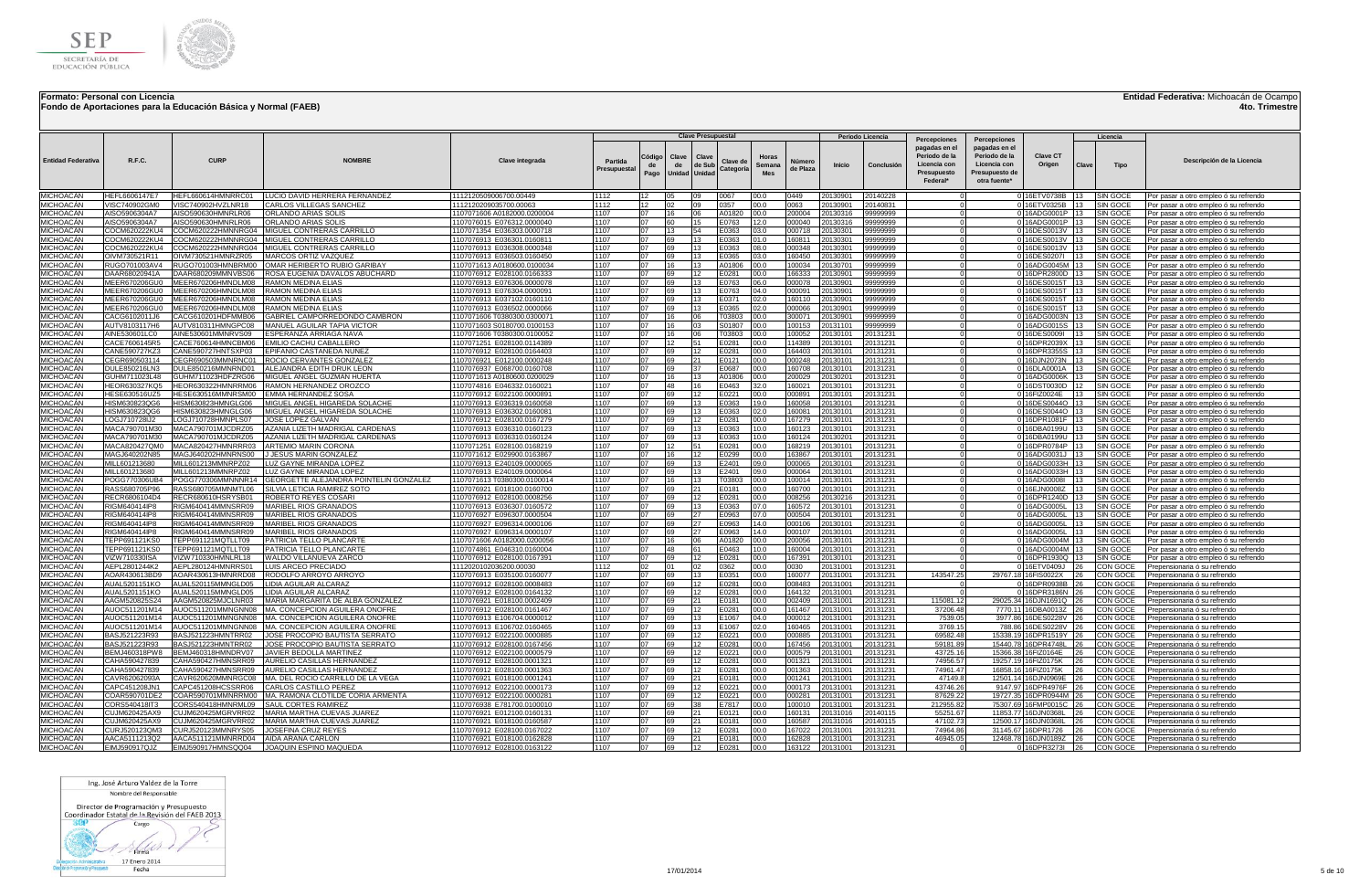



**Fondo de Aportaciones para la Educación Básica y Normal (FAEB)**

## **Entidad Federativa:** Michoacán de Ocampo

**4to. Trimestre**

|                                      |                                |                                          |                                                                                                 |                                                          |                        |                      |                                     | <b>Clave Presupuestal</b> |                       |                               |                    |                      | Periodo Licencia     |                                                                                           |                                                                                                  |                                                  |           | Licencia             |                                                                       |
|--------------------------------------|--------------------------------|------------------------------------------|-------------------------------------------------------------------------------------------------|----------------------------------------------------------|------------------------|----------------------|-------------------------------------|---------------------------|-----------------------|-------------------------------|--------------------|----------------------|----------------------|-------------------------------------------------------------------------------------------|--------------------------------------------------------------------------------------------------|--------------------------------------------------|-----------|----------------------|-----------------------------------------------------------------------|
| <b>Entidad Federativa</b>            | R.F.C.                         | <b>CURP</b>                              | <b>NOMRRE</b>                                                                                   | Clave integrada                                          | Partida<br>Presupuesta | Código<br>de<br>Pago | Clave<br>de<br><b>Unidad Unidad</b> | Clave<br>de Sub           | Clave de<br>Categoría | Horas<br>Semana<br><b>Mes</b> | Número<br>de Plaza | Inicio               | Conclusión           | Percepciones<br>pagadas en el<br>Periodo de la<br>Licencia con<br>Presupuesto<br>Federal* | Percepciones<br>pagadas en el<br>Periodo de la<br>Licencia con<br>Presupuesto de<br>otra fuente* | Clave CT<br>Origen                               | Clave     | Tipo                 | Descripción de la Licencia                                            |
| MICHOACÁN                            | EUAA550118D55                  |                                          | EUAA550118HMNQGN07 ANTONIO EQUIHUA AGUILAR                                                      | 1107071354 E036118.0000312                               | 1107                   | 07                   | 13 <sup>2</sup>                     | 54                        | E0361                 | 18.0                          | 000312             | 20131001             | 20131231             | 33513.12                                                                                  |                                                                                                  | 9406.33 16DES0012W 26                            |           | CON GOCE             | Prepensionaria ó su refrendo                                          |
| MICHOACÁN                            | EUAA550118D55                  | EUAA550118HMNQGN07                       | <b>ANTONIO EQUIHUA AGUILAR</b>                                                                  | 1107071354 E036106.0001845                               | 1107                   | 07<br>07             | 13                                  | 54                        | E0361                 | 06.0                          | 001845             | 20131001             | 20131231             | 11167.89                                                                                  |                                                                                                  | 2335.12 16DES0012W 26                            |           | CON GOCE             | Prepensionaria ó su refrendo                                          |
| MICHOACÁN<br>MICHOACÁN               | EUAG570102RI8<br>FASO630702E96 | EUAG570102HMNQGS07<br>FASO630702MMNRNM07 | <b>GASPAR EQUIHUA AGUILAR</b><br>OMBELINA FRANCO SANDOVAL                                       | 1107076913 E034100.0000021<br>1107076921 E018100.0163732 | 1107<br>1107           | 07                   | 69<br>69                            | 13<br>21                  | E0341<br>E0181        | 00.0<br>00.0                  | 000021<br>163732   | 20131001<br>20130916 | 20131231<br>20131215 | 114946.09<br>47107.62                                                                     |                                                                                                  | 26826.59 16DES0167Y 26<br>12501.14 16DJN1840H    |           | CON GOCE<br>CON GOCE | Prepensionaria ó su refrendo<br>Prepensionaria ó su refrendo          |
| MICHOACÁN                            | FEGC620605635                  | FEGC620605MMNRLR09                       | CARMEN YOLANDA FERNANDEZ GALINDO                                                                | 1107076912 E028100.0005957                               | 1107                   | 07                   | 69                                  | 12                        | E0281                 | 00.0                          | 005957             | 20131001             | 20131231             | 59186.78                                                                                  |                                                                                                  | 13041.77 16DPR0944M 26                           |           | CON GOCE             | Prepensionaria ó su refrendo                                          |
| MICHOACÁN                            | FOME540715TV2                  | FOME540715HMNLNN05                       | ENRIQUE FLORES MONDRAGON                                                                        | 107071354 E036316.0000332                                | 1107                   | 07                   | 13                                  | 54                        | E0363                 | 16.0                          | 000332             | 0131001              | 20131231             | 38444.1                                                                                   |                                                                                                  | 15446.5 16DES0089K 26                            |           | CON GOCE             | Prepensionaria ó su refrendo                                          |
| MICHOACÁN                            | FOME540715TV2                  | FOME540715HMNLNN05                       | ENRIQUE FLORES MONDRAGON                                                                        | 1107076913 E036302.0160220                               | 1107                   | 07                   | 69                                  | 13                        | E0363                 | 02.0                          | 160220             | 20131001             | 20131231             | 4837.52                                                                                   |                                                                                                  | 1609.54 16DES0089K                               | 26        | CON GOCE             | Prepensionaria ó su refrendo                                          |
| <b>MICHOACÁN</b><br><b>MICHOACÁN</b> | FOME540715TV2<br>FOME540715TV2 | FOME540715HMNLNN05<br>FOME540715HMNLNN05 | <b>ENRIQUE FLORES MONDRAGON</b><br>ENRIQUE FLORES MONDRAGON                                     | 1107076913 E036302.0160624<br>1107076913 E036303.0000032 | 1107<br>1107           | 07<br>07             | 69<br>69                            | 13<br>13                  | E0363<br>E0363        | 02.0<br>03.0                  | 160624<br>000032   | 20131001<br>20131001 | 20131231<br>20131231 | 4826.78<br>7228.13                                                                        |                                                                                                  | 1609.54 16DES0089K 26<br>2426.41 16DES0089K 26   |           | CON GOCE<br>CON GOCE | Prepensionaria ó su refrendo<br>Prepensionaria ó su refrendo          |
| MICHOACÁN                            | FOME540715TV2                  | FOME540715HMNLNN05                       | ENRIQUE FLORES MONDRAGON                                                                        | 1107076913 E036307.016013                                | 1107                   | 07                   | 69                                  | 13                        | E0363                 | 07.0                          | 160133             | 20131001             | 20131231             | 16833.09                                                                                  |                                                                                                  | 5694.12 16DES0089K 26                            |           | CON GOCE             | Prepensionaria ó su refrendo                                          |
| <b>MICHOACÁN</b>                     | FOME540715TV2                  | FOME540715HMNLNN05                       | ENRIQUE FLORES MONDRAGON                                                                        | 1107076913 E036303.0161053                               | 1107                   | 07                   | 69                                  | 13                        | E0363                 | 03.0                          | 161053             | 20131001             | 20131231             | 7228.13                                                                                   |                                                                                                  | 2426.41 16DES0089K                               | 126       | CON GOCE             | Prepensionaria ó su refrendo                                          |
| MICHOACÁN                            | FOME540715TV2                  | FOME540715HMNLNN05                       | <b>ENRIQUE FLORES MONDRAGON</b>                                                                 | 1107076913 E036302.0160792                               | 1107                   | 07                   | 69                                  | 13                        | E0363                 | 02.0                          | 160792             | 20131001             | 20131231             | 4826.78                                                                                   |                                                                                                  | 1609.54 16DES0089K 26                            |           | CON GOCE             | Prepensionaria ó su refrendo                                          |
| MICHOACÁN<br>MICHOACÁN               | FODL540222HJ*<br>FUJA510802NM2 | FODL540222MMNLMZ01<br>FUJA510802MMNNRN06 | MARIA DE LA LUZ FLORES DOMINGUEZ<br>MA. DE LOS ANGELES FUENTES JUAREZ                           | 1107072151 E018100.0008605<br>1107076912 E022100.0000667 | 1107<br>1107           | 07<br>07             | 21<br>69                            | 51<br>12                  | E0181<br>E0221        | 00.0<br>00.0                  | 008605<br>000667   | 20131001<br>20131001 | 20131231<br>20140131 | 59181.8<br>55263.72                                                                       | 15440.78                                                                                         | 16DJN0167O<br>14906.18 16ADG0020D 26             | 26        | CON GOCE<br>CON GOCE | Prepensionaria ó su refrendo<br>Prepensionaria ó su refrendo          |
| MICHOACÁN                            | FUJA510802NM2                  | FUJA510802MMNNRN06                       | MA, DE LOS ANGELES FUENTES JUAREZ                                                               | 1107071251 E028100.0042910                               | 1107                   | 07                   | 12                                  | 51                        | E0281                 | 00.0                          | 042910             | 20131001             | 20140131             | 47102.73                                                                                  |                                                                                                  | 10100.17 16ADG0020D                              | 126       | CON GOCE             | Prepensionaria ó su refrendo                                          |
| MICHOACÁN                            | GAAE530904HY9                  | GAAE530904MMNRVL09                       | <b>FLIDIA GARCIA AVILA</b>                                                                      | 1107076912 E028100.0007211                               | 1107                   | 07                   | 69                                  | 12                        | E0281                 | 00.0                          | 007211             | 20131016             | 20140115             | 37043.9                                                                                   |                                                                                                  | 10137.75 16DPR3881L                              | 126       | CON GOCE             | Prepensionaria ó su refrendo                                          |
| MICHOACÁN                            | GAAE570326BD2                  | GAAE570326HMNRGN03                       | ENIO GARCIA AGUILLON                                                                            | 1107076912 E022100.0160096                               | 1107                   | 07                   | 69                                  | 12                        | E0221                 | 00.0                          | 160096             | 20131016             | 20140115             | 55251.67                                                                                  |                                                                                                  | 11853.77 16DPR1298D                              | 26        | CON GOCE             | Prepensionaria ó su refrendo                                          |
| MICHOACÁN<br>MICHOACÁN               | GAAE570326BD2<br>GACM431206BM9 | GAAE570326HMNRGN03<br>GACM431206MDGLHR07 | ENIO GARCIA AGUILLON<br>MARGARITA GALAVIZ CHAIDEZ                                               | 1107071251 E028100.0157560<br>1107076912 E022100.0160187 | 1107<br>1107           | 07<br>07             | 12<br>69                            | 51<br>12                  | E0281<br>E0221        | 00.0<br>00.0                  | 157560<br>160187   | 20131001<br>20131001 | 20131231<br>20131231 | 47109.88<br>43720.27                                                                      |                                                                                                  | 12501.59 16DPR2786A<br>9142.79 16ADG0016R        | 26<br>26  | CON GOCE<br>CON GOCE | Prepensionaria ó su refrendo                                          |
| MICHOACÁN                            | GACM431206BM9                  | GACM431206MDGLHR07                       | MARGARITA GALAVIZ CHAIDEZ                                                                       | 1107076913 E036303,0000136                               | 1107                   | 07                   | 69                                  | 13                        | E0363                 | 03.0                          | 000136             | 20131001             | 20131231             | 5765.18                                                                                   |                                                                                                  | 4257.11 16ADG0016R                               | 126       | CON GOCE             | Prepensionaria ó su refrendo<br>Prepensionaria ó su refrendo          |
| MICHOACÁN                            | GACM431206BM9                  | GACM431206MDGLHR07                       | MARGARITA GALAVIZ CHAIDEZ                                                                       | 1107076913 E036308.0000438                               | 1107                   | 07                   | 69                                  | 13                        | E0363                 | 08.0                          | 000438             | 20131001             | 20131231             | 15373.65                                                                                  |                                                                                                  | 3218.97 16ADG0016R 26                            |           | CON GOCE             | Prepensionaria ó su refrendo                                          |
| MICHOACÁN                            | GAGA630227N37                  | GAGA630227MCLRRN01                       | ANGELICA DE LA GARZA GARZA                                                                      | 1107076921 E018100.0002715                               | 1107                   | 07                   | 69                                  | 21                        | E0181                 | 00.0                          | 002715             | 20130916             | 20131215             | 92553.53                                                                                  |                                                                                                  | 23541.17 16EJN0006A 26                           |           | CON GOCE             | Prepensionaria ó su refrendo                                          |
| MICHOACÁN<br>MICHOACÁN               | GAGE630710BL3<br>GAHA580620R12 |                                          | GAGE630710MMNRZS07 MARIA ESMERALDA GARCIA GUZMAN<br>GAHA580620MMNRRR06 ARCELIA GARCIA HERNANDEZ | 1107076921 E018100.0000809<br>1107076912 E028100.0008723 | 1107<br>1107           | 07<br>07             | 69<br>69                            | 21<br>12                  | E0181<br>E0281        | 00.0<br>00.0                  | 000809<br>008723   | 20130916<br>20131001 | 20131215<br>20131231 | 47107.62<br>42160.02                                                                      |                                                                                                  | 12501.14 16DJN0558C<br>10104.09 16DPR3036G 26    | 26        | CON GOCE<br>CON GOCE | Prepensionaria ó su refrendo<br>Prepensionaria ó su refrendo          |
| MICHOACÁN                            | GAHA580620R12                  |                                          | GAHA580620MMNRRR06 ARCELIA GARCIA HERNANDEZ                                                     | 107076912 E028100.0164859                                | 1107                   | 07                   | 69                                  |                           | E0281                 | 00.0                          | 164859             | 0131001              | 20131231             | 114047.6                                                                                  |                                                                                                  | 29960.08 16DPR0049Q 26                           |           | CON GOCE             | Prepensionaria ó su refrendo                                          |
| MICHOACÁN                            | GAMA620920158                  | GAXM620920MMNRXR01 MARIBEL GARCIA        |                                                                                                 | 1107071251 E028100.0171661                               | 1107                   | 07                   | 12                                  | 51                        | E0281                 | 00.0                          | 171661             | 20131001             | 20131231             | 37201.58                                                                                  |                                                                                                  | 7769.14 16DPR4991Y 26                            |           | CON GOCE             | Prepensionaria ó su refrendo                                          |
| MICHOACÁN                            | GAMA620920158                  | GAXM620920MMNRXR01 MARIBEL GARCIA        |                                                                                                 | 1107076912 E028100.0168131                               | 1107                   | 07                   | 69                                  | 12                        | E0281                 | 00.0                          | 168131             | 20131001             | 20131231             | 59186.7                                                                                   |                                                                                                  | 15441.77 16DPR5339O 26                           |           | CON GOCE             | Prepensionaria ó su refrendo                                          |
| MICHOACÁN<br>MICHOACÁN               | GAPL590921H82<br>GAVJ5703185Q5 | GAVJ570318HGTYGL09                       | GAPL590921MMNRRR02 MARIA LOURDES GARCIA PEREZ<br><b>JOEL GAYTAN VEGA</b>                        | 1107076912 E028100.0164888<br>1107076913 E032100.016005  | 1107<br>1107           | 07<br>07             | 69<br>69                            | 12<br>13                  | E0281<br>E0321        | 00.0<br>00.0                  | 164888<br>160051   | 20131016<br>20131001 | 20140115<br>20131231 | 74961.47<br>144687.7                                                                      |                                                                                                  | 19258.16 16DPR2019J 26<br>33570.51 16FBA0001S    |           | CON GOCE<br>CON GOCE | Prepensionaria ó su refrendo                                          |
| MICHOACÁN                            | GOAN610325IC9                  | GOAN610325HGRNNX02 NOE GONZALEZ ANDREI   |                                                                                                 | 1107076912 E028100.0164937                               | 1107                   | 07                   | 69                                  | 12                        | E0281                 | 00.0                          | 164937             | 20130916             | 20131215             | 47157.72                                                                                  |                                                                                                  | 12502.71 16DPR4453Z                              | <b>26</b> | CON GOCE             | Prepensionaria ó su refrendo<br>Prepensionaria ó su refrendo          |
| MICHOACÁN                            | GOAN610325IC9                  | GOAN610325HGRNNX02 NOE GONZALEZ ANDREU   |                                                                                                 | 1107071251 E028100.0146727                               | 1107                   | 07                   | 12                                  | 51                        | E0281                 | 00.0                          | 146727             | 20130916             | 20131215             | 37201.58                                                                                  |                                                                                                  | 7769.14 16DPR4038L                               | 26        | CON GOCE             | Prepensionaria ó su refrendo                                          |
| <i><b>JICHOACÁN</b></i>              | GOEA590125J58                  |                                          | GOEA590125HMNCSL03 JOSE ALFREDO GOCHI ESPINOZA                                                  | 1107071612 E028100.0160172                               | 1107                   | 07                   | 16                                  | 12                        | E0281                 | 00.0                          | 160172             | 20131001             | 20131231             | 37201.58                                                                                  |                                                                                                  | 10169.14 16DPR2022X                              | 26        | CON GOCE             | Prepensionaria ó su refrendo                                          |
| MICHOACÁN<br>MICHOACÁN               | GOGB581101U34<br>GOGB581101U34 |                                          | GOGB581101MCMMTR04 BERTHA GOMEZ GUTIERREZ<br>GOGB581101MCMMTR04 BERTHA GOMEZ GUTIERREZ          | 1107071354 E036322.0002181<br>107076912 E028100.0001550  | 1107<br>1107           | 07<br>07             | 13<br>69                            | 54<br>12                  | E0363<br>E0281        | 22.0<br>00.0                  | 002181<br>001550   | 20131001<br>20131001 | 20131231             | 66668.1<br>37206.48                                                                       |                                                                                                  | 14831.25 16DES0025Z<br>10170.11 16DBA0044S       | 26<br>26  | CON GOCE<br>CON GOCE | Prepensionaria ó su refrendo                                          |
| MICHOACÁN                            | GOMES71125KD2                  |                                          | GOME571125MMNNGL06 MARIA ELVIRA GONZALEZ MAGAÑA                                                 | 1107076912 E028100.0167006                               | 1107                   | 07                   | 69                                  | 12                        | E0281                 | 00.0                          | 167006             | 20131001             | 20131231<br>20131231 |                                                                                           |                                                                                                  | 0 16FIZ0268Z                                     | 26        | CON GOCE             | Prepensionaria ó su refrendo<br>Prepensionaria ó su refrendo          |
| MICHOACÁN                            | GOMES71125KD2                  |                                          | GOME571125MMNNGL06 MARIA ELVIRA GONZALEZ MAGAÑA                                                 | 1107071251 E028100.0061711                               | 1107                   | 07                   | 12                                  | 51                        | E0281                 | 00.0                          | 061711             | 20131001             | 20131231             |                                                                                           |                                                                                                  | 0 16FIZ0268Z                                     | 26        | CON GOCE             | Prepensionaria ó su refrendo                                          |
| <b>MICHOACAN</b>                     | GOPE530315FGA                  | GOPE530315HMNNRR05                       | ERNESTO ARTURO GONZALEZ PARTIDA                                                                 | 1107071251 E028100.0041989                               | 1107                   | 07                   | 12                                  | 51                        | E0281                 | 00.0                          | 041989             | 20131001             | 20131231             | 74961.47                                                                                  |                                                                                                  | 16858.16 16FIZ0003S                              | 26        | CON GOCE             | Prepensionaria ó su refrendo                                          |
| MICHOACÁN<br>MICHOACÁN               | GOPE530315FGA                  | GOPE530315HMNNRR05                       | ERNESTO ARTURO GONZALEZ PARTIDA<br>GOPM560510MMNNNL00 MELANIA GONZALEZ PONCE                    | 1107073932 E028100.0000435                               | 1107<br>1107           | 07<br>07             | 39<br>69                            | 32<br>12                  | E0281<br>E0281        | 00.0<br>00.0                  | 000435<br>168622   | 20131001<br>20131016 | 20131231             | 74961.47<br>37201.58                                                                      |                                                                                                  | 19258.16 16FIZ0003S<br>10169.14 16DPR2166T 26    | 26        | CON GOCE             | Prepensionaria ó su refrendo                                          |
| MICHOACÁN                            | GOPM560510QH8<br>GOPM560510QH8 |                                          | GOPM560510MMNNNL00 MELANIA GONZALEZ PONCE                                                       | 1107076912 E028100.0168622<br>1107076912 E028100.0169644 | 1107                   | 07                   | 69                                  | 12                        | E0281                 | 00.0                          | 169644             | 20131016             | 20140115<br>20140115 | 142340.                                                                                   |                                                                                                  | 14702.47 16DPR1839I                              | 26        | CON GOCE<br>CON GOCE | Prepensionaria ó su refrendo<br>Prepensionaria ó su refrendo          |
| MICHOACÁN                            | GOSA4801237T8                  | GOSA480123HMNMTL04 ALFONSO GOMEZ SOTO    |                                                                                                 | 1107071250 E020100.0001015                               | 1107                   | 07                   | 12                                  | 50                        | E0201                 | 00.0                          | 001015             | 20131001             | 20131231             | 110171.08                                                                                 |                                                                                                  | 36092.42 16FIZ0206N                              | 26        | CON GOCE             | Prepensionaria ó su refrendo                                          |
| MICHOACÁN                            | GUML611106L56                  | GUML611106HNTZRN06                       | LEONARDO GUZMAN MARES                                                                           | 1107076912 E028100.0005363                               | 1107                   | 07                   | 69                                  | 12                        | E0281                 | 00.0                          | 005363             | 20130916             | 20131215             | 60359.62                                                                                  |                                                                                                  | 18600.21 16DPR2303F 26                           |           | CON GOCE             | Prepensionaria ó su refrendo                                          |
| <b>MICHOACÁN</b><br>MICHOACÁN        | GUML611106L56<br>HEAX620902MN6 | GUML611106HNTZRN06<br>HEAX620902MMCRLC07 | LEONARDO GUZMAN MARES<br>XOCHITL ESTHER HERNANDEZ ALVARADO                                      | 1107071251 E028100.0046572                               | 1107<br>1107           | 07<br>07             | 12<br>69                            | 51                        | E0281<br>E0181        | 00.0<br>00.0                  | 046572<br>001059   | 20130916<br>20131001 | 20131215             | 60359.62                                                                                  |                                                                                                  | 16200.21 16DPR4758S 26<br>15443.25 16DJN2243R    | 126       | CON GOCE<br>CON GOCE | Prepensionaria ó su refrendo                                          |
| MICHOACÁN                            | HEGL6312117L2                  | HEGL631211MTSRND08                       | LIDUBINA HERNANDEZ GONZALEZ                                                                     | 1107076921 E018100.0001059<br>1107076912 E028100.0004469 | 1107                   | 07                   | 69                                  | 21<br>12                  | E0281                 | 00.0                          | 004469             | 20130916             | 20131231<br>20131215 | 59194.3<br>40163.3                                                                        | 11998.75                                                                                         | 16DPR2002J                                       | 26        | CON GOCE             | Prepensionaria ó su refrendo<br>Prepensionaria ó su refrendo          |
| MICHOACÁN                            | HEGL6312117L2                  | HEGL631211MTSRND08                       | LIDUBINA HERNANDEZ GONZALEZ                                                                     | 1107071251 E028100.0098630                               | 1107                   | 07                   | <b>12</b>                           | 51                        | F0281                 | 00.0                          | 098630             | 20130916             | 20131215             | 31676.8                                                                                   | 7351.1                                                                                           | 16DPR2990L 26                                    |           | CON GOCE             | Prepensionaria ó su refrendo                                          |
| MICHOACÁN                            | HEMA560405GE2                  | HEMA560405HDFRGR92                       | ARMANDO DANIEL HERRERA MAGO                                                                     | 1107076913 E036518.0000087                               | 1107                   | 07                   | 69                                  | 13                        | E0365                 | 18.0                          | 000087             | 20130916             | 20131215             | 34607.9                                                                                   | 9643.33                                                                                          | 16DES0018Q 26                                    |           | CON GOCE             | Prepensionaria ó su refrendo                                          |
| MICHOACÁN<br>MICHOACÁN               | HEMA560405GE2<br>HFRA6301026V8 | HEMA560405HDFRGR92<br>HERA630102MMNRNN07 | ARMANDO DANIEL HERRERA MAGO<br><b>ANGELICA HERNANDEZ RENDON</b>                                 | 1107076913 E036518.0000089<br>1107076921 E018100.0162631 | 1107<br>1107           | 07<br>07             | 69<br>69                            | 13<br>21                  | E0365<br>F0181        | 18.0<br>00.0                  | 000089<br>162631   | 20130916<br>20131016 | 20131215<br>20140115 | 34590.7<br>47107.62                                                                       | 7242.66                                                                                          | 16DES0018O 26<br>12501.14 16D.JN0649U            | 26        | CON GOCE<br>CON GOCE | Prepensionaria ó su refrendo<br>Prepensionaria ó su refrendo          |
| MICHOACÁN                            | HERA6301026V8                  |                                          | HERA630102MMNRNN07 ANGELICA HERNANDEZ RENDON                                                    | 1107076921 E018100.0163041                               | 1107                   | 07                   | 69                                  | 21                        | E0181                 | 00.0                          | 163041             | 20131016             | 20140115             | 47102.73                                                                                  |                                                                                                  | 10100.17 16DJN0649U                              | 26        | CON GOCE             | Prepensionaria ó su refrendo                                          |
| MICHOACÁN                            | HERL620420UJ2                  | HERL620420MGRRXL04                       | LILIA RUSSBELINA HERNANDEZ DEL RIO                                                              | 107078712 E028100.0002651                                | 1107                   | 07                   | 87                                  | 12                        | E0281                 | 00.0                          | 002651             | 20131001             | 20131231             | 37201.58                                                                                  |                                                                                                  | 7769.14 16DPR2373A                               | 126       | CON GOCE             | Prepensionaria ó su refrendo                                          |
| MICHOACÁN                            | HERL620420UJ2                  | HERL620420MGRRXL04                       | LILIA RUSSBELINA HERNANDEZ DEL RIO                                                              | 1107076912 E028100.0000933                               | 1107                   | 07                   | 69                                  | 12                        | E0281                 | 00.0                          | 000933             | 20131001             | 20131231             | 47102.73                                                                                  |                                                                                                  | 12500.17 16DPR2566P                              | 26        | CON GOCE             | Prepensionaria ó su refrendo                                          |
| MICHOACÁN<br>MICHOACÁN               | HERO4205281G5                  | HERO420528HMNRMC02                       | OCTAVIO HERNANDEZ RAMIREZ                                                                       | 1107071251 E022100.0014593                               | 1107<br>1107           | 07<br>07             | 12<br>48                            | 51<br>16                  | E0221<br>E0463        | 00.0<br>02.0                  | 014593<br>160140   | 20131001<br>20131001 | 20131231<br>20131231 | 55271.64<br>3844.17                                                                       |                                                                                                  | 11857.75 16DPR2580I                              | 26        | CON GOCE             | Prepensionaria ó su refrendo                                          |
| MICHOACÁN                            | HERO4205281G5<br>HERO4205281G5 | HERO420528HMNRMC02<br>HERO420528HMNRMC02 | OCTAVIO HERNANDEZ RAMIRE.<br><b>OCTAVIO HERNANDEZ RAMIRE</b>                                    | 1107074816 E046302.0160140<br>1107074816 E046302.0160138 | 1107                   | 07                   | 48                                  | 16                        | E0463                 | 02.0                          | 160138             | 20131001             | 20131231             | 3844.17                                                                                   | 804.88                                                                                           | 3204.88 16DST0032B<br>16DST0032B                 |           | CON GOCE<br>CON GOCE | Prepensionaria ó su refrendo<br>Prepensionaria ó su refrendo          |
| MICHOACÁN                            | HERO4205281G5                  | HERO420528HMNRMC02                       | OCTAVIO HERNANDEZ RAMIRE                                                                        | 1107074816 E046302.0160139                               | 1107                   | 07                   | 48                                  | 16                        | E0463                 | 02.0                          | 160139             | 20131001             | 20131231             | 3844.17                                                                                   | 804.88                                                                                           | 16DST0032B                                       |           | CON GOCE             | Prepensionaria ó su refrendo                                          |
| MICHOACÁN                            | HERO4205281G5                  | HERO420528HMNRMC02                       | OCTAVIO HERNANDEZ RAMIREZ                                                                       | 1107074816 E046309.0160024                               | 1107                   | 07                   | 48                                  | 16                        | E0463                 | 09.0                          | 160024             | 20131001             | 20131231             | 17298.06                                                                                  |                                                                                                  | 3621.85 16DST0032B                               | 26        | CON GOCE             | Prepensionaria ó su refrendo                                          |
| MICHOACÁN<br>MICHOACÁN               | HERO4205281G5<br>HERO4205281G5 |                                          | HERO420528HMNRMC02   OCTAVIO HERNANDEZ RAMIREZ                                                  | 1107074816 E046303.0160105<br>1107074816 E046303.0160818 | 1107<br>1107           | 07<br>07             | 48<br>48                            | 16                        | E0463<br>E0463        | 03.0<br>03.0                  | 160105<br>160818   | 20131001<br>20131001 | 20131231<br>20131231 | 5766.3<br>5765.18                                                                         |                                                                                                  | 1207.34 16DST0032B<br>1207.11 16DST0032B 26      | 26        | CON GOCE<br>CON GOCE | Prepensionaria ó su refrendo<br>Prepensionaria ó su refrendo          |
| MICHOACÁN                            | HERO4205281G5                  | HERO420528HMNRMC02                       | OCTAVIO HERNANDEZ RAMIREZ                                                                       | 107074816 E046303.0161128                                | 1107                   | 07                   | 48                                  |                           | E0463                 | 03.0                          | 161128             | 20131001             | 20131231             | 5765.18                                                                                   |                                                                                                  | 1207.11 16DST0032B 26                            |           | CON GOCE             | Prepensionaria ó su refrendo                                          |
| MICHOACÁN                            | HESJ521227HP3                  | HESJ521227MDFRNN06                       | JUANA HERNANDEZ SANCHEZ                                                                         | 1107071250 E020100.0001263                               | 1107                   | 07                   | 12                                  | 50                        | E0201                 | 00.0                          | 001263             | 20131001             | 20131231             | 92524.12                                                                                  |                                                                                                  | 19570.31 16ADG0047K 26                           |           | CON GOCE             | Prepensionaria ó su refrendo                                          |
| MICHOACÁN                            | HESL600621F27                  | HESL600621HTSRGS07                       | JOSE LUIS HERNANDEZ SEGURA                                                                      | 1107076912 E028100.0165185                               | 1107                   | 07                   | 69                                  | 12.                       | E0281                 | 00.0                          | 165185             | 20131016             | 20140115             | 47107.62                                                                                  |                                                                                                  | 12501.14 16DPR1528F                              | 126       | CON GOCE             | Prepensionaria ó su refrendo                                          |
| MICHOACÁN<br>MICHOACÁN               | HESL610712BJ5<br>HESL610712BJ5 | HESL610712HMNRRS08<br>HESL610712HMNRRS08 | JOSE LUIS HERNANDEZ SORIA<br>JOSE LUIS HERNANDEZ SORIA                                          | 1107071251 E028100.0025402<br>1107071251 E028100.0027084 | 1107<br>1107           | 07<br>07             | 12<br>12                            | 51<br>51                  | E0281<br>E0281        | 00.0<br>00.0                  | 025402<br>027084   | 20131001<br>20131001 | 20131231<br>20131231 | 37206.48<br>37201.58                                                                      |                                                                                                  | 13486.01 16DPR0355Y 26<br>11085.04 16DPR0355Y 26 |           | CON GOCE<br>CON GOCE | Prepensionaria ó su refrendo                                          |
| MICHOACÁN                            | HEVJ560313FD3                  |                                          | HEVJ560313HCSRZL00   JOEL HERNANDEZ VAZQUEZ                                                     | 1107076938 E781300.0100013                               | 1107                   | 07                   | 69                                  | 38                        | E7813                 | 00.0                          | 100013             | 20131001             | 20131231             | 155460.08                                                                                 |                                                                                                  | 60256.99 16DNE0002U 26                           |           |                      | Prepensionaria ó su refrendo<br>CON GOCE Prepensionaria ó su refrendo |
|                                      |                                |                                          |                                                                                                 |                                                          |                        |                      |                                     |                           |                       |                               |                    |                      |                      |                                                                                           |                                                                                                  |                                                  |           |                      |                                                                       |

Ing. José Arturo Valdez de la Torre Nombre del Responsable

Director de Programación y Presupuesto<br>Coordinador Estatal de la Revisión del FAEB 2013

 $800$ Cargo 1 Defunction 1

**Excession Control Control Control Control Control Control Control Control Control Control Control Control Control Control Control Control Control Control Control Control Control Control Control Control Control Control Con**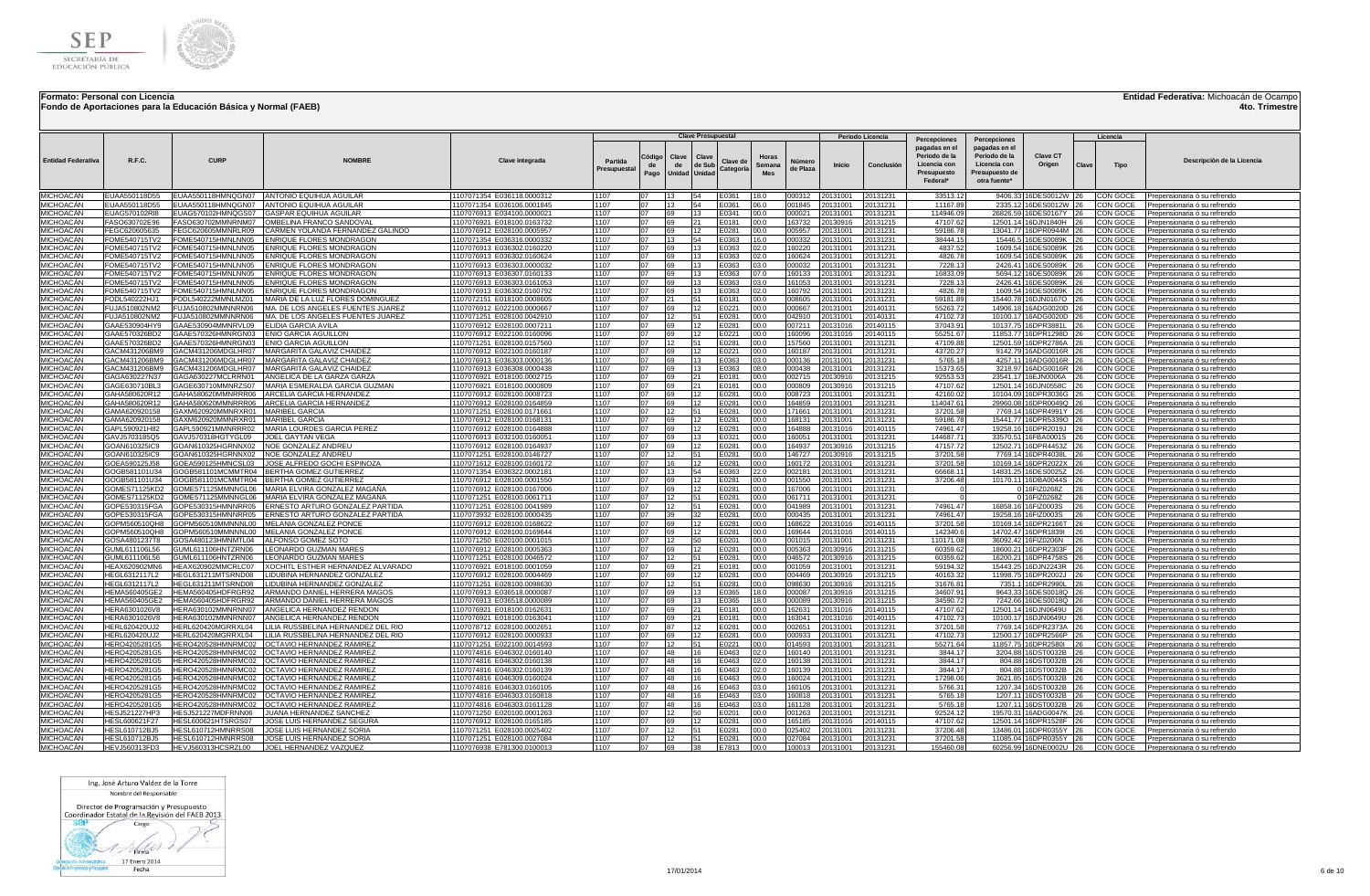

### **Fondo de Aportaciones para la Educación Básica y Normal (FAEB)**

**Entidad Federativa:** Michoacán de Ocampo

**4to. Trimestre**

|                                      |                                |                                          |                                                              |                                                          |                        |                      |                                     |                 | <b>Clave Presupuestal</b> |                 |                    |                    | Periodo Licencia     |                                                                                           |                                                                                                  |                                                |          | Licencia             |                                                              |
|--------------------------------------|--------------------------------|------------------------------------------|--------------------------------------------------------------|----------------------------------------------------------|------------------------|----------------------|-------------------------------------|-----------------|---------------------------|-----------------|--------------------|--------------------|----------------------|-------------------------------------------------------------------------------------------|--------------------------------------------------------------------------------------------------|------------------------------------------------|----------|----------------------|--------------------------------------------------------------|
| <b>Entidad Federativa</b>            | <b>R.F.C.</b>                  | <b>CURP</b>                              | <b>NOMRRI</b>                                                | <b>Clave integrada</b>                                   | Partida<br>Presupuesta | Código<br>de<br>Pago | Clave<br>de<br><b>Unidad Unidad</b> | Clave<br>de Sub | Clave de<br>Categoría     | Horas<br>Semana | Número<br>de Plaza | Inicio             | Conclusión           | Percepciones<br>pagadas en el<br>Periodo de la<br>Licencia cor<br>Presupuesto<br>Federal* | Percenciones<br>pagadas en el<br>Periodo de la<br>Licencia con<br>Presupuesto de<br>otra fuente* | <b>Clave CT</b><br>Origen                      | Clave    | Tipo                 | Descripción de la Licencia                                   |
| MICHOACÁN                            | HICB6201135V7                  | HICB620113MMNNSL01                       | BLANCA ESTELA HINOJOSA CASTAÑEDA                             | 1107076912 E028100.0005633                               | 1107                   |                      | 69                                  | 12              | E0281                     | 00.0            | 005633             | 20131001           | 20131231             | 37273.28                                                                                  |                                                                                                  | 7769.14 16DPR1793D 26                          |          | CON GOCE             | Prepensionaria ó su refrendo                                 |
| <b>MICHOACÁN</b>                     | HICB6201135V7                  | HICB620113MMNNSL01                       | BLANCA ESTELA HINOJOSA CASTAÑEDA                             | 1107071612 E028100.0160018                               | 1107                   | 07                   | 16                                  | 12              | E0281                     | 00.0            | 160018             | 0131001            | 20131231             | 471027                                                                                    |                                                                                                  | 12500.17 16DPR3731E 26                         |          | CON GOCE             | Prepensionaria ó su refrendo                                 |
| MICHOACÁN<br>MICHOACÁN               | HUHR530807KM0<br>JAAM4811189F9 | HUHR530807HMNRRF00<br>AAM481118HGRMGG05  | RAFAEL HUERTA HUERTA<br>MAGDALENO JAIMES AGUILAR             | 1107071251 E028100.0137665<br>1107076912 E020100.0160019 | 1107<br>1107           | 07<br>ገ7             | 12<br>69                            | 51<br>12        | E0281<br>E0201            | 00.0<br>00.0    | 37665<br>60019     | 0131016<br>0131016 | 20140115<br>0140115  | 74963.73<br>94960.5                                                                       |                                                                                                  | 16858.61 16DPR2019J 26<br>19607.43 16FIZ0026C  | 26       | CON GOCE<br>CON GOCE | Prepensionaria ó su refrendo                                 |
| <b>MICHOACAN</b>                     | JASE620712243                  | JASE620712MMNMLV01                       | EVELIA JAIMEZ SOLACHI                                        | 1107076912 E028100.0162216                               | 1107                   | 07                   | -69                                 | 12              | E0281                     | 00.0            | 162216             | 0131001            | 20131231             | 37206.48                                                                                  |                                                                                                  | 10170.11 16DPR4819P 26                         |          | CON GOCE             | Prepensionaria ó su refrendo<br>Prepensionaria ó su refrendo |
| MICHOACÁN                            | JASE620712243                  | JASE620712MMNMLV01                       | EVELIA JAIMEZ SOLACHE                                        | 1107076912 E028100.0005965                               | 1107                   | 07                   | 69                                  | 12              | E0281                     | 00.0            | 005965             | 0131001            | 20131231             | 37206.48                                                                                  | 7770.11                                                                                          | 16DPR4109P 26                                  |          | CON GOCE             | Prepensionaria ó su refrendo                                 |
| MICHOACÁN                            | JEGF5201244G2                  | JEGF520124HMNSRD02                       | FIDADELFO DE JESUS GARCIA                                    | 1107076912 E020100.0160084                               | 1107                   | 07                   | 69                                  | 12              | E0201                     | 00.0            | 160084             | 0131001            | 20131231             | 79750.78                                                                                  | 16620.03                                                                                         | 16FIZ0273L                                     | 26       | CON GOCE             | Prepensionaria ó su refrendo                                 |
| <b>MICHOACAN</b>                     | JIOES70816L89                  | JIOE570816MMNMRL06                       | <b>FLSA JIMENEZ OROZCO</b>                                   | 1107071251 E028100.0149610                               | 1107                   | 07                   | $ 12\rangle$                        | 51              | F0281                     | 00.0            | 149610             | 20130916           | 20131215             |                                                                                           |                                                                                                  | 16DPR4755V 26                                  |          | CON GOCE             | Prepensionaria ó su refrendo                                 |
| MICHOACÁN<br>MICHOACÁN               | JIOES70816L89<br>LAMG480415TA2 | JIOE570816MMNMRL06<br>AMG480415HMNZLL06  | ELSA JIMENEZ OROZCO<br>GILBERTO LAZARO MALAGON               | 1107076912 E028100.0006521<br>1107076912 E020100.0160073 | 1107<br>1107           | 07<br>07             | 69<br>69                            | 12<br>12        | E0281<br>E0201            | 00.0<br>00.0    | 006521<br>160073   | 0130916<br>0131001 | 20131215<br>20131231 | 110129.65                                                                                 |                                                                                                  | 016DPR0014A 26<br>23302.48 16FIZ0072O 26       |          | CON GOCE<br>CON GOCE | Prepensionaria ó su refrendo                                 |
| MICHOACÁN                            | LOCL5105302N2                  | OCL510530HMNPRS05                        | JOSE LUIS LOPEZ CORZA                                        | 1107076919 E723500.0100015                               | 1107                   | 07                   | 69                                  | 19              | E7235                     | 00.0            | 100015             | 0131001            | 20131231             | 232399.58                                                                                 |                                                                                                  | 87478.77 16DNE0002U 26                         |          | CON GOCE             | Prepensionaria ó su refrendo<br>Prepensionaria ó su refrendo |
| <b>MICHOACÁN</b>                     | LOCX621020IIA                  | XCA621020MMNPHN05                        | ANGELICA MARIA LOPEZ CHAVEZ                                  | 1107076912 E028100.0004254                               | 1107                   | 07                   | 69                                  | 12              | E0281                     | 00.0            | 004254             | 0131001            | 20131231             | 47107.62                                                                                  |                                                                                                  | 12501.14 16DPR3856M 26                         |          | CON GOCE             | Prepensionaria ó su refrendo                                 |
| MICHOACÁN                            | <b>LOMG5502057Y5</b>           | OMG550205HMNPRN04                        | GONZALO LOPEZ MORENC                                         | 1107076948 E046502.0480074                               | 1107                   | 07                   | 69                                  | 48              | E0465                     | 02.0            | 480074             | 0131001            | 20131231             | 3843.79                                                                                   | 3204.82                                                                                          | 16DST0022V                                     | 126      | CON GOCE             | Prepensionaria ó su refrendo                                 |
| MICHOACÁN                            | LOMG5502057Y5                  | OMG550205HMNPRN04                        | GONZALO LOPEZ MORENC                                         | 1107076948 E046502.0480075                               | 1107                   | 07                   | 69                                  | 48              | E0465                     | 02.0            | 480075             | 0131001            | 20131231             | 3843.79                                                                                   |                                                                                                  | 804.82 16DST0022V 26                           |          | CON GOCE             | Prepensionaria ó su refrendo                                 |
| <b>MICHOACÁN</b>                     | LOMG5502057Y5                  | OMG550205HMNPRN04                        | GONZALO LOPEZ MORENO                                         | 1107074816 E046332.0160072                               | 1107<br>1107           | 07<br>07             | 48<br>$ 16\rangle$                  | 16<br>29        | E0463                     | 32.0            | 160072             | 0131001            | 20131231             | 76864.0                                                                                   | 3127.82                                                                                          | 16681.73 16DST0022V 26                         |          | CON GOCE             | Prepensionaria ó su refrendo                                 |
| MICHOACÁN<br>MICHOACÁN               | LOMG5502057Y5<br>LOML6306212N5 | OMG550205HMNPRN04<br>OML630621MGTZRL09   | GONZALO LOPEZ MORENC<br>LILYTH COATLAXOPE LOAIZA MORENC      | 1107071629 E049206.0160062<br>1107076921 E018100.0000752 | 1107                   | 07                   | 69                                  | 21              | E0492<br>E0181            | 06.0<br>00.0    | 160062<br>000752   | 0131001<br>0130916 | 20131231<br>20131215 | 14431.75<br>115076.2                                                                      | 29024.37                                                                                         | 16DST0022V 26<br>16DJN2270O                    |          | CON GOCE<br>CON GOCE | Prepensionaria ó su refrendo<br>Prepensionaria ó su refrendo |
| MICHOACÁN                            | LOZA600308LR6                  | OZA600308MGTPVZ08                        | AZUCENA MARGARITA LOPEZ ZAVALA                               | 1107071612 E029900.0163618                               | T <sub>1107</sub>      | 07                   | $ 16\rangle$                        | 12              | E0299                     | 00.0            | 163618             | 0131001            | 20131231             | 48542.93                                                                                  | 12596.55                                                                                         | 16DPR2521T 26                                  |          | CON GOCE             | Prepensionaria ó su refrendo                                 |
| <b>MICHOACÁN</b>                     | MAAA570518FPA                  | MAAA570518MMNRYN09                       | MA. ANITA MARTINEZ AYALA                                     | 1107076912 E028100.0165415                               | 1107                   | 07                   | 69                                  | 12              | E0281                     | 00.0            | 165415             | 0131001            | 20131231             | 47109.88                                                                                  | 12501.59                                                                                         | 16DPR2998D                                     | 26       | CON GOCE             | Prepensionaria ó su refrendo                                 |
| MICHOACÁN                            | MAAA570518FPA                  | MAAA570518MMNRYN09                       | <b>MA, ANITA MARTINEZ AYALA</b>                              | 1107076912 E028100.0168409                               | 1107                   | 07                   | 69                                  | 12              | E0281                     | 00.0            | 168409             | 0131001            | 20131231             | 37201.58                                                                                  | 7769 14                                                                                          | 16DPR2980E                                     | 26       | CON GOCE             | Prepensionaria ó su refrendo                                 |
| <b>MICHOACÁN</b>                     | MAAE590516624                  | MAAE590516MNTRVV07                       | <b>EVARISTA MARQUEZ AVILA</b>                                | 1107071602 S0180700.0100250                              | 1107                   | 07                   | 16                                  | 02              | S01807                    | 00.0            | 100250             | 0131001            | 20131231             | 32478.68                                                                                  | 14051 58                                                                                         | 16DJN0305Z 26                                  |          | CON GOCE             | Prepensionaria ó su refrendo                                 |
| <b>MICHOACÁN</b><br>MICHOACÁN        | MABG580215GG0<br>MABG580215GG0 | MABG580215HMNDRL09<br>MABG580215HMNDRL09 | GUILLERMO MADRIGAL BARRAGAN<br>GUILLERMO MADRIGAL BARRAGAN   | 1107076912 E028100.0003395                               | 1107<br>1107           | 07                   | 69<br>12                            | 12<br>51        | E0281                     | 00.0            | 003395             | 0131001            | 20131231             | 70519.16<br>49479.                                                                        | 16993.68<br>14281.96                                                                             | 16DPR2303F 26<br>16DPR4758S                    |          | CON GOCE<br>CON GOCE | Prepensionaria ó su refrendo                                 |
| MICHOACÁN                            | MAGC630626L19                  | MAGC630626MNTRRN07                       | CONSUELO MARTINEZ GUERRERO                                   | 1107071251 E022100.0007035<br>1107076912 E028100.0000143 | 1107                   | ሰ7                   | 69                                  | 12              | E0221<br>E0281            | 00.0<br>00.0    | 007035<br>000143   | 0131001<br>0130916 | 20131231<br>20131215 | 47102.73                                                                                  |                                                                                                  | 10100.17 16DPR2374Z 26                         | 26       | CON GOCE             | Prepensionaria ó su refrendo<br>Prepensionaria ó su refrendo |
| <b>MICHOACÁN</b>                     | MAGL631018P33                  | MAGL631018MMNRNL03                       | LILIA MARTINEZ GONZALEZ                                      | 1107076912 E028100.0007454                               | 1107                   | 07                   | 169                                 | 12              | E0281                     | 00.0            | 007454             | 0130916            | 20131215             | 59186.7                                                                                   | 13041.77                                                                                         | 16DPR2835T 26                                  |          | CON GOCE             | Prepensionaria ó su refrendo                                 |
| <b>MICHOACÁN</b>                     | MAGL631018P33                  | MAGL631018MMNRNL03                       | LILIA MARTINEZ GONZALEZ                                      | 1107076912 E028100.0165655                               | 1107                   | 07                   | 69                                  | 12              | E0281                     | 00.0            | 165655             | 0130916            | 20131215             | 37237.46                                                                                  | 10169.14                                                                                         | 16DPR3034I 26                                  |          | CON GOCE             | Prepensionaria ó su refrendo                                 |
| MICHOACÁN                            | MAPA560828BH3                  |                                          | MAPA560828HGRNCG03 AGUSTIN MANCILLA PACHECO                  | 1107076913 E034100.0160121                               | 1107                   | 07                   | 69                                  | 13              | E0341                     | 00.0            | 160121             | 20131001           | 20131231             | 139293.49                                                                                 | 32362.14                                                                                         | 16DES0055U 26                                  |          | CON GOCE             | Prepensionaria ó su refrendo                                 |
| MICHOACÁN                            | MAPM520408FX2                  |                                          | MAPM520408MTSRRR00 MARYLIN MARTINEZ PARADA                   | 1107076913 E036325.0160076                               | 1107                   | 07                   | 69                                  | 13              | E0363                     | 25.0            | 160076             | 0131001            | 20131231             | 95616.07                                                                                  | 21696.51                                                                                         | 16DES0025Z 26                                  |          | CON GOCE             | Prepensionaria ó su refrendo                                 |
| <b>MICHOACÁN</b><br>MICHOACÁN        | MAPM520408FX2<br>MAPM520408FX2 | MAPM520408MTSRRR00<br>MAPM520408MTSRRR00 | MARYLIN MARTINEZ PARADA<br>MARYLIN MARTINEZ PARADA           | 1107076913 E036308,0000003<br>1107076913 E036303.0160127 | 1107<br>1107           | 07<br>07             | 69<br>69                            | 13<br>13        | E0363<br>E0363            | 08.0<br>03.0    | 000003<br>160127   | 0131001<br>0131001 | 20131231<br>20131231 | 32206.9<br>11493.15                                                                       |                                                                                                  | 9342.72 16DES0025Z 26<br>2603.58 16DES0025Z 26 |          | CON GOCE<br>CON GOCE | Prepensionaria ó su refrendo<br>Prepensionaria ó su refrendo |
| MICHOACÁN                            | MAPM520408FX2                  | MAPM520408MTSRRR00                       | MARYLIN MARTINEZ PARADA                                      | 1107071613 E039206.0160095                               | 1107                   | 07                   | 16                                  | 13              | E0392                     | 06.0            | 160095             | 0131001            | 20131231             | 22961.3                                                                                   |                                                                                                  | 5207.05 16DES0025Z 26                          |          | CON GOCE             | Prepensionaria ó su refrendo                                 |
| MICHOACÁN                            | MEMM611224GL9                  | MEMM611224HMNNDH03                       | MANUEL MENDOZA MADRIGAI                                      | 1107074816 E046504.0160035                               | 1107                   | 07                   | 48                                  | 16              | E0465                     | 04.0            | 60035              | 0130916            | 20131215             | 8732.                                                                                     | 4495.68                                                                                          | 16DST0039V                                     | 26       | CON GOCE             | Prepensionaria ó su refrendo                                 |
| MICHOACÁN                            | MEMM611224GL9                  | MEMM611224HMNNDH03                       | MANUEL MENDOZA MADRIGAL                                      | 1107074816 E046504.0160036                               | 1107                   | 07                   | 48                                  | 16              | E0465                     | 04.0            | 160036             | 0130916            | 20131215             | 8714.1                                                                                    |                                                                                                  | 2095.16 16DST0039V 26                          |          | CON GOCE             | Prepensionaria ó su refrendo                                 |
| <b>MICHOACÁN</b>                     | MEMM611224GL9                  | MEMM611224HMNNDH03                       | MANUEL MENDOZA MADRIGAL                                      | 1107074816 E046508.0160077                               | 1107                   | 07<br>07             | 48                                  | 16              | E0465                     | 08.0            | 160077             | 0130916            | 20131215             | 17427.84                                                                                  |                                                                                                  | 4190.24 16DST0039V                             | 26       | CON GOCE             | Prepensionaria ó su refrendo                                 |
| MICHOACÁN<br>MICHOACAN               | MEMM611224GL9<br>MEMM611224GL9 | MEMM611224HMNNDH03<br>MEMM611224HMNNDH03 | MANUEL MENDOZA MADRIGAL<br>MANUEL MENDOZA MADRIGAL           | 1107074816 E046504.0160038<br>1107074816 E046504.0160037 | 1107<br>1107           | 07                   | 48<br>48                            | 16<br>16        | E0465<br>E0465            | 04.0<br>04.0    | 160038<br>160037   | 0130916<br>0130916 | 20131215<br>20131215 | 8714.1<br>8714.                                                                           | 2095.16                                                                                          | 2095.16 16DST0039V 26<br>16DST0039V            |          | CON GOCE<br>CON GOCE | Prepensionaria ó su refrendo<br>Prepensionaria ó su refrendo |
| MICHOACÁN                            | MEMM611224GL9                  |                                          | MEMM611224HMNNDH03   MANUEL MENDOZA MADRIGAL                 | 1107074816 E046508.0160078                               | 1107                   | 07                   | 48                                  | 16              | E0465                     | 08.0            | 160078             | 0130916            | 20131215             | 17427.84                                                                                  | 4190.24                                                                                          | 16DST0039V 26                                  |          | CON GOCE             | Prepensionaria ó su refrendo                                 |
| MICHOACÁN                            | MEMM611224GL9                  |                                          | MEMM611224HMNNDH03 MANUEL MENDOZA MADRIGAL                   | 1107074816 E046503.0160323                               | 1107                   | 07                   | 48                                  | 16              | E0465                     | 03.0            | 160323             | 0130916            | 20131215             | 6534.04                                                                                   |                                                                                                  | 1571.03 16DST0039V 26                          |          | CON GOCE             | Prepensionaria ó su refrendo                                 |
| <b>MICHOACÁN</b>                     | MEMM611224GL9                  |                                          | MEMM611224HMNNDH03 MANUEL MENDOZA MADRIGAL                   | 1107074816 E046301.0160354                               | 1107                   | 07                   | 48                                  | 16              | E0463                     | 01.0            | 160354             | 0130916            | 20131215             | 2178.12                                                                                   | 523.68                                                                                           | 16DST0039V 26                                  |          | CON GOCE             | Prepensionaria ó su refrendo                                 |
| MICHOACÁN                            | MEMM611224GL9                  |                                          | MEMM611224HMNNDH03 MANUEL MENDOZA MADRIGAL                   | 1107071629 E046606.0160043                               | 1107                   | 07                   | 16                                  | 29              | E0466                     | 06.0            | 160043             | 0130916            | 20131215             | 13070.78                                                                                  | 3142.66                                                                                          | 16DST0039V 26                                  |          | CON GOCE             | Prepensionaria ó su refrendo                                 |
| MICHOACÁN<br>MICHOACÁN               | MEVP600517NC0<br>MEVP600517NC0 | MEVP600517MGRNLR03<br>MEVP600517MGRNLR03 | PERLA MENA VILLEGAS<br>PERLA MENA VILLEGAS                   | 1107074816 E106702.0160438<br>1107074816 E106702.0160095 | 1107<br>1107           | 07<br>07             | 48<br>48                            | 16<br>16        | E1067<br>E1067            | 02.0            | 60438<br>60095     | 0131001<br>0131001 | 20131231<br>20131231 | 4273.<br>4273.                                                                            | 1027.22<br>1027.22                                                                               | 16DST0091R 26<br>16DST0091R 26                 |          | CON GOCE<br>CON GOCE | Prepensionaria ó su refrendo                                 |
| <b>MICHOACÁN</b>                     | MEVP600517NCC                  | MEVP600517MGRNLR03                       | <b>IPERLA MENA VILLEGAS</b>                                  | 1107074816 E106702.0160480                               | 1107                   | ሰ7                   | 48                                  | 16              | E1067                     | 02.0<br>02.0    | 160480             | 0131001            | 20131231             | 4273.5                                                                                    | 1027.22                                                                                          | 16DST0091R 26                                  |          | CON GOCE             | Prepensionaria ó su refrendo<br>Prepensionaria ó su refrendo |
| MICHOACÁN                            | MEVP600517NCC                  | MEVP600517MGRNLR03                       | <b>IPERLA MENA VILLEGAS</b>                                  | 1107074816 E106702.0160392                               | 1107                   | 07                   | 148                                 | 16              | E1067                     | 02.0            | 160392             | 0131001            | 20131231             | 4273.                                                                                     | 1027.22                                                                                          | 16DST0091R 26                                  |          | CON GOCE             | Prepensionaria ó su refrendo                                 |
| MICHOACÁN                            | MEVP600517NC0                  | MEVP600517MGRNLR03                       | PERLA MENA VILLEGAS                                          | 1107074816 E106702.0160454                               | 1107                   | 07                   | 48                                  | 16              | E1067                     | 02.0            | 160454             | 0131001            | 20131231             | 4273.5                                                                                    | 1027.22                                                                                          | 16DST0091R 26                                  |          | CON GOCE             | Prepensionaria ó su refrendo                                 |
| MICHOACÁN                            | MEVP600517NC0                  | MEVP600517MGRNLR03                       | <b>PERLA MENA VILLEGAS</b>                                   | 1107074816 E106702.0160437                               | 1107                   | 07                   | 48                                  | 16              | E1067                     | 02.0            | 160437             | 20131001           | 20131231             | 4273.5                                                                                    |                                                                                                  | 1027.22 16DST0091R 26                          |          | CON GOCE             | Prepensionaria ó su refrendo                                 |
| MICHOACÁN<br>MICHOACÁN               | MEVP600517NC0<br>MEVP600517NC0 | MEVP600517MGRNLR03<br>MEVP600517MGRNLR03 | <b>IPERLA MENA VILLEGAS</b><br><b>PERLA MENA VILLEGAS</b>    | 1107074816 E106702.0160435<br>1107074816 E106702.0160457 | 1107<br>1107           | 07<br>07             | 48<br>48                            | 16<br>16        | E1067<br>E1067            | 02.0<br>02.0    | 160435<br>160457   | 0131001<br>0131001 | 20131231<br>20131231 | 4273.5<br>4273.5                                                                          |                                                                                                  | 1027.22 16DST0091R 26<br>1027.22 16DST0091R 26 |          | CON GOCE<br>CON GOCE | Prepensionaria ó su refrendo<br>Prepensionaria ó su refrendo |
| MICHOACÁN                            | MEVP600517NC0                  | MEVP600517MGRNLR03                       | <b>PERLA MENA VILLEGAS</b>                                   | 1107074816 E106702.0160458                               | 1107                   | 07                   | 48                                  | 16              | E1067                     | 02.0            | 160458             | 0131001            | 20131231             | 4273.5                                                                                    |                                                                                                  | 1027.22 16DST0091R 26                          |          | CON GOCE             | Prepensionaria ó su refrendo                                 |
| MICHOACÁN                            | MEVP600517NC0                  | MEVP600517MGRNLR03                       | PERLA MENA VILLEGAS                                          | 1107074816 E106702.0160456                               | 1107                   | 07                   | 48                                  | 16              | E1067                     | 02.0            | 160456             | 0131001            | 20131231             | 4273.                                                                                     |                                                                                                  | 1027.22 16DST0091R 26                          |          | CON GOCE             | Prepensionaria ó su refrendo                                 |
| <b>MICHOACÁN</b>                     | MEVP600517NC0                  | MEVP600517MGRNLR03                       | PERLA MENA VILLEGAS                                          | 1107074816 E106701.0160013                               | 1107                   | 07                   | 48                                  | 16              | E1067                     | 01.0            | 60013              | 0131001            | 20131231             | 2136.85                                                                                   | 513.63                                                                                           | 16DST0091R                                     | 26       | CON GOCE             | Prepensionaria ó su refrendo                                 |
| <b>MICHOACÁN</b>                     | MEVP600517NC0                  | MEVP600517MGRNLR03                       | <b>PERLA MENA VILLEGAS</b>                                   | 1107074816 E106703.0160022                               | 1107                   | 07                   | 48                                  | 16              | E1067                     | 03.0            | 160022             | 0131001            | 20131231             | 6410.29                                                                                   |                                                                                                  | 3940.85 16DST0091R                             | 126      | CON GOCE             | Prepensionaria ó su refrendo                                 |
| <b>MICHOACÁN</b><br>MICHOACÁN        | MEVP600517NC0<br>MEVP600517NC0 | MEVP600517MGRNLR03<br>MEVP600517MGRNLR03 | PERLA MENA VILLEGAS<br>PERLA MENA VILLEGAS                   | 1107074816 E106703.0160020<br>1107074816 E106702.0160479 | 1107<br>1107           | 07<br>107            | 48<br>48                            | 16<br>16        | E1067<br>E1067            | 03.0<br>02.0    | 160020<br>160479   | 0131001<br>0131001 | 20131231<br>20131231 | 6410.29<br>4273.                                                                          |                                                                                                  | 1540.85 16DST0091R<br>1027.22 16DST0091R       | 26<br>26 | CON GOCE<br>CON GOCE | Prepensionaria ó su refrendo<br>Prepensionaria ó su refrendo |
| MICHOACÁN                            | MEVP600517NC0                  | MEVP600517MGRNLR03                       | <b>PERLA MENA VILLEGAS</b>                                   | 1107074816 E106703.0160021                               | 1107                   | 07                   | 48                                  | 16              | E1067                     | 03.0            | 160021             | 0131001            | 20131231             | 6410.29                                                                                   | 1540.85                                                                                          | 16DST0091R                                     |          | CON GOCE             | Prepensionaria ó su refrendo                                 |
| MICHOACÁN                            | MEVP600517NC0                  | MEVP600517MGRNLR03                       | PERLA MENA VILLEGAS                                          | 1107074816 E046303.0160732                               | 1107                   | 07                   | 48                                  | 16              | E0463                     | 03.0            | 160732             | 0131001            | 20131231             | 6534.04                                                                                   | 1571.03                                                                                          | 16DST0091R 26                                  |          | CON GOCE             | Prepensionaria ó su refrendo                                 |
| <b>MICHOACÁN</b>                     | MESES70310UK7                  | MESE570310MMNNNL00                       | MARIA ELENA MENDIOLA SANCHEZ                                 | 1107076927 E046512.0000133                               | 1107                   | 07                   | 69                                  | 27              | E0465                     | 12.0            | 000133             | 0131001            | 20131231             |                                                                                           |                                                                                                  | 16ENF0002S 26                                  |          | CON GOCE             | Prepensionaria ó su refrendo                                 |
| <b>MICHOACÁN</b>                     | <b>MESES70310UK7</b>           | MESE570310MMNNNL00                       | MARIA ELENA MENDIOLA SANCHEZ                                 | 1107076927 E096308.0000126                               | 1107                   | 07                   | 69                                  | 27              | E0963                     | 08.0            | 000126             | 0131001            | 20131231             |                                                                                           |                                                                                                  | 0 16ENF0002S 26                                |          | CON GOCE             | Prepensionaria ó su refrendo                                 |
| <b>MICHOACÁN</b><br><b>MICHOACÁN</b> | <b>MESES70310UK7</b>           | MESE570310MMNNNL00<br>MESE570310MMNNNL00 | MARIA ELENA MENDIOLA SANCHEZ<br>MARIA ELENA MENDIOLA SANCHEZ | 1107076927 E106702.0000669                               | 1107<br>1107           | 07<br>07             | 69<br>69                            | 27<br>27        | E1067<br>E1067            | 02.0<br>02.0    | 000669<br>000674   | 0131001<br>0131001 | 20131231<br>20131231 |                                                                                           |                                                                                                  | 0 16ENF0002S 26                                |          | CON GOCE<br>CON GOCE | Prepensionaria ó su refrendo                                 |
| MICHOACÁN                            | MESES70310UK7<br>MESES70310UK7 | MESE570310MMNNNL00                       | MARIA ELENA MENDIOLA SANCHEZ                                 | 1107076927 E106702.0000674<br>1107076927 E106704.0000069 | 1107                   | 07                   | 69                                  | 27              | E1067                     | 04.0            | 000069             | 0131001            | 20131231             |                                                                                           |                                                                                                  | 0 16ENF0002S 26<br>0 16ENF0002S 26             |          | CON GOCE             | Prepensionaria ó su refrendo<br>Prepensionaria ó su refrendo |
| MICHOACÁN                            | MESES70310UK7                  | MESE570310MMNNNL00                       | MARIA ELENA MENDIOLA SANCHEZ                                 | 1107076927 E076302.0000280                               | 1107                   | ሰ7                   | 69                                  | 27              | E0763                     | 02.0            | 000280             | 0131001            | 20131231             |                                                                                           |                                                                                                  | 0 16ENF0002S 26                                |          | CON GOCE             | Prepensionaria ó su refrendo                                 |
| <b>MICHOACÁN</b>                     | MESES70310UK7                  | MESE570310MMNNNL00                       | MARIA ELENA MENDIOLA SANCHEZ                                 | 1107076927 E046512.0000123                               | 1107                   | 07                   | 69                                  | 27              | E0465                     | 12.0            | 000123             | 0131001            | 20131231             |                                                                                           |                                                                                                  | 0 16ENF0002S 26                                |          | CON GOCE             | Prepensionaria ó su refrendo                                 |
| <b>MICHOACÁN</b>                     | METE621222M2A                  |                                          | METE621222MMNRLS05   ESPERANZA MERCED TOLENTINO              | 1107071607 A0180300.0100220                              | 1107                   | 07                   | 16                                  | 07              | A01803                    | 00.0            | 100220             | 20131001           | 20131231             | 32478.68                                                                                  |                                                                                                  | 14051.58 16DES0185N 26                         |          | CON GOCE             | Prepensionaria ó su refrendo                                 |
| MICHOACÁN                            | MOCL6104139J4                  | MOCL610413MDFLRL07 LILIA MOLINA CORTES   |                                                              | 1107076912 E028100.0005514                               | 1107                   | 07                   | 69                                  | 12              | E0281                     | 00.0            | 005514             | 20131001           | 20131231             | 37206.48                                                                                  |                                                                                                  | 10170.11 16DPR5037T 26                         |          |                      | CON GOCE Prepensionaria ó su refrendo                        |

Ing. José Arturo Valdez de la Torre Nombre del Responsable

Director de Programación y Presupuesto<br>Coordinador Estatal de la Revisión del FAEB 2013

 $800$ Cargo

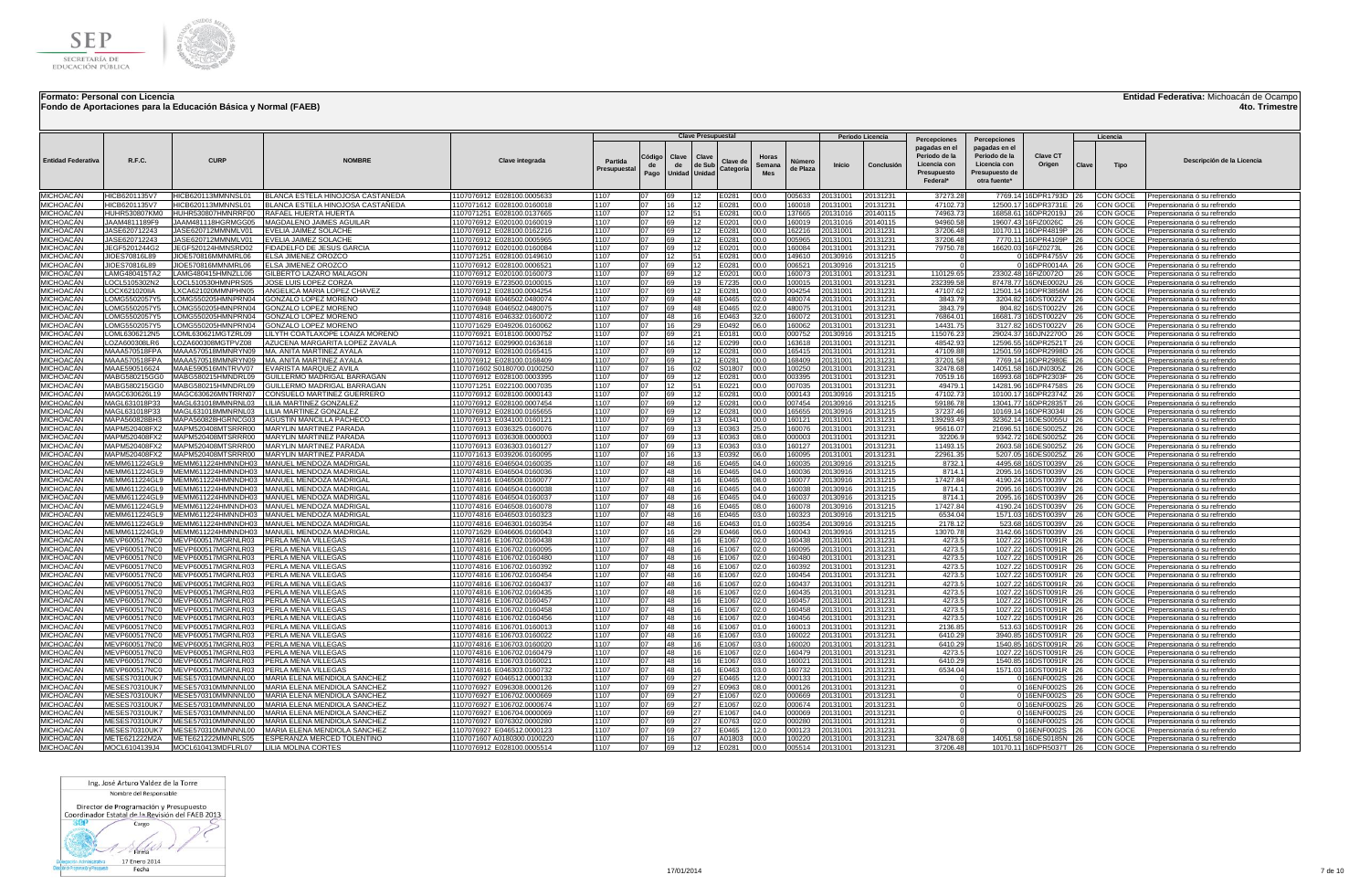

**Fondo de Aportaciones para la Educación Básica y Normal (FAEB)**

**Entidad Federativa:** Michoacán de Ocampo

**4to. Trimestre**

|                                      |                                |                                           |                                                                                    |                                                          |                        |                      |                  | <b>Clave Presupuestal</b>        |                       |                               |                    |                      | Periodo Licencia     |                                                                                           |                                                                                                  |                                                |            | Licencia                    |                                                                                            |
|--------------------------------------|--------------------------------|-------------------------------------------|------------------------------------------------------------------------------------|----------------------------------------------------------|------------------------|----------------------|------------------|----------------------------------|-----------------------|-------------------------------|--------------------|----------------------|----------------------|-------------------------------------------------------------------------------------------|--------------------------------------------------------------------------------------------------|------------------------------------------------|------------|-----------------------------|--------------------------------------------------------------------------------------------|
| <b>Entidad Federativa</b>            | R.F.C.                         | <b>CURP</b>                               | <b>NOMRRI</b>                                                                      | Clave integrada                                          | Partida<br>Presupuesta | Código<br>de<br>Pago | Clave<br>de      | Clave<br>de Sub<br>Unidad Unidad | Clave de<br>Categoría | Horas<br>Semana<br><b>Mes</b> | Número<br>de Plaza | Inicio               | Conclusión           | Percepciones<br>pagadas en el<br>Periodo de la<br>Licencia con<br>Presupuesto<br>Federal* | Percepciones<br>pagadas en el<br>Periodo de la<br>Licencia con<br>Presupuesto de<br>otra fuente* | Clave CT<br>Origen                             | Clave      | <b>Tipo</b>                 | Descripción de la Licencia                                                                 |
| <b>MICHOACÁN</b>                     | MOCL6104139J4                  | MOCL610413MDFLRL07                        | <b>LILIA MOLINA CORTES</b>                                                         | 1107071251 E028100.0096441                               | 1107                   | 07                   | 12               | 51                               | E0281                 | 00.0                          | 096441             | 20131001             | 20131231             | 47102.73                                                                                  |                                                                                                  | 10100.17 16DPR0944M                            |            | CON GOCE                    | Prepensionaria ó su refrendo                                                               |
| <b>MICHOACÁN</b>                     | MOMC491215JN7                  |                                           | MOMC491215MMNNCN05  MARIA CONCEPCION MONJARAS MACIAS                               | 1107076912 E028100.0006006                               | 1107                   | 07                   | 69               | 12                               | E0281                 | 00.0                          | 006006             | 20131001             | 20131231             | 37206.48                                                                                  |                                                                                                  | 10170.11 16DPR1179Q                            | 26         | CON GOCE                    | Prepensionaria ó su refrendo                                                               |
| <b>MICHOACAN</b>                     | MONI6008209P0                  | MONI600820MMNLVS01<br>MONI600820MMNLVS01  | MARIA ISABEL MOLINA NAVARRO<br>MARIA ISABEL MOLINA NAVARRO                         | 1107076921 E012100.0000110                               | 1107<br>1107           | 07<br>07             | 69<br>21         | 21<br>51                         | E0121                 | 00.0                          | 000110             | 20131001             | 20131231             | 108491.8                                                                                  | 24800.48                                                                                         | 16FZP0094J                                     | 26<br>26   | CON GOCE                    | Prepensionaria ó su refrendo                                                               |
| MICHOACÁN<br><b>MICHOACÁN</b>        | MONI6008209P0<br>MOPG460913486 |                                           | MOPG460913MMNLRD09 MARIA GUADALUPE MOLINA PERALES                                  | 1107072151 E018100.0008703<br>1107076913 E036306.0000233 | 1107                   | 07                   | 69               | 13                               | E0181<br>E0363        | 00.0<br>06.0                  | 008703<br>000233   | 20131001<br>20131001 | 20131231<br>20131231 | 92558.42<br>11531.37                                                                      |                                                                                                  | 23542.16 16FZP0094J<br>4814.45 16DES0070M 26   |            | <b>CON GOCE</b><br>CON GOCE | Prepensionaria ó su refrendo<br>Prepensionaria ó su refrendo                               |
| <b>MICHOACÁN</b>                     | MOPG460913486                  |                                           | MOPG460913MMNLRD09 MARIA GUADALUPE MOLINA PERALES                                  | 1107076913 E036306.0000269                               | 1107                   | 07                   | 69               | 13                               | E0363                 | 06.0                          | 000269             | 0131001              | 20131231             | 11531.37                                                                                  |                                                                                                  | 2414.45 16DES0070M 26                          |            | <b>CON GOCE</b>             | Prepensionaria ó su refrendo                                                               |
| MICHOACÁN                            | MOPG460913486                  | MOPG460913MMNLRD09                        | MARIA GUADALUPE MOLINA PERALES                                                     | 1107076913 E036306.0000387                               | 1107                   | 07                   | 69               | 13                               | E0363                 | 06.0                          | 000387             | 0131001              | 20131231             | 11536.68                                                                                  |                                                                                                  | 2414.6 16DES0070M                              | 26         | CON GOCE                    | Prepensionaria ó su refrendo                                                               |
| <b>MICHOACÁN</b>                     | MOPG460913486                  | MOPG460913MMNLRD09                        | MARIA GUADALUPE MOLINA PERALES                                                     | 1107071353 E036302.0000229                               | 1107                   | 07                   | 13 <sup>13</sup> | 53                               | E0363                 | 02.0                          | 000229             | 20131001             | 20131231             | 3843.79                                                                                   | 804.82                                                                                           | 16DES0070M 26                                  |            | CON GOCE                    | Prepensionaria ó su refrendo                                                               |
| MICHOACÁN                            | MOPG460913486                  |                                           | MOPG460913MMNLRD09 MARIA GUADALUPE MOLINA PERALES                                  | 1107076913 E106702.0160016                               | 1107<br>1107           | 07<br>07             | 69               | 13                               | E1067                 | 02.0                          | 160016             | 0131001              | 20131231             | 3769.15                                                                                   |                                                                                                  | 788.86 16DES0070M 26                           |            | <b>CON GOCE</b>             | Prepensionaria ó su refrend                                                                |
| MICHOACÁN<br><b>MICHOACÁN</b>        | MOPG460913486<br>MOPG460913486 | MOPG460913MMNLRD09                        | MARIA GUADALUPE MOLINA PERALES<br>MOPG460913MMNLRD09 MARIA GUADALUPE MOLINA PERALE | 1107076913 E036304.0000410<br>1107076913 E036303.0162807 | 1107                   | 07                   | 69<br>69         | 13<br>13                         | E0363<br>E0363        | 04.0<br>03.0                  | 000410<br>162807   | 20131001<br>20131001 | 20131231<br>20131231 | 7686.83<br>5765.18                                                                        |                                                                                                  | 1609.47 16DES0070M 26<br>1207.11 16DES0070M 26 |            | CON GOCE<br>CON GOCE        | Prepensionaria ó su refrendo<br>Prepensionaria ó su refrendo                               |
| MICHOACÁN                            | MOPG460913486                  |                                           | MOPG460913MMNLRD09 MARIA GUADALUPE MOLINA PERALE                                   | 1107076913 E036303.0163007                               | 1107                   | 07                   | 69               | 13                               | E0363                 | 03.0                          | 163007             | 20131001             | 20131231             | 5765.18                                                                                   |                                                                                                  | 1207.11 16DES0070M 26                          |            | CON GOCE                    | Prepensionaria ó su refrendo                                                               |
| MICHOACÁN                            | MOPG460913486                  | MOPG460913MMNLRD09                        | MARIA GUADALUPE MOLINA PERALES                                                     | 1107076913 E036303.0163120                               | 1107                   | 07                   | 69               | 13                               | E0363                 | 03.0                          | 163120             | 20131001             | 20131231             | 5765.1                                                                                    |                                                                                                  | 1207.11 16DES0070M                             |            | CON GOCE                    | Prepensionaria ó su refrendo                                                               |
| MICHOACÁN                            | MOPM400826JC7                  |                                           | MOPM400826MMNRDR01 MARIA MARTHA DE LA SALUD MORELOS PEDRAZA                        | 1107076912 E022100.000101                                | 1107                   | 07                   | 69               | 12                               | E0221                 | 100.0                         | 001011             | 20131001             | 20131231             | 55372.9                                                                                   |                                                                                                  | 11463.02 16ADG0007J 26                         |            | CON GOCE                    | Prepensionaria ó su refrendo                                                               |
| MICHOACÁN                            | MOSJ560328ET3                  | MOSJ560328HMNRLL02                        | JULIO JORGE MORENO SALINAS                                                         | 1107076913 E036519.0160007                               | 1107                   | 07                   | 69               | 13                               | E0365                 | 19.0                          | 160007             | 20131001             | 20131231             |                                                                                           |                                                                                                  | 0 16DES0018Q                                   | 26         | CON GOCE                    | Prepensionaria ó su refrendo                                                               |
| MICHOACÁN<br>MICHOACÁN               | MOSJ560328ET3<br>MOSM600615BE  | MOSJ560328HMNRLL02<br>MOSM600615MMNRRR06  | JULIO JORGE MORENO SALINAS<br>MARTHA MORALES SORIA                                 | 1107076913 E036501.0160022<br>1107076912 E028500.0160213 | 1107<br>1107           | 07<br>07             | 69<br>69         | 13<br>12                         | E0365<br>E0285        | 01.0<br>00.0                  | 160022<br>160213   | 20131001<br>20131001 | 20131231<br>20131231 |                                                                                           |                                                                                                  | 0 16DES0018Q<br>016DPR1131X                    | 26         | CON GOCE<br>CON GOCE        | Prepensionaria ó su refrendo<br>Prepensionaria ó su refrendo                               |
| MICHOACÁN                            | OOCC5511036FA                  | OOCC551103HMNCLR02                        | CARLOS EDUARDO OCHOA CALDERON                                                      | 1107071251 E028100.0181648                               | 1107                   | 07                   | 12               | 51                               | E0281                 | 00.0                          | 181648             | 20131001             | 20131231             |                                                                                           |                                                                                                  | 0 16DBA0081W                                   | 126        | CON GOCE                    | Prepensionaria ó su refrendo                                                               |
| <b>MICHOACÁN</b>                     | OOCC5511036FA                  | OOCC551103HMNCLR02                        | CARLOS EDUARDO OCHOA CALDERON                                                      | 1107076913 E036518.0000061                               | 1107                   | 07                   | 69               | 13                               | E0365                 | 18.0                          | 000061             | 20131001             | 20131231             | 34590.72                                                                                  |                                                                                                  | 7242.66 16DES0040S                             | 26         | CON GOCE                    | Prepensionaria ó su refrend                                                                |
| MICHOACÁN                            | OOSC5903025P2                  | OOSC590302HMNRRR09                        | CARLOS OROZCO SUAREZ                                                               | 1107076912 E028100.0004327                               | 1107                   | 07                   | 69               | 12                               | E0281                 | 00.0                          | 004327             | 20131001             | 20131231             | 37243.76                                                                                  | 11085.04                                                                                         | 16DPR1689S                                     | 26         | CON GOCE                    | Prepensionaria ó su refrendo                                                               |
| MICHOACAN                            | OOSC5903025P2                  | OOSC590302HMNRRR09                        | CARLOS OROZCO SUAREZ                                                               | 1107076912 E028100.0007310                               | 1107                   | 07                   | 69               | 12                               | E0281                 | 00.0                          | 007310             | 20131001             | 20131231             | 37256.19                                                                                  | 13487.52                                                                                         | 16DPR2882D                                     | 26         | <b>CON GOCE</b>             | Prepensionaria ó su refrendo                                                               |
| MICHOACÁN<br>MICHOACÁN               | OODE541221M48<br>OODE541221M48 | OODE541221MMNCRL09<br>OODE541221MMNCRL09  | ELIZABETH OCHOA DUARTE<br>ELIZABETH OCHOA DUARTE                                   | 1107076913 E036314.0000144<br>1107076913 E036307.0000400 | 1107<br>1107           | 07<br>07             | 69<br>69         | 13<br>13                         | E0363<br>E0363        | 14.0<br>07.0                  | 000144<br>000400   | 20131001<br>20131001 | 20131231<br>20131231 | 82739.82<br>41393.72                                                                      | 34943.6<br>17459.61                                                                              | 16DES0010Y<br>16DES0010Y                       |            | CON GOCE<br><b>CON GOCE</b> | Prepensionaria ó su refrendo<br>Prepensionaria ó su refrendo                               |
| MICHOACÁN                            | OODE541221M48                  | OODE541221MMNCRL09                        | ELIZABETH OCHOA DUARTE                                                             | 1107076913 E036304.0160547                               | 1107                   | 07                   | 69               | 13                               | E0363                 | 04.0                          | 160547             | 20131001             | 20131231             | 23657.31                                                                                  |                                                                                                  | 9966.52 16DES0010Y                             | 26         | CON GOCE                    | Prepensionaria ó su refrendo                                                               |
| MICHOACÁN                            | OODE541221M48                  | OODE541221MMNCRL09                        | ELIZABETH OCHOA DUARTE                                                             | 1107076913 E036304.0160546                               | 1107                   | 07                   | 69               | 13                               | E0363                 | 04.0                          | 160546             | 20131001             | 20131231             | 23657.31                                                                                  |                                                                                                  | 9966.52 16DES0010Y 26                          |            | CON GOCE                    | Prepensionaria ó su refrendo                                                               |
| MICHOACÁN                            | OODE541221M48                  | OODE541221MMNCRL09                        | ELIZABETH OCHOA DUARTE                                                             | 1107076913 E036304.0160545                               | 1107                   | 07                   | 69               | 13                               | E0363                 | 04.0                          | 60545              | 0131001              | 20131231             | 23657.3                                                                                   | 9966.52                                                                                          | 16DES0010Y                                     |            | CON GOCE                    | Prepensionaria ó su refrendo                                                               |
| MICHOACÁN                            | OODE541221M48                  | OODE541221MMNCRL09                        | <b>IELIZABETH OCHOA DUARTI</b>                                                     | 1107076913 E036302.0160658                               | 1107                   | 07                   | 69               | 13                               | E0363                 | 02.0                          | 160658             | 20131001             | 20131231             | 13440.                                                                                    |                                                                                                  | 7371.12 16DES0010Y                             | 126.       | <b>CON GOCE</b>             | Prepensionaria ó su refrendo                                                               |
| MICHOACÁN                            | SADC5812303NA                  | SADC581230MMNNZR01                        | MA. CARMEN SANCHEZ DIAZ                                                            | 1107076912 E028100.0163870                               | 1107<br>1107           | 07<br>07             | 69               | 12                               | E0281                 | 00.0                          | 163870             | 20131001             | 20131231             | 47102.7                                                                                   |                                                                                                  | 10100.17 16DPR1201B                            |            | CON GOCE                    | Prepensionaria ó su refrendo                                                               |
| <b>MICHOACÁN</b><br><b>MICHOACÁN</b> | SADC5812303NA<br>SALJ600328HA8 | SADC581230MMNNZR01<br>SALJ600328HMNLPS04  | MA. CARMEN SANCHEZ DIAZ<br>JOSE SALGADO LOPEZ                                      | 1107071251 E028100.0012090<br>1107076912 E028100.0160691 | 1107                   | 07                   | 12<br>69         | 51<br>12                         | E0281<br>E0281        | 00.0<br>00.0                  | 012090<br>160691   | 20131001<br>20131001 | 20131231<br>20131231 | 47102.73<br>37248.66                                                                      | 10170.11                                                                                         | 12500.17 16DPR1177S<br>16DPR4996T              | 126        | CON GOCE<br>CON GOCE        | Prepensionaria ó su refrendo<br>Prepensionaria ó su refrendo                               |
| <b>MICHOACÁN</b>                     | SALJ600328HA8                  | SALJ600328HMNLPS04                        | <b>JOSE SALGADO LOPEZ</b>                                                          | 1107076912 E028100.0168914                               | 1107                   | 07                   | 69               | 12                               | E0281                 | 00.0                          | 168914             | 20131001             | 20131231             | 37201.58                                                                                  |                                                                                                  | 7769.14 16DPR5103B                             |            | CON GOCE                    | Prepensionaria ó su refrendo                                                               |
| MICHOACÁN                            | SAML6111203V4                  | SAML611120MMNLNT06                        | MA. LETICIA SALCEDO MANZO                                                          | 1107076921 E018100.0001082                               | 1107                   | 07                   | 69               | 21                               | E0181                 | 00.0                          | 001082             | 20131001             | 20131231             | 74961.47                                                                                  |                                                                                                  | 19258.16 16DJN0558C                            |            | CON GOCE                    | Prepensionaria ó su refrendo                                                               |
| MICHOACÁN                            | SARA531029LT9                  | SARA531029HMNNDN04                        | ANDRES SANCHEZ RODRIGUEZ                                                           | 1107071354 E036319.0000709                               | 1107                   | 07                   | 13               | 54                               | E0363                 | 19.0                          | 000709             | 20131001             | 20131231             | 36512.56                                                                                  | 7645.05                                                                                          | 16DES0031K                                     | 26         | CON GOCE                    | Prepensionaria ó su refrendo                                                               |
| MICHOACÁN<br>MICHOACÁN               | SARA531029LT9<br>SICG541210IN3 | SARA531029HMNNDN04<br>SICG541210HMNLMD04  | ANDRES SANCHEZ RODRIGUEZ<br>JOSE GUADALUPE SILVA CAMACHO                           | 1107076913 E036301.0160521<br>1107071251 E028100.0171623 | 1107<br>1107           | 07<br>07             | 69<br>12         | 13<br>51                         | E0363<br>E0281        | 01.0<br>00.0                  | 160521<br>171623   | 20131001<br>20131001 | 20131231<br>20131231 | 1921.77<br>92560.68                                                                       | 402.36<br>21142.61                                                                               | 16DES0031K<br>16DPR3208I                       | 26         | CON GOCE<br>CON GOCE        | Prepensionaria ó su refrendo                                                               |
| MICHOACÁN                            | SIJE630424M91                  | SIJE630424MNTRRS09                        | MA. ESPERANZA SIORDIA JUAREZ                                                       | 1107076912 E028100.0166521                               | 1107                   | 07                   | 69               | 12                               | E0281                 | 00.0                          | 166521             | 20130916             | 20131215             | 79131.85                                                                                  | 22640.45                                                                                         | 16DPR2374Z                                     | 26         | CON GOCE                    | Prepensionaria ó su refrendo<br>Prepensionaria ó su refrendo                               |
| MICHOACÁN                            | SIJE630424M91                  | SIJE630424MNTRRS09                        | MA. ESPERANZA SIORDIA JUAREZ                                                       | 1107076912 E028100.0166055                               | 1107                   | 07                   | 69               | 12                               | E0281                 | 00.0                          | 166055             | 20130916             | 20131215             | 31676.81                                                                                  | 7351.1                                                                                           | 16DPR2373A                                     |            | CON GOCE                    | Prepensionaria ó su refrendo                                                               |
| MICHOACÁN                            | SIMM630218GV                   | SIMM630218MMNXRR09                        | <b>MARGARITA SIXTOS MORALES</b>                                                    | 1107076912 E028100.0004325                               | 1107                   | 07                   | 69               | 12                               | E0281                 | 00.0                          | 004325             | 20130916             | 20131215             | 47107.62                                                                                  |                                                                                                  | 12501.14 16DPR5263P                            |            | CON GOCE                    | Prepensionaria ó su refrendo                                                               |
| <b>MICHOACÁN</b>                     | SIMM630218GV                   | SIMM630218MMNXRR09                        | MARGARITA SIXTOS MORALES                                                           | 1107076912 E028100.0163741                               | 1107                   | 07                   | 69               | 12                               | E0281                 | 00.0                          | 163741             | 20130916             | 20131215             | 37201.58                                                                                  |                                                                                                  | 7769.14 16DPR1525I                             |            | CON GOCE                    | Prepensionaria ó su refrendo                                                               |
| MICHOACÁN<br>MICHOACÁN               | SISA600320TI1<br>SISA600320TI1 | SISA600320MMNLLL19<br>SISA600320MMNLLL19  | ALEJANDRA YOLANDA SILVA SILAHUA<br>ALEJANDRA YOLANDA SILVA SILAHUA                 | 1107076913 E036512.0000194<br>1107074816 E076302.0160532 | 1107<br>1107           | 07<br>07             | 69<br>48         | 13<br>16                         | E0365<br>E0763        | 12.0<br>02.0                  | 000194<br>160532   | 20131001<br>20131001 | 20131231<br>20131231 | 23060.48<br>3843.41                                                                       |                                                                                                  | 4828.44 16DST0003G<br>804.75 16DST0003G        | 26<br>26   | CON GOCE<br>CON GOCE        | Prepensionaria ó su refrendo<br>Prepensionaria ó su refrendo                               |
| <b>MICHOACÁN</b>                     | SISA600320TI1                  | SISA600320MMNLLL19                        | ALEJANDRA YOLANDA SILVA SILAHUA                                                    | 1107074816 E046301.0160260                               | 1107                   | 07                   | 48               | 16                               | E0463                 | 01.0                          | 160260             | 20131001             | 20131231             | 1921.77                                                                                   |                                                                                                  | 402.36 16DST0003G                              | 26         | <b>CON GOCE</b>             | Prepensionaria ó su refrendo                                                               |
| MICHOACÁN                            | SISA600320TI1                  | SISA600320MMNLLL19                        | ALEJANDRA YOLANDA SILVA SILAHUA                                                    | 1107076913 E036303.0160167                               | 1107                   | 07                   | 69               | 13                               | E0363                 | 03.0                          | 160167             | 20131001             | 20131231             | 5765.18                                                                                   |                                                                                                  | 3607.11 16DST0003G                             | <b>26</b>  | CON GOCE                    | Prepensionaria ó su refrendo                                                               |
| MICHOACÁN                            | SISA600320TI1                  | SISA600320MMNLLL19                        | ALEJANDRA YOLANDA SILVA SILAHUA                                                    | 1107076913 E036508.0000012                               | 1107                   | 07                   | 69               | 13                               | E0365                 | 08.0                          | 000012             | 20131001             | 20131231             | 15377.49                                                                                  |                                                                                                  | 3218.97 16DST0003G 26                          |            | CON GOCE                    | Prepensionaria ó su refrendo                                                               |
| MICHOACÁN                            | 3ISA600320TI1                  | SISA600320MMNLLL19                        | ALEJANDRA YOLANDA SILVA SILAHUA                                                    | 1107076927 E096304.000028                                | 1107                   | 07                   | 69               | 27                               | E0963                 | 04.0                          | 000288             | 20131001             | 20131231             | 7687.58                                                                                   | 1609.63                                                                                          | 16DST0003G                                     |            | CON GOCE                    | Prepensionaria ó su refrendo                                                               |
| <b>MICHOACÁN</b><br>MICHOACÁN        | SEOJ570209UU6<br>SOOH611206QW  | SEO.I570209MMNRRS04<br>SOOH611206MMCLRR00 | MARIA DE JESUS SERVIN ORTIZ<br><b>HORTENSIA SOLIS ORTIZ</b>                        | 1107076912 E028100.0166507<br>1107076912 E028100.0005327 | 1107<br>1107           | 07<br>07             | 69<br>69         | 12<br>12                         | E0281<br>E0281        | 00.0<br>00.0                  | 166507<br>005327   | 20131001<br>20131001 | 20131231<br>20131231 | 92567.46<br>91084.1                                                                       | 24369.79                                                                                         | 23543.96 16DPR0339G<br>16DPR2303F              | 126<br>126 | CON GOCE<br>CON GOCE        | Prepensionaria ó su refrendo<br>Prepensionaria ó su refrendo                               |
| MICHOACAN                            | SOOH611206QW1                  | SOOH611206MMCLRR00                        | HORTENSIA SOLIS ORTIZ                                                              | 1107076912 E028100.0003431                               | 1107                   | 07                   | 69               | 12                               | E0281                 | 00.0                          | 003431             | 20131001             | 20131231             | 42160.0                                                                                   | 10104.09                                                                                         | 16DPR4758S                                     | 26         | CON GOCE                    | Prepensionaria ó su refrendo                                                               |
| MICHOACAN                            | TEGN5605122Y1                  | TEGN560512HMNNMH08                        | NAHUM TENTORY GOMEZ                                                                | 1107076912 E022100.0000480                               | 1107                   | 07                   | 69               | 12                               | E0221                 | 00.0                          | 000480             | 20131001             | 20140131             | 43720.27                                                                                  | 9142.79                                                                                          | 16DPR2508Z 26                                  |            | CON GOCE                    | Prepensionaria ó su refrendo                                                               |
| MICHOACÁN                            | IEA480914964                   | TEA480914HMNNSN07                         | ANTONIO TINOCO ESPINOS                                                             | 1107071354 E036325.0000196                               | 1107                   | 07                   | 13               | 54                               | E0363                 | 25.0                          | 000196             | 20131001             | 20131231             | 48042.73                                                                                  | 10059.24                                                                                         | 16ADG0047K 26                                  |            | <b>CON GOCE</b>             | Prepensionaria ó su refrendo                                                               |
| MICHOACÁN                            | IEA480914964                   | TIEA480914HMNNSN07                        | ANTONIO TINOCO ESPINOSA                                                            | 1107071353 E036304.0000363                               | 1107                   | 07                   | 13               | 53                               | E0363                 | 04.0                          | 000363             | 20131001             | 20131231             | 7686.83                                                                                   |                                                                                                  | 1609.47 16ADG0047K 26                          |            | <b>CON GOCE</b>             | Prepensionaria ó su refrendo                                                               |
| MICHOACÁN<br>MICHOACÁN               | IEA480914964<br>IEA480914964   | TIEA480914HMNNSN07<br>TIEA480914HMNNSN07  | ANTONIO TINOCO ESPINOSA<br>ANTONIO TINOCO ESPINOSA                                 | 1107071354 E036312.0003508<br>1107076913 E036301.0000066 | 1107<br>1107           | 07<br>07             | 13<br>69         | 54<br>13                         | E0363<br>E0363        | 12.0<br>01.0                  | 003508<br>000066   | 20131001<br>20131001 | 20131231<br>20131231 | 23060.48<br>1921.77                                                                       | 5478.44                                                                                          | 16ADG0047K<br>2802.36 16ADG0047K               |            | CON GOCE<br>CON GOCE        | Prepensionaria ó su refrendo<br>Prepensionaria ó su refrend                                |
| MICHOACÁN                            | TOLM550501J1                   | FOLM550501HMNVNN01                        | MANUEL TOVAR LEON                                                                  | 1107076912 E028100.0163052                               | 1107                   | 07                   | 69               | 12                               | E0281                 | 00.0                          | 163052             | 20131016             | 20140115             | 37201.58                                                                                  | 7769.14                                                                                          | 16DPR3815M                                     |            | CON GOCE                    | Prepensionaria ó su refrendo                                                               |
| MICHOACÁN                            | TOLM550501J1                   | FOLM550501HMNVNN01                        | <b>MANUEL TOVAR LEON</b>                                                           | 1107076912 E022100.0160002                               | 1107                   | 07                   | 69               | 12                               | E0221                 | 00.0                          | 160002             | 20131016             | 20140115             | 43727.42                                                                                  |                                                                                                  | 11544.23 16DPR2166T                            |            | CON GOCE                    | Prepensionaria ó su refrend                                                                |
| <b>MICHOACÁN</b>                     | UIER630830KE5                  | JIER630830MVZRSM03                        | RAMONA ALICIA URIBE ESQUIVE                                                        | 1107076912 E028100.0165605                               | 1107                   | 07                   | 69               | 12                               | E0281                 | 00.0                          | 165605             | 20130916             | 20131215             | 37201.58                                                                                  |                                                                                                  | 7769.14 16DPR4755V                             |            | CON GOCE                    | Prepensionaria ó su refrendo                                                               |
| MICHOACÁN                            | UIER630830KE5                  | JIER630830MVZRSM03                        | RAMONA ALICIA URIBE ESQUIVE                                                        | 1107076912 E028100.0005780                               | 1107                   | 07                   | 69               | 12                               | E0281                 | 00.0                          | 005780             | 20130916             | 20131215             | 59228.96                                                                                  |                                                                                                  | 15441.77 16DPR0014A                            |            | CON GOCE                    | Prepensionaria ó su refrendo                                                               |
| MICHOACÁN<br>MICHOACÁN               | VEGE630218K1<br>VIML600810HE6  | /EGE630218MMNGRS06<br>VIML600810HNTLNN06  | ESTHER VEGA GARCIA<br>LEONCIO VILLELA MANCILLAS                                    | 1107076921 E012100.0000266<br>1107076912 E022100.0160023 | 1107<br>1107           | 07<br>07             | 69<br>69         | 21<br>12                         | E0121<br>30221        | 00.0<br>00.0                  | 000266<br>160023   | 20130916<br>20131001 | 20131215<br>20131231 | 55256.57<br>36774.03                                                                      | 8708.57                                                                                          | 14254.74 16DJN0282F<br>16DPR0752X 26           |            | CON GOCE<br>CON GOCE        | Prepensionaria ó su refrendo<br>Prepensionaria ó su refrendo                               |
| MICHOACÁN                            | VIML600810HE6                  | VIML600810HNTLNN06                        | LEONCIO VILLELA MANCILLAS                                                          | 1107076912 E028100.0008801                               | 1107                   | 07                   | 69               | 12                               | E0281                 | 00.0                          | 008801             | 20131001             | 20131231             | 24776.33                                                                                  | 4162.85                                                                                          | 16DPR2750M                                     | 26         | CON GOCE                    | Prepensionaria ó su refrendo                                                               |
| MICHOACÁN                            | /IRA520409S14                  | /IRA520409HMNLZG04                        | AGUSTIN VILLALVAZO RUIZ                                                            | 1107074816 E042100.0160113                               | 1107                   | 07                   | 48               | 16                               | E0421                 | 00.0                          | 160113             | 0131001              | 20131231             | 144713.84                                                                                 | 33596.65                                                                                         | 16DST0128O                                     | 26         | CON GOCE                    | Prepensionaria ó su refrendo                                                               |
| <b>MICHOACÁN</b>                     | VISJ560118L29                  | /ISJ560118MJCVRS08                        | MA, DE JESUS VIVIAN SUAREZ                                                         | 1107071612 E029900.0160264                               | 1107                   | 07                   | 16               | 12                               | E0299                 | 00.0                          | 160264             | 20131001             | 20131231             | 48542.93                                                                                  | 17130.21                                                                                         | 16DPR0492A                                     | <b>26</b>  | CON GOCE                    | Prepensionaria ó su refrendo                                                               |
| <b>MICHOACÁN</b>                     | ZAJG531017494                  | ZAJG531017MMNRMD09                        | MARIA GUADALUPE ZARCO JIMENEZ                                                      | 1107076921 E018100.0162884                               | 1107                   | 07<br>07             | 69               | 21                               | F0181                 | 00.0                          | 162884             | 0131101              | 20140131             | 43360.26                                                                                  |                                                                                                  | 20375.57 16DJN0059G                            | 126        | CON GOCE                    | Prepensionaria ó su refrendo                                                               |
| MICHOACÁN<br>MICHOACÁN               | ZAZE441216EQ6<br>ZAZE441216EQ6 | ZAZE441216HGTVLL05<br>ZAZE441216HGTVLL05  | J. ELEAZAR ZAVALA ZALAZAR<br>J. ELEAZAR ZAVALA ZALAZAR                             | 1107076913 E106702.0160681<br>1107076913 E106702.0160627 | 1107<br>1107           | 07                   | 69<br>69         | 13<br>13                         | E1067<br>E1067        | 02.0<br>02.0                  | 160681<br>160627   | 20131001<br>20131001 | 20131231<br>20131231 | 3769.15<br>3769.15                                                                        |                                                                                                  | 788.86 16DES0070M 26 CON GOCE                  |            |                             | Prepensionaria ó su refrendo<br>788.86 16DES0070M 26 CON GOCE Prepensionaria ó su refrendo |
|                                      |                                |                                           |                                                                                    |                                                          |                        |                      |                  |                                  |                       |                               |                    |                      |                      |                                                                                           |                                                                                                  |                                                |            |                             |                                                                                            |

Ing. José Arturo Valdez de la Torre Nombre del Responsable

Director de Programación y Presupuesto<br>Coordinador Estatal de la Revisión del FAEB 2013

 $800$ Cargo  $1 \rightarrow$ 

**Excession Control Control Control Control Control Control Control Control Control Control Control Control Control Control Control Control Control Control Control Control Control Control Control Control Control Control Con**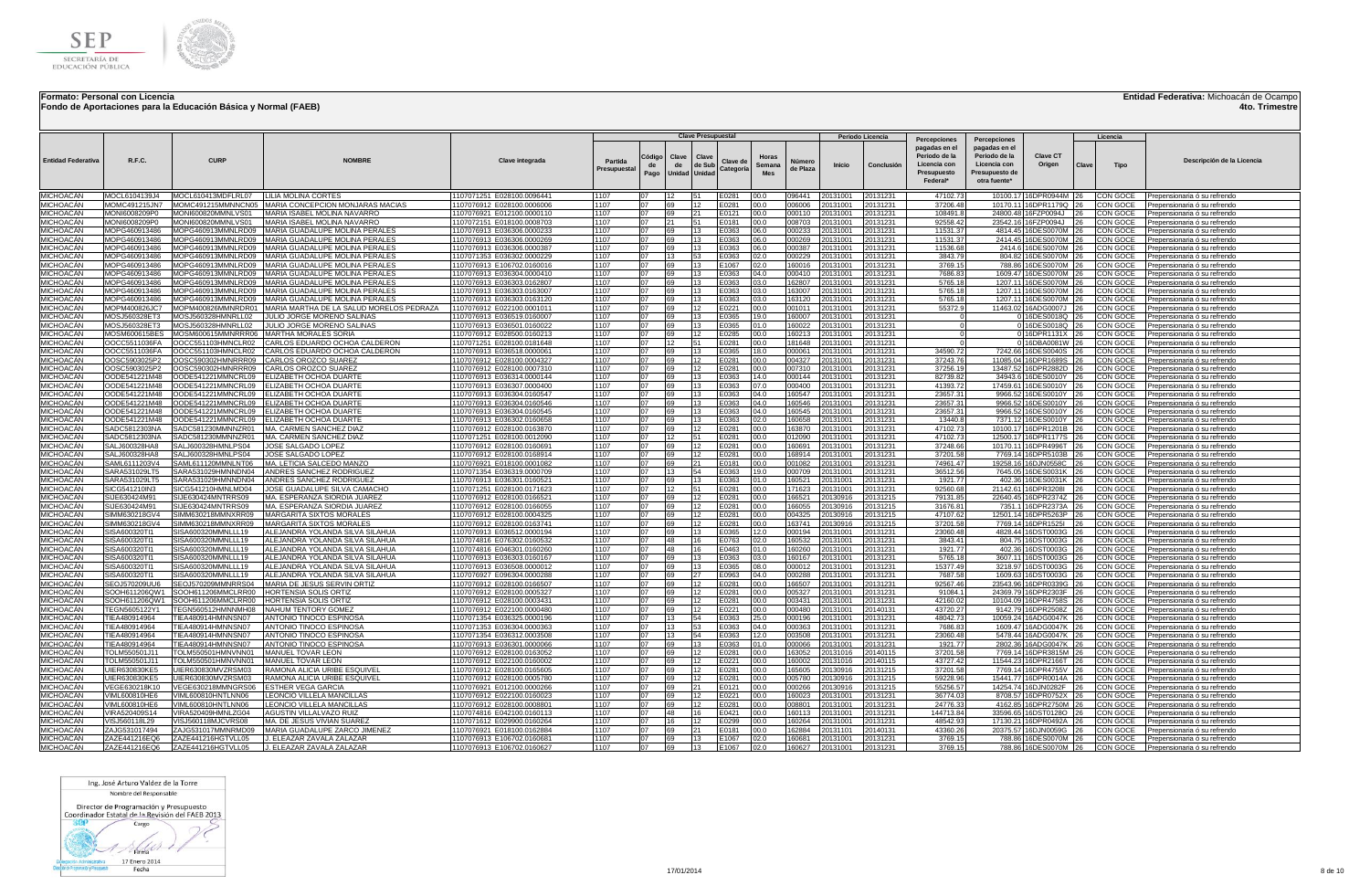

**Fondo de Aportaciones para la Educación Básica y Normal (FAEB)**

## **Entidad Federativa:** Michoacán de Ocampo

**4to. Trimestre**

|                                      |                                |                                          |                                                               |                                                          |                        |                      | <b>Clave Presupuestal</b>                                 |                       |                               |                    |                      | Periodo Licencia     |                                                                                           |                                                                                                  |                                                 |              | Licencia             |                                                              |
|--------------------------------------|--------------------------------|------------------------------------------|---------------------------------------------------------------|----------------------------------------------------------|------------------------|----------------------|-----------------------------------------------------------|-----------------------|-------------------------------|--------------------|----------------------|----------------------|-------------------------------------------------------------------------------------------|--------------------------------------------------------------------------------------------------|-------------------------------------------------|--------------|----------------------|--------------------------------------------------------------|
| <b>Entidad Federativa</b>            | R.F.C.                         | <b>CURP</b>                              | <b>NOMRRF</b>                                                 | Clave integrada                                          | Partida<br>Presupuesta | Código<br>de<br>Pago | Clave<br>Clave<br>de Sub<br>de<br>Unidad<br><b>Unidad</b> | Clave de<br>Categoría | Horas<br>Semana<br><b>Mes</b> | Número<br>de Plaza | <b>Inicio</b>        | Conclusión           | Percepciones<br>pagadas en el<br>Periodo de la<br>Licencia con<br>Presupuesto<br>Federal* | Percepciones<br>pagadas en el<br>Periodo de la<br>Licencia con<br>Presupuesto de<br>otra fuente* | Clave CT<br>Origen                              | Clave        | <b>Tipo</b>          | Descripción de la Licencia                                   |
| MICHOACÁN                            | ZAZE441216EQ6                  | ZAZE441216HGTVLL05                       | J. ELEAZAR ZAVALA ZALAZAR                                     | 1107076913 E106702.0160057                               | 1107                   | n7                   | 69                                                        | E1067                 | 02.0                          | 160057             | 20131001             | 20131231             | 3769.53                                                                                   |                                                                                                  | 788.93 16DES0070M 26                            |              | CON GOCE             | Prepensionaria ó su refrendo                                 |
| <b>MICHOACAN</b>                     | ZAZE441216EQ6                  | ZAZE441216HGTVLL05                       | J. ELEAZAR ZAVALA ZALAZAR                                     | 1107076913 E106702.0160535                               | 1107                   | 07                   | 69<br>13                                                  | E1067                 | 02.0                          | 160535             | 20131001             | 20131231             | 3769.15                                                                                   |                                                                                                  | 788.86 16DES0070M 26                            |              | CON GOCE             | Prepensionaria ó su refrendo                                 |
| <b>MICHOACÁN</b>                     | ZAZE441216EQ6                  | ZAZE441216HGTVLL05                       | . ELEAZAR ZAVALA ZALAZAR                                      | 1107076913 E106702.0160589                               | 1107                   | 07                   | 69<br>13                                                  | E1067                 | 02.0                          | 160589             | 20131001             | 20131231             | 3769.15                                                                                   |                                                                                                  | 788.86 16DES0070M 26                            |              | CON GOCE             | Prepensionaria ó su refrendo                                 |
| <b>MICHOACÁN</b><br><b>MICHOACÁN</b> | ZAZE441216EQ6<br>ZAZE441216EQ6 | ZAZE441216HGTVLL05<br>ZAZE441216HGTVLL05 | J. ELEAZAR ZAVALA ZALAZAR<br>. ELEAZAR ZAVALA ZALAZAR         | 1107071354 E036112.0000296<br>1107076913 E036106.0000019 | 1107<br>1107           | 07<br>07             | 13<br>54<br>69<br>13                                      | E0361<br>E0361        | 12.0<br>06.0                  | 000296<br>000019   | 20131001<br>20131001 | 20131231<br>20131231 | 22338.04<br>11169.02                                                                      |                                                                                                  | 7070.69 16DES0070M 26<br>2335.34 16DES0070M 26  |              | CON GOCE<br>CON GOCE | Prepensionaria ó su refrendo<br>Prepensionaria ó su refrendo |
| <b>MICHOACÁN</b>                     | ZAZE441216EQ6                  | ZAZE441216HGTVLL05                       | ELEAZAR ZAVALA ZALAZAR                                        | 1107076913 E106706.0000084                               | 1107                   | 07                   | 69                                                        | E1067                 | 06.0                          | 000084             | 0131001              | 20131231             | 11308.58                                                                                  |                                                                                                  | 2366.8 16DES0070M 26                            |              | CON GOCE             | Prepensionaria ó su refrendo                                 |
| MICHOACÁN                            | ZUCE620305IK6                  | ZUCE620305MMNXRL02                       | LIZABETH ZUÑIGA CORTES                                        | 1107076921 E018100.0001187                               | 1107                   | ገ7                   | 69<br>21                                                  | E0181                 | 00.0                          | 001187             | 0131001              | 20131231             | 37201.58                                                                                  |                                                                                                  | 7769.14 16DJN0374W                              | 26           | CON GOCE             | Prepensionaria ó su refrendo                                 |
| <b>MICHOACÁN</b>                     | ZUCE620305IK6                  | ZUCE620305MMNXRL02                       | ELIZABETH ZUNIGA CORTES                                       | 1107076921 E018100.0163939                               | 1107                   | 07                   | 169<br>21.                                                | E0181                 | 00.0                          | 163939             | 20131001             | 20131231             | 47107.62                                                                                  |                                                                                                  | 12501.14 16DJN0560R 26                          |              | CON GOCE             | Prepensionaria ó su refrendo                                 |
| <b>MICHOACÁN</b>                     | AELR580130QS0                  | AELR580130MMNRBS02                       | MARIA ROSANA AREVALO LOBATO                                   | 1107071251 E028100.0157347                               | 1107                   | 07                   | $ 12\rangle$<br>51                                        | E0281                 | 00.0                          | 157347             | 20131101             | 20140131             | 26990.02                                                                                  |                                                                                                  | 7328.82 16DPR1010L                              | 126          | CON GOCE             | Prepensionaria ó su refrendo                                 |
| <b>MICHOACÁN</b><br>MICHOACÁN        | AELR580130QS<br>DUGR3812231U5  | AELR580130MMNRBS02<br>DUGR381223HMNRRL03 | MARIA ROSANA AREVALO LOBATO<br><b>RAUL DUARTE GARNICA</b>     | 1107076912 E028100.0164042<br>1107074816 E044100.0160085 | 1107<br>1107           | 07<br>07             | 69<br>48<br>16                                            | E0281<br>E0441        | 00.0<br>00.0                  | 164042<br>160085   | 20131101<br>20131101 | 20140131<br>20131231 | 43361.92                                                                                  |                                                                                                  | 14927.14 16DPR2510N<br>25627.41 16DST0020X      | <b>26</b>    | CON GOCE<br>CON GOCE | Prepensionaria ó su refrendo<br>Prepensionaria ó su refrendo |
| <b>MICHOACÁN</b>                     | CINE5010251X6                  | CINE501025MMNSXV08                       | EVA MARIA CISNEROS NIÑO                                       | 1107076921 E068700.0160077                               | 1107                   | 07                   | 69<br>21                                                  | E0687                 | 00.0                          | 160077             | 20131101             | 20131231             | 83700.76<br>27988.57                                                                      |                                                                                                  | 10003.59 16FLS0005U                             |              | CON GOCE             | Prepensionaria ó su refrendo                                 |
| <b>MICHOACÁN</b>                     | CASS6010099N                   | CASS601009HMNRNR04                       | SERGIO JAVIER CARDENAS SAENZ                                  | 1107074816 E046302.0160642                               | 1107                   | 07                   | 48                                                        | E0463                 | 02.0                          | 160642             | 20131101             | 20140131             | 3521.66                                                                                   | 1371.36                                                                                          | 16DST0047D                                      | 26           | CON GOCE             | Prepensionaria ó su refrendo                                 |
| <b>MICHOACAN</b>                     | CASS6010099N1                  | CASS601009HMNRNR04                       | SERGIO JAVIER CARDENAS SAENZ                                  | 1107071629 E049206.0160227                               | 1107                   | 07                   | 16<br>29                                                  | E0492                 | 06.0                          | 160227             | 20131101             | 20140131             | 10532.59                                                                                  | 4146.5                                                                                           | 16DST0047D                                      | <b>26</b>    | CON GOCE             | Prepensionaria ó su refrendo                                 |
| <b>MICHOACÁN</b>                     | CASS6010099N1                  | CASS601009HMNRNR04                       | SERGIO JAVIER CARDENAS SAENZ                                  | 1107074816 E046307.0160209                               | 1107                   | 07                   | 48<br>16                                                  | E0463                 | 07.0                          | 160209             | 20131101             | 20140131             | 12285.39                                                                                  | 4840.26                                                                                          | 16DST0047D                                      |              | CON GOCE             | Prepensionaria ó su refrendo                                 |
| <b>MICHOACÁN</b>                     | CASS6010099N1                  | CASS601009HMNRNR04                       | <b>SERGIO JAVIER CARDENAS SAENZ</b>                           | 1107074816 E046320.0160112                               | 1107                   | 07                   | 48<br>16                                                  | E0463                 | 20.0                          | 160112             | 20131101             | 20140131             | 35070.82                                                                                  |                                                                                                  | 16259.47 16DES0047D                             | 126          | CON GOCE             | Prepensionaria ó su refrendo                                 |
| <b>MICHOACÁN</b><br><b>MICHOACÁN</b> | CASS6010099N1<br>AEMF550804RK5 | CASS601009HMNRNR04<br>AEMF550804HMNSRD02 | SERGIO JAVIER CARDENAS SAENZ<br>FIDEL ASCENCIO MARTINEZ       | 1107074816 E046307.0160377<br>1107076912 E028100.0000690 | 1107<br>1107           | 07<br>07             | 48<br>69                                                  | E0463<br>E0281        | 07.0<br>00.0                  | 160377<br>000690   | 20131101<br>20131016 | 20140131<br>20140115 | 12285.39                                                                                  |                                                                                                  | 4840.26 16DES0047D<br>10169.14 16DPR2988X       | 126.         | CON GOCE<br>CON GOCE | Prepensionaria ó su refrend<br>Prepensionaria ó su refrendo  |
| MICHOACÁN                            | AEMF550804RK5                  | AEMF550804HMNSRD02                       | FIDEL ASCENCIO MARTINEZ                                       | 1107076912 E028100.0000279                               | 1107                   | 07                   | 69                                                        | E0281                 | 00.0                          | 000279             | 20131016             | 20140115             | 37201.58<br>47102.73                                                                      |                                                                                                  | 10100.17 16DPR0719P                             |              | CON GOCE             | Prepensionaria ó su refrendo                                 |
| MICHOACÁN                            | VAET440420C48                  | VAET440420MJCZSD02                       | EODOLINDA VAZQUEZ ESPINOSA                                    | 1107076921 E012100.0000032                               | 1107                   | 07                   | 69                                                        | E0121                 | 00.0                          | 000032             | 20131016             | 20140115             | 55269.75                                                                                  |                                                                                                  | 14257.37 16DJN0055K                             | 26           | CON GOCE             | Prepensionaria ó su refrendo                                 |
| <b>MICHOACÁN</b>                     | VAET440420C48                  | VAET440420MJCZSD02                       | <b>FEODOLINDA VAZQUEZ ESPINOSA</b>                            | 1107072151 E018100.0001504                               | 1107                   |                      | 121                                                       | E0181                 | 00.0                          | 001504             | 20131016             | 20140115             | 37219.66                                                                                  |                                                                                                  | 7772.74 16DJN0374W 26                           |              | CON GOCE             | Prepensionaria ó su refrendo                                 |
| MICHOACÁN                            | 3UGL611020RN2                  | GUGL611020MMNZTR03                       | OURDES SOFIA GUZMAN GUTIERREZ                                 | 1107071606 T0380400.0200010                              | 1107                   |                      | 16                                                        | T03804                | 00.0                          | 200010             | 20131001             | 20131231             | 44807.24                                                                                  |                                                                                                  | 17650.2 16DES0018Q 26                           |              | CON GOCE             | Prepensionaria ó su refrendo                                 |
| MICHOACÁN                            | OOMG630422A65                  | OOGM630422MMNRLR08                       | MARYBEL OROZCO GALLARDO                                       | 1107071251 E022100.0002169                               | 1107                   |                      | 12                                                        | E0221                 | 00.0                          | 002169             | 0130916              | 20131215             |                                                                                           |                                                                                                  | 0 16DPR0954T 26                                 |              | CON GOCE             | Prepensionaria ó su refrendo                                 |
| MICHOACÁN<br><b>MICHOACÁN</b>        | PAAA550808TP4<br>PAAA550808TP4 | PAAA550808HNTRRD09<br>PAAA550808HNTRRD09 | ADOLFO PAREDES ARCADIA<br>ADOLFO PAREDES ARCADIA              | 1107071251 E028100.0108760                               | 1107                   | ገ7                   | 12<br>51                                                  | E0281                 | 00.0                          | 108760             | 20131001             | 20131231             | 37201.58                                                                                  |                                                                                                  | 10169.14 16DPR2025U 26<br>9142.79 16DPR1480Z 26 |              | CON GOCE             | Prepensionaria ó su refrendo                                 |
| MICHOACÁN                            | PAPL611006BR8                  | PAPL611006MMNNRT03                       | ETICIA PANIAGUA PRADO                                         | 1107076912 E022100.0160383<br>1107076912 E028100.0005946 | 1107<br>1107           | 07                   | 69<br>69<br>12                                            | E0221<br>E0281        | 00.0<br>00.0                  | 160383<br>005946   | 20131001<br>20131001 | 20131231<br>20131231 | 43720.2<br>47107.62                                                                       |                                                                                                  | 12501.14 16DPR0036M 26                          |              | CON GOCE<br>CON GOCE | Prepensionaria ó su refrendo<br>Prepensionaria ó su refrendo |
| <b>MICHOACÁN</b>                     | PIBH6104141M2                  | PIBH610414HMNNTR01                       | HERIBERO PINEDA BAUTISTA                                      | 1107071251 E028100.0098295                               | 1107                   | 07                   | 12<br>51                                                  | E0281                 | 00.0                          | 098295             | 20130916             | 20131215             | 37206.48                                                                                  |                                                                                                  | 10170.11 16DPR4453Z 26                          |              | CON GOCE             | Prepensionaria ó su refrendo                                 |
| <b>MICHOACÁN</b>                     | PIBH6104141M2                  | PIBH610414HMNNTR01                       | HERIBERO PINEDA BAUTISTA                                      | 1107076912 E028100.0006797                               | 1107                   | 07                   | 69<br>12                                                  | E0281                 | 00.0                          | 006797             | 20130916             | 20131215             | 37201.58                                                                                  |                                                                                                  | 7769.14 16DPR4038L                              | 126          | CON GOCE             | Prepensionaria ó su refrendo                                 |
| <b>MICHOACÁN</b>                     | PITG620903HM1                  | PITG620903MMNNRL02                       | MARIA GLADYS PINEDA TORRE                                     | 1107076913 E036325.0160028                               | 1107                   | 07                   | 69<br>13                                                  | E0363                 | 25.0                          | 160028             | 20131001             | 20131231             | 54740.65                                                                                  |                                                                                                  | 10364.26 16DES0171K                             |              | <b>CON GOCE</b>      | Prepensionaria ó su refrendo                                 |
| <b>MICHOACÁN</b>                     | PITG620903HM1                  | PITG620903MMNNRL02                       | MARIA GLADYS PINEDA TORRE:                                    | 1107076913 E036302.0160358                               | 1107                   | 07                   | 69<br>13                                                  | E0363                 | 02.0                          | 160358             | 20131001             | 20131231             | 5979.25                                                                                   |                                                                                                  | 3229.13 16DES0171K                              | 126          | CON GOCE             | Prepensionaria ó su refrendo                                 |
| <b>MICHOACÁN</b><br>MICHOACÁN        | PITG620903HM1                  | PITG620903MMNNRL02<br>PITG620903MMNNRL02 | MARIA GLADYS PINEDA TORRES<br>MARIA GLADYS PINEDA TORRES      | 1107076913 E036302.0160568<br>1107076913 E036303.0161299 | 1107<br>1107           | 07<br>07             | 69<br>69                                                  | E0363<br>E0363        | 02.0<br>03.0                  | 160568<br>161299   | 20131001<br>20131001 | 20131231<br>20131231 | 4379.25<br>6568.94                                                                        |                                                                                                  | 829.13 16DES0171K                               | 26           | CON GOCE<br>CON GOCE | Prepensionaria ó su refrendo                                 |
| MICHOACÁN                            | PITG620903HM1<br>PITG620903HM1 | PITG620903MMNNRL02                       | MARIA GLADYS PINEDA TORRES                                    | 1107076913 E036303.0162110                               | 1107                   | 07                   | 69                                                        | E0363                 | 03.0                          | 162110             | 20131001             | 20131231             | 6568.94                                                                                   |                                                                                                  | 1243.71 16DES0171K<br>1243.71 16DES0171K        | 26           | CON GOCE             | Prepensionaria ó su refrendo<br>Prepensionaria ó su refrendo |
| MICHOACÁN                            | POBR401003545                  | POBR401003HMNNLD00                       | RODOLFO PONCE BLANCO                                          | 1107071251 E022100.0009080                               | 1107                   | 07                   | 12<br>51                                                  | E0221                 | 00.0                          | 009080             | 20131001             | 20131231             | 43720.27                                                                                  |                                                                                                  | 9142.79 16ADG0047K 26                           |              | CON GOCE             | Prepensionaria ó su refrendo                                 |
| <b>MICHOACÁN</b>                     | POBR401003545                  | POBR401003HMNNLD00                       | RODOLFO PONCE BLANCO                                          | 1107076913 E036304.0000776                               | 1107                   | 07                   | 69<br>13                                                  | E0363                 | 04.0                          | 000776             | 20131001             | 20131231             | 7686.83                                                                                   |                                                                                                  | 4659.47 16ADG0047K 26                           |              | CON GOCE             | Prepensionaria ó su refrendo                                 |
| <b>MICHOACÁN</b>                     | POBR401003545                  | POBR401003HMNNLD00                       | RODOLFO PONCE BLANCO                                          | 1107071354 E036303.0006332                               | 1107                   | 07                   | 13<br>54                                                  | E0363                 | 03.0                          | 006332             | 20131001             | 20131231             | 5765.18                                                                                   |                                                                                                  | 1207.11 16ADG0047K 26                           |              | CON GOCE             | Prepensionaria ó su refrendo                                 |
| <b>MICHOACÁN</b>                     | PURD530324SN3                  | PURD530324MMNLML00                       | MA. DOLORES PULIDO RAMOS                                      | 1107076912 E028100.0166154                               | 1107                   | 07                   | 69                                                        | E0281                 | 00.0                          | 166154             | 20131001             | 20131231             | 37201.58                                                                                  |                                                                                                  | 7769.14 16DPR1793D 26                           |              | <b>CON GOCE</b>      | Prepensionaria ó su refrendo                                 |
| MICHOACÁN<br><b>MICHOACÁN</b>        | PURD530324SN3<br>QUAY5210311YA | PURD530324MMNLML00<br>QUAY521031MMNXRL02 | <b>MA. DOLORES PULIDO RAMOS</b><br>YOLANDA QUIÑONEZ ARROYO    | 1107071251 E028100.0114222<br>1107076912 E028100.0166524 | 1107<br>1107           | 07<br>07             | 12<br>51<br>69<br>12                                      | E0281<br>E0281        | 00.0<br>00.0                  | 114222<br>166524   | 20131001<br>20131001 | 20131231<br>20131231 | 37201.58<br>37201.58                                                                      |                                                                                                  | 10169.14 16DPR1131X 26<br>7769.14 16DPR3061F 26 |              | CON GOCE<br>CON GOCE | Prepensionaria ó su refrendo<br>Prepensionaria ó su refrendo |
| <b>MICHOACÁN</b>                     | QUAY5210311YA                  | QUAY521031MMNXRL02                       | 'OLANDA QUIÑONEZ ARROYO                                       | 1107076912 E028100.0168404                               | 1107                   | 07                   | 69                                                        | E0281                 | 00.0                          | 168404             | 20131001             | 20131231             | 47102.73                                                                                  | 13150.17                                                                                         | 16DPR0454Y 26                                   |              | CON GOCE             | Prepensionaria ó su refrendo                                 |
| <b>MICHOACÁN</b>                     | RALY620809Q33                  | RALY620809MMNMRL03                       | OLANDA RAMIREZ LIRA                                           | 1107076912 E028100.0169115                               | 1107                   | 07                   | 69<br>12                                                  | E0281                 | 00.0                          | 169115             | 20131016             | 20140115             | 37201.58                                                                                  |                                                                                                  | 10169.14 16DPR2166T 26                          |              | CON GOCE             | Prepensionaria ó su refrendo                                 |
| <b>MICHOACÁN</b>                     | RALY620809Q33                  | RALY620809MMNMRL03                       | YOLANDA RAMIREZ LIRA                                          | 1107076912 E028100.0006394                               | 1107                   | 07                   | 69                                                        | E0281                 | 00.0                          | 006394             | 20131016             | 20140115             | 37201.58                                                                                  |                                                                                                  | 7769.14 16DPR1853B                              | 26           | CON GOCE             | Prepensionaria ó su refrendo                                 |
| MICHOACÁN                            | RAZC6108226E3                  | RAZC610822MMNMVR07                       | MA. DEL CARMEN RAMIREZ ZAVALA                                 | 1107076913 E233100.0000153                               | 1107                   | ገ7                   | 69<br>13.                                                 | E2331                 | 00.0                          | 000153             | 20131001             | 20131231             | 43034.96                                                                                  |                                                                                                  | 8111.14 16DES0052X                              | 126          | CON GOCE             | Prepensionaria ó su refrendo                                 |
| <b>MICHOACÁN</b><br><b>MICHOACÁN</b> | RECG4803196S8<br>RIBO620927V87 | RECG480319HMNNNR03<br>RIBO620927MMNSRR08 | <b>GERMAN RENDON CONTRERAS</b><br>MARIA ORTENCIA RIOS BARRERA | 1107071613 S0180300.010001<br>1107076912 E028100.0167132 | 1107<br>1107           | ገ7<br>ገ7             | 16<br>13<br>69<br>12                                      | S01803<br>E0281       | 00.0<br>00.0                  | 100011<br>167132   | 20131001<br>20131001 | 20131231<br>20131231 | 37201.58                                                                                  |                                                                                                  | 16DPR0015Z<br>8419.14 16DPR0405P                | 26<br>26     | CON GOCE<br>CON GOCE | Prepensionaria ó su refrendo<br>Prepensionaria ó su refrendo |
| <b>MICHOACÁN</b>                     | RIBO620927V87                  | RIBO620927MMNSRR08                       | MARIA ORTENCIA RIOS BARRERA                                   | 1107071251 E028100.0132046                               | 1107                   | 07                   | 12<br>51                                                  | E0281                 | 00.0                          | 132046             | 20131001             | 20131231             | 37201.58                                                                                  |                                                                                                  | 10169.14 16DPR0405P 26                          |              | CON GOCE             | Prepensionaria ó su refrendo                                 |
| <b>MICHOACÁN</b>                     | RIDH540712M25                  | RIDH540712HMNSZM07                       | HUMBERTO RIOS DIAZ                                            | 1107076948 E044100.0480001                               | 1107                   | 07                   | 69<br>48                                                  | E0441                 | 00.0                          | 480001             | 20131001             | 20131231             | 151032.45                                                                                 |                                                                                                  | 35068.33 16DST0012O                             |              | CON GOCE             | Prepensionaria ó su refrendo                                 |
| <b>MICHOACÁN</b>                     | RIFA590224230                  | RIFA590224MMNSGN09                       | ANA BERTA RIOS FIGUEROA                                       | 1107076912 E028100.0168176                               | 1107                   | 07                   | 69                                                        | E0281                 | 00.0                          | 168176             | 20131116             | 20140215             | 43360.26                                                                                  | 14926.69                                                                                         | 16DPR3029X                                      |              | CON GOCE             | Prepensionaria ó su refrendo                                 |
| <b>MICHOACÁN</b>                     | RITO590222FNA                  | RITO590222MMNVNL05                       | OLIVIA MARGARITA RIVERA TINOCO                                | 1107076921 E018100.0000745                               | 1107                   | 07                   | 69<br>21                                                  | E0181                 | 00.0                          | 000745             | 20131001             | 20131231             | 37206.48                                                                                  |                                                                                                  | 10170.11 16DJN0558C                             |              | CON GOCE             | Prepensionaria ó su refrendo                                 |
| <b>MICHOACÁN</b>                     | ROAP380522UT5                  | ROAP380522MMNBGT05                       | PATRICIA ROBLEDO AGUILAR                                      | 1107074816 E044100.0160034                               | 1107                   | 07                   | 48                                                        | E0441                 | 00.0                          | 160034             | 20131001             | 20131231             | 116572.22                                                                                 | 26852.73                                                                                         | 16DST0055M                                      |              | CON GOCE             | Prepensionaria ó su refrendo                                 |
| MICHOACÁN<br><b>MICHOACÁN</b>        | ROGG6012254A9<br>ROGG6012254A9 | ROGG601225MTSJRR01<br>ROGG601225MTSJRR01 | GRACIELA ROJO GARCIA<br>GRACIELA ROJO GARCIA                  | 1107076912 E028100.0001488<br>1107076912 E028100.0007323 | 1107<br>1107           | 07<br>07             | 69<br>69<br>12                                            | E0281<br>E0281        | 00.0<br>00.0                  | 001488<br>007323   | 20131016<br>20131016 | 20140115<br>20140115 | 37201.58<br>37201.58                                                                      | 7769.14                                                                                          | 16DPR3860Z<br>10169.14 16DPR0708J               |              | CON GOCE<br>CON GOCE | Prepensionaria ó su refrendo                                 |
| <b>MICHOACÁN</b>                     | ROHL611109CD9                  | ROHL611109MMNJRR04                       | MARIA DE LOURDES ROJAS HERNANDEZ                              | 1107076921 E018100.0001057                               | 1107                   | 07                   | 69<br>21                                                  | E0181                 | 00.0                          | 001057             | 20131001             | 20131231             | 37206.48                                                                                  |                                                                                                  | 10170.11 16EJN0005B                             |              | CON GOCE             | Prepensionaria ó su refrendo<br>Prepensionaria ó su refrendo |
| <b>MICHOACÁN</b>                     | ROSJ430204284                  | ROSJ430204HMNDNN05                       | JUAN RODRIGUEZ SANDOVAL                                       | 1107074816 E042100.0160069                               | 1107                   | 07                   | 48<br>16                                                  | E0421                 | 00.0                          | 160069             | 20131001             | 20131231             | 116764.36                                                                                 |                                                                                                  | 24030.64 16DST0079W 26                          |              | CON GOCE             | Prepensionaria ó su refrendo                                 |
| <b>MICHOACÁN</b>                     | SACA600613B27                  | SACA600613HGRLRN07                       | ANTONIO SALAS DE LA CRUZ                                      | 1107071251 E022100.0000384                               | 1107                   |                      | 12                                                        | E0221                 | 00.0                          | 000384             | 20131001             | 20131231             | 43720.27                                                                                  |                                                                                                  | 9142.79 16DPR5297F 26                           |              | CON GOCE             | Prepensionaria ó su refrendo                                 |
| MICHOACÁN                            | <b>GUML630817NB5</b>           | GUML630817MMNZRT04                       | <b>ETICIA GUZMAN MORALES</b>                                  | 1107071611 E019900.0160041                               | 1107                   |                      | 16                                                        | E0199                 | 00.0                          | 60041              | 20130916             | 20131215             | 48542.93                                                                                  |                                                                                                  | 12596.55 16EJN0004C                             | $ 26\rangle$ | CON GOCE             | Prepensionaria ó su refrendo                                 |
| MICHOACÁN                            | HEMS630704NJ2                  | HEHS630704MMNRRC07                       | MARIA DEL SOCORRO HERRERA HUERTA                              | 1107076921 E018100.0163683                               | 1107                   |                      | 69                                                        | E0181                 | 00.0                          | 63683              | 20130916             | 20131215             |                                                                                           |                                                                                                  | 0 16EJN0004C 26                                 |              | CON GOCE             | Prepensionaria ó su refrendo                                 |
| MICHOACÁN<br>MICHOACÁN               | HERA630426758<br>FUCC6012087P4 | HERA630426MMNRJR09<br>FUCC601208MTSNDN05 | AURORA HERNANDEZ ROJO<br>MA. CONCEPCION FUENTES CEDILLO       | 1107076921 E018100.0001437<br>1107076912 E028100.0168414 | 1107<br>1107           | ገ7<br>07             | 69<br>21<br>69                                            | E0181<br>E0281        | 00.0<br>00.0                  | 001437<br>168414   | 20130916<br>20131016 | 20131215<br>20140115 | 47107.62                                                                                  |                                                                                                  | 0 16DJN0576S 26<br>12501.14 16DPR2739Q 26       |              | CON GOCE<br>CON GOCE | Prepensionaria ó su refrendo<br>Prepensionaria ó su refrendo |
| <b>MICHOACÁN</b>                     | <b>ICA620806FC3</b>            | LICA620806MMNVHN07                       | ANA LUISA LIEVANOS CHAVES                                     | 1107076921 E018100.0001376                               | 1107                   | 07                   | 69<br>21                                                  | E0181                 | 00.0                          | 001376             | 20131016             | 20140115             | 37206.                                                                                    |                                                                                                  | 10170.04 16DJN2137H 26                          |              | CON GOCE             | Prepensionaria ó su refrendo                                 |
| <b>MICHOACÁN</b>                     | OMJ5402222X2                   | LOMJ540222HMNPRS01                       | JOSE LOPEZ MORALES                                            | 1107076913 E036304.0160175                               | 1107                   | 07                   | 69<br>13                                                  | E0363                 | 04.0                          | 160175             | 20131001             | 20131231             | 11231.93                                                                                  |                                                                                                  | 4487.89 16DES0213T                              |              | CON GOCE             | Prepensionaria ó su refrendo                                 |
| <b>MICHOACÁN</b>                     | OMJ5402222X2                   | OMJ540222HMNPRS01                        | JOSE LOPEZ MORALES                                            | 1107076913 E036304.0160248                               | 1107                   | 07                   | 69<br>13                                                  | E0363                 | 04.0                          | 160248             | 20131001             | 20131231             | 9631.93                                                                                   |                                                                                                  | 2087.89 16DES0213T                              |              | CON GOCE             | Prepensionaria ó su refrendo                                 |
| <b>MICHOACÁN</b>                     | OMJ5402222X2                   | OMJ540222HMNPRS01                        | <b>JOSE LOPEZ MORALES</b>                                     | 1107076913 E036305.0160268                               | 1107                   | ሰ7                   | 69                                                        | E0363                 | 05.0                          | 160268             | 20131001             | 20131231             | 12033.94                                                                                  | 2609.85                                                                                          | 16DES0213T                                      |              | CON GOCE             | Prepensionaria ó su refrendo                                 |
| MICHOACÁN<br><b>MICHOACÁN</b>        | OMJ5402222X2<br>LOMJ5402222X2  | LOMJ540222HMNPRS01<br>LOMJ540222HMNPRS01 | JOSE LOPEZ MORALES<br>JOSE LOPEZ MORALES                      | 1107076913 E036305.0160496<br>1107071354 E036322.0000483 | 1107<br>1107           | 07<br>07             | 69<br>13<br>13<br>54                                      | E0363<br>E0363        | 05.0<br>22.0                  | 160496<br>000483   | 20131001<br>20131001 | 20131231<br>20131231 | 12033.94<br>52866.27                                                                      | 2609.85                                                                                          | 16DES0213T<br>11483.36 16DES0213T 26            | 26           | CON GOCE<br>CON GOCE | Prepensionaria ó su refrendo<br>Prepensionaria ó su refrendo |
|                                      |                                |                                          |                                                               |                                                          |                        |                      |                                                           |                       |                               |                    |                      |                      |                                                                                           |                                                                                                  |                                                 |              |                      |                                                              |

Ing. José Arturo Valdez de la Torre Nombre del Responsable

Director de Programación y Presupuesto<br>Coordinador Estatal de la Revisión del FAEB 2013

 $800$ Cargo